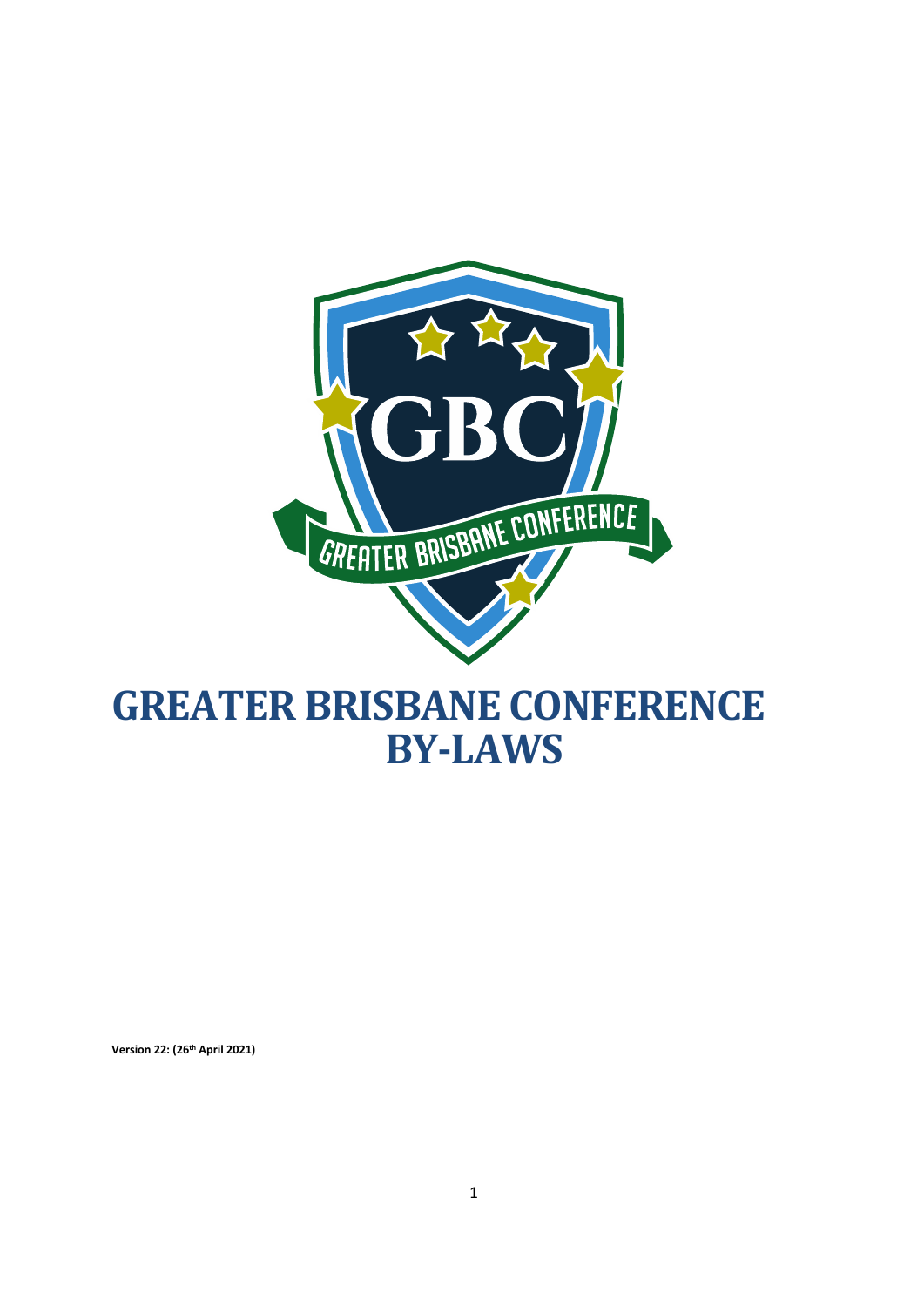# The GREATER BRISBANE CONFERENCE

# **By-Laws**

# **Contents**

| 1.           |  |  |  |  |  |
|--------------|--|--|--|--|--|
| 2.           |  |  |  |  |  |
|              |  |  |  |  |  |
|              |  |  |  |  |  |
|              |  |  |  |  |  |
|              |  |  |  |  |  |
|              |  |  |  |  |  |
|              |  |  |  |  |  |
|              |  |  |  |  |  |
|              |  |  |  |  |  |
| 3.           |  |  |  |  |  |
|              |  |  |  |  |  |
|              |  |  |  |  |  |
|              |  |  |  |  |  |
|              |  |  |  |  |  |
|              |  |  |  |  |  |
|              |  |  |  |  |  |
|              |  |  |  |  |  |
|              |  |  |  |  |  |
|              |  |  |  |  |  |
|              |  |  |  |  |  |
|              |  |  |  |  |  |
|              |  |  |  |  |  |
|              |  |  |  |  |  |
|              |  |  |  |  |  |
|              |  |  |  |  |  |
| $\mathbf{4}$ |  |  |  |  |  |
|              |  |  |  |  |  |
|              |  |  |  |  |  |
| 5.           |  |  |  |  |  |
|              |  |  |  |  |  |
|              |  |  |  |  |  |
|              |  |  |  |  |  |
| 6.           |  |  |  |  |  |
|              |  |  |  |  |  |
|              |  |  |  |  |  |
|              |  |  |  |  |  |
| 7.           |  |  |  |  |  |
|              |  |  |  |  |  |
| 8.           |  |  |  |  |  |
|              |  |  |  |  |  |
|              |  |  |  |  |  |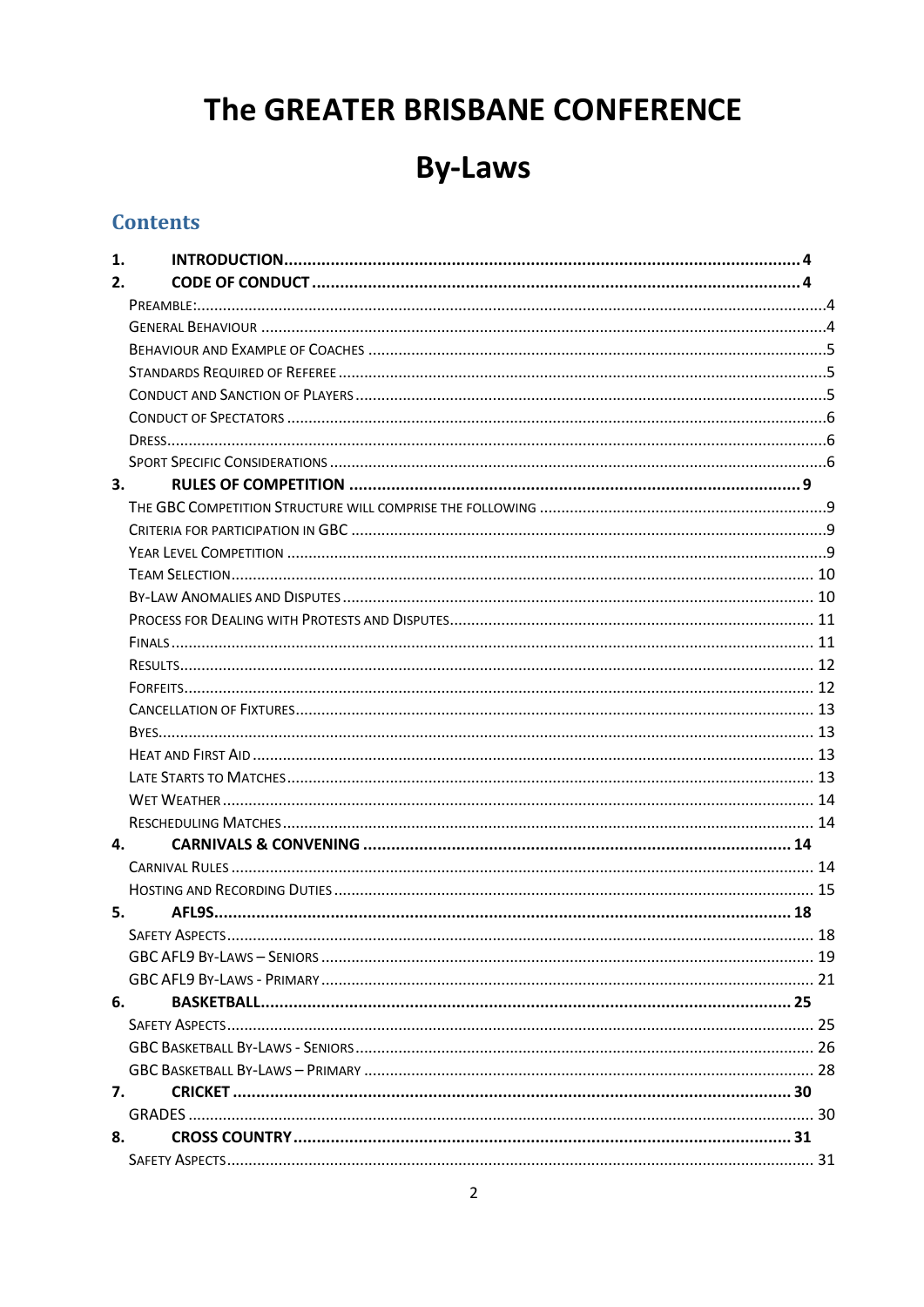| 9.  |  |  |
|-----|--|--|
|     |  |  |
|     |  |  |
|     |  |  |
| 10. |  |  |
|     |  |  |
|     |  |  |
|     |  |  |
| 11. |  |  |
|     |  |  |
|     |  |  |
|     |  |  |
|     |  |  |
|     |  |  |
| 13. |  |  |
|     |  |  |
|     |  |  |
| 14. |  |  |
|     |  |  |
|     |  |  |
|     |  |  |
|     |  |  |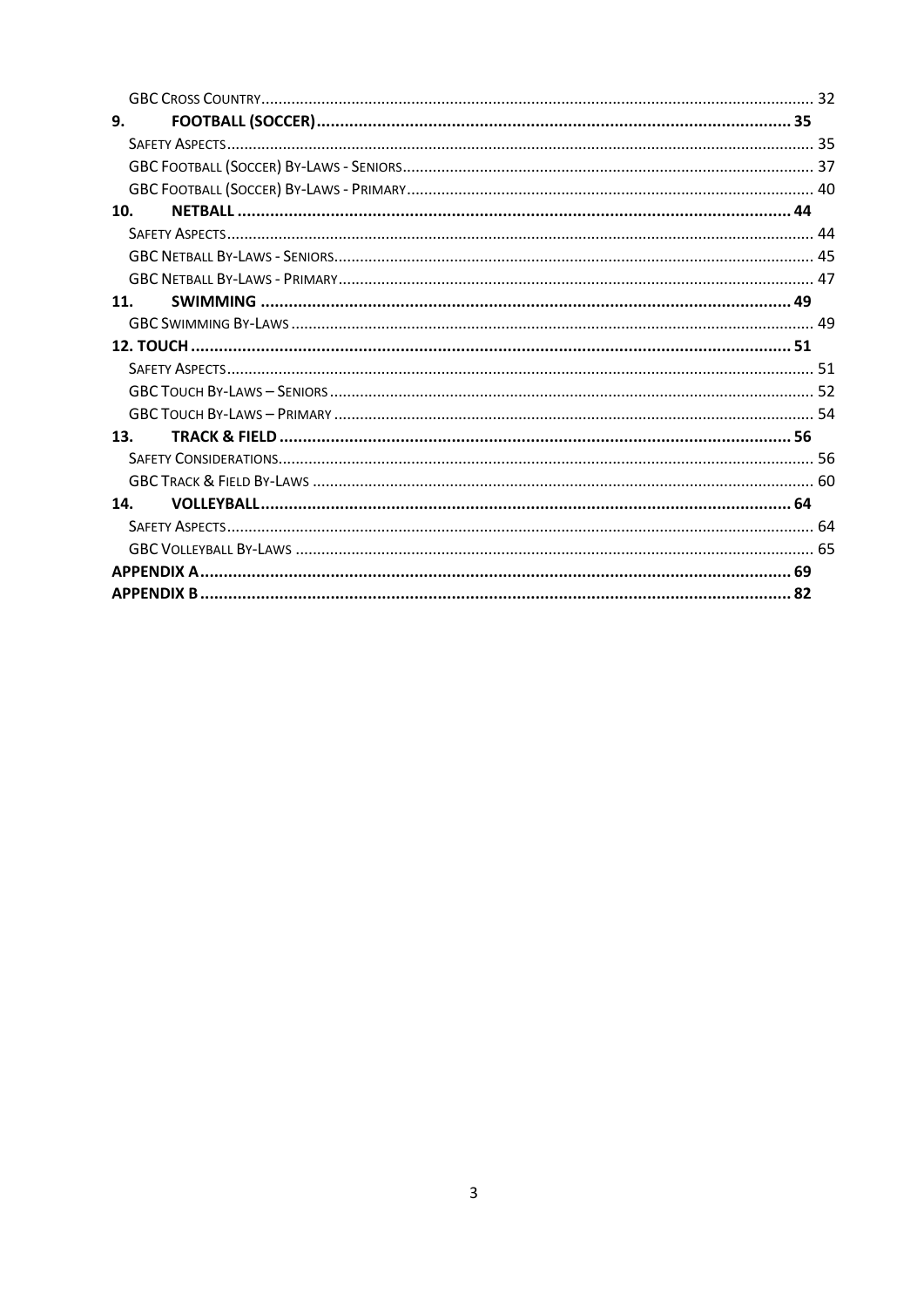# <span id="page-3-0"></span>1. Introduction

The name of the incorporated association is "The Greater Brisbane Conference." (In these Rules called the "Association" or GBC).

# <span id="page-3-1"></span>2. Code of Conduct

# <span id="page-3-2"></span>Preamble:

- The aim of The Greater Brisbane Conference. is "to promote and conduct various forms of inter-school activity, with a view to fostering a spirit of fellowship". It is acknowledged and accepted that each school has its own standards of conduct and that it is within the jurisdiction of our schools' Principals to ensure that those standards are maintained. Nevertheless, some commonly accepted norms of behaviour designated herein will be observed on a uniform basis throughout the Association.
- In particular, as part of their involvement in GBC activities, Association Member schools have a responsibility to ensure that the Protocol and Ethos of the Association is maintained throughout.
- In this regard, schools shall:
- wholeheartedly support the Association's Constitution, By-Laws, Rules and activities and do all things to promote and foster the Aims, Ethos and Protocol of the Association;
- refrain from directly approaching students from other GBC schools (poaching) or offering scholarships or other inducements to said students to change schools;
- ensure that staff and coaches from Member schools are particularly sensitive in observing all proper protocols relating to this issue;
- when a non-solicited transfer between GBC schools occurs, the Head of the new school shall, as a matter of courtesy, advise the Head of the previous school.
- This Code is considered under the following headings:
- (1) General Behaviour (2) Behaviour and Example of Coaches
- (3) Standards required by Referees (4) Conduct and Sanction of Players
- (5) Conduct of Spectators (6) Dress
- (7) Sport Specific Considerations

## <span id="page-3-3"></span>General Behaviour

- Healthy, vigorous exercise, scrupulous regard for the spirit of the Rules of the game, a willingness to submit to disciplined training, and the cultivation of a generous sportsmanship are the goals of GBC sports.
- The Host School has the right to expect that both visitors and members of its own community will adhere to its own particular customs and practices.
- The competition table is not to be regarded as the sole reason for competing.
- 
- 
-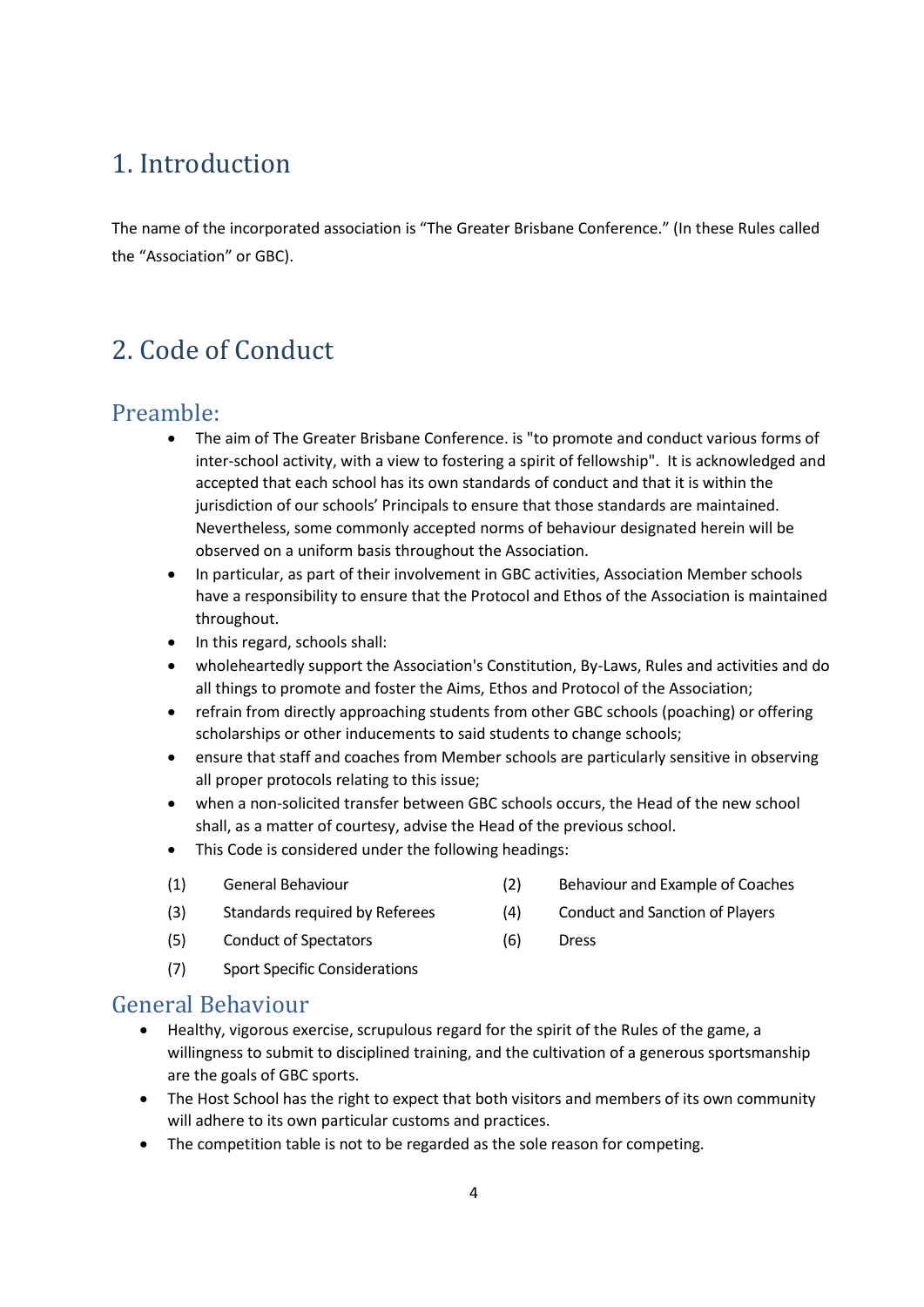- Schools should ensure that players compete in their correct age group and that they adhere to the General Competition Rules and By-Laws for the various sports.
- Racial/sexual/religious abuse or any other form of harassment will, under no circumstances, be tolerated by GBC. Players should be given no more than one warning before being sent off and reported to the school. Spectators likewise should be reported and asked to leave the sideline if guilty of racial/sexual/religious abuse.

# <span id="page-4-0"></span>Behaviour and Example of Coaches

- Under no circumstances is there to be deliberate bending of the General Competition Rules and By-Laws for the various sports. Coaches, Coordinators and Directors of Sport are expected to abide by the "spirit" as well as the "letter of the law".
- Coaches should encourage teams and/or individual players to be punctual in coming onto the field or reporting to the designated officials both before and during matches.
- Coaching from inside the playing arena by anyone is not allowed.
- Coaches must accept the decisions of referees and umpires. This does not preclude rational clarification of decisions at a subsequent time. The following are banned:
	- o time-wasting and time-wasting actions
	- o unsportsmanlike behaviour
	- o over-vigorous play
	- o deliberate coaching in illegal tactics
	- o sledging
	- o Dissention
	- o foul language
	- o foul play

# <span id="page-4-1"></span>Standards Required of Referee

- As an Association we demand a certain standard of behaviour and dress from our players; similar standards are expected of referees and umpires.
- Appropriate signals for the conduct of the sport should be adhered to; clear signalling is beneficial to the game.
- It is expected that referees and umpires should meet the required standards of qualifications in order to officiate.
- The criteria for appointment of referees and umpires as laid down in the various By-Laws should be adhered to.

# <span id="page-4-2"></span>Conduct and Sanction of Players

- A high standard of conduct is expected at all times, both on and off the field.
- Each and every player should be an example of what a sportsperson should be, including an appreciation of good play and an acceptance of the mistakes made by fellow players.
- The game should be played hard but never unfairly.
- Ill-temper or spite should never be shown; assistance for opponents when it appears desirable should be given.
- The meeting of the opposing coach and captain by opposite numbers is to be commended.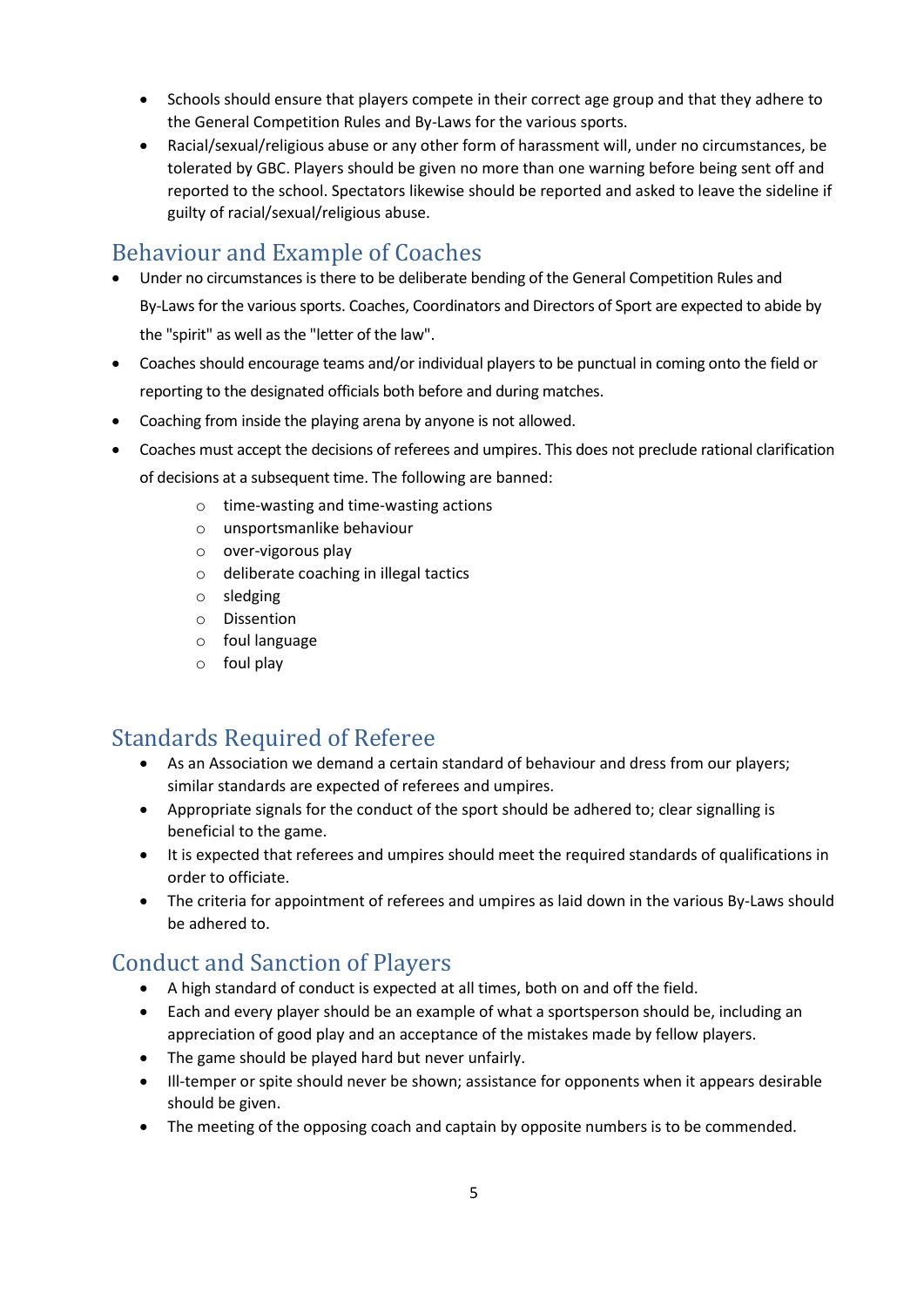- Congratulations, thanks or cheers appropriate to the game, by the captain and/or players is to be encouraged.
- The orders or instructions of the umpire, referee or designated official should be obeyed quickly, and any decisions, however unfavourable, should be accepted without question.
- The use of drugs, including painkillers, to improve or maintain the performance of any individual player or group of players is strictly forbidden.
- Player Sanctions: In all instances where a player is dismissed or excluded from play for foul play or play deemed dismissible by the officiating crew of their game, they will incur a minimum one week suspension from that GBC sport. (It is important to note that a bye does not constitute a week of GBC sport.) Schools may impose longer sanctions if they deem it appropriate.

# <span id="page-5-0"></span>Conduct of Spectators

- Good play, by either side, should be acknowledged by spectators in the appropriate manner. This can encourage players and help them to lift their game as the match or contest progresses.
- Unwise or fanatical barracking can make a player perform foolish actions in their play, or incite them to foul play, which is not to be condoned.
- The Principal, or their representative, has the legal right to remove any person or persons who do not conform to the acceptable standards of behaviour as set by their school.
- Consumption of alcohol by spectators during the conduct of a match or contest is not permitted.
- Referees or umpires are not to be approached by spectators at any time before, during or after a match.
- While cheering and supporting one's own team is recognised as part of the conduct of the game, and provided this barracking is within the requirements of the By-Laws (with respect to Athletics and Swimming), it is to be encouraged; "anti-barracking" is banned.
- While the Host School should make every endeavour to provide for the disposal of rubbish, all spectators should make every effort not to litter any parts of the playing fields and/or grounds.
- Rules for spectators may change subject to Government guidelines e.g. COVID 19

# <span id="page-5-1"></span>Dress

- Referees, umpires, officials and players are to be correctly attired according to the needs of the particular sport.
- Dress (especially footwear) of all participants should be clean and tidy, respectable, and not torn.
- The By-Laws for the various sports, with respect to dress are to be observed by players. In addition, the following points are to be noted:
- it is recommended that correct boots be worn for turf wicket matches
- correct headwear should be worn for cricket
- appropriate sponsorship shall be permitted on sporting uniforms

# <span id="page-5-2"></span>Sport Specific Considerations

As a consequence of the foregoing, the following points should be given close attention.

# Applicable to All Sports

- The Host School is to ensure that the field, court or pitch is ready for play, especially during inclement weather.
- Only authorised persons should stand inside the playing areas as defined by the Host School.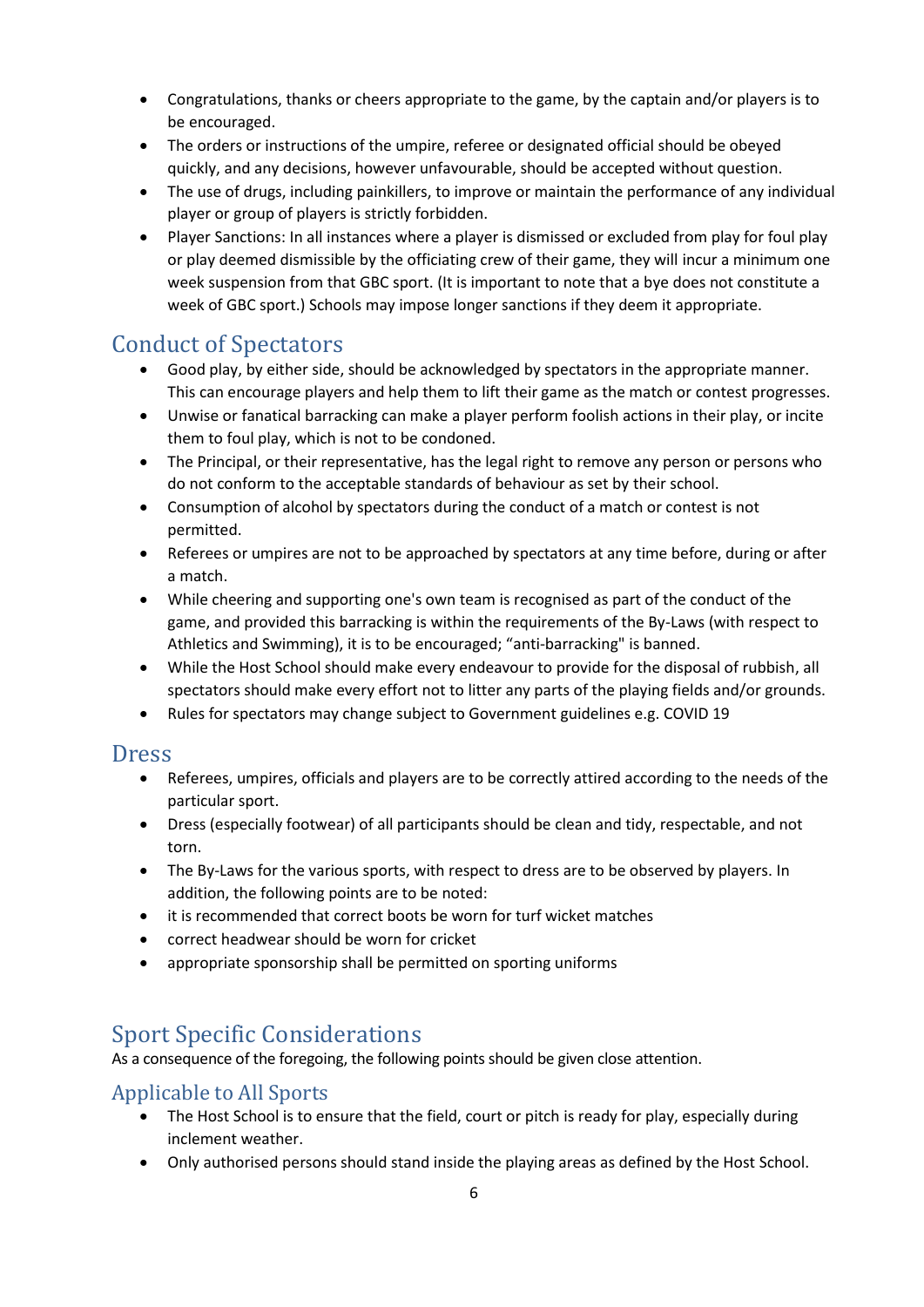# Athletics and Cross Country

The following practices are prohibited:

- Sprints:
	- o Deliberately delaying getting "set" after the "on your marks" in order to hold all competitors.
	- o Making sound and/or movements at the "set" to cause a false start.
	- o Getting a "fly" before the gun (although it is difficult to do this on purpose).
- Distance:
	- o Cutting-in in front of another athlete when there is insufficient clearance.
	- o Pushing, holding or jostling your opponent.
	- o Being given personal times by a person other than the official time caller.
	- o Talking to an opponent during a race.
- Field Events:
	- o Receiving coaching while the event is in progress.
	- o Talking during the event to distract an opponent.

#### **Basketball**

The following practices are prohibited:

- Deliberately "fouling off" an opponent.
- Unsportsmanlike applauding of the player "fouled off".
- Getting one of the substitutes to go on court continually to use illegal tactics against a high scoring opponent.
- More than one team official at any time approaching the score bench.
- Taking time-outs in the last minutes of games by a team with an unassailable winning margin should be for tactical reasons only. If such a time-out is called for the purpose of substitutions, time-in should be called immediately. "In your face" time-outs are not acceptable behaviour.
	- Direct, hostile or negative comments towards opposition coaches or players are unacceptable. Furthermore, references made to "bait" opposition players or coaches are also unacceptable.
	- Constantly beseeching referees to make favourable calls on every play.
	- Coaches making indirect comments toward referees that allocate blame or incompetence
	- Coaches to enlist or incite the crowd against the referees.

## Football (Soccer)

The following practices are prohibited:

- niggling minor illegalities behind play;
- unnecessary talk and goading behaviour;
- kicking the ball away after a free kick has been awarded;
- standing over the ball to stop a team from taking a quick free kick;
- claiming a throw-in, corner or goal kick knowing that it is the other team's ball;
- deliberate time wasting by kicking the ball well out of play;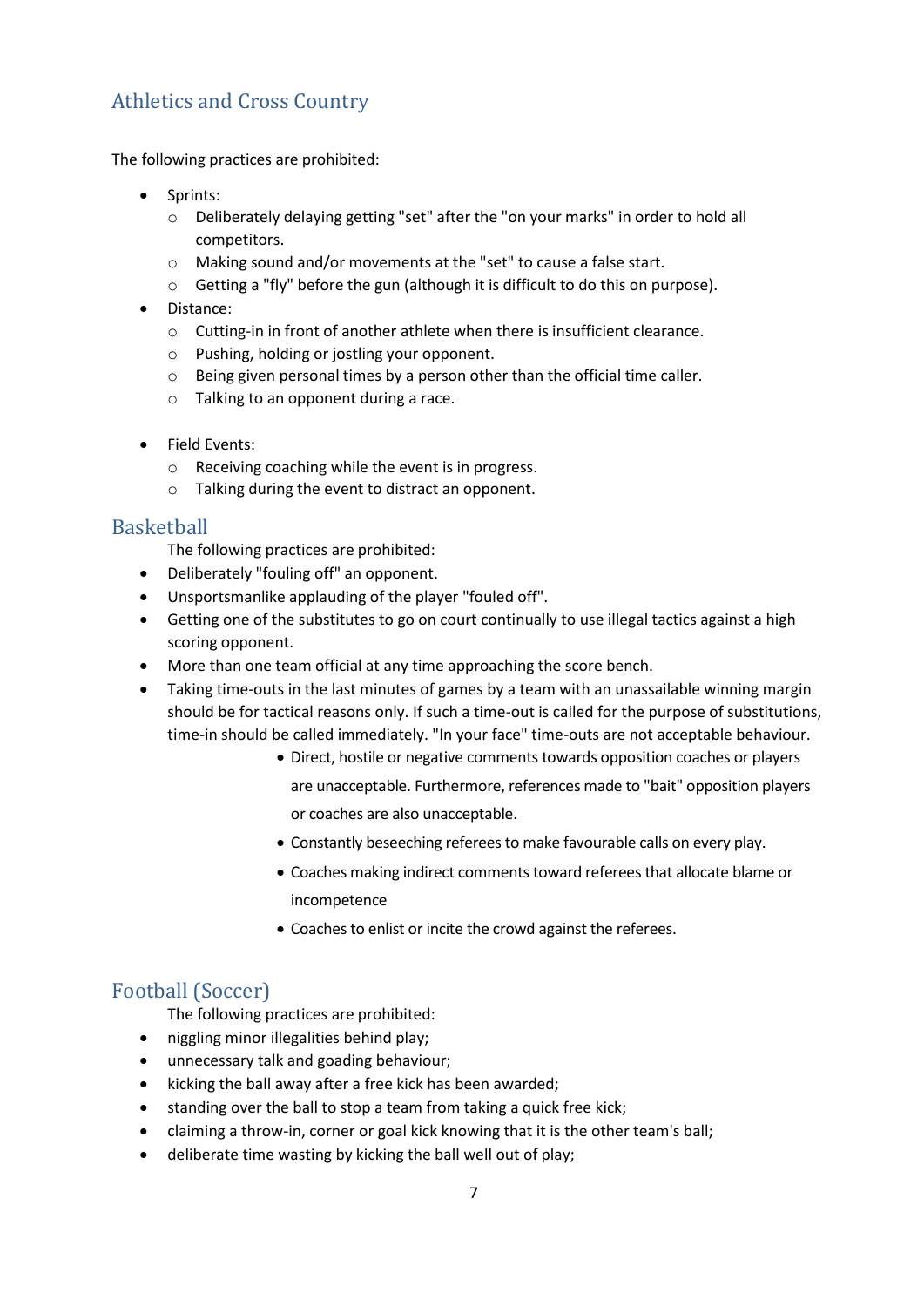- taking an exceptionally long time to retrieve the ball;
- feigning injury or "diving" to receive a penalty;
- failing to apologise for a clumsy tackle;
- body language which demonstrates disagreement with the referee's decision.
- Note: Before and after the game teams should shake hands and the referee should be thanked at the conclusion of the match.

#### **Nethall**

The following practices are prohibited:

- Defenders talking to the shooter while shooting.
- Taking an exceptionally long time to retrieve the ball.
- Throwing/rolling the ball away after a penalty/free pass.
- Teams not taking the court immediately at the conclusion of an interval.

## Swimming

Deliberate time wasting at the start of races.

## Volleyball

The following practices are prohibited:

- Unsportsmanlike behaviour on court, in particular:
- dissenting with the referee's decision;
- questioning the referee's decision (only the on-court captain may talk to the referee);
- intimidating an opponent by word or physical action;
- "talking across the net" to opposition players.
- offensive behaviour:
- using foul language
- using rude or insulting gestures to referees, opposition players, coaches or spectators.
- The use of physical aggression against an opponent is strictly forbidden.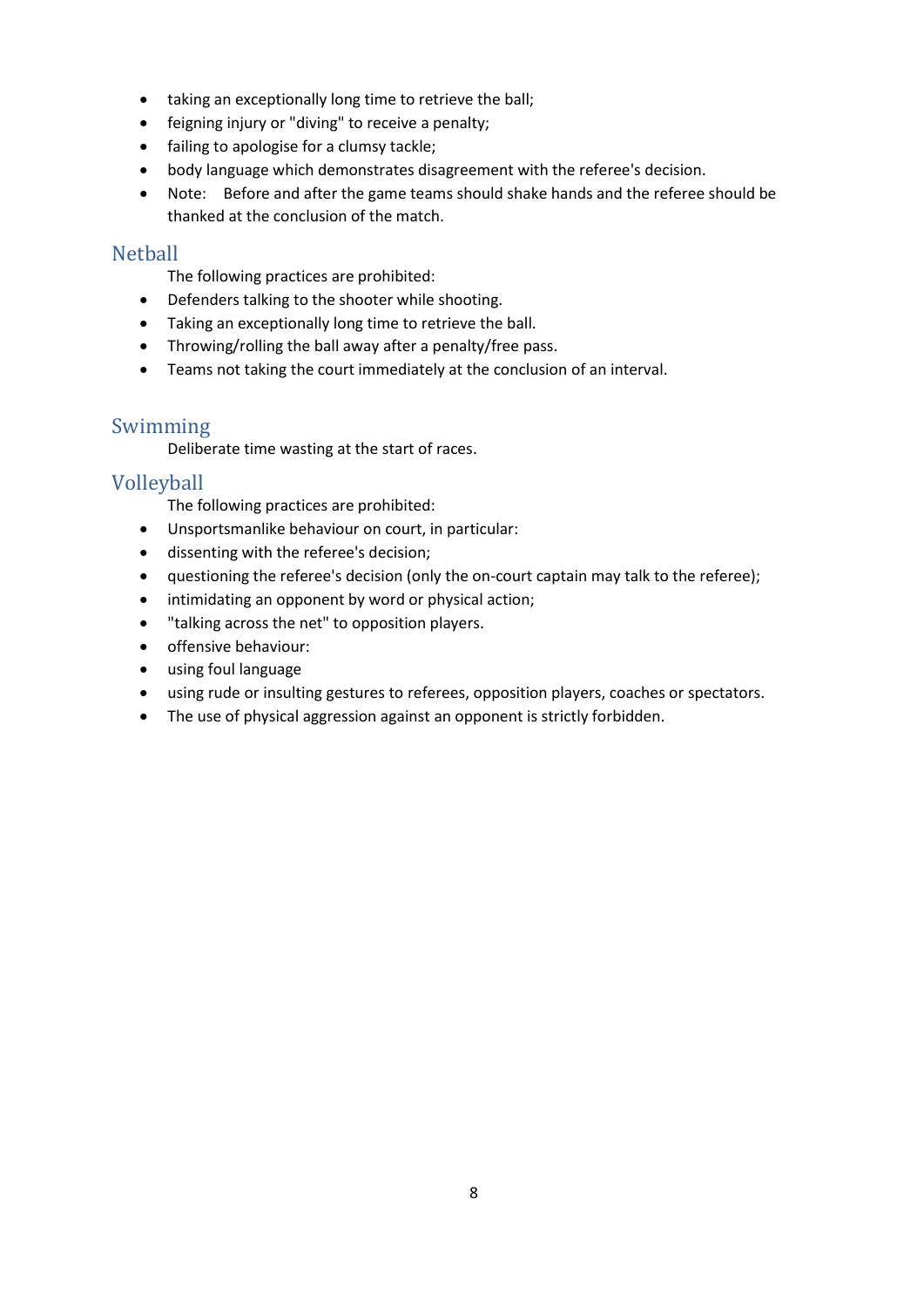# <span id="page-8-0"></span>3. Rules of Competition

# <span id="page-8-1"></span>The GBC Competition Structure will comprise the following

- From 2017 the Greater Brisbane Conference will consist of 6 or more Member Schools.
- At the discretion of the Management Committee, non-Member schools may be invited to participate in any aspect of the competition as a Visitor. Visitors are not eligible for trophies and any points received by their students would not be counted.
- The sports played in The Greater Brisbane Conference's competitions are open to change.
- GBC sport will be played in Trimesters.
- GBC schools have agreed to use the PMSA school holiday dates so that holidays can be aligned and GBC has agreed to use 9-11 week seasons.
- Teams will be called 1sts and 2nds except for Primary teams which will not have a grade.

# <span id="page-8-2"></span>Criteria for participation in GBC

The following criteria must be reached for ANY school to participate in GBC Competition.

Schools will be asked to show cause why they should not be removed from the competition if they do not follow these By-Laws.

- Teams outlined in the By-Laws should attempt to be fielded by all schools.
- Fielding a team requires 75% participation. i.e. 6 games of a potential 8 match season must be played.
- All schools will follow the Code of Conduct as set out in these By-Laws.
- All schools will adhere to the By-Laws of the Association particularly as they pertain to safety regulations for all sports.
- All schools will ensure their selection policies meet the guidelines set out in the Association By-Laws.

# <span id="page-8-3"></span>Year Level Competition

- Senior team sport competitions run by The Greater Brisbane Conference on a weekly basis will have a three tier age group structure.
- The competition structure requires Year 7 and Year 8 students to be grouped together to form Junior teams for competition. Year 9 students and Year 10 students will pair together to form teams in an Intermediate competition. Year 11 and Year 12 will pair together to form teams in a Senior competition.
- Carnival sports shall continue to be conducted in age groups in accordance with regional competition.
- An exemption to this rule exists in Cricket and Football whereby each level of competition (Junior, Intermediate and Senior) will have only one team competing per school.
- An exemption also exists for AFL9s. Students will be grouped into four year brackets:
	- o Year 10-12 Seniors Boys and Seniors Girls
	- o Year 7- 9 Juniors Boys and Juniors Girls
	- o Year 5-6 GBC Juniors Mixed
	- o Year 3-4 GBC Juniors Mixed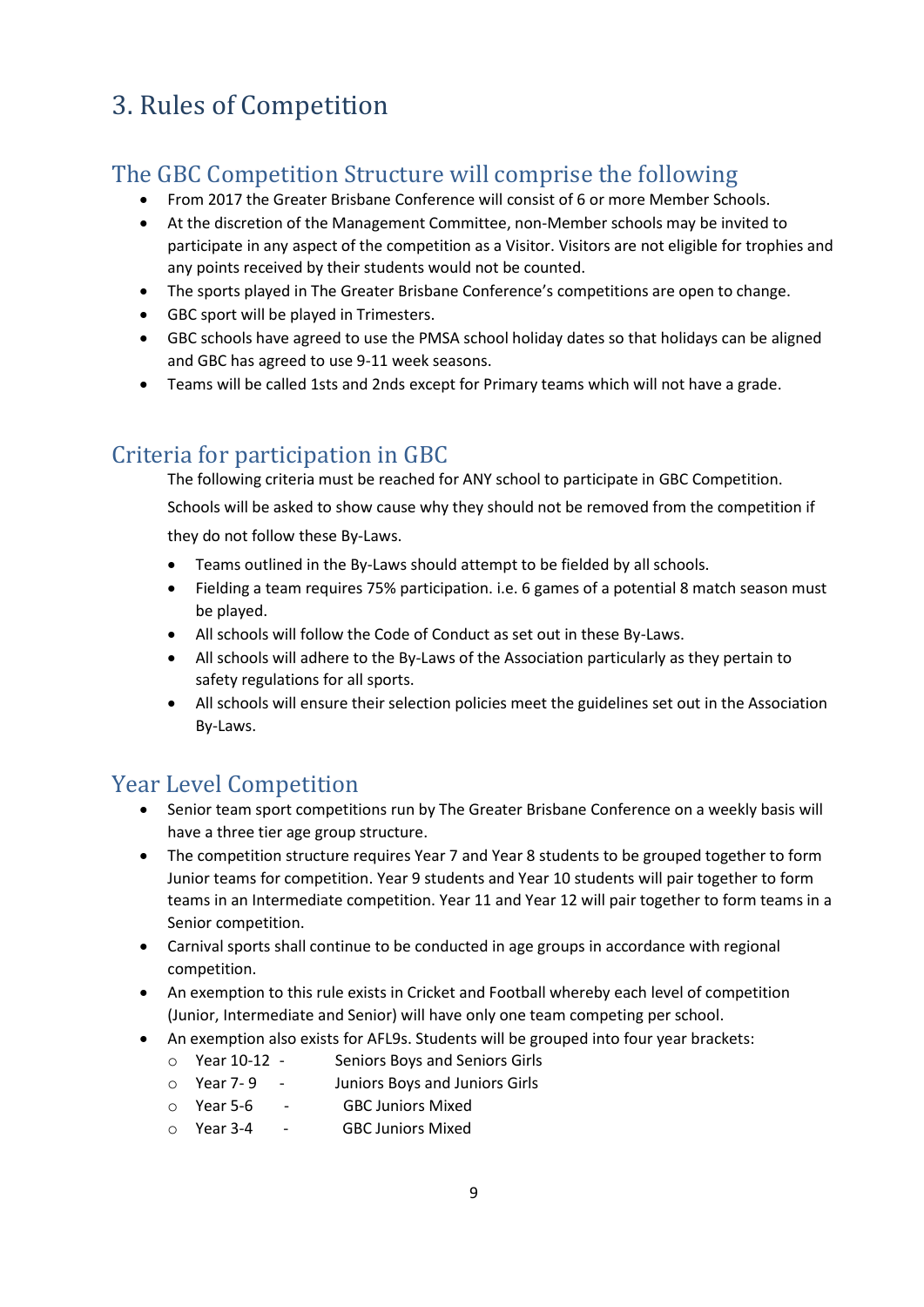o Primary team sports competition run by The Greater Brisbane Conference on a weekly basis will have a two-tier age group structure. This competition structure requires Year 3 and Year 4 students to be grouped together to form mixed gender teams for competition. Year 5 students and Year 6 students will pair together to form mixed gender teams. This applies to all sports.

# Team Selection

- <span id="page-9-0"></span>• All teams will be listed on a team sheet. Students involved in GBC competition will be selected and listed on the team sheets according to the regulations set out by the Association and in line with these guidelines.
- Each student's age shall be taken as at 00.01 a.m. on January 1st in the year of competition (i.e., born 2nd January 2005 = 15yrs in 2020).
- For all sports, no student shall be 19 years or older at 00.01 a.m. on January 1st to be eligible for GBC sport in that year.
- Schools shall select all higher-grade teams before selecting lower grade teams, whether or not the higher grades compete on a particular day.
- No student shall play in more than one team (excluding teams of different sports, providing that player does not take the place of another student wanting to play) on the same day unless, as a reserve, he/she replaces an injured (or absent) player in a higher age or grade.
	- $\circ$  The exception to the above is that in principle agree to play younger players in the 1sts for development and to strengthen competition.
	- o However, still need to pick strongest 1sts team.
	- o Prior notice must be given to opposing Sports Coordinator
	- o Maximum 2 matches per player per season on the field (as opposed to on the bench)
	- o First match not in the Final
	- o Notify Exec officer with the results if a development player has played so it can be recorded
	- $\circ$  Note If a younger player is currently a 1sts player then unable to play down a grade
- Where schools require students to play in more than one team of the same sport, they must gain approval from the opposing school's coordinator of sport. This approval will be indicated in writing, such as by signing the team sheet allowing the students to take part.
- It is important to note that schools risk forfeiting points if students are selected in more than one team and the team sheets are not signed or some form of written confirmation is not at hand prior to matches taking place.
- No student shall play in a lower age or grade team when he/she has been selected and/or played for a higher age or grade team in the same round of competition.
- In the Senior competition, girls should not play in sports organised for boys just as boys should not play in sports organised for girls.

# <span id="page-9-1"></span>By-Law Anomalies and Disputes

- All Directors of Sport will either make contact themselves or ensure that their particular sport coordinators make contact with the opposing school's coordinator whenever there is an anomaly to their team make up or procedures. This contact must take place prior to the match taking place.
- Schools must adhere to the By-Laws set down by GBC.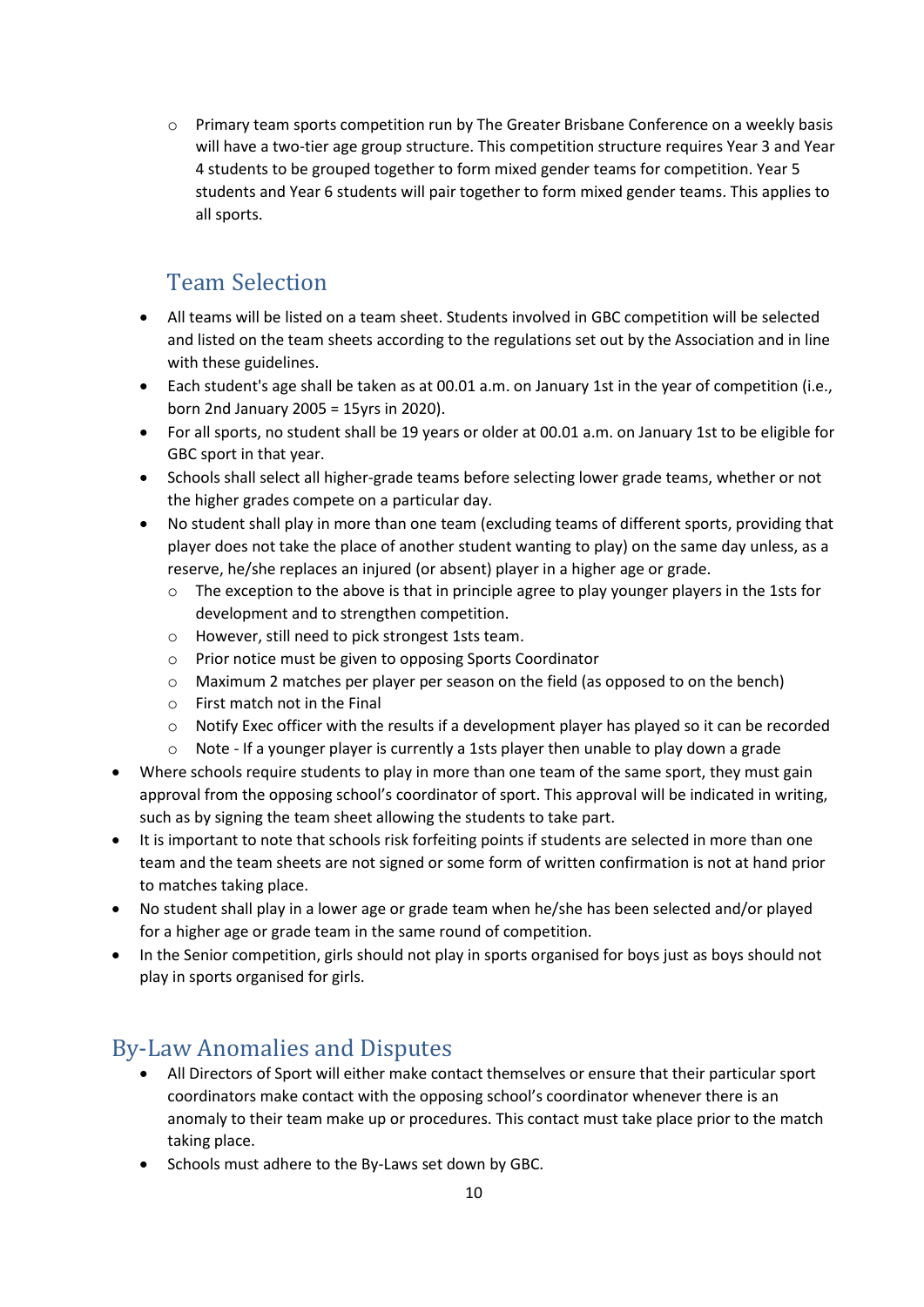- Whenever anomalies to the By-Laws occur, particularly with regard to team selection, contact with the opposing coordinators must occur prior to matches taking place.
- Failure to make contact prior to matches taking place may result in forfeiture of competition points.

# <span id="page-10-0"></span>Process for Dealing with Protests and Disputes

## Where school Principals or Directors of Sport feel that an opposing school has breached the GBC Constitution, Policies or By-Laws:

- When a protest is submitted to GBC's Management Committee for deliberation, the committee will look to see if any verification of the facts exists.
- Verification of facts should exist in written form via notation on the team sheets concerned with verifying signatures of opposing coaches/directors of sport.
- Should verification exist via a team sheet with written notification and it shows one school has played outside the By-Laws that school will forfeit points.
- Should verification of the facts exist via a team sheet with written and signed notification to state that teams agreed with the anomaly of the By-Laws the result of the fixture will stand.
- Should no verification exist the protest may be reviewed by the Association Management Committee.

# <span id="page-10-1"></span>Finals

All sports in the Senior competition will have a Final for each grade. The Primary competition will not have finals.

- When Finals are scheduled in the draw, all teams of all schools involved in GBC competition will accrue points during the season to determine their position on the premiership ladder.
- When Finals are organised by GBC they will be played by all teams in a competition.
- Finals will be played according to where teams finished the regular season on the ladder. i.e.: 1st v 2nd
- Finals are played with a view to determine the final positions on the ladder.
- Teams that win their final will earn the right to occupy the higher ladder position regardless of the number of wins and losses the two teams have during the regular season.

# Hosting finals

Finals for teams ranked 1st and 2nd will be held at the same venue for all sports except for Outdoor Cricket.

#### **Ladder Positions - Finals**

- Teams will be placed on the ladder according to the number of points gained due to games won, lost or drawn including bonus points as is normal for each sport.
- In situations where points are level, schools will be separated by the following means.
- The team that won the regular season encounter between the two schools will be placed above the other team on level points.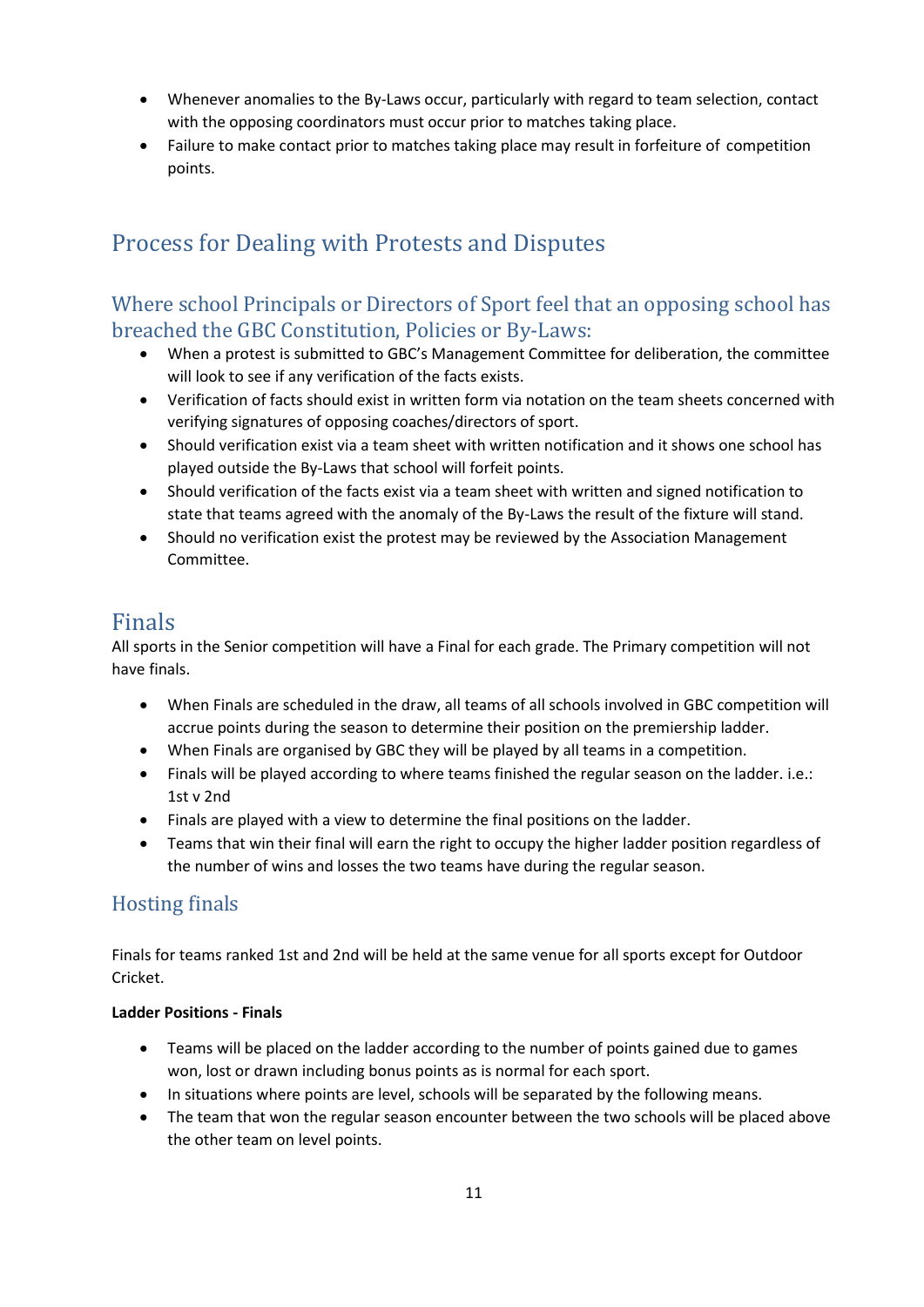- Should there be no result in the fixture between the two schools, they shall be separated using the points differential between the two tied teams and their matches against the teams ranked immediately above and below the position of the tie.
- or if there are more than two schools on even points and option does not separate the teams, teams will then be separated onto positions on the ladder with the use of points differential, using the difference between the tied teams; that is, using the points scored for and against each team in the matches involving the tied teams only.
- Should teams still be unable to be separated, teams will be separated using points for and against accumulated only in games between all tied teams and the teams
- All games forfeited will result in the non-offending team occupying the higher position on the ladder of the two teams competing.
- In the event of a 1st v 2nd final being washed out or tied, the premiership will be awarded to the school that finished with a higher number of points on the ladder.
- If the two teams playing off for the premiership both finished on the same number of points on the ladder and the Final ends in a drawn match, the two teams will share a Premiership.
- In the event of any finals match other than 1st v 2nd being washed out or drawn at the end of the game, the school that occupied the higher position on the ladder will maintain that position.
- UMPIRING and REFEREES
- In all Finals matches between 1st and 2nd teams neutral umpires and referees should be sought where possible.
- Where schools are sharing venues and providing umpires, those umpires should be used to officiate games not involving the school from which they have come.

## <span id="page-11-0"></span>Results

- The Director of Sport (Sports Coordinator) of each school is responsible for passing on weekend sports results to the Executive Officer. This should be achieved according to the guidelines below.
- Except in the case of finals, the "Home" school is defined as the school hosting the games, which may be on home grounds or at another venue.
- The "Home" school is responsible for notifying the Executive Officer of results after each round of fixtures.
- For all sports, results are to be emailed to the Executive Officer by no later than 2.00 p.m. on the day of the match.
- Where finals take place on a "Home" and "Away" basis, the above guidelines apply. Where finals are at a Central Venue, the Executive Officer will liaise with relevant Sports Coordinators to ensure results are reported.

# <span id="page-11-1"></span>Forfeits

- Defaulting teams will forfeit the rights to any points on offer for that round of competition. Non-defaulting teams will also be eligible for bonus points according to the guidelines below.
- In the case of a forfeit in any grade, the non-defaulting team shall receive the maximum number of points that can be gained in the competition.
- When schools forfeit a game, the non-defaulting school shall receive maximum points available in that competition. Points should also be scored for the school's for and against rating. Therefore, the following will be used as a guide for allocating points for and against when teams have forfeited.
- In the event that a school does not have a team and therefore the game is not played by ANY other schools, no points are allocated to the for and against columns on the ladder.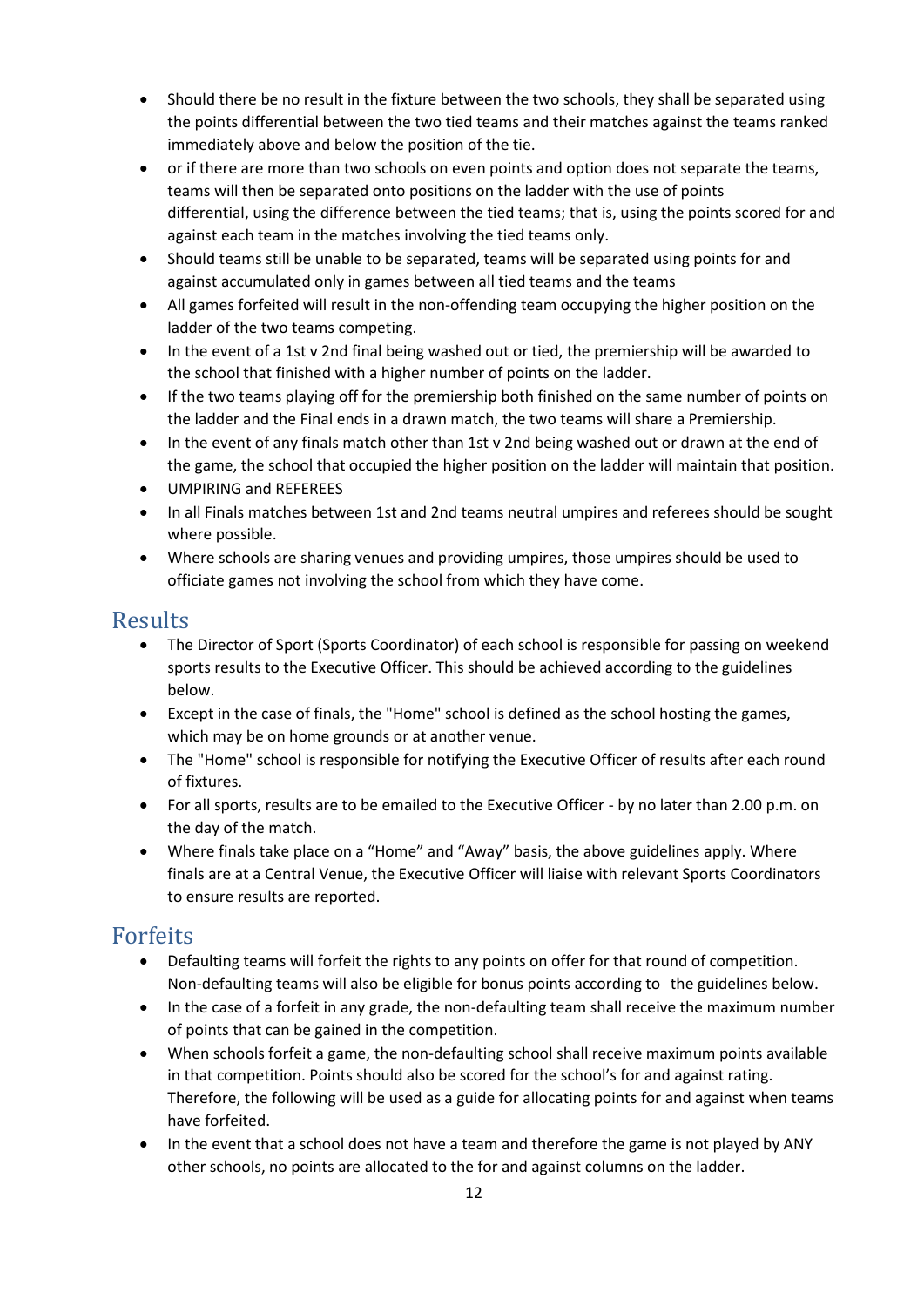- In the event of a team starting the competition and forfeiting a game or more than one game after the competition begins, points shall be added to the ladder's for and against columns in the following manner.
	- o Volleyball can assume a victory by 3 sets to nil for Seniors and 2 sets to nil for Intermediates and Juniors
	- o Basketball can assume a victory by 30-0.
	- o Netball can assume a 12-nil victory.
	- o Soccer can assume a victory of 4-0.
	- o Touch can assume a victory of 4-0.
	- o Indoor Cricket can assume a victory of 4-0.
	- o AFL can assume a victory of 30-0

# <span id="page-12-0"></span>Cancellation of Fixtures

- If matches are cancelled due to Government direction, then points will be allocated as per a draw with no score being recorded.
- If matches are cancelled by agreement of the Principals of both schools due to public safety concerns, then the points will as per a draw with no score being recorded.
- If the Principal of one school makes a decision to withdraw their students due to public safety concerns or a significant event then it will be deemed to be a forfeit. The Management Committee will review the decision at the next meeting and decide whether points should be allocated between the two schools.

## <span id="page-12-1"></span>Byes

Whenever a school's teams encounter a bye within GBC competition, points will not be allocated to the Premiership tables.

# <span id="page-12-2"></span>Heat and First Aid

- All GBC schools will provide adequate First Aid and adhere to the "Heat" requirements outlined in the following guidelines as well as the Hot Weather Policy
- Home schools shall provide a minimum of two Sports Medicine personnel for Soccer matches so that there is at least one medic available per field.
- For AFL9 competition, First Aid personnel must be trained in concussion practices
- Home schools shall provide a minimum of one First Aid officer, complete with ice and medical kit, for all other GBC team sports.
- When matches are played away from school venues, it is the responsibility of individual schools to ensure that a qualified First Aid person is in attendance.
- At Home matches, schools should ensure that all medical personnel are clearly visible to participants and coaches, by means of a large sign indicating "First Aid Post" or by wearing coloured bibs.
- When competition is to be played in extreme heat, it is recommended that the Home school supply ample drinking water and, where practical, sun shelter for both teams. See also the Hot Weather policy

# <span id="page-12-3"></span>Late Starts to Matches

• All teams from all schools will present ready for play within 15 minutes of the appointed game time unless an alternative agreement can be or has been reached by the opposing Sports Coordinators/Heads of School.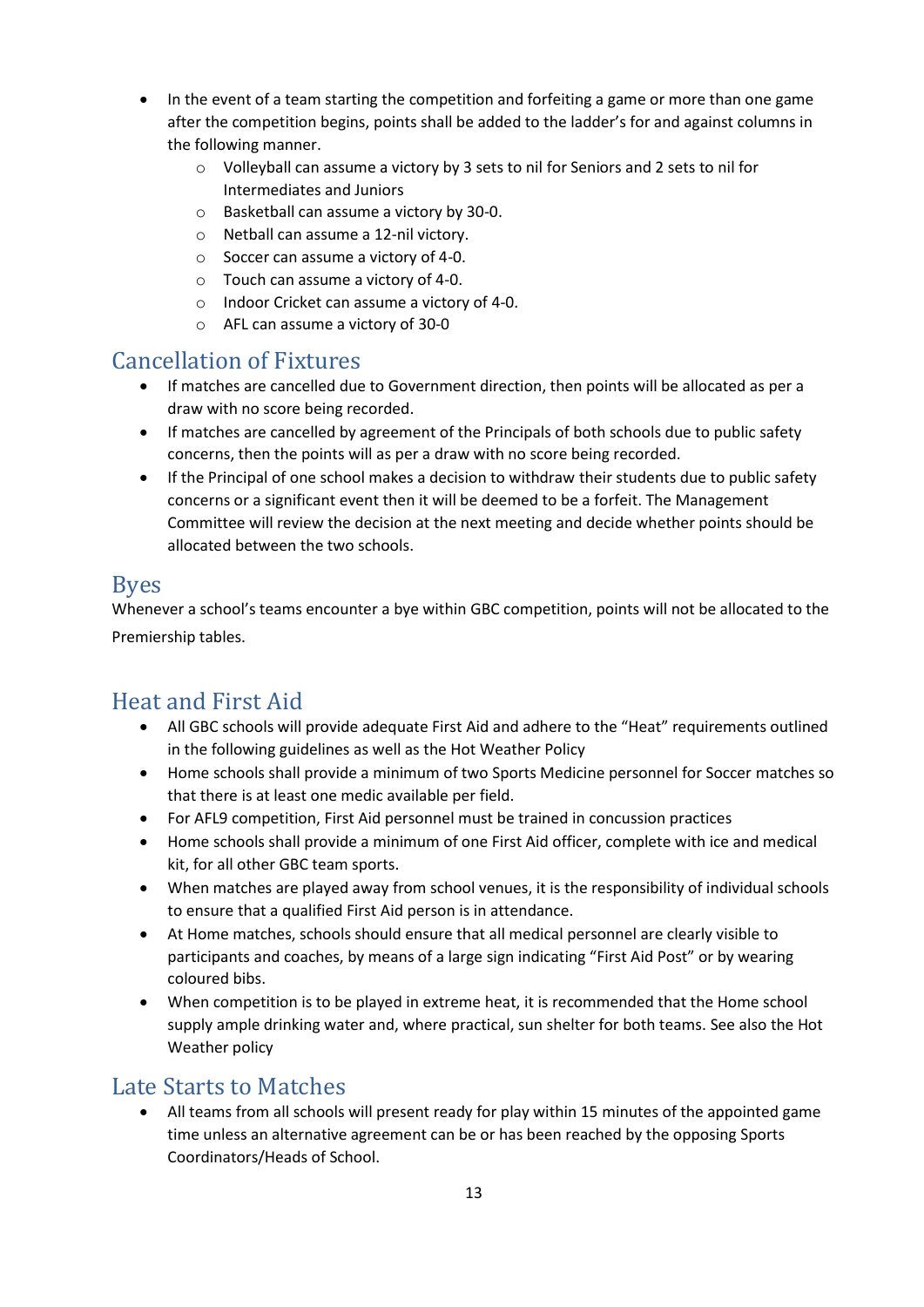- Teams should be ready to play at the appointed time.
- Teams will present for play if they have the minimum number of players to constitute a team as set down in the Association By-Laws.
- If unable to begin play after 15 minutes from the appointed start time, teams will forfeit the points for that competition match unless exceptional circumstances exist.
	- Exceptional circumstances include but are not limited to…
		- o School bus accident traveling to the fixture.
		- o Car accident impacting on players of the team while traveling to fixture.
		- $\circ$  Unfavourable traffic conditions when traveling to distant away venues. This refers to traffic jams where several players are unable to make the venue in time for the allocated start of the match. It does not include situations where players have travelled to an incorrect venue or have assumed an incorrect starting time for their game.
		- o Agreements made between competing Sports Coordinators.
	- In all cases where exceptional circumstances are believed to exist there must be a discussion between sports coordinators to determine the agreed upon course of action.

# <span id="page-13-0"></span>Wet Weather

All schools involved in GBC competition will play matches as set out by The Association. In instances where this is not possible due to wet weather, the following guidelines should be followed.

- Matches washed out or abandoned during play will have points awarded according to the By-Laws of that sport.
- In circumstances where a washed-out match occurs prior to the match time, both teams will be awarded half points.
- If more than half the total matches available in a season in any grade are not completed due to poor weather conditions, no Premiership shall be awarded in that grade.

# <span id="page-13-1"></span>Rescheduling Matches

- All games will be played at the designated time and date of the draw.
- Schools may request for a change of date in exceptional circumstances, but opposing schools have no responsibility to meet the request.
- Timing of games may be modified by mutual agreement. If schools cannot agree timing will be as stated in the By-Laws.

# <span id="page-13-2"></span>4. Carnivals & Convening

# <span id="page-13-3"></span>Carnival Rules

#### **Positions of Schools**

• For Swimming and Track & Field Carnivals, school spectator positions shall rotate in the sequence detailed in the annual information notes.

**War Cries**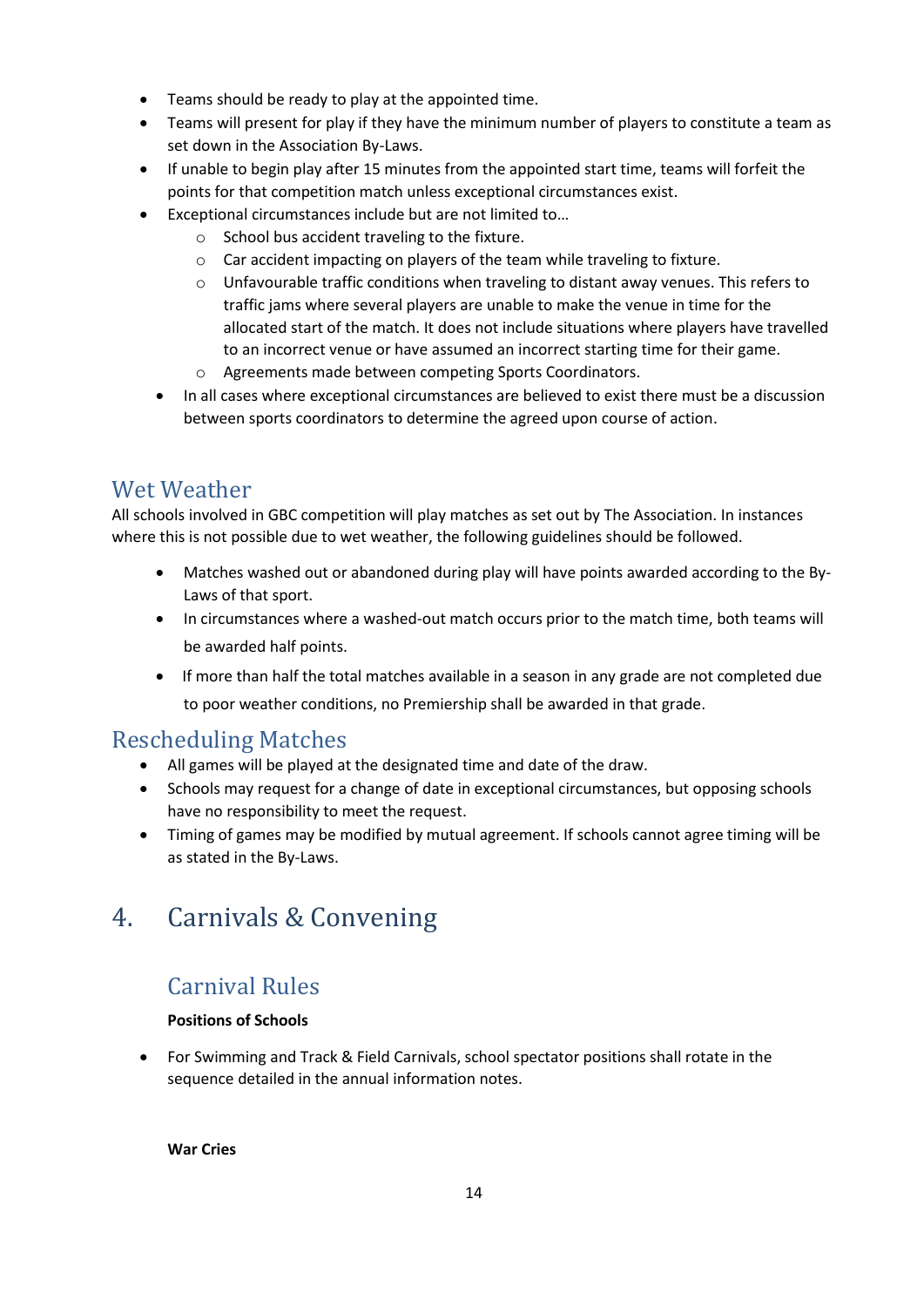• At the Swimming and Track & Field Carnival presentations, War Cries at the conclusion of the

#### **Team Captains**

• Schools shall appoint one male and one female team representative only for presentation duties.

#### **Trophies Presented**

- A trophy shall be presented to the winning school in each age group for each gender.
- Trophies will also be awarded for overall boys and girls as well as boys' and girls' percentage and co-educational aggregate trophies.

| <b>GBC</b>      |                 |
|-----------------|-----------------|
| Boys            | Girls           |
| 9yrs            | 9yrs            |
| 10yrs           | 10yrs           |
| 11yrs           | 11yrs           |
| 12yrs           | 12yrs           |
| 13yrs           | 13yrs           |
| 14yrs           | 14yrs           |
| 15yrs           | 15yrs           |
| 16yrs           | 16yrs           |
| Open (17-19yrs) | Open (17-19yrs) |

#### **Age Champions**

• A pennant shall be awarded to the GBC Age Champions in Track and Field and Swimming. This shall be to the girl and boy in each age group in each competition who scores the most points from competition in all division events.

# <span id="page-14-0"></span>Hosting and Recording Duties

## Host School Duties:

#### SWIMMING:

The Host school duties include organizing the following:

- Announcer provision of an appropriate person.
- Students to assist Check Starters walking marshalling sheets to control room.
- Students to present ribbons.
- Students (up to 10) to deliver morning tea and lunches to officials.
- Be at the venue early to assist with the set up of the marshalling room (need labels for chairs in room and to set up the room beforehand).
- Spare stopwatches should be held in reserve as a back-up.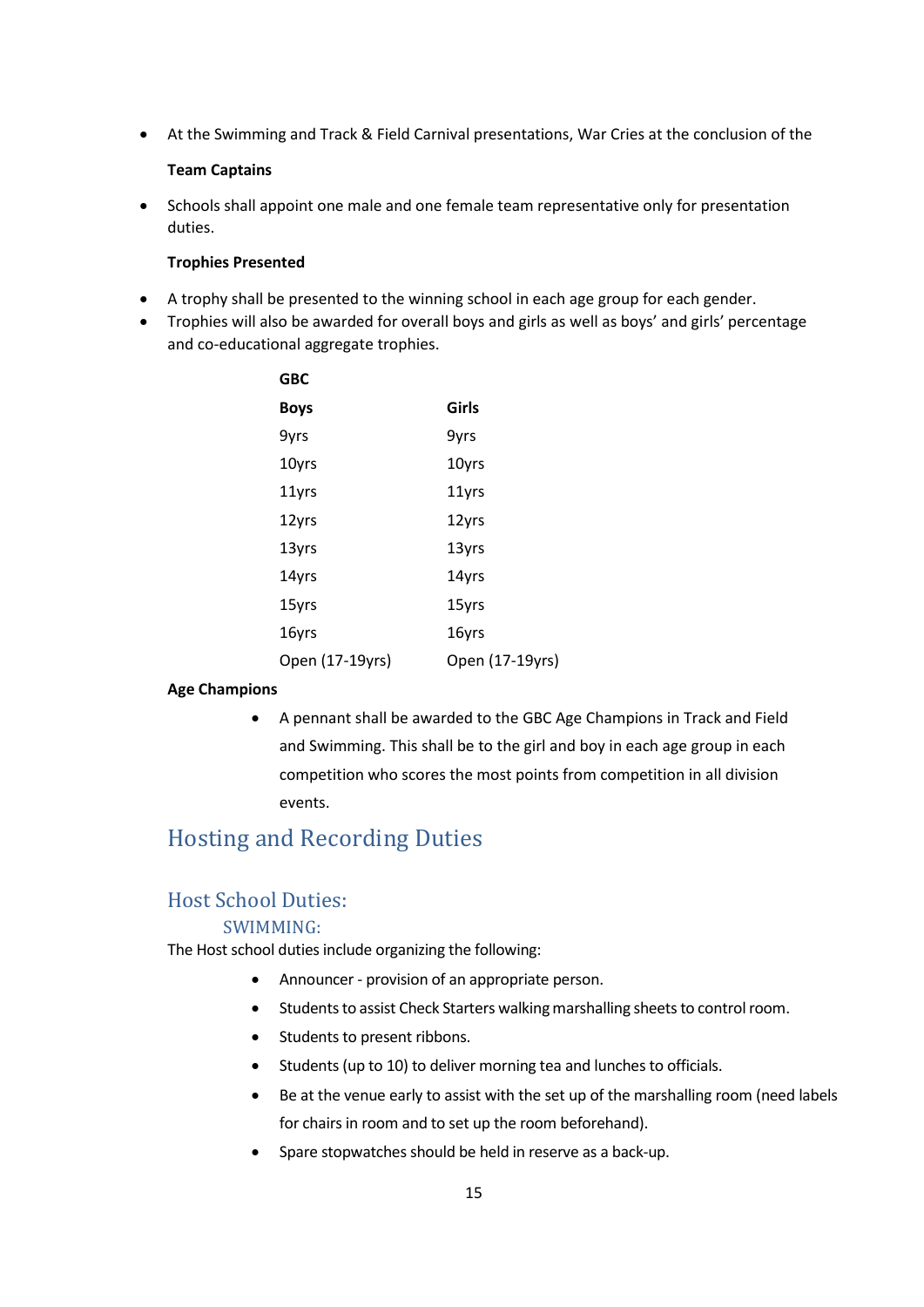• Director of Sport of convening school to assist with pennant and trophy presentations.

#### TRACK & FIELD:

The Host school duties include the following:

- Announcer provision of an appropriate person.
- Safety Officer to patrol centre of arena.
- Spare team of staff to cover one Field Event when school officials are late.
- Appoint a lap scorer and bell ringer.
- Appoint 10 students to act as runners and collect results from each event, man the scoreboard and to distribute refreshments/lunches to officials
- Facilitate the the presentation of pennants and trophies.

#### CROSS COUNTRY:

- Prior to the event: Define course, check for accuracy of distances and, if altered from the previously approved course, submit to Delegate's Committee for approval.
- 2. After inspection: Carry out any changes required by the committee, liaise with co-host regarding duties, liaise with Recording school regarding requirements, and with the Executive Officer.
- On the day: (a) Set up course as per Cross Country By-Laws, provide and appoint all necessary officials, equipment (including placegetters dais), Recording tent/building (with power), catering and ancillary facilities for the conduct of the Carnival. Ensure staff and mobility equipment (e.g.: golf carts) are available for swift travel around course.
- During events: remain in a central position to assist with problem solving.

## Recording School Duties

#### Prior to the event:

- Recording schools for Track & Field, Swimming and Cross Country Carnivals should liaise with previous Recording school and run the Association's computer programme for familiarisation.
- Receive and tabulate entries.
- Liaise with Executive Officer regarding school enrolment numbers.
- Print copies of the program for all officials.
- Print copies of result sheets for officials at each station.

#### On the day:

- Provision of clipboards for field events and marshalling should also list instructions and rules appropriate to the event according to the GBC Athletics By-Laws.
- Clipboards will also contain the list of all competitors in all events and ribbons for all placegetters in field events.
- Supply 20 spare copies of the program (list of events) for officials.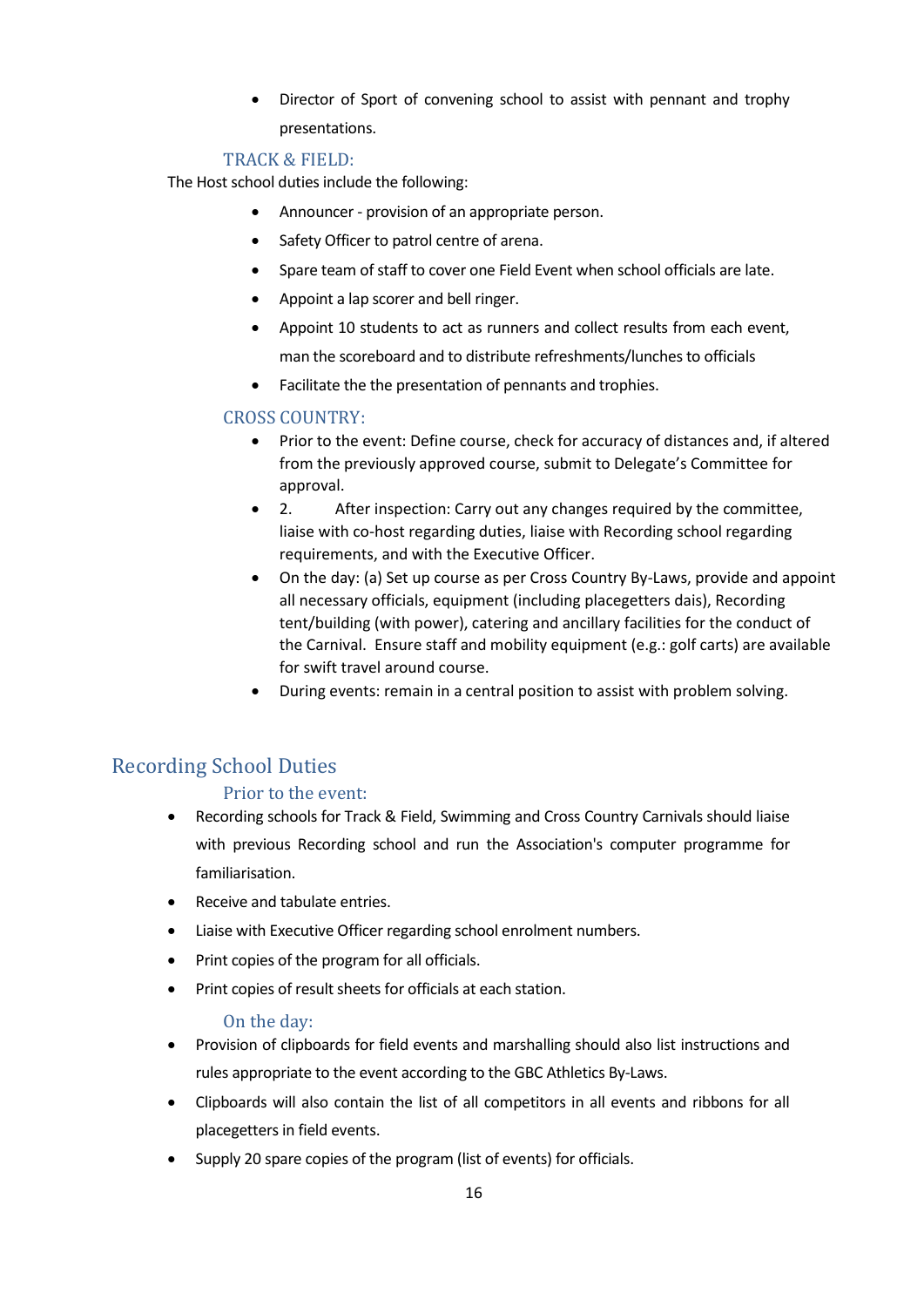- Provide all paper necessary to print and compile results.
- Receive and enter 'late changes' into the competition program. (Note that it may reduce Carnival-day activity if changes are sought from schools in days prior to the event).
- Receive and tabulate results.
- Provide progressive Aggregate points to the Announcer. (Track & Field and Swimming only).
- Provide final results for presentations.
- Compile complete final results for distribution to all school Directors of Sport and the Association Executive Officer on the day of competition.

#### In the case of a Tie

#### Carnival Points:

If a tie exists for a position on the points table, the points for each position tied for will be added and averaged across the number of teams tied, e.g. tie for second by three teams in an eight team competition;

| Second =   | $7$ points $+$ |
|------------|----------------|
| Third      | $6$ points $+$ |
| Fourth $=$ | 5 points       |
| Total      | 18 points      |
|            |                |

Divided by three tying teams = 6 points each

(Note: The next team is placed fifth and receives 4 points)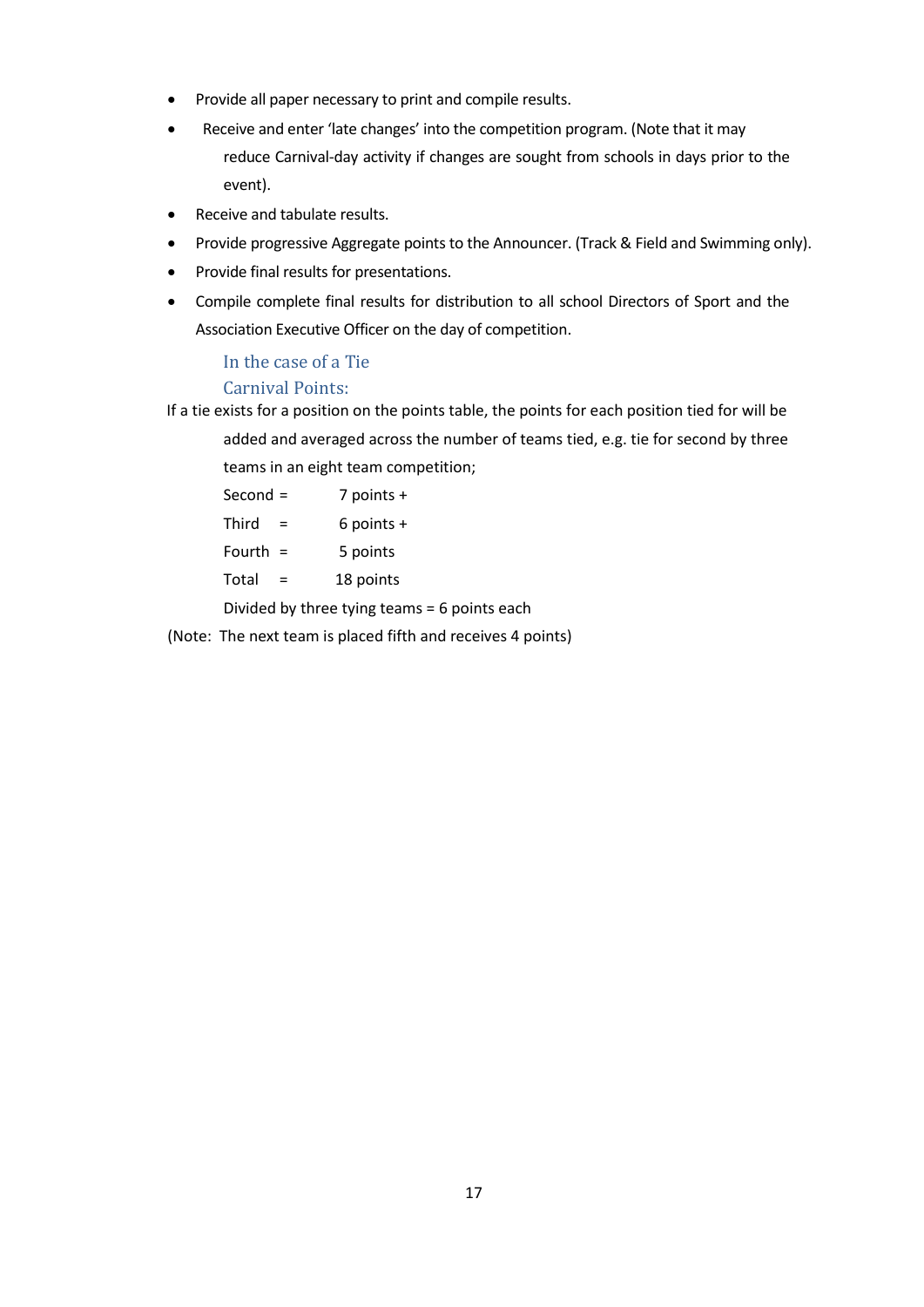#### **GBC CARNIVAL SCHEDULE OF DUTIES**

|      | <b>SWIMMING</b> |               | <b>CROSS COUNTRY</b> |               | <b>ATHLETICS</b> |               |
|------|-----------------|---------------|----------------------|---------------|------------------|---------------|
|      | <b>HOST</b>     | <b>RECORD</b> | <b>HOST</b>          | <b>RECORD</b> | <b>HOST</b>      | <b>RECORD</b> |
| 2016 | <b>TSAC</b>     | <b>SHEL</b>   | <b>RMC</b>           | QA            | <b>FLCP</b>      | <b>FLCR</b>   |
| 2017 | <b>TSAC</b>     | <b>SHEL</b>   | <b>RMC</b>           | QA            | <b>FLCP</b>      | <b>FLCR</b>   |
| 2018 | <b>TSAC</b>     | <b>SHEL</b>   | <b>RMC</b>           | QA            | <b>FLCR</b>      | <b>FLCP</b>   |
| 2019 | <b>SHEL</b>     | <b>TSAC</b>   | <b>RMC</b>           | QA            | <b>FLCR</b>      | <b>FLCP</b>   |
| 2020 | <b>SHEL</b>     | <b>TSAC</b>   | <b>RMC</b>           | QA            | <b>FLCP</b>      | ATC/BRIG      |
| 2021 | ATC/BRIG        | <b>TSAC</b>   | <b>RMC</b>           | QA            | <b>SHEL</b>      | <b>FLCP</b>   |
| 2022 | ATC/BRIG        | <b>TSAC</b>   | <b>RMC</b>           | QA            | <b>SHEL</b>      | <b>FLCP</b>   |
| 2023 | ATC/BRIG        | <b>TSAC</b>   | <b>RMC</b>           | QA            | <b>SHEL</b>      | <b>FLCP</b>   |
| 2024 | ATC/BRIG        | <b>TSAC</b>   | <b>RMC</b>           | QA            | <b>SHEL</b>      | <b>FLCP</b>   |

\* Note: All schools will be required to provide 2 Marshals for Cross Country carnivals.

## Convening Duties For General Sports Carnivals

The convening school duties include organizing the following:

- Arrive at the venue early enough to ensure grounds are presentable and safe for play.
- In the event of unfavourable weather and event cancellation, ensure all Directors of Sport participating are informed in a timely manner (usually by 6:00am) Text message or email is not sufficient. A phone call must be made and contact should be confirmed (Not a voice message)
- Have an air horn on hand to assist with central timing of multiple games.
- Have a timer to assist with start and stop times of matches controlled via central timing.
- Have an area set up for First Aid.
- Liaise with the Executive Officer regarding the provision of First Aid.
- Liaise with the Executive Officer to organise necessary officials.
- Ensure you have a copy of the most recent By-Laws for the sport in question.
- Trouble shoot any issues that may arise throughout the event.
- Prepare a control centre that will be manned throughout the event.
- Collate scores for all matches and when appropriate send through to the GBC Executive Officer.

# <span id="page-17-0"></span>5. AFL9s

## <span id="page-17-1"></span>Safety Aspects

The requirements of this schedule apply to the teaching of AFL skills, team training and competition matches conducted by schools.

#### Level of risk

Involvement in AFL9 involves medium risk.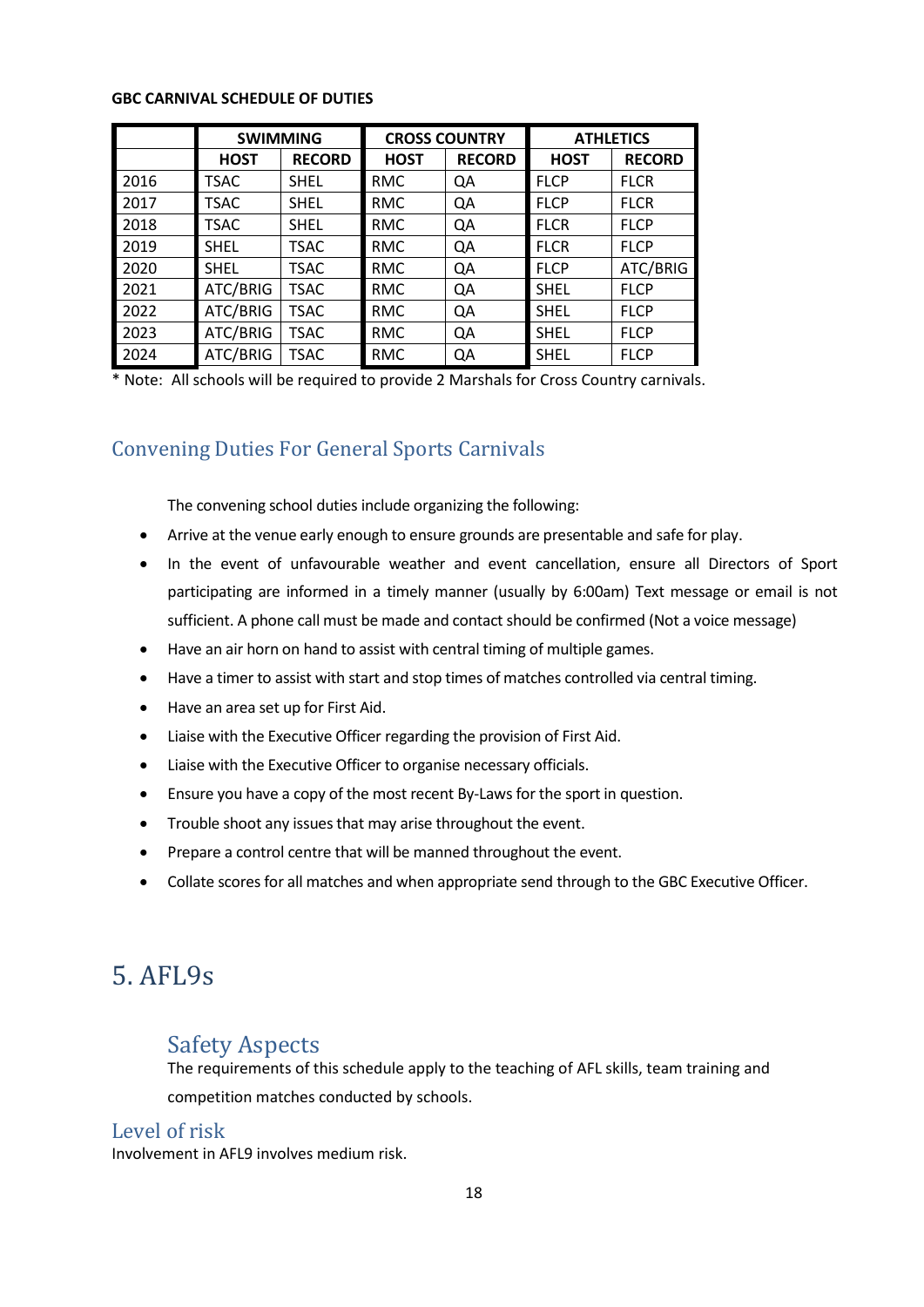## Minimum supervision

One adult present should have knowledge of, and an ability to perform, first aid procedures. This is in addition to first aid personnel that have training in concussion.

If an adult other than a registered teacher is engaged for instruction, a teacher should be present to take overall responsibility.

#### **Qualifications**

The qualifications listed in this section are minimums for each type of situation. Staff and Senior Students should have Level 1 training

The leader should be a registered teacher with experience (previous involvement) in the teaching of AFL9

#### Minimum equipment

A first aid kit should be available at all venues where lessons and competitions are conducted.

#### Injury Prevention

Mouthguards required from 2022 unless documentation is received from a medical practitioner

Head Gear is optional and the decision of parents/guardians and or players

#### Hazard reduction

Activities should be sited away from buildings, pedestrians and other activities.

Students should wear footwear appropriate to the playing surface.

Equipment, including goal posts and boards, should be checked for damage before play and removed from use where necessary.

A teacher should ensure the rules regarding physical contact and rough play are adhered to.

Teachers should ensure students with open cuts and abrasions from the court for immediate treatment. If bleeding cannot be controlled completely, the player should not be allowed to return to the court. All clothing, equipment and surfaces contaminated by blood should be treated as potentially infectious.

# <span id="page-18-0"></span>GBC AFL9 By-Laws – Seniors

#### Grades

Grades for boys and girls shall be:

Year 10-12 - Seniors

Year 7-9 - Juniors

#### Minimum Number Of Players

- A minimum of nine (9) players is required to constitute a team. A school having less than 6 (6) players by fifteen (15) minutes after the scheduled start time shall forfeit the match, notwithstanding the guidelines outlined in
- "Late Starts".
- Should player numbers fall below six (6) after a match has commenced, the match shall continue unless umpire deems it to be unsafe.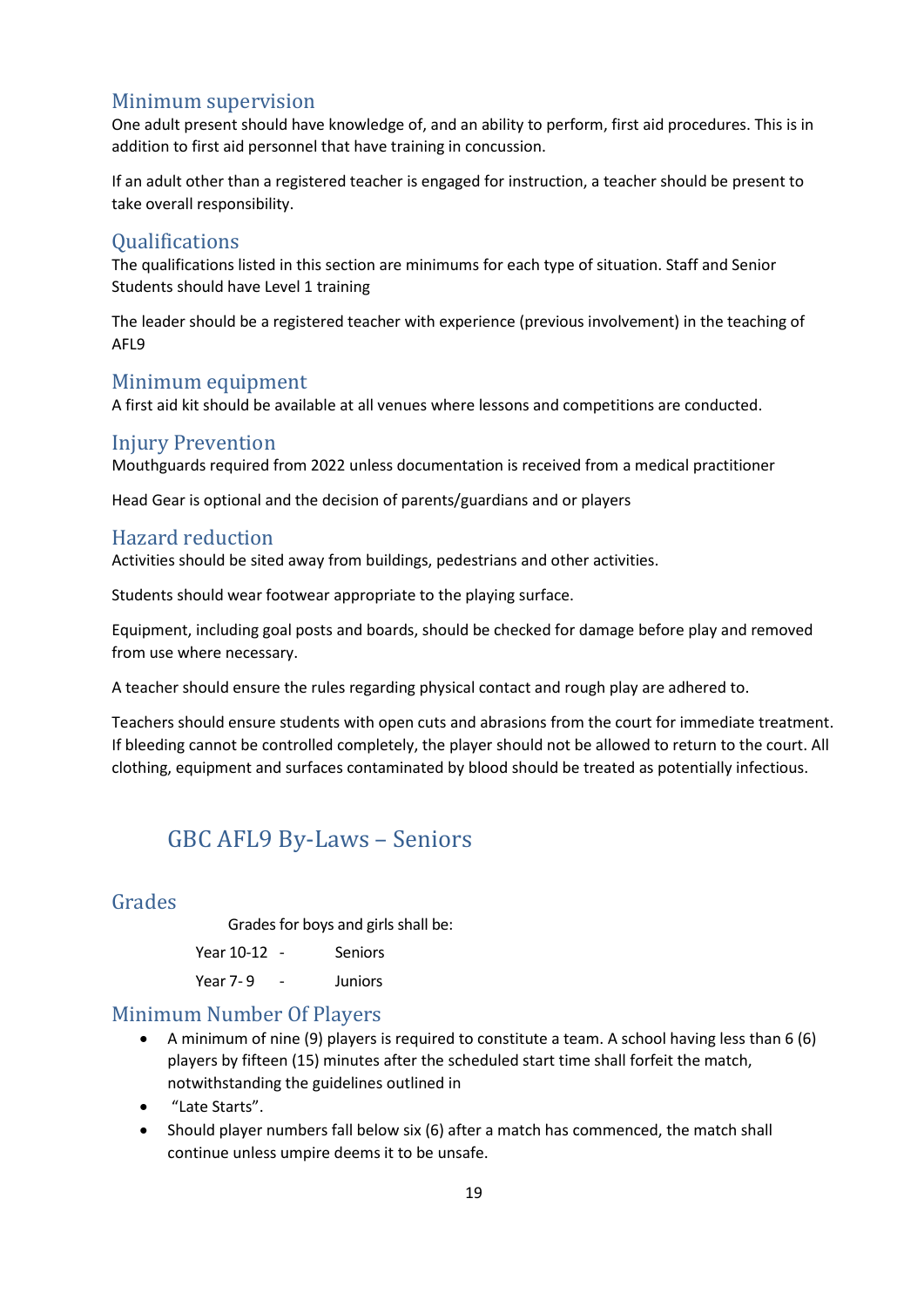- Teams must consist of three (3) forwards, three (3) Mids and three (3) backs for the start of play. No more than 3 players in a zone is permitted at the start or recommencement of the game. This includes after a goal is scored.
- Players are able to move freely on the field with no area restrictions, however, they must have a designated position at the start of each half and re-bounce.

## Selection Of Teams

No student shall play in more than one team in the same round unless he replaces an injured or absent player in a higher age or grade, subject to By-Law.

#### Match Times

The home school will set the times for play in consultation with the visiting school. If mutual agreement cannot be reached the following times will be used.

| <b>TIME</b>       | <b>COURT 1</b>      | <b>COURT 2</b>       |
|-------------------|---------------------|----------------------|
| $8.00 \text{ am}$ | <b>Juniors Boys</b> | <b>Juniors Girls</b> |
| $9.00$ am         | <b>Senior Boys</b>  | <b>Senior Girls</b>  |

Variations to the above shall be by mutual consent.

#### **Washouts**

- A washout may occur at any time the chief umpire deems the field to be unsafe. Consultation between coaches / coordinators from both schools may assist umpires with this call. In cases where umpires are not qualified the call will be made after consultation with coaches/coordinators. Should the court be questioned as playable or unplayable, and the referees not agree, the 'existing state of affairs will exist.
- Existing state of affairs: This phrase is used in competition rules to clarify situations in which a difference of opinion concerns the progress of the match.
- If a match has not started and the Umpires/Coaches do not agree, then the match does not start.
- If a match is in progress, and if agreement cannot be reached, then the match is to continue.
- If a wash out occurs prior to half time, the points will be shared between both teams.
- If a wash out occurs at any point at half time or later the leading team will be declared the winner.
- In keeping with GBC policy there will be no rescheduled matches for wet weather.
- Weather prior to match starting: Teams shall arrive at the designated ground even though weather conditions appear to make play unlikely. However, in conditions of extremely adverse weather, a match may be abandoned on the advice of the Director of Sport of the home team before teams arrive at the designated ground, provided that teams mutually agree to this course of action. Through consultation between Directors of Sport alternate match time may be negotiated on that day.

#### Matches

- Timing: Each match shall consist of 2 x 20-minute halves, with a five (5) minute interval.
- In the case of a drawn match there will be no extra time allocated.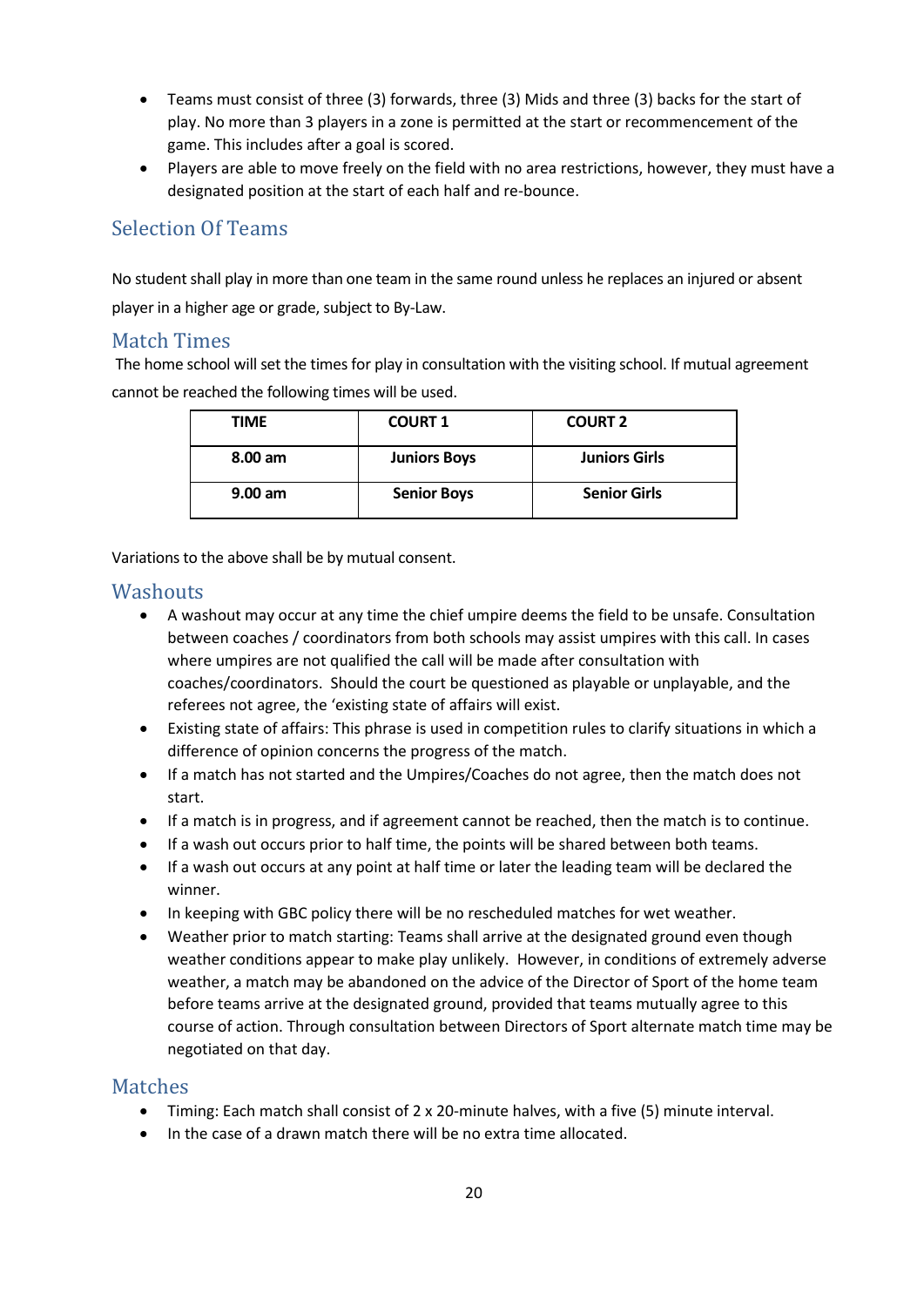• Substitutions: Players may be replaced on the field at any time during the game; however, they may not enter the field of play until the player being substituted has exited.

## Scoring

1 Goal = 6 Points

1 Behind = 1 Point

## Points

Two (2) points shall be allocated for a Win and one each for a Draw or Washed-out match. There are no points allocated for a Bye.

## **Officials**

- All umpires of GBC AFL9s will be qualified officials.
- It is the responsibility of the Home school to provide officials for all matches. If this creates difficulties, the "Away" school shall be invited to provide some officials.
- If the "Away" school has access to available qualified officials, they shall inform the Home school prior to the match.
- The Home school shall reimburse officials on the day of competition.
- Each school shall appoint someone to act as a scorer and/or a timekeeper for the conduct of the match.

## Balls

The school at whose courts the match is being played shall supply the balls as follows:

- Boys Seniors = Size 5
- Boys Juniors = Size 4
- Girls Seniors & Juniors = Size 4
- All games should use a high quality standard of ball regardless of age.

#### Dress

- Numbered uniforms of the colour of the school shall be worn.
- Players are permitted to wear boots; however, are not permitted to wear exposed metal stops or sharp or pointed edges (As per AFL guidelines.

#### Limitations

"FLOODING" Defence shall not be permitted in all Competitions.

## Player Sanctions

- In all cases where a player is ejected from the court by the match officials that player will incur a mandatory one match suspension from GBC sport. (A bye is not considered one match of GBC sport)
- This sanction applies equally to Males and Females.

# <span id="page-20-0"></span>GBC AFL9 By-Laws - Primary

#### Grades

Grades for boys and girls shall be: Mixed Years 3/ 4, and Years 5/6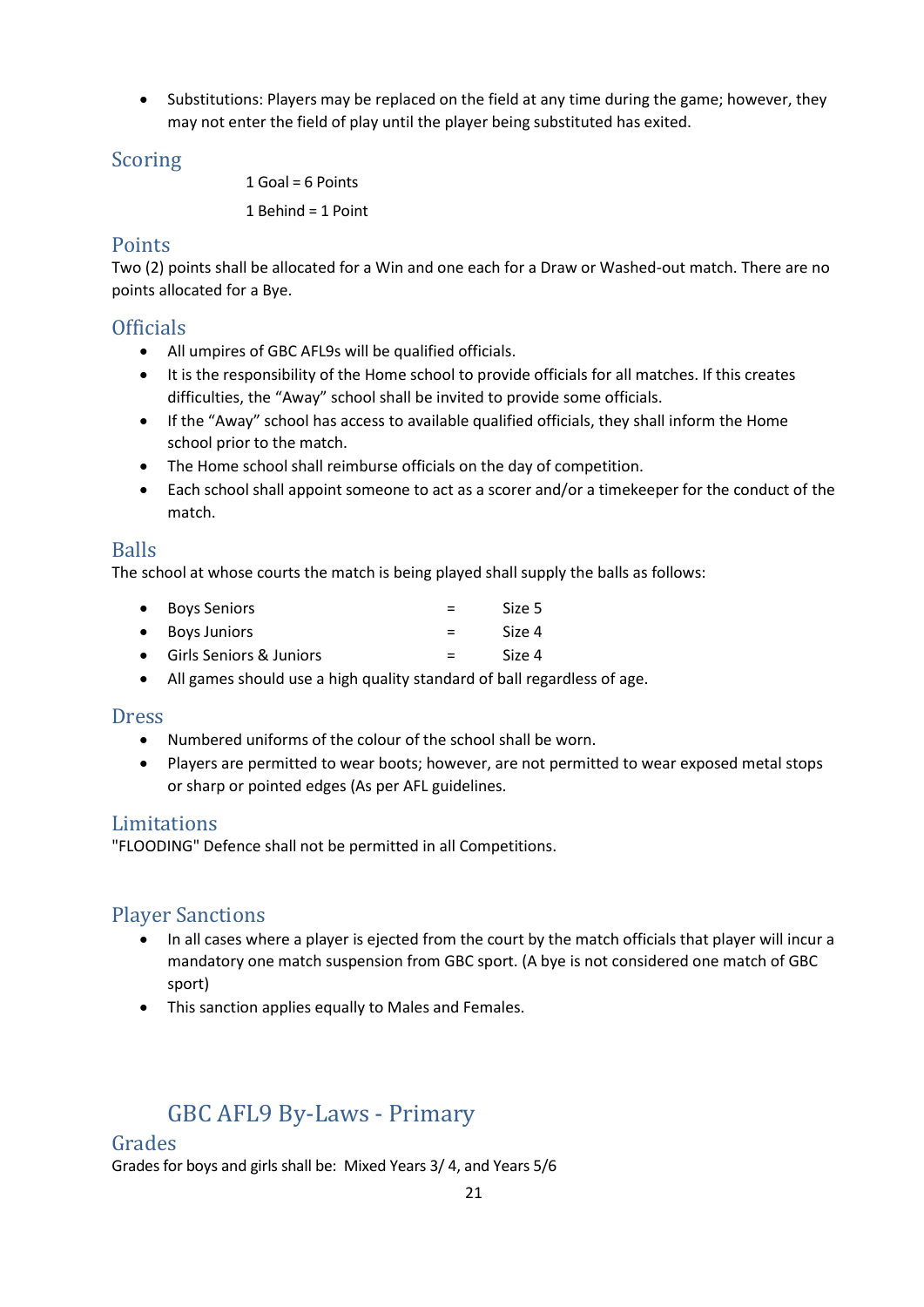# Starting Times

Matches can commence anytime between 7.30am – 10.30am during a morning. 50-minute timeslots are provided to complete each match.

## Number Of Players And Positions

- Teams shall consist of a maximum of 9 players with any number of reserves
- Interchange of players may take place at any time.
- Teams shall consist of three forwards, three centre line players and three back line players
- Players may be replaced on the field at any time during the game.
- Players are able to move freely on the field with no area restrictions, however, they must have a designated position at the start of each half and re-bounce.
- Players may be replaced due to injury at any time.
- Where difficulty occurs fielding full numbers, both coaches and team managers must agree to assist to equate player numbers. The spirit of the game is to give all players a game of football.

#### **Washouts**

- A ground is unfit for play when it is wet or slippery so that players do not have a reasonable foothold, OR if the ground has unsafe features. The decision concerning the fitness of grounds for play shall be made by the Host School. This decision should be conveyed to the Heads of Sports of the relevant schools by no later than 6am on the day of play.
- A washout may occur at any time the referee deems the field to be unsafe. Consultation between coaches / coordinators from both schools may assist umpires with this call. In cases where referees are not qualified the call will be made after consultation with coaches/coordinators. Should the field be questioned as playable or unplayable, and the referees not agree, the 'existing state of affairs' will exist.
- Existing state of affairs: This phrase is used in competition rules to clarify situations in which a difference of opinion concerns the progress of the match.
- If a match has not started and the Referees/Coaches do not agree, then the match does not start.
- If a match is in progress, and if agreement cannot be reached, then the match is to continue.
- If a wash out occurs prior to half time, the points will be shared between both teams.
- If a wash out occurs at any point at half time or later the leading team will be declared the winner.
- In keeping with GBC policy there will be no rescheduled matches for wet weather.
- Weather prior to match starting: Teams shall arrive at the designated ground even though weather conditions appear to make play unlikely. However, in conditions of extremely adverse weather, a match may be abandoned on the advice of the Director of Sport of the home team before teams arrive at the designated ground, provided that teams mutually agree to this course of action. Through consultation between Directors of Sport alternate match time may be negotiated on that day.

## Matches

- Timing:
- One-minute break for quarter time and three-quarter time. Two-minute break for half time.
- No time shall be allowed for injury.
- In the case of a drawn match there will be no extra time allocated.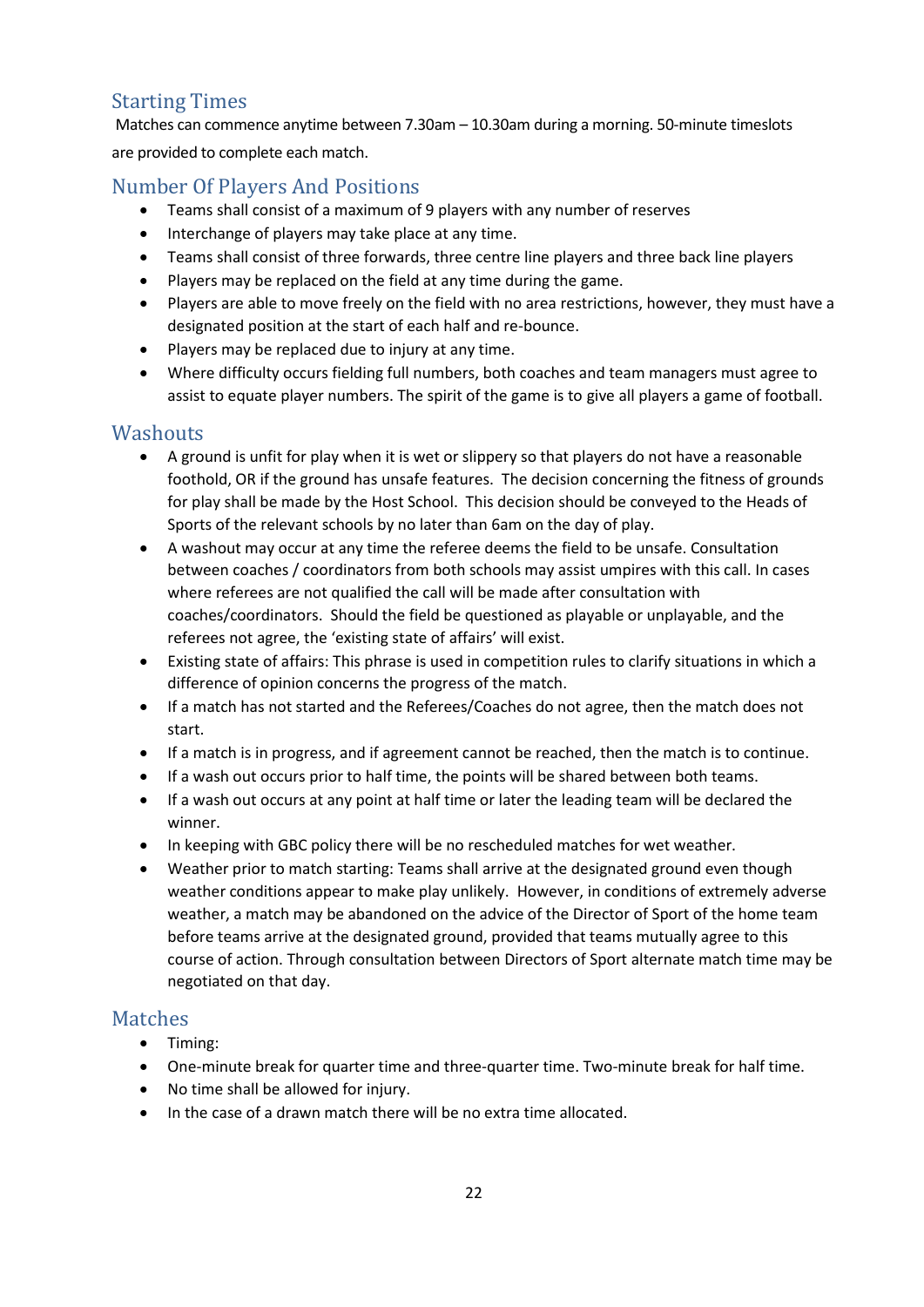## Scoring

- Only the three forwards are entitled to score a goal or point.
- Such forwards will wear the arm bands provided.
- A forward cannot score from a free kick from an out bounds penalty.
- If a player other than a forward scores, the score will not count, and the opposing team will bring the ball back into play.

#### Points

- One Goal 6 Points
- One behind 1 point

## Play

#### **Start of play:**

- The game shall be started by a ball up between two players in the centre of the ground.
- A player may not grab the ball at ball ups and play on. They must knock, palm or punch the ball and cannot play the ball again until it has been touched by another player.
- No more than three players from each team shall be closer to the ball up than approximately 20 metres, i.e. players should start in their zone.
- After a goal, the ball is taken to the centre and restarted
- If a point is scored, the opposition full back shall kick in from the 'goal square' or 10 metres out from the goal.
- Only forwards can score a goal or point for their team. Forwards will be identified with arm/wrist bands

#### **Out of Bounds**

- When the ball goes out of bounds by either foot or hand, the nearest opponent shall kick the ball in. The player may not kick for goal from an out of bounds kick.
- If there is doubt as to which team forced the ball out of bounds, the umpire shall throw the ball up.

## **Tag/Tackling**

- Players will not be able to make contact with their opponent at any time. To initiate a "tackle", players must pull the tag from their opponents' belt.
- All players will wear an Oz-Tag belt with 2 tags. A player must dispose of the ball if a tag is removed whilst in possession
- A player has up to 3 seconds to dispose of the ball correctly. If they do not dispose of the ball within 3 seconds, a free kick will be paid to the opposition.
- A player who has lost a tag, may still contest the football, if the football is within close distance to them. However, upon the ball leaving the immediate area, player should endeavour to reattach tag/s, before contesting the football again. (This rule is to encourage players to want to attack the ball, and also for safety)

#### **Penalties:**

Umpires may apply a 15-metre penalty on the basis of a player indiscretion. In circumstances of a serious offence, players may be order off the field. The period of penalty may be left to the umpire's discretion. Players sent from the ground may be replaced.

#### **Mark:**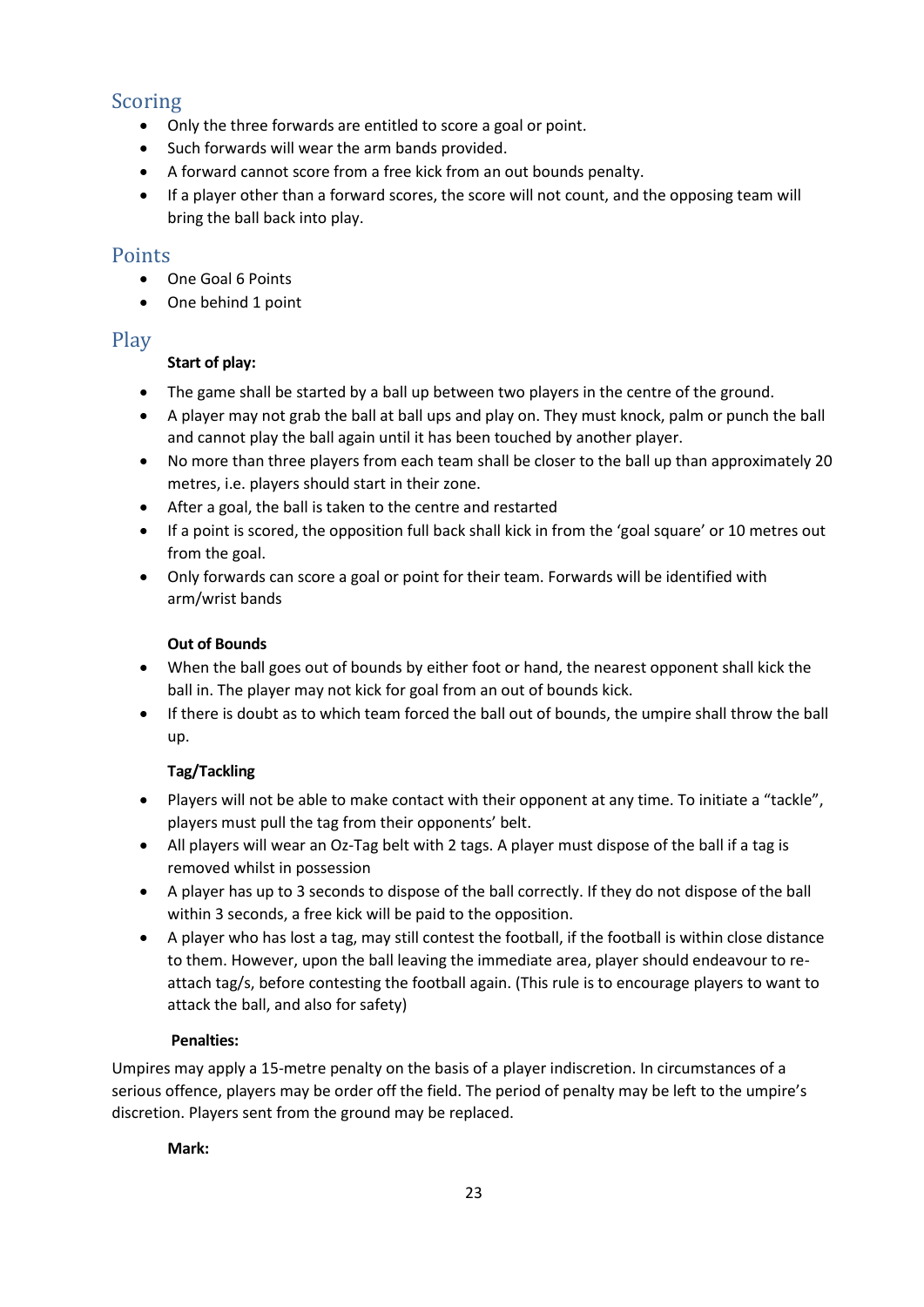Any player catching the ball directly from the kick of another player, provided the ball has travelled at least 10 metres (approximately), shall be awarded a mark.

#### **Bouncing the Ball and Kicking off the ground:**

- A player in possession may bounce the ball only once. After running a maximum of 10 metres.
- A player is not permitted to deliberately kick the ball off the ground.

#### **Coaches and Runners:**

- Coaches are not permitted on the field except to attend an injury.
- Runners are not permitted but teams may have watercarriers

## **Officials**

- Host School to liaise with AFL Queensland to organise umpires for all games.
- It is the responsibility of the Home school to provide officials for all matches. If this creates difficulties, the "Away" school shall be invited to provide some officials.
- If the "Away" school has access to available qualified officials, they shall inform the Home school prior to the match.
- Each school shall appoint someone to act as a scorer and/or a timekeeper for the conduct of the match.

## Field Size

- Each Field should be 60m x 40m (Approx).
- All playing fields should be marked out into 3 zones, attack, midfield, defence.
- Goal distances to be equal at both ends.

#### **Balls**

- The school at whose courts the match is being played shall supply the balls as follows:
- Mixed GBC Juniors = Size 3
- All games should use a high quality standard of ball regardless of age.

#### **Dress**

- Players are to wear complete and consistent school uniforms with the number clearly showing
- Moulded football boots are acceptable.
- Mouthguards are a requirement to enter the field of play.

## Player Sanctions

- In all cases where a player is ejected from the court by the match officials that player will incur a mandatory one match suspension from GBC sport. (A bye is not considered one match of GBC sport)
- This sanction applies equally to Males and Females.

## Mercy Rule

If a team is more than 6 goals in front, the opposition team, after a goal is scored, can receive a free kick from the middle of the field, instead of a ball up to re-start play.

## First Aid

- Each Host School will provide qualified First Aid officials.
- Any player who sustains a bleeding wound will be sent from the field and will not be permitted to return until the bleeding is stopped and the wound covered.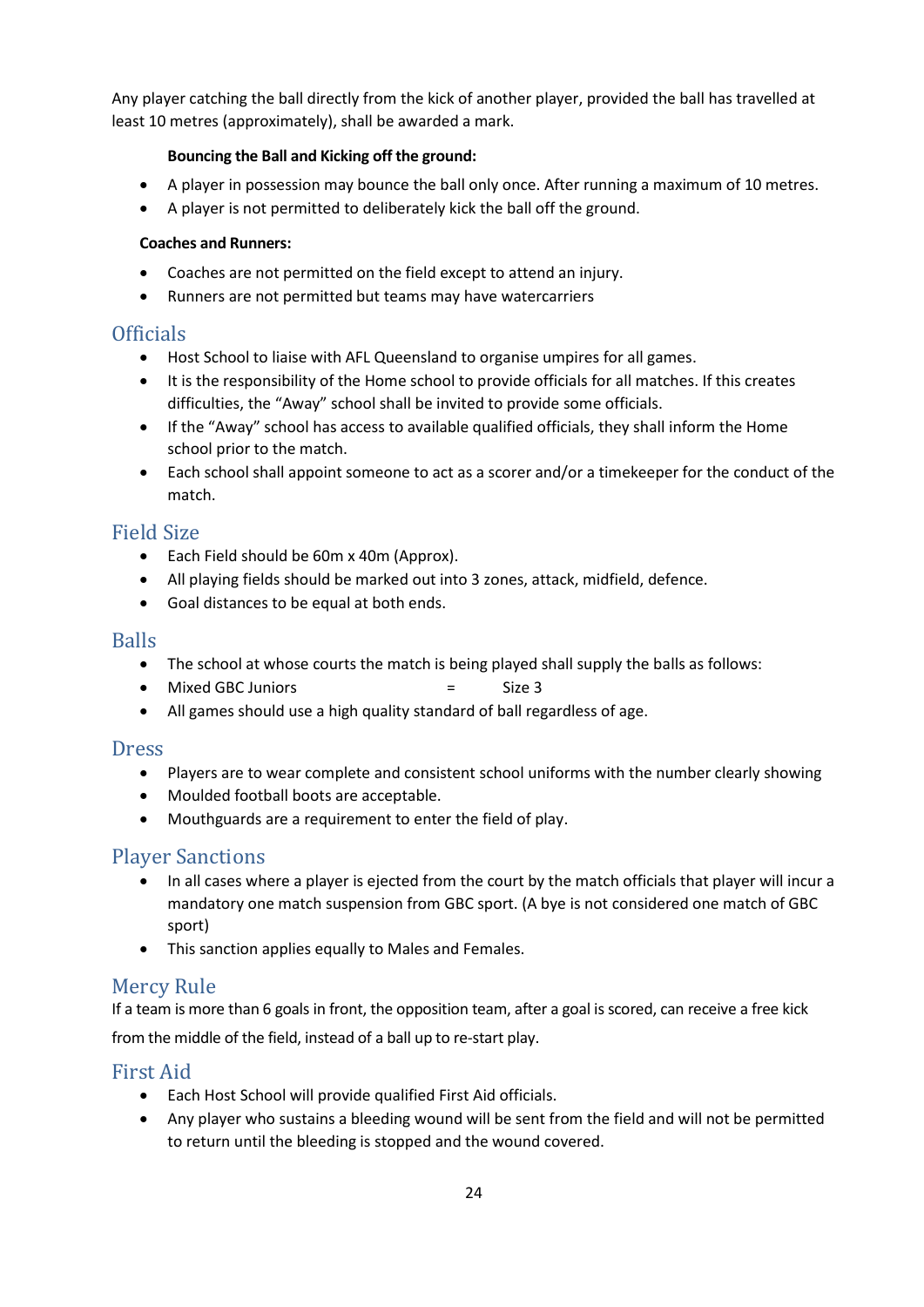# <span id="page-24-0"></span>6. Basketball

# <span id="page-24-1"></span>Safety Aspects

The requirements of this schedule apply to the teaching of Basketball skills, team training and competition matches conducted by schools.

## Level of risk

Involvement in basketball involves medium risk.

#### Minimum supervision

- One adult present should have knowledge of, and an ability to perform, first aid procedures.
- If an adult other than a registered teacher is engaged for instruction, a teacher should be present to take overall responsibility.

## **Oualifications**

- The qualifications listed in this section are minimums for each type of situation. Leaders are encouraged to seek training to raise their qualification level above the minimum listed.
- The leader should be:
- a registered teacher with experience (previous involvement) in the teaching of basketball
- an adult who has Foundation Level coaching qualifications from the Basketball Australia

## Minimum equipment

A first aid kit should be available at all venues where lessons and competitions are conducted.

## Hazard reduction

- Activities should be sited away from buildings, pedestrians and other activities.
- Teachers should ensure students cut or tape long fingernails to prevent injury to any participants.
- Students should wear footwear appropriate to the playing surface.
- The surface should be hard and flat (i.e. concrete, bitumen or wood).
- The surface should be non-slip and free from obstructions and loose objects.
- The court surface should be kept free from obstructions and loose objects.
- A minimum space of 2 metres should surround each court.
- Indoor facilities should have adequate lighting and ventilation. Lights should be protected.
- Outdoor courts should be sited in a north-south direction to limit visual interference from the sun.
- Equipment, including goal posts and boards, should be checked for damage before play and removed from use where necessary.
- The teacher should ensure the rules regarding physical contact and rough play are adhered to.
- Teachers should ensure students with open cuts and abrasions from the court for immediate treatment. If bleeding cannot be controlled completely, the player should not be allowed to return to the court. All clothing, equipment and surfaces contaminated by blood should be treated as potentially infectious.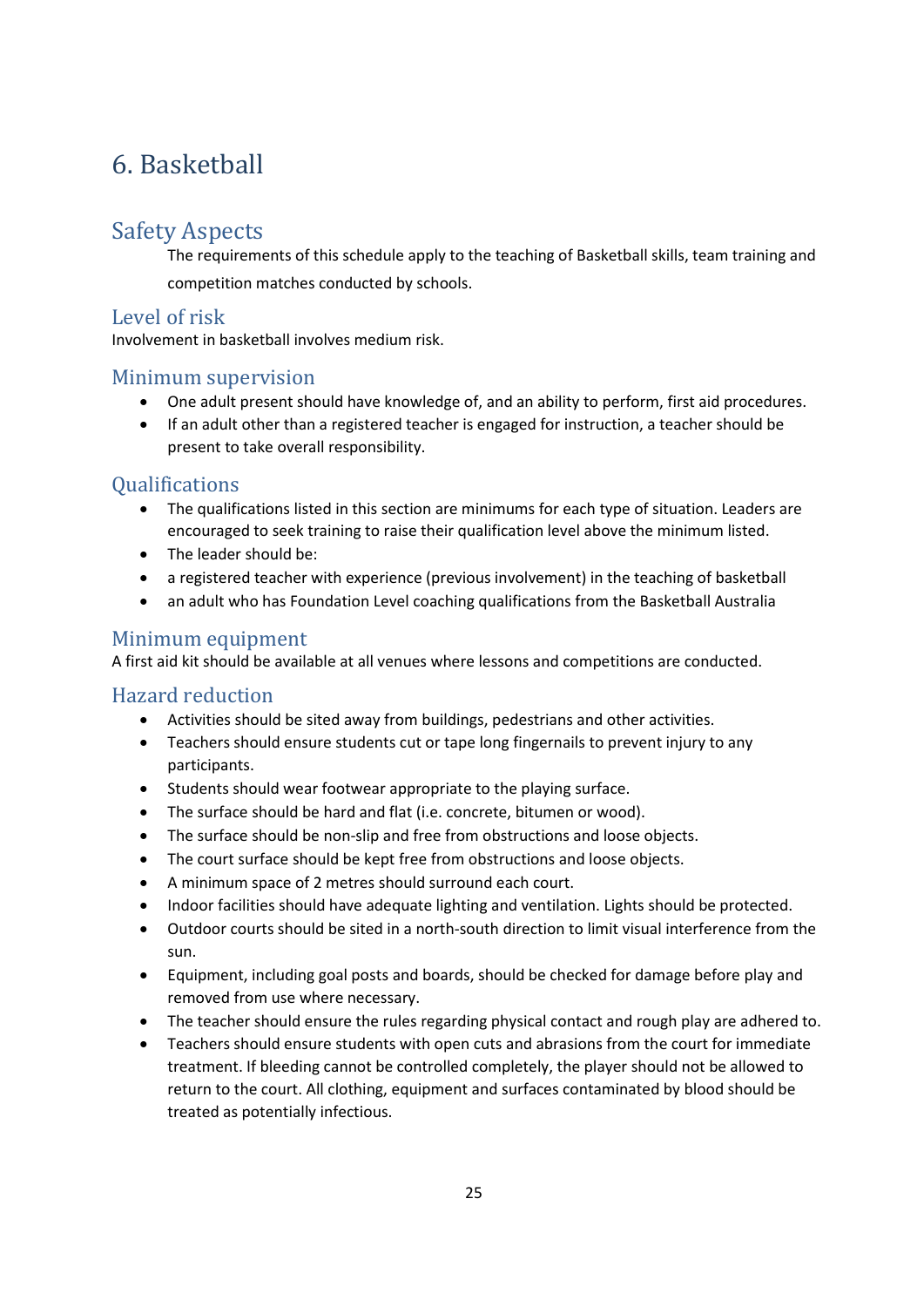# <span id="page-25-0"></span>GBC Basketball By-Laws - Seniors

#### Grades

Grades for boys and girls shall be:

| Year 11 and 12  | $\overline{\phantom{a}}$ | Firsts, Seconds,           |
|-----------------|--------------------------|----------------------------|
| Year 9 and 10   | $\overline{\phantom{0}}$ | Intermediate 1sts and 2nds |
| Year 8 & Year 7 | $\overline{\phantom{0}}$ | Junior 1sts and 2nds.      |

#### Minimum Number Of Players

- A minimum of four (4) players is required to constitute a team. A school having less than four players by fifteen (15) minutes after the scheduled start time shall forfeit the match, notwithstanding the guidelines outlined in By-Law 3.13, "Late Starts".
- Should player numbers fall below four (4) after a match has commenced, the match shall continue.

## Selection Of Teams

- Schools shall select fully the players of all higher grade teams before selecting those of lower grade teams, whether the higher grades are engaged or not.
- No student shall play in more than one team in the same round unless he replaces an injured or absent player in a higher age or grade, subject to By-Law 3.4 specifically, by-laws 3.4.1.5 and 3.4.1.6.

#### Match Times

The home school will set the times for play in consultation with the visiting school. If mutual agreement cannot be reached the following times will be used.

| <b>TIME</b>       | <b>COURT 1</b>           | <b>COURT 2</b>     |
|-------------------|--------------------------|--------------------|
| $8.00 \text{ am}$ | <b>Intermediate 1sts</b> | <b>Junior 2nds</b> |
| $9.00$ am         | 2NDS                     | <b>Junior 1sts</b> |
| $10.00$ am        | 1STS                     | Intermediate 2nds  |

Variations to the above shall be by mutual consent.

#### **Washouts**

- A washout may occur at any time the chief umpire deems the court to be unsafe. Consultation between coaches / coordinators from both schools may assist umpires with this call. In cases where umpires are not qualified the call will be made after consultation with coaches/coordinators. Should the court be questioned as playable or unplayable, and the referees not agree, the 'existing state of affairs' will exist.
- Existing state of affairs: This phrase is used in competition rules to clarify situations in which a difference of opinion concerns the progress of the match.
- If a match has not started and the Umpires/Coaches do not agree, then the match does not start.
- If a match is in progress, and if agreement cannot be reached, then the match is to continue.
- If a wash out occurs prior to half time, the points will be shared between both teams.
- If a wash out occurs at any point at half time or later the leading team will be declared the winner.
- In keeping with GBC policy there will be no rescheduled matches for wet weather.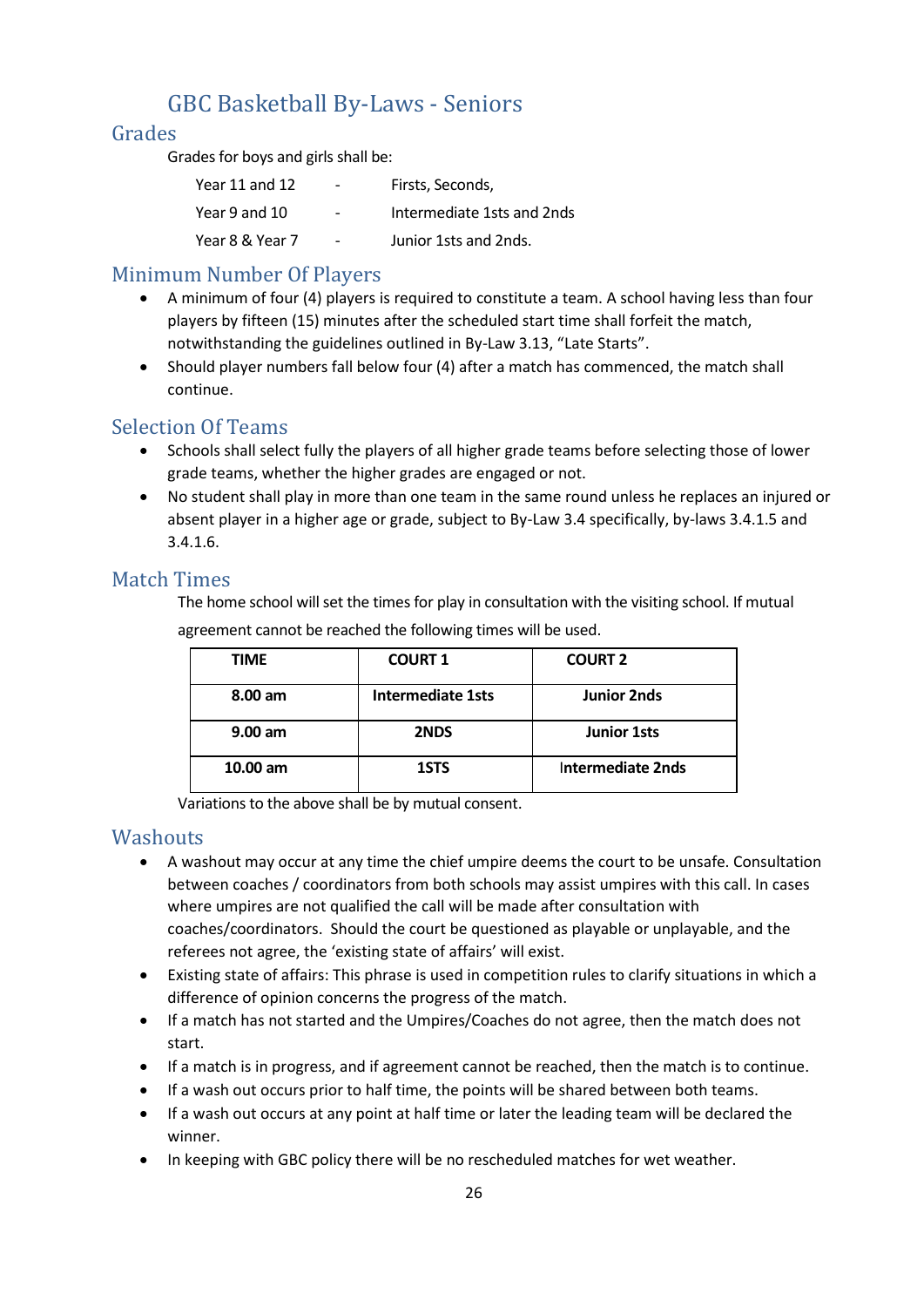• Weather prior to match starting: Teams shall arrive at the designated ground even though weather conditions appear to make play unlikely. However, in conditions of extremely adverse weather, a match may be abandoned on the advice of the Director of Sport of the home team before teams arrive at the designated ground, provided that teams mutually agree to this course of action. Through consultation between Directors of Sport alternate match time may be negotiated on that day.

#### Matches

- Timing: Each match shall consist of 4 x 10 minute quarters, with a two minute interval between the 1st and 2nd period and the 3rd and 4th period and with a half time interval of five minutes.
- In the case of a drawn match there will be no extra time allocated.
- Clock Stops: The clock shall be stopped for all time outs. Time outs must last the entire minute.
- The clock shall also stop for dead ball situations, including after a basket has been scored, in the last two minutes of the fourth quarter.
- Time Outs: Each team is permitted to have one time out in the 1st, 2nd and 3rd quarters and two time outs in the 4th quarter.
- Substitutions: When the clock is stopped because a field goal has been scored in the final two minutes of play, the team entitled to the ball from the end line may initiate a substitution, provided the request was made before the ball becomes alive again after the made field goal. Should the team in question take advantage of this, the opponents may do likewise.
- Back court: In all grades except Years 7 & 8, when a player gains control of a live ball in their back court, their team must, within 8 seconds, cause the ball to go into the front court. In Years 7 & 8 matches, time allowed shall be 10 seconds.
- Team Fouls: When a team has committed four player fouls (personal or technical), in a quarter, the bonus situation will apply with all subsequent player fouls resulting in two free throws.
- Technical Fouls: The penalty for a technical foul by a player is one free throw and possession at half court by the non-offending team.

## Points

Two (2) points shall be allocated for a Win and one each for a Draw or Washed-out match. There are no points allocated for a Bye.

## **Officials**

- All referees of GBC Basketball will be qualified officials.
- Referees for the Firsts and Seconds matches should be of a Level 1 or Level 2 standard of the local Basketball Association officials.
- It is the responsibility of the Home school to provide officials for all matches. If this creates difficulties, the "Away" school shall be invited to provide some officials.
- If the "Away" school has access to available qualified officials, they shall inform the Home school prior to the match.
- The Home school shall reimburse officials on the day of competition.
- Each school shall appoint someone to act as a scorer and/or a timekeeper for the conduct of the match.

#### Balls

- The school at whose courts the match is being played shall supply the balls as follows:
	- o Boys Seniors & Intermediate = Size 7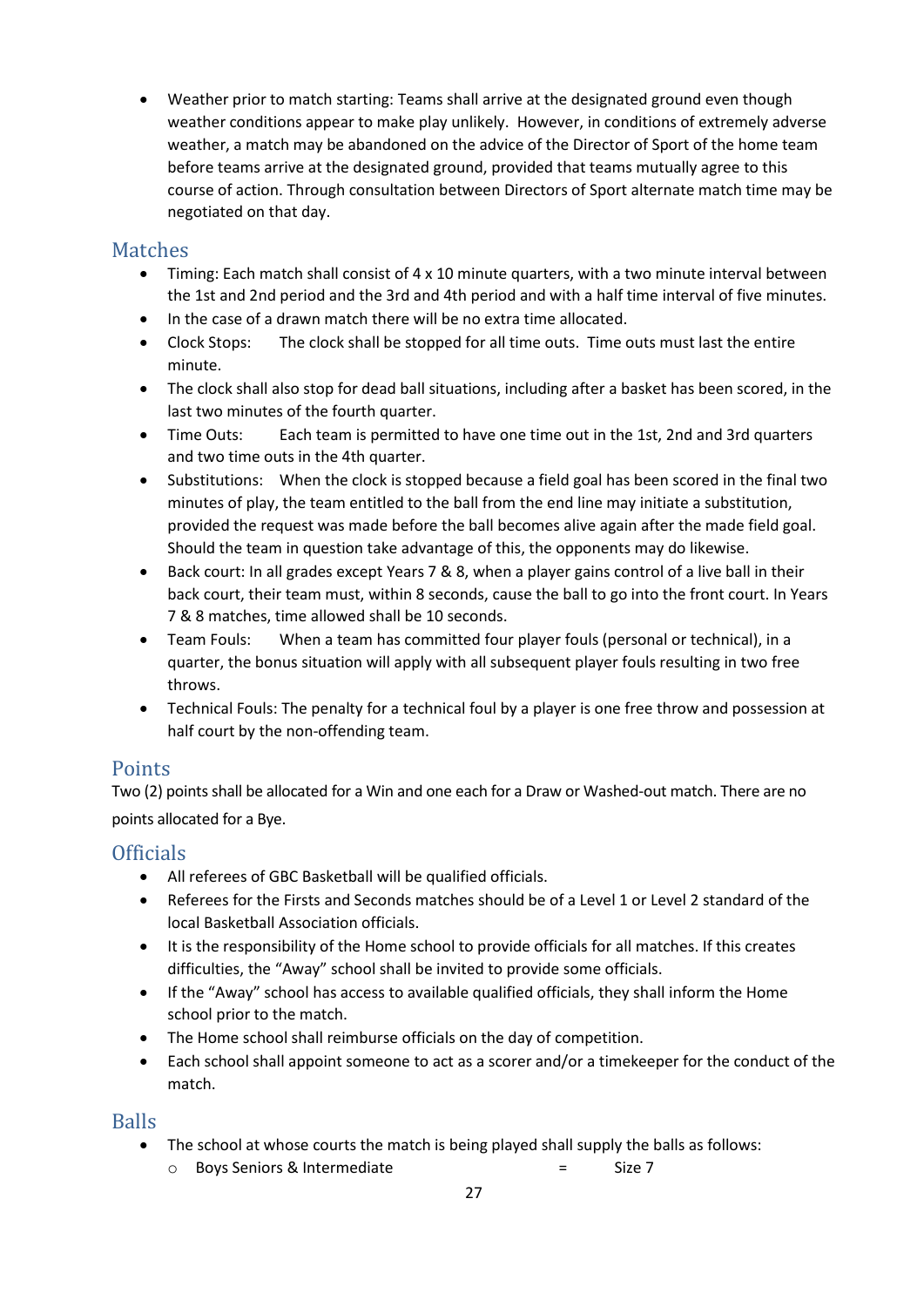- o Boys Junior & All Girls Grades = Size 6
- All games should use a high quality standard of ball regardless of age.

#### Dress

Numbered uniforms of the colour of the school shall be worn. Non-marking shoes are to be worn when playing indoors and on outdoor synthetic courts.

#### **Limitations**

"DUNKING"

Dunking the ball shall be permitted **EXCEPT:**

- before the game or at interval;
- when the player hangs on the ring.

#### "KEYHOLE" ZONE DEFENCE

"Keyhole" Zone Defence shall not be permitted in years 7 & 8 of competition.

#### Player Sanctions

- In all cases where a player is ejected from the court by the match officials that player will incur a mandatory one match suspension from GBC sport. (A bye is not considered one match of GBC sport)
- This sanction applies equally to Males and Females.

# <span id="page-27-0"></span>GBC Basketball By-Laws – Primary

#### Starting Times

.

Matches can commence anytime between 7.30am – 10.30am during a morning. 50 minute timeslots are provided to complete each match.

#### Timing Of Games

- 4 x 10 minute quarters
- 2 min half time
- 1 min quarter time
- 1 time out allowed per quarter per team
- The clock does NOT stop at any stage of matches. Games can be modified to maintain the overall timing of the day (ie: quarters can be cut to 8 mins to bring the day's timing in line with the schedule). Host Schools will responsible for ensuring timings of the fixtures.

#### Balls

- The home team shall supply a regulation size ball for each match:
- Years  $5/6$  = Size 6
- Years  $3/4$  = Size 5

#### **Teams**

- Up to 5 players from each team are to be on the court at any one time.
- A minimum of 4 players shall constitute a team.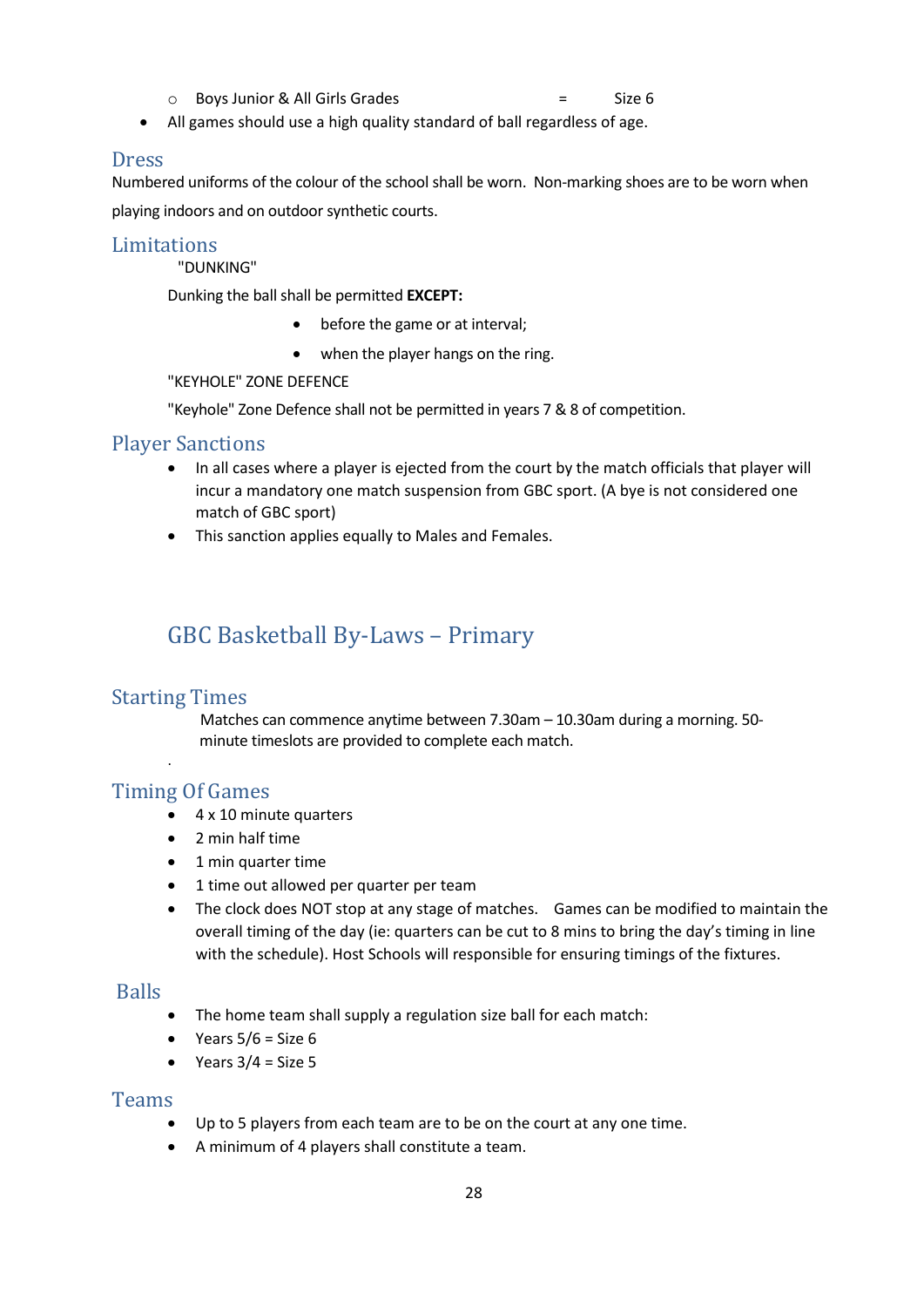#### **Dress**

- Players are to wear school sports uniform or basketball uniform.
- Numbers must be visible on the shirts

#### Referees/Officials

- Home schools shall supply Referees.
- The Referee should make an effort to explain rules to both teams if players do not understand the reason behind a decision. Referees may give coaching tips only if given to both teams fairly.

#### Scorers

Each school should supply a scorer. They should sit together and keep score throughout the duration of the match.

#### Zone Defence

Keyhole zone defence should not be permitted in any of the year level competitions. Effort to adhere to man to man rules must be applied.

#### Venues

- Courts are to be clearly marked and must include goal post protectors.
- A court is unfit for play when it is wet or slippery so that players do not have a reasonable foothold. The decision concerning the fitness of courts for play shall be made by the Host School. This decision should be conveyed to the relevant GBC Primary Heads of Sport no later than 6.00am on game day.
- Rings should be of height of 10 feet (3.05 m) from the ground

#### Mercy Rule

- If a team is more than 20 points ahead, they are required to play a modified game format so that the winning team is learning something and the losing team has an opportunity to gain some success and build their skills. All teams will return to the baseline once a basketball has been scored. Full press defence is not permitted in the mercy rule situation.
- In addition to returning to the baseline at least one other modification method must be undertaken. Should the team continue to dominate, coaches should add modifications to increase the level of difficulty for their team so that they remain challenged by the match. Some suggestions for how teams could enforce the second step of the mercy rule are…
- When defending you cannot take the ball from attacker's hands. Possession turnovers must be won via interceptions.
- Once one player scores they cannot be the next player to score.

## First Aid

- The Host School will provide First Aid Officials.
- Any player who sustains a bleeding wound will be sent from the field and will not be permitted to return until the bleeding is stopped and the wound covered.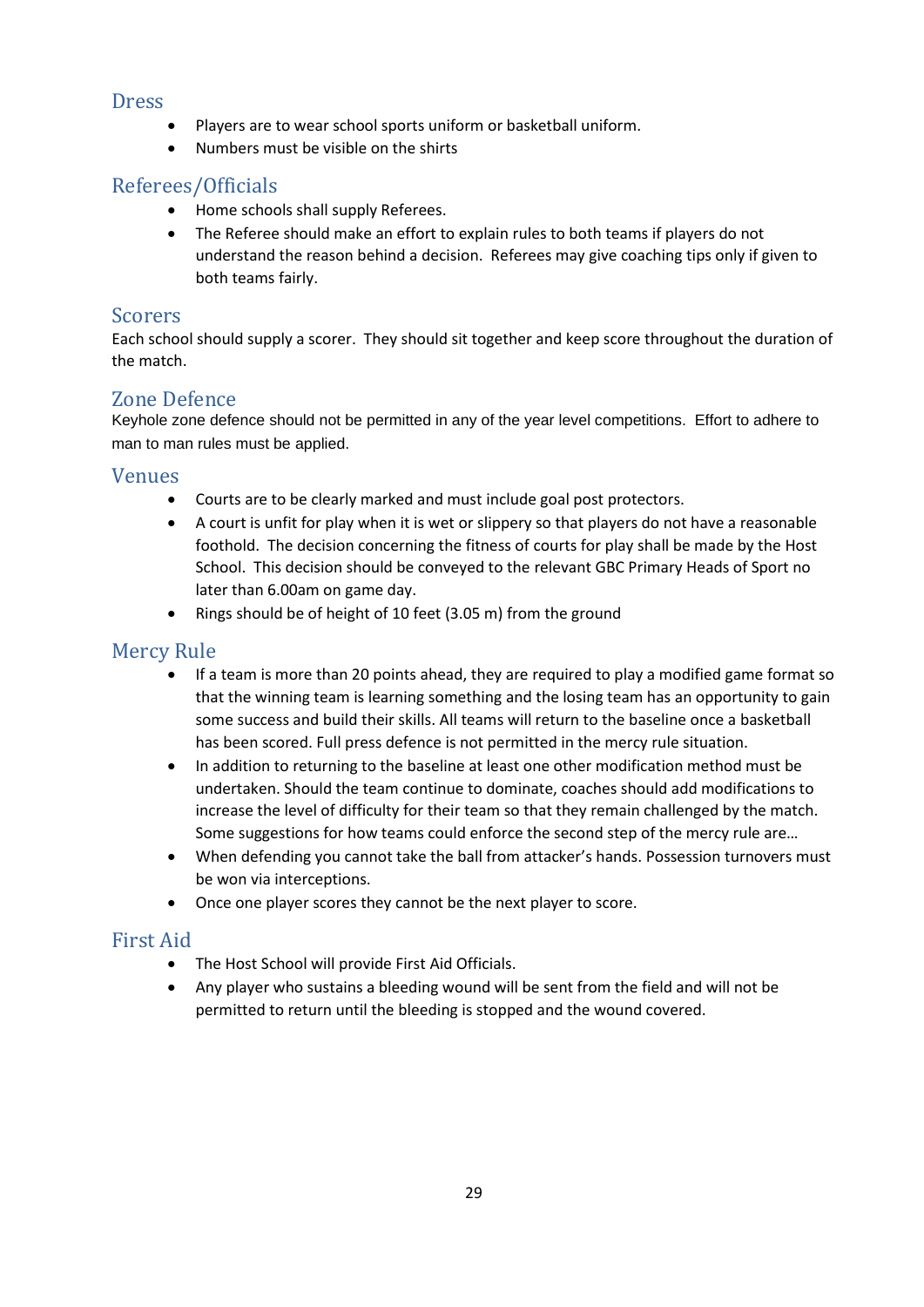# <span id="page-29-0"></span>7. CRICKET

# <span id="page-29-1"></span>GRADES

Grades catered for shall be:

- Indoor Cricket Intermediates made up of students from years 9 and 10
- and Juniors made up of students from years 7 and 8.

## GBC Cricket By-Laws – Indoor Cricket - Seniors and Primary

As indoor cricket will be played at a commercial venue, the rules of the game will be as stated by the venue.

See Appendix A for the rules as per the venue. For 2021 the venue is Ozsports, Underwood, QLD

# Minimum Number Of Players

Teams will consist of eight (8) players but may commence with six (6) players.

## Playing Schedule

- The duration of each match is approximately one hour.
- Juniors matches will commence at 8.00am and the Intermediates will follow at approximately 9.15am. Followed by the Seniors at 10.30am
- Primary Matches can commence anytime between 8.00am 11.00am

## Use Of Protective Clothing

- Helmets and pads are optional except for the wicketkeeper.
- A batting glove (which completely covers the palm from the wrist) must be worn on both hands by each batter.
- The wicket keeper has the option to wear none, 1 or 2 suitable gloves. The gloves may be keeping or batting gloves, or a combination of both.
- Players may wear suitable protective equipment. Gloves may not be worn by fielders.

## **Dress**

- Tops: Players must compete in Identical shirts
- Pants: Long or short sports pants.
- Footwear: Rubber soled sports shoes that will not mark the court surface

## Bats/Balls/Stumps

- Must be made of wood with dimensions no larger than 96.5 cm in length and 10.8 cm in width and have a suitable bat grip.
- The venue provides balls and stumps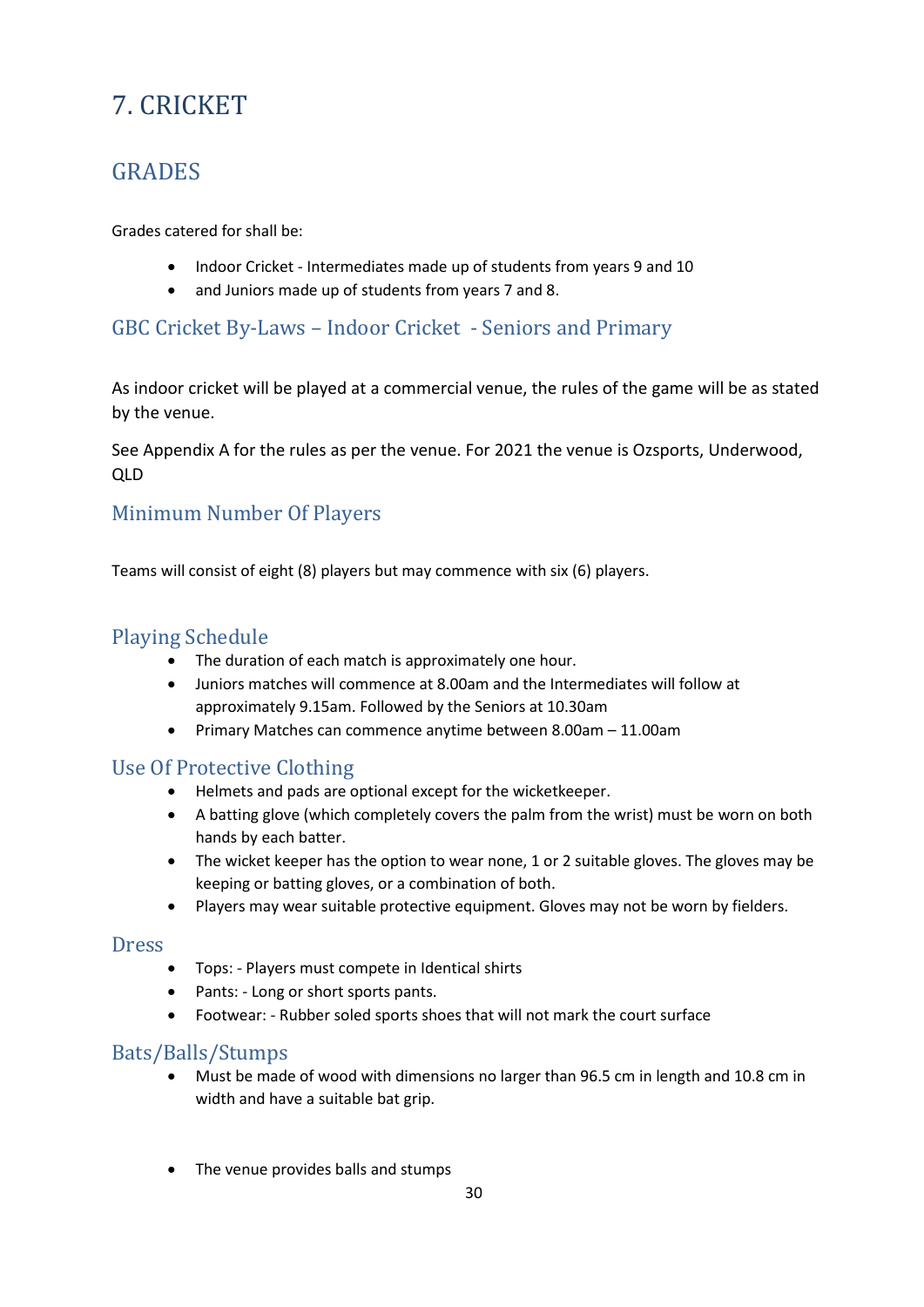## Umpires

• The venue provides the umpires

## **Points**

4 win

- 2 draw/tie
- <span id="page-30-0"></span>0 loss/forfeit

# 8. CROSS COUNTRY

# <span id="page-30-1"></span>Safety Aspects

The requirements of this schedule apply to cross-country events.

## Nature of hazards

- Hazards that may be encountered in cross country running events include:
- physical environment (e.g. running surface, natural terrain, obstacles)
- starting pistols and caps
- dehydration
- The demands on the cardiovascular and respiratory systems during high rates of energy production can cause high levels of stress in the young and the unfit.
- Running events should be selected for students after considering their stage of growth and development, their fitness level and the demands of the particular event.

## Level of risk

Cross-country events are considered Medium Risk activities.

#### Minimum supervision

- One adult present should have knowledge of, and an ability to perform, first aid procedures.
- If an adult other than a registered teacher is engaged for instruction, a teacher should be present to take overall responsibility

## **Oualifications**

- For Medium Risk (Level 2) activities, the leader should be:
- a registered teacher with experience (previous involvement in the activity) in the teaching of the specific event; or
- an adult who has Foundation Level Accreditation from the Australian Track and Field Coaches Association, if a teacher with relevant experience is not available.

## Minimum equipment

A first aid kit should be available at all venues where lessons and competitions are conducted.

## Hazard reduction

- Students should be free of any injury, illness or disorder which may affect their capacity to run, or which may be aggravated as a result of the activity.
- Students should have appropriate foot protection.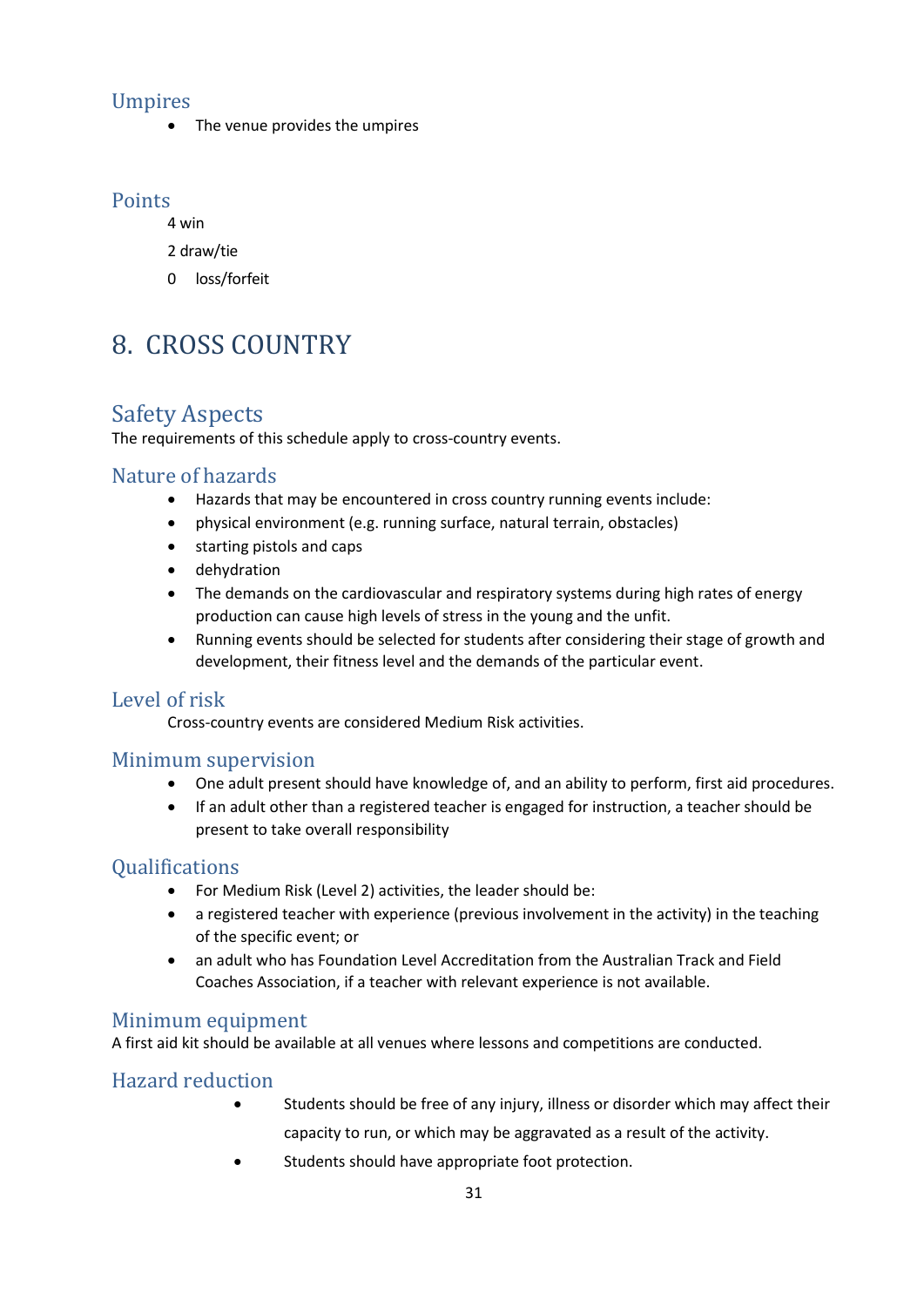- The area should be level and free from obstacles and loose objects.
- The track should allow sufficient space beyond the finish line for deceleration.
- Non-participants should be kept clear of the running area.
- Cross-country courses should be checked before the event to ensure the course is safe and well defined. The following should be considered when selecting the course:
	- o the age of the student group
	- o the physical capabilities of the students
	- o the environmental conditions prevailing at the time of the race
	- o the number of students taking part in the race
	- o the type of surface over which the race will take place
	- o the steepness of inclines and declines
	- o the depth and speed of current at any water crossings
	- o the potential dangers of obstacles on the course
	- o the supervision being provided at appropriately spaced stations on the course and provision of procedures to account for all competitors; and
	- $\circ$  the availability of first aid facilities.
- There should be a vehicle available and designated for emergency transport of athletes injured on the course.
- Students should be instructed to consume adequate amounts of water before and during the session to prevent dehydration.
- Prevailing weather conditions should be considered. If weather conditions are unsuitable, the activity should be curtailed and appropriate shelter should be sought.

# <span id="page-31-0"></span>GBC Cross Country

## Grades

Grades provided for both girls and boys shall be:

Aggregate

Open; 16 yrs; 15 yrs; 14 yrs; 13 yrs; 12 yrs: 11yrs: 10yrs: 9yrs

Percentage

And there will be one trophy awarded for Co-Educational Champions

## Race Distances

Races should be organised so that the course configuration is used in the most efficient manner. The following distances shall apply:

| 9 yr Girls  | 2 km |
|-------------|------|
| 9 yr Boys   | 2km  |
| 10 yr Girls | 2 km |
| 10 yr Boys  | 2 km |
| 11 yr Girls | 2 km |
| 11 yr Boys  | 2 km |
| 12 yr Girls | 3 km |
|             |      |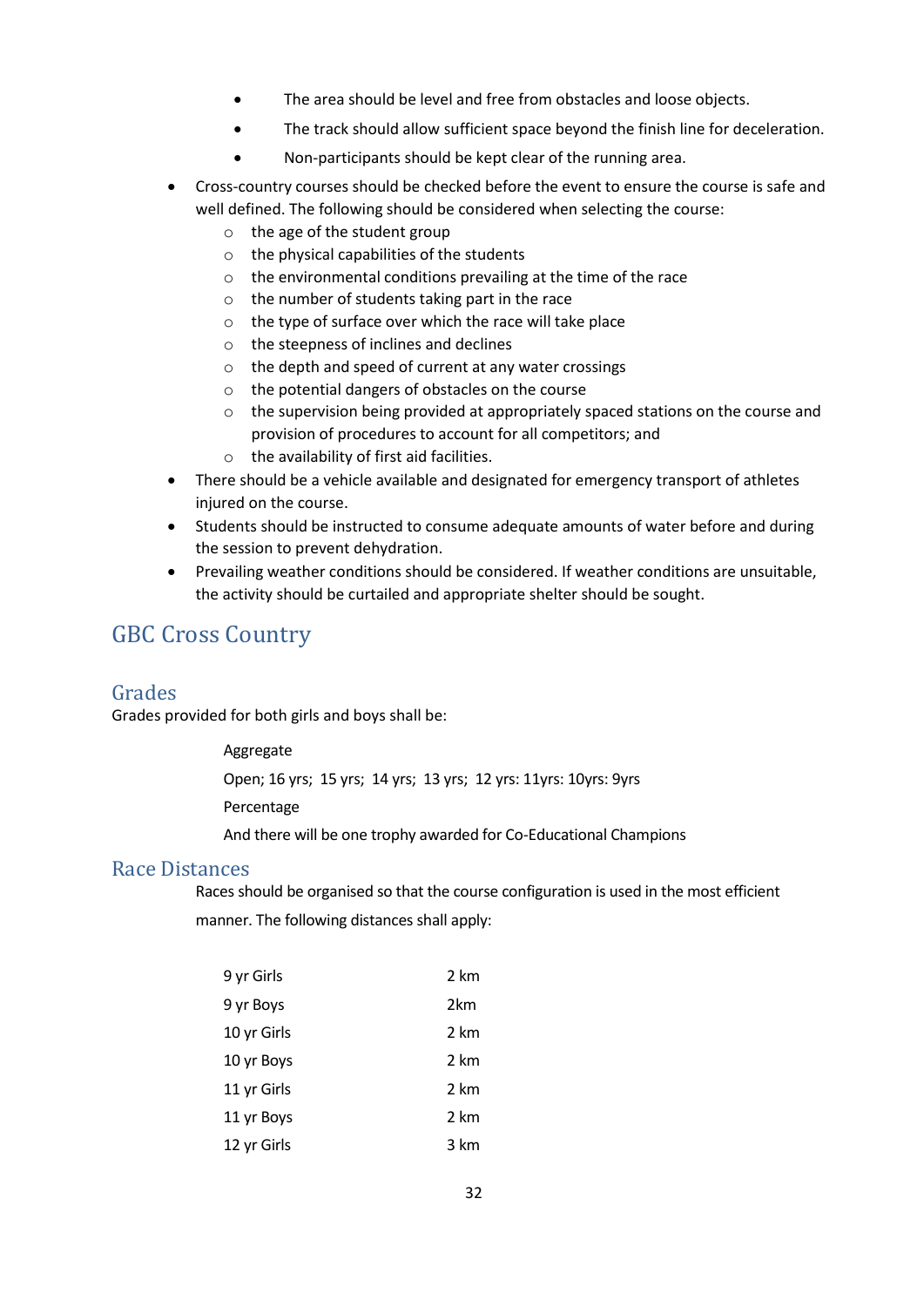| 12 yr Boys  | 3 km |
|-------------|------|
| 13 yr Girls | 3 km |
| 13 yr Boys  | 3 km |
| 14 yr Girls | 3 km |
| 14 yr Boys  | 4 km |
| 15 yr Girls | 3 km |
| 15 yr Boys  | 4 km |
| 16 yr Girls | 3 km |
| Open Girls  | 3 km |
| 16 yr Boys  | 5 km |
| Open Boys   | 5 km |

#### Age Groups

- A competitor may compete in only one age group.
- Any and all of the ten (10) nominated competitors from each school may compete on the day.
- Only the first five (5) competitors to finish from each school shall count towards points.

## Draw For Starting Positions

The draw for starting positions is made prior to the event, with the lanes so drawn applying to every race on the day.

#### Race Finish

- Runners will finish between ropes forming a chute, constructed in such a way that only one competitor may cross the finishing line at a time.
- Separate chutes may be used for alternate events.

## Points

- Points awarded shall be according to the competitor's placing in the event with 1st place scoring 1 point and each subsequent place scoring one point more.
- Only the first five finishers from each school counting towards the school's total. The school with the lowest total points will be declared the winner.
- Percentage Trophies will be awarded for each gender. Percentage points will be calculated using the following formula: Total of first five runners in each age group multiplied by total school population from years 7-12. The lowest score will win the trophy.
- All "absent" or non-finishing runners will be scored as one point more than the last runner who completed the race.
- Individual placegetters in each event shall be presented with Gold, Silver and Bronze medals as appropriate. A Pennant shall be awarded to Age Group, Aggregate and Percentage winning schools.

## Officials

- The Association shall control the Championships. Each competing school may be asked to provide an equal number of officials, (Usually 2), depending on the course.
- Queensland Athletics or Athletics Australia may be requested to provide a Meeting Referee and other officials as deemed necessary.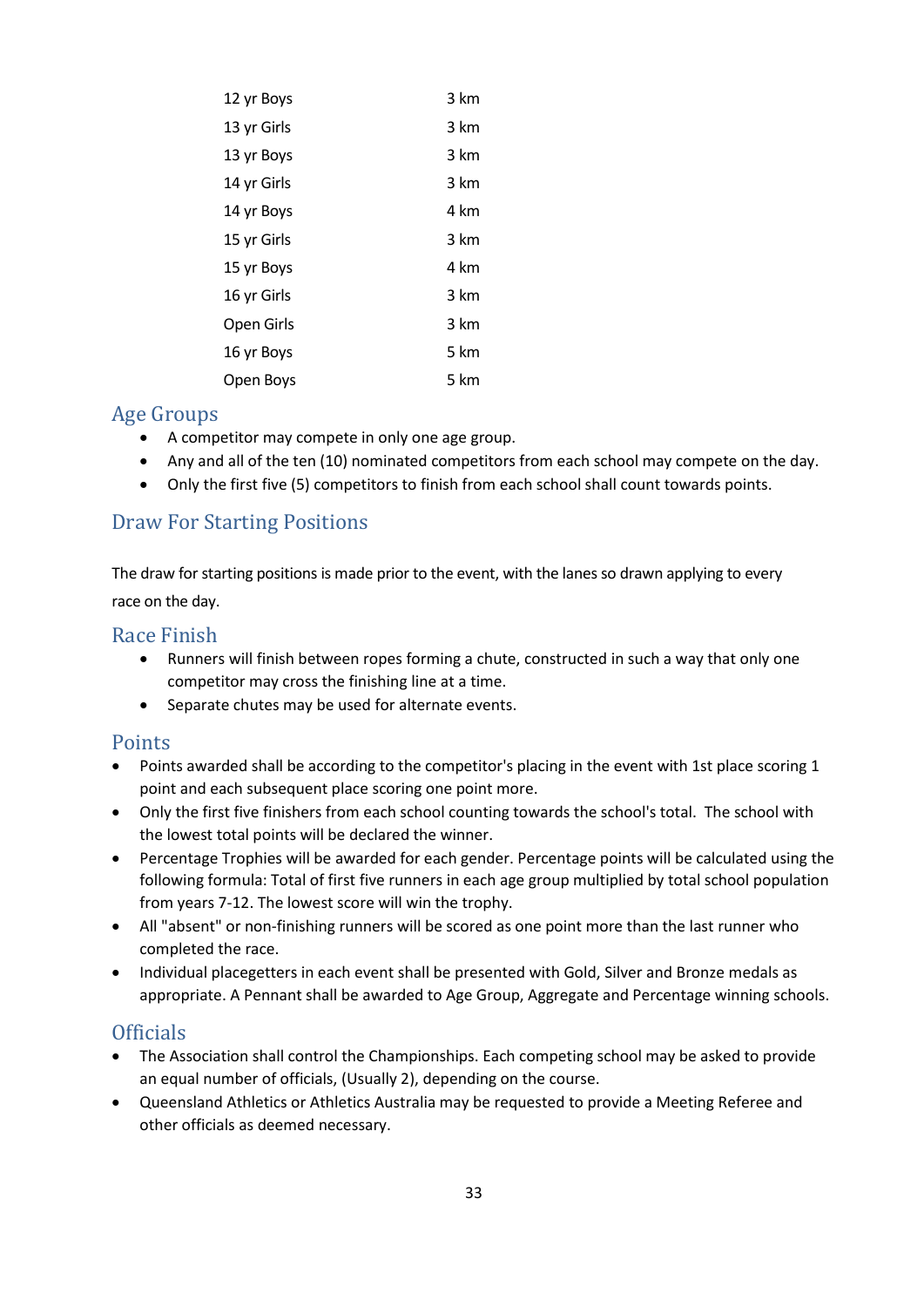## Dress

- The kit shall be of the colour of the school.
- Each competitor is to wear their correct GBC school number as nominated on the front of their costume or must be numbered on the arms. Failure to finish correctly numbered shall result in disqualification.
- School numbers will be decided by the scoring organiser:
- If printed numbers are worn, they shall be provided by individual schools and are to meet the following specifications:
- White background Black block numbers
- Numbers 150 mm high, 100 mm wide, 20 mm thick.
- All competitors must start and finish wearing protective footwear, otherwise they shall be disqualified.
- Running spikes with metal or other screw in spikes may not be worn for safety reasons.
- In the event of conditions prevailing which would make running of the carnival impracticable, a Race Committee consisting of Directors of Sport from the previous, present and next host school shall meet on the morning of the Cross Country to consider course changes or meeting cancellation.

#### Course

- Each course shall be marked with Red, White and Yellow markers or flags:
- Red markers on the left
- White markers on the right
- Yellow markers for turns
- There shall be at least one designated liquid stop area provided on the course. The area should be to one side of the course so as not to impede other competitors.

## Host School

- The Host school of the three designated to conduct the Championship shall initiate the organization of the event and shall be responsible for all catering - both officials and spectators - and shall be reimbursed by the Association for costs associated with providing officials with refreshments.
- The Host school shall ensure that the course is marked correctly and that maps showing the course are made available three (3) weeks before the championships.
- The course is to be available for practice at all reasonable times leading up to the Championship.
- The Host schools shall conduct an Invitational Carnival for GBC schools commencing at 4.00 pm on the Friday of the week prior to the scheduled date of the Championships. Attending schools shall provide two (2) officials each to assist with the conduct of the event.

## Medical

- The Executive Officer shall ensure that a minimum of two (2) Sports Medicine qualified personnel are in attendance for the Carnival.
- The Host school is to arrange for appropriate facilities to be provided for Medical staff, together with easy access to a Doctor.

## Course Accreditation

In the event that additional courses are nominated for entry into the Association's roster of schools, the following procedure of accreditation is to be conducted:

• A sub-committee of three shall be appointed by Directors of Sport to assess courses for inclusion in the circuit and shall approve or disprove only in accordance with GBC Course Accreditation Guidelines established by Principals in 1996.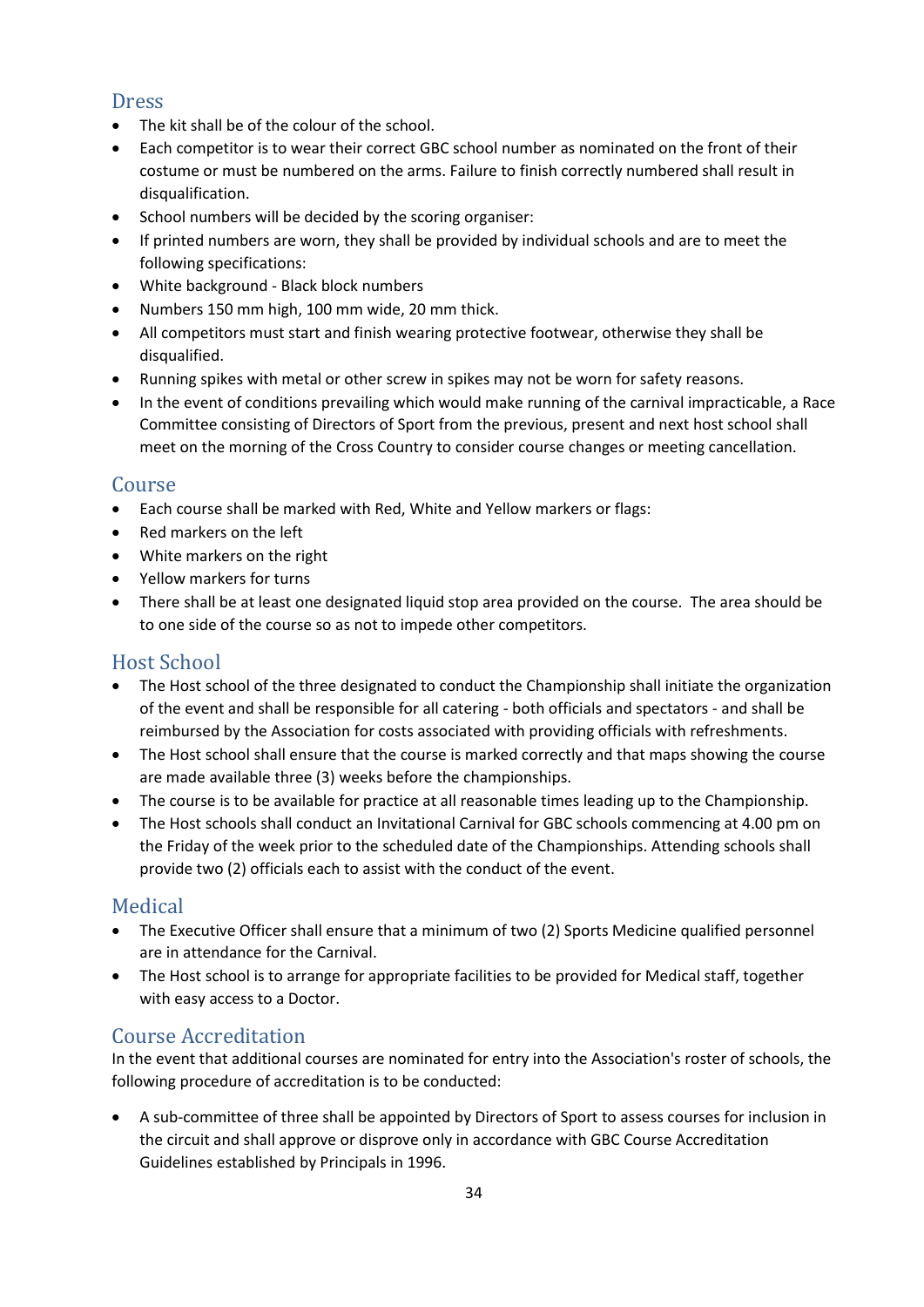- They shall consider:
	- o Topography
	- o Safety
	- o Ability to meet all aspects of these By-Laws
	- o Spectator viewing
	- o Other guidelines laid down by Directors of Sport.
- The sub-committee shall report back to the next meeting of Directors of Sport with a recommendation.

## Recording School

- School nominations shall be forwarded to the Recording Schools at least one week before the Carnival. The Recording School shall receive entries from schools, compile a programme and email same to schools prior to the event.
- As any or all of the ten named competitors in each age group can run on the day, late changes should be confined to those competitors not now being considered to run.

# <span id="page-34-0"></span>9. FOOTBALL (SOCCER)

# <span id="page-34-1"></span>Safety Aspects

Safety rules and procedures are important because of the degree of body contact in soccer. Modified rules appropriate to the various age-groups should be used.

## Nature Of Hazards

- As part of the process of safety self-regulation, all persons engaging in this activity should identify the hazards, assess their significance and manage the potential risks including any additional hazards not mentioned here.
- Hazards that may be encountered in soccer include:
- equipment (e.g. goal nets, balls)
- body contact

## Level Of Risk

- The categorisation of these conditions is subjective and offered as a starting point for risk management planning. The actual degree of risk is best ascertained by persons with intimate local knowledge present at the site of the activity.
- Participation in soccer involves medium risk (level 2).

## Minimum Supervision

- One adult present should have knowledge of, and an ability to perform, first aid procedures. Minimum requirements; Senior First Aid (e.g. QAS, St. John's Ambulance) or the equivalent.
- During competition, a qualified first aid officer/sports trainer should be located in an accessible position to the field(s) of play to provide immediate first aid assistance. There must be phone access to call an ambulance if required.
- If an adult other than a registered teacher is engaged for instruction, a teacher should be present to take overall responsibility.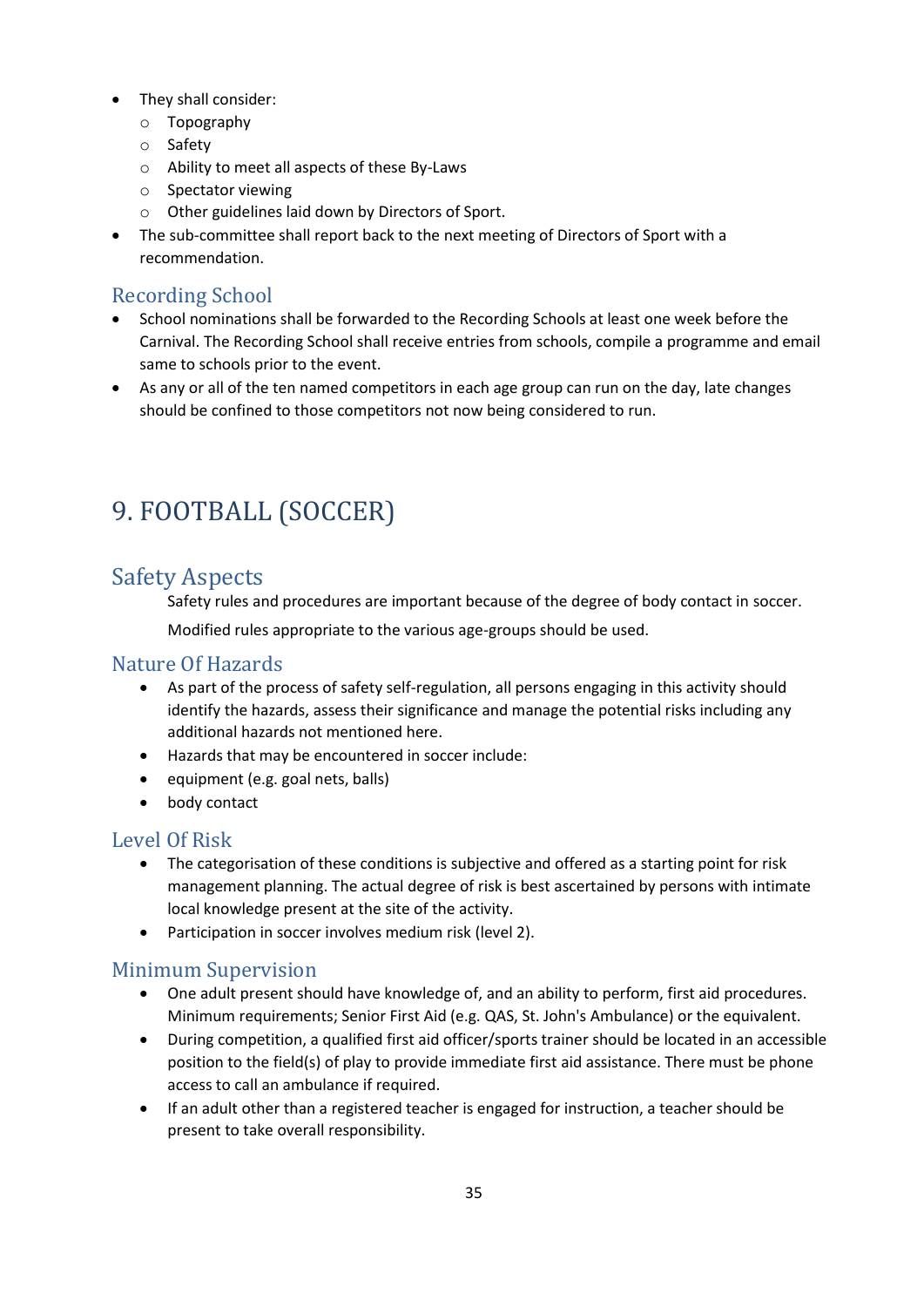# **Oualifications**

- The qualifications listed in this section are minimums for each type of situation. Leaders are encouraged to seek training to raise their qualification level above the minimum listed.
- The leader should be:
- a registered teacher with experience (previous involvement) in the teaching of soccer or
- an adult who has Foundation Level coaching qualifications from the Football Federation of Australia.
- Competition games should be controlled by qualified or experienced coaches and officials.
- Any student coaches should be accompanied by an adult.

## Minimum Equipment

A first aid kit should be available at all venues where lessons and competitions are conducted.

## Hazard Reduction

- Initial introduction of the activity should include:
- appropriate warm-up and warm-down activities
- rules, safety procedures and prerequisite skills before students play the game
- progressive and sequential skill development
- modified games that match skill and fitness levels of students.
- Teachers should ensure students cut or tape long fingernails to prevent injury to any participants.
- Teachers should obtain parents' (or caregivers') written permission for students to be involved.
- Teachers should ascertain that students should participate only if medically fit.
- Students should have progressed through the skills and knowledge areas associated with mini soccer before participating at a level governed by the full laws of the game.
- Activities should be sited away from buildings, pedestrians and traffic.
- The playing area needs to be level, grassed and free from obstacles and loose objects.
- A minimum space of five metres should surround each field.
- Goals should be stable and firmly fixed.
- Corner flags or markers should be made of non-injurious material.
- Player equipment, including footwear and other protective items, should comply with age standard levels appropriate to the laws of the games.
- Students should wear football boots made of safe materials.
- Boots or shoes should be inspected before each match. Boots or shoes with loose, sharp-edged or excessively worn studs and sharp-edged soles should not be worn.
- Correctly sized and fastened shin pads should be worn for playing and practising.
- Goalkeepers should defend their goal against only one ball at a time during skills practice.
- Rules regarding body contact should be enforced to ensure the safety of the students.
- Teachers should identify students who may be suffering an injury. If there is reason to believe that a student is injured, the teacher should remove the student from the field of play.
- Procedures should be established for the management of any student receiving an injury to the head.
- Teachers should remove students with open cuts and abrasions from the field of play for immediate treatment. If bleeding cannot be controlled completely, the player should not be allowed to return to the field of play. All clothing, equipment and surfaces contaminated by blood should be treated as potentially infectious.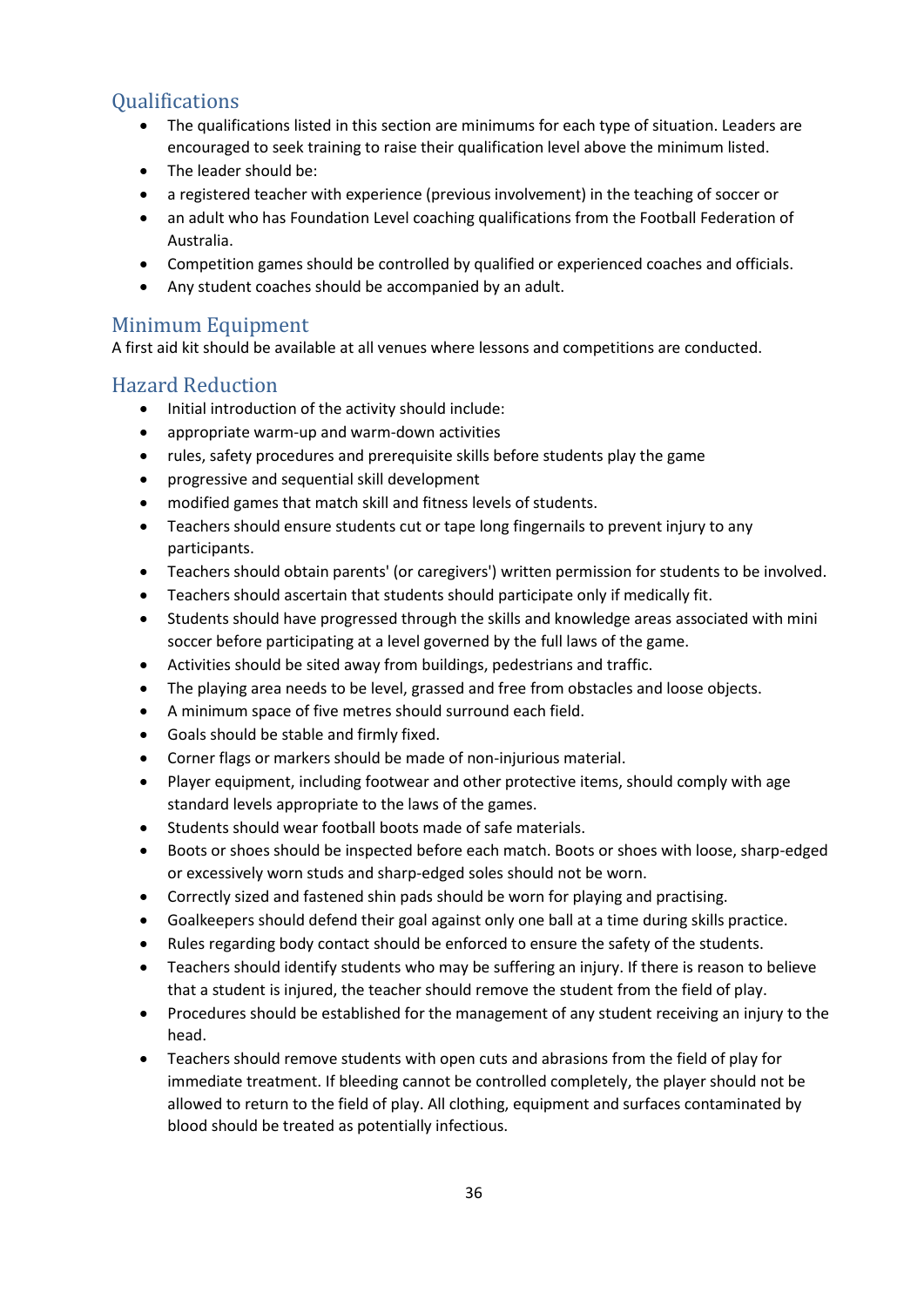• Students should not return to playing after injury until it is clear that the injury has healed. If there is any doubt, the student should not play until medically cleared.

# GBC Football (Soccer) By-Laws - Seniors

#### Grades

Grades catered for in Boys and Girls competition shall be:

Senior 1sts, Intermediate 1sts and Junior 1sts.

#### **Points**

Points for matches shall be awarded as follows:

| (A) | Win                      | $=$ | 3 points |          |
|-----|--------------------------|-----|----------|----------|
| (B) | Draw or Washed Out match | $=$ | 1 point  |          |
| (C) | Loss/Forfeit/Bye         |     |          | 0 points |

Note: In cases of forfeit, as well as three points being awarded to the winner, a scoreline of 3-0 shall be recorded.

#### Time Of Matches

| <b>TIME - Boys</b> | FIELD 1      | <b>TIME - Girls</b> | FIELD 1       |
|--------------------|--------------|---------------------|---------------|
| $8.00 \text{ am}$  | Junior       | 8.00 am             | <b>Junior</b> |
| $9.00$ am          | Intermediate | 9.00 am             | Intermediate  |
| $10.15$ am         | $1^{5}$ XI   | $10.00$ am          | $1^{5}$ XI    |

Variations to the listed times shall be by mutual consent and, when official referees are to be involved, shall be notified to the Executive Officer at the first opportunity.

## Duration Of Matches

| <b>TIME - Boys</b> | time per half | <b>TIME - Girls</b> | Time per half |
|--------------------|---------------|---------------------|---------------|
| <b>Junior</b>      | 25 min        | <b>Junior</b>       | 25 min        |
| Intermediate       | 35 min        | Intermediate        | 25 min        |
| 1 <sup>ST</sup> XI | 35 min        | 1 <sup>ST</sup> XI  | 25 min        |

- In all cases, half time shall be five minutes.
- Injury time shall only be allowed in the First XI matches.

## Dress and Equipment

- In all grades, a player's dress of shorts, shirt or jersey and socks shall conform to the colours of his school. First XI players shall wear numbers. Wherever possible, other grades shall also wear numbers.
- Goalkeepers shall wear shirts or jerseys which distinguish them from the other players on both teams and the Referee.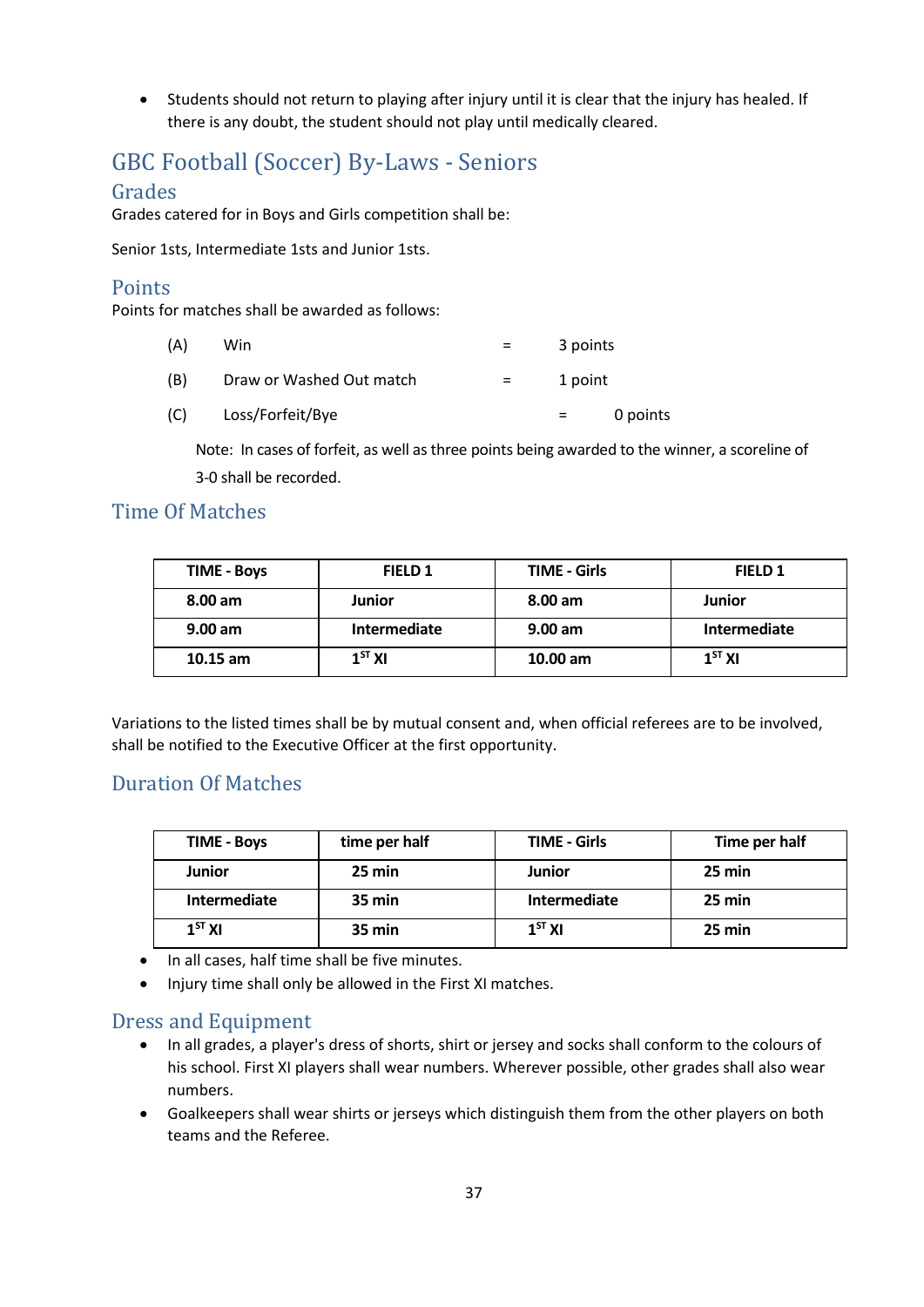- When a clash of colours between schools is likely, the "home" team (school) shall wear an alternative strip.
- A high-quality standard of ball should be used for all matches regardless of age. These will be guided by Football Federation rules and be Size 5.

# Selection Of Teams

- Schools shall select fully the players of all higher-grade teams before selecting those of lower grade teams, whether the higher grades are engaged or not.
- No student shall play in more than one team in the same round unless he replaces an injured or absent player in a higher age or grade, subject to By-Law 3.4 specifically, by-laws 3.4.1.5 and 3.4.1.6.
- Girls are not permitted to play in Boys' Soccer teams at any GBC level.

## Minimum Number Of Players

- A minimum of seven (7) players are required to constitute a team. A school having less than seven players by fifteen (15) minutes after the scheduled start time shall forfeit the match, notwithstanding the guidelines outlined in By-Law 3.13, "Late Starts".
- Should player numbers fall below seven (7) after a match has commenced, the game should conclude.
- In situations where 8.2.7.2. is placed into effect the team with a full complement of players will be awarded the match result regardless of the score at the time of cessation.

## Replacements

- All teams shall be permitted five (5) replacements, notwithstanding the need to select teams in accordance with By-Law 3.4.
- An exception can be made to selection of reserve players whereby the goalkeeper of a lower grade team may sit on the bench to substitute for the Senior 1st keeper in the event of injury. In this case only, it is not necessary to gain approval from the opposing coordinator.
- In all Grades, unlimited interchange shall be permitted.

# Facilities

- Grounds:
	- Ground markings and corner flags must comply with the laws of the game. Nets must be provided.
	- Sufficient provision shall be made in all grades to keep spectators at a safe distance from touchlines or outside enclosed grounds.
	- Balls:

Both teams shall supply a regulation size 5 ball for each match.

## Referees

- All First XI matches shall, when possible, be refereed by qualified QSF. referees.
- Home schools shall provide qualified referees for other grades. The visiting school may be invited to provide officials for some matches.
- In the event of the nominated official referee not being in attendance ten minutes after the scheduled commencement time, the home team shall have the right to provide a qualified referee. If such a referee is not available through the home school, the visiting team shall have the right to provide a qualified official.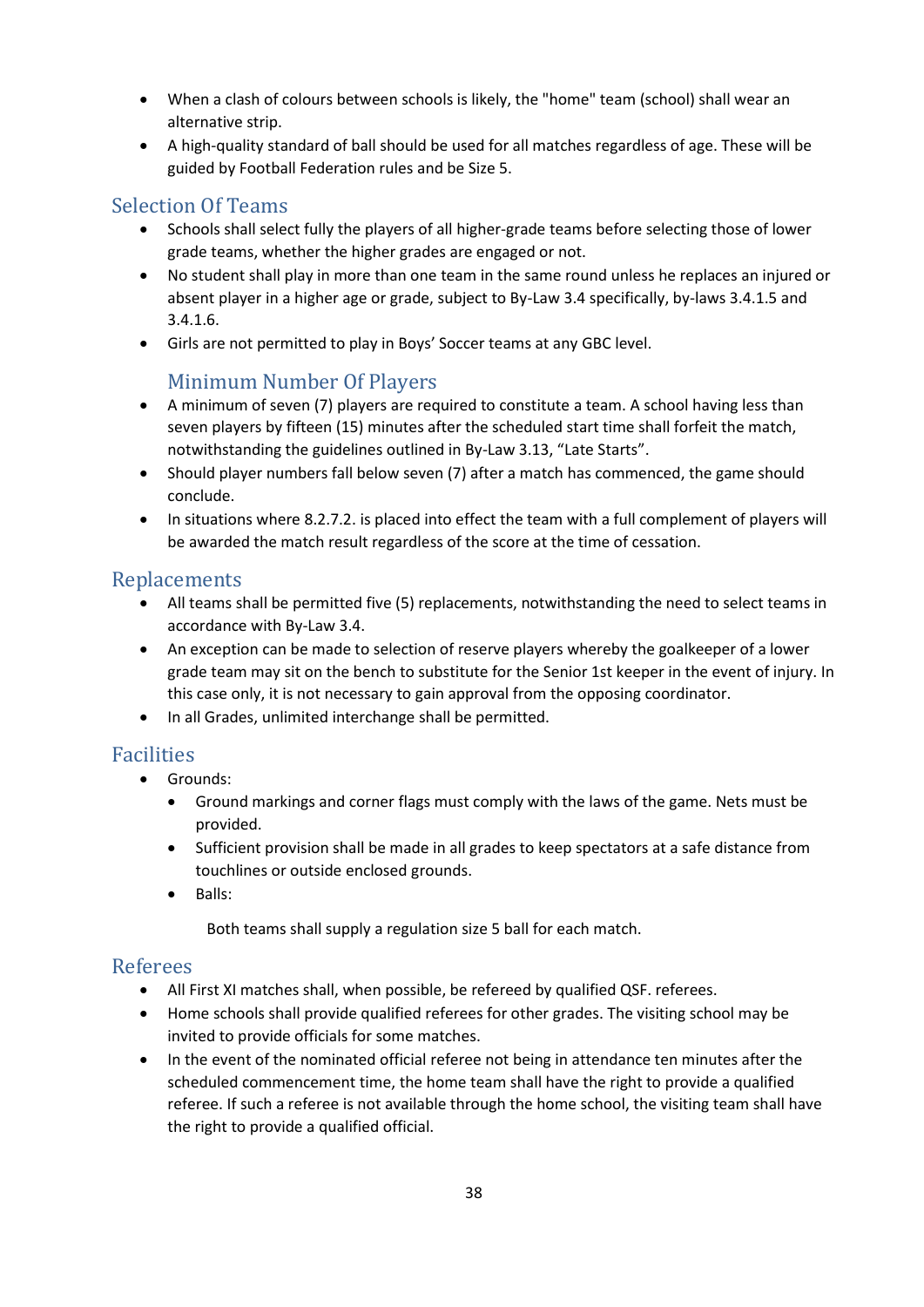• If no qualified official is available, schools may mutually agree on the provision of an unqualified official.

## Linesmen

Each school shall supply one linesman for each match who shall be dressed in contrasting colours from the players and carry a regulation flag.

## Weather

- A washout may occur at any time the referee deems the field to be unsafe. Consultation between coaches / coordinators from both schools may assist referee with this call. In cases where referees are not qualified the call will be made after consultation with coaches/coordinators. Should the field be questioned as playable or unplayable, and the referee and school Directors of Sport not agree, the 'existing state of affairs' will exist.
- Existing state of affairs: This phrase is used in competition rules to clarify situations in which a difference of opinion concerns the progress of the match.
	- o If a match has not started and the Referee/Coaches/Directors of Sport do not agree, then the match does not start.
	- $\circ$  If a match is in progress, and if agreement cannot be reached, then the match is to continue.
	- If a wash out occurs prior to half time, the points will be shared between both teams.
	- If a wash out occurs at any point at half time or later the leading team will be declared the winner.
	- In keeping with GBC policy there will be no rescheduled matches for wet weather.
	- Any bonus points already accrued will stand.

## Misconduct/Disqualified Player Or Official

- All cases of misconduct resulting in the awarding of a Red Card to a player or team official shall be reported to the Principal of the school concerned in writing after the game.
- Disqualified players or officials shall take no further part in any match on the day of disqualification.

## Results

The home school is responsible for telephoning results to the designated "Phone-In" number between 12.00 pm and 2.00 pm on the day of the match. Complete result sheets are to be emailed to the Executive Officer by 2.00pm on the day of the match

## Water Breaks

- In instances of extreme heat, referees shall authorize a water break at the mid-point of each half of the game, and may also extend the half time break if considered advisable
- Each break shall not exceed 3-5 minutes and the "Home" school shall ensure that sufficient drinkable water is available at the venue.

## Representative Football (Soccer)

- When a GBC team is required for external, inter-Association competition, a representative GBC team will be selected.
- Where it is logistically impossible to fairly select a representative team, the leading GBC First XI team at the commencement of the September School holidays shall be selected to represent the Association.
- If two or more teams are tied at that time, the winner of their match shall be selected.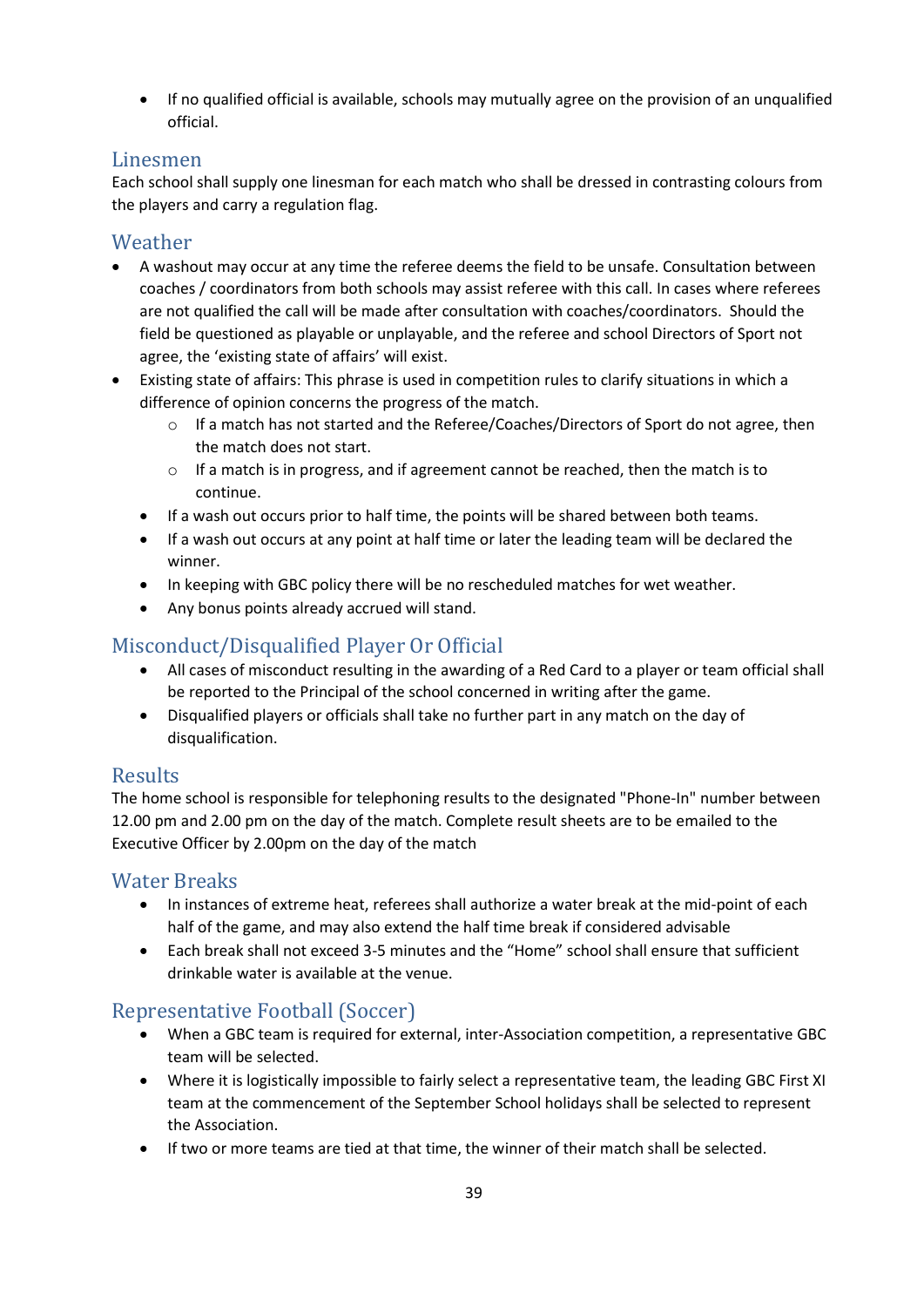• If teams have not played, or have played twice for equal results, the present goal average over the season shall be utilised to separate the teams. "Goals for" shall be divided by "Goals against" with the highest resulting figure declared the selected team.

## Player Sanctions

- In all cases where a player is sent from the field by the match officials that player will incur a mandatory one match suspension from GBC sport. (A bye is not considered one match of GBC sport)
- This sanction applies equally to Males and Females.

# GBC Football (Soccer) By-Laws - Primary

## Starting Times

Matches can commence anytime between 7.30am – 10.30am during a morning. 50 minute timeslots are provided to complete each match.

## Rules Of Play

Games will be played under the Football Australia Small Sided rules which consists of 9 players per side.

## Duration Of Games

- All games will be two 20 minute halves.
- All games will have a 5 min half-time break.
- No injury time shall be allowed for.

#### Balls

- The Host School shall supply a regulation size ball for each match:
- Size 4 will be used for all divisions

#### **Teams**

- There are 9 players per side with a minimum of 6 players to constitute a team.
- Each team may be made up of both boys and girls in any ratio.

#### **Dress**

- Players are to wear school sports uniform or soccer uniform.
- Goalkeepers must wear shirts/jerseys that distinguish them from other players.
- Players must have shin pads.
- No metal studs. Moulded boots are compulsory.

#### Replacements

Teams should attempt to have their number of replacements match the Small Sided rules (4 per team). An unlimited interchange system shall apply wherein players can be rostered on to the field at any time. No more than nine players from either side shall be on the field at any one time.

## Referees

• The main role of the instructing referee is to control the game to ensure it is played fluently and instruct and correct the players (with minimal blowing of the whistle) on how to behave and what the rules are, e.g. what a foul is, what a free kick is and how to throw in etc.. Should these indiscretions happen a second time the referee should stop the game and apply the appropriate action and decisions. This person can be a club official, capable parent, older child or player, beginning or official referee from the federation or association.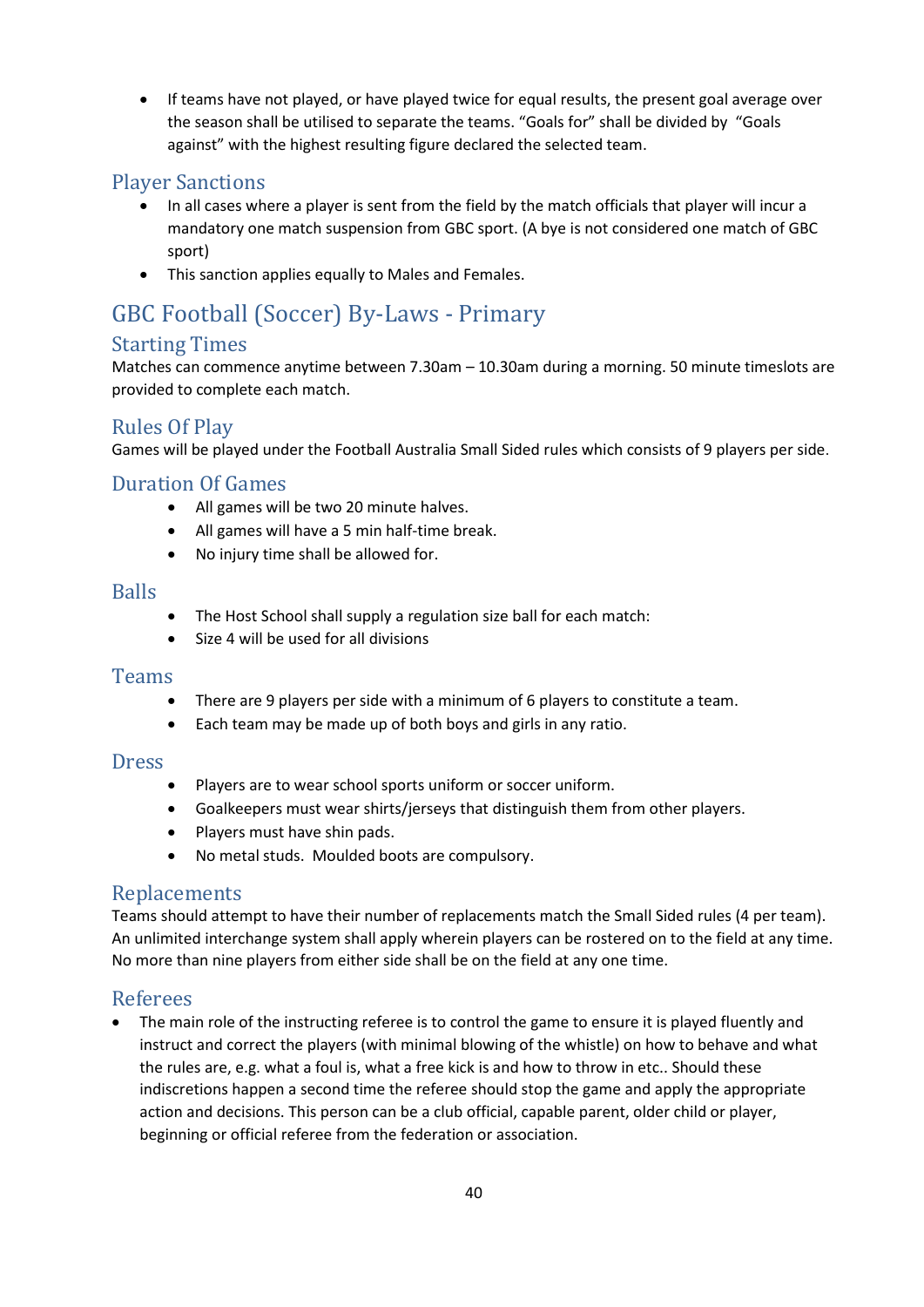• Host Schools shall supply a competent Referee. The Referee should make an effort to explain rules to both teams if players do not understand the reason behind a decision. Referees may give coaching tips (during Years 3/4 4 matches) only if given to both teams fairly.

## Grounds

- Grounds are to be clearly marked and should include corner flags where possible.
- Nets must be provided.
- Spectators should be kept at a safe distance from the touch lines.
- A ground is unfit for play when it is wet or slippery so that players do not have a reasonable foothold, OR if the ground has unsafe features. The decision concerning the fitness of grounds for play shall be made by the Host School. This decision should be conveyed to the Sports Coordinator of the relevant school no later than 6.00am on the day of play.

## First Aid

- Each Host School will provide First Aid officials.
- Any player who sustains a bleeding wound will be sent from the field and will not be permitted to return until the bleeding is stopped and the wound covered.

## Mercy Rule

- If your team is up by 5 goals, you must adhere to the Mercy Rules herein.
- Once a team is in the position of having the mercy rule enforced upon them, they must return to halfway whenever the goalkeeper has the ball. They may then defend the ensuing attacking raid once the defender has made the first touch from the goalkeeper's pass.
- The offside rule will be enforced for the winning team.

## The Field Of Play

Maximum 70m x 50m / Minimum 60m x 40m

## Markings

Markers or painted line markings can be used to mark the fields.

## Goal Size

- Minimum 4.50 metres wide x 2.00 metres high
- Maximum 5.00 metres wide x 2.00 metres high

#### Penalty Area

- Rectangular 5m depth x 12 m width
- The penalty area can be marked through use of marked lines, flat or soft markers or cones.

#### Goalkeeper

- The goalkeeper is allowed to handle the ball anywhere in the penalty area. To restart play after a save or gathering the ball with their hands, the ball must be thrown or rolled from the hands or played from the ground with their feet, within 6 seconds. The goalkeeper is not allowed to kick or drop kick the ball directly from their hands. Opponents must be at least 5m outside the penalty area and cannot move inside the penalty area until the ball is in play. The ball is in play once it moves out of the penalty area or 6 seconds after the goalkeeper places the ball on the ground.
- An indirect free kick is awarded if the goalkeeper touches the ball with his hands after it has been deliberately kicked to him.
- Goalkeepers are not to propel the ball (either by kicking or throwing) across halfway.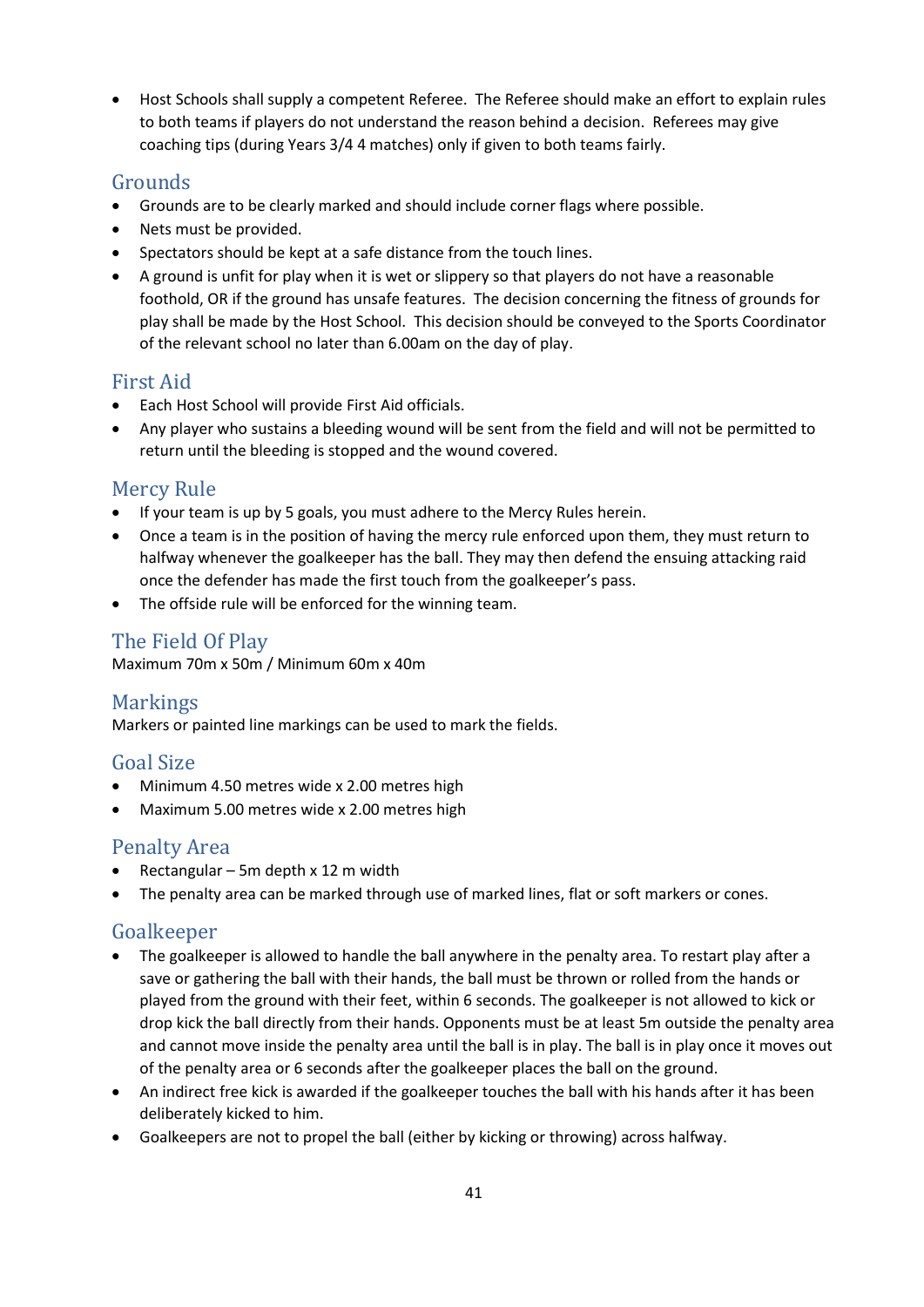• Should the ball cross halfway from a goalkeeper restart, the ball shall be returned to the keeper to restart play.

## Start Of Play And Restart After Goal

- Pass forward to a team mate from the middle of the half way line. All players must be in their own half of the field of play.
- Opponents must be at least 5m away from the ball until it is in play. The ball must touch a team mate before a goal can be scored.

# Ball In And Out Of Play

- The ball is out of play when it has wholly crossed the goal line or the touch line on the ground or in the air, or when play has been stopped by the instructing referee.
- The ball is in play at all other times, including when a goalkeeper has made a save and secured the ball with his/her hands.
- Defending players must be 5m from the point of a restart.

# Ball Crossing The Touchline

Throw-in: Player faces the field of play, has part of each foot on the ground either on or behind the touch line, uses both hands and delivers the ball from behind and over their head. The thrower must not touch the ball again until it has touched another player. Opponents must be at least 5m away from the ball until it is in play. The ball is in play once it enters the field of play. A goal cannot be scored directly from a throw in.

## Ball Crossing The Goal Line

- If the ball crosses the goal line after touching a defender the restart will be with a Corner kick. A player from the attacking team places the ball inside the corner arc nearest to the point where the ball crossed the line. Opponents must be at least 5m away from the ball until it is in play. The ball is in play when it is kicked and moves one complete revolution. A goal may be scored directly from a corner kick.
- If the ball crosses the goal line after touching an attacker the restart will be with a Goal kick from anywhere within the penalty area. Opponents remain at least 5m outside the penalty area until the ball is in play. The ball is in play once it is kicked directly out of the penalty area.

## Method Of Scoring

A goal is scored when the whole of the ball passes over the goal line, between the goalposts and under the crossbar.

## Offside

- Referees should explain the rule to players throughout the match but no offside will be ruled in GBC Primary matches. (unless the Mercy Rule has been put in place)
- Note: Team coaches and managers should strongly discourage players from permanently standing in blatant offside positions. Players should be made aware of the offside rule during training and be encouraged to adopt this philosophy during the game at all times. Instructing referees should direct players permanently standing in blatant offside positions to move into onside positions.

# Fouls And Misconduct

• Indirect free kicks are awarded for all acts of handball or fouls and misconduct. Opponents must be at least 5m away from the ball when the indirect free kick is taken. (An indirect free kick is where a goal can be scored only if the ball subsequently touches another player before it enters the goal).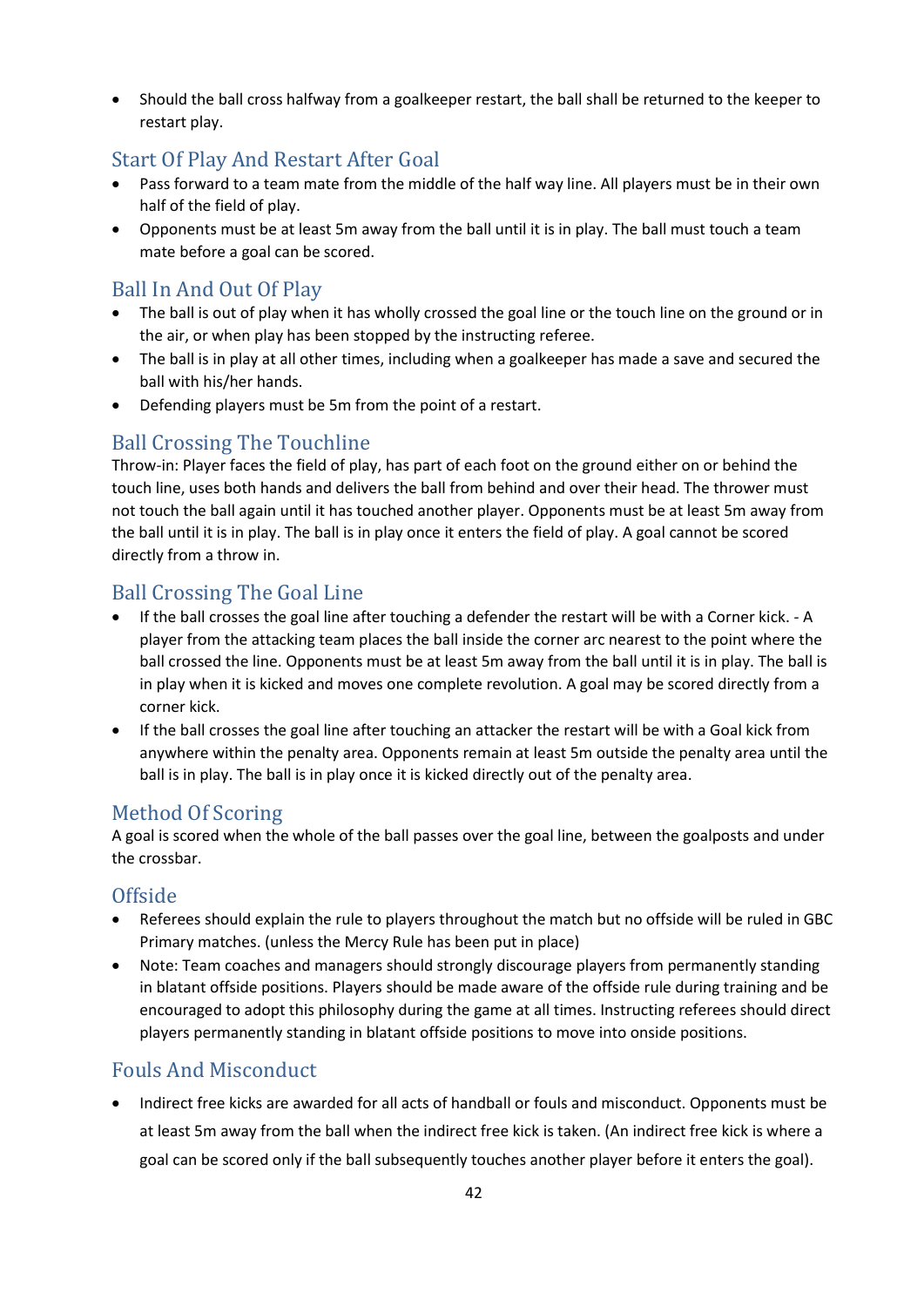- For deliberate or serious acts of handball or fouls and misconduct in the penalty area, a penalty kick is awarded from an 8m penalty mark with only a goalkeeper in position. All other players must be outside the penalty area and be at least 5m behind the penalty mark.
- Fouls and misconduct are:
- **I** kicks or attempts to kick an opponent
- **I** trips or attempts to trip an opponent
- **I** jumps at an opponent
- **P** charges an opponent
- **Exercises** or attempts to strike an opponent
- **P** pushes an opponent
- **I** tackles an opponent from behind to gain possession of the ball
- **Inaking contact with the opponent before touching the ball**
- **Indus** an opponent
- $\bullet$  **2** spits at an opponent
- **nandles the ball deliberately**
- $\bullet$  **e plays in a dangerous manner**
- $\bullet$  **impedes the progress of a player.**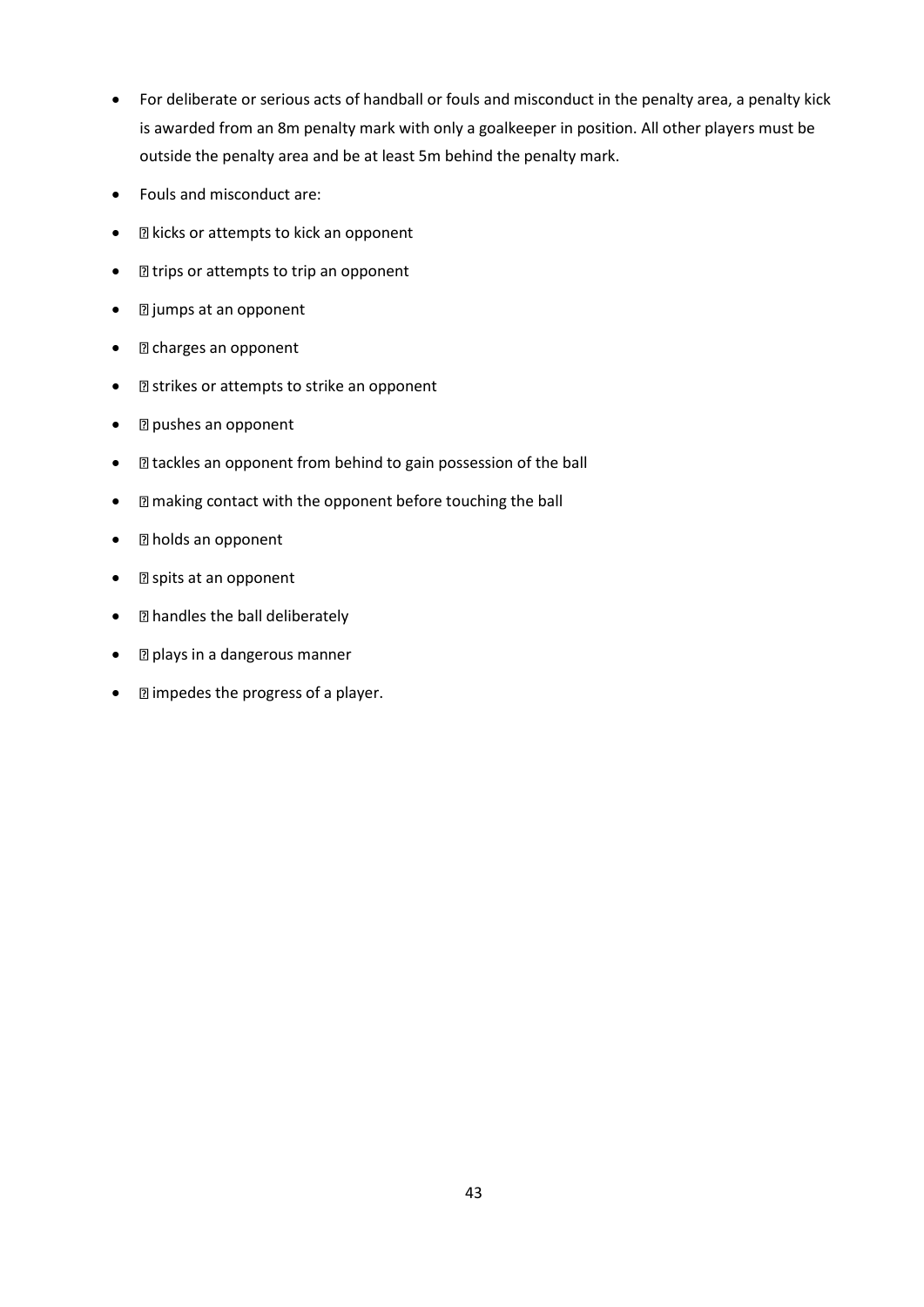# 10. NETBALL

# Safety Aspects

The requirements of this schedule apply to the teaching of Netball skills, team training and competition

matches conducted by schools.

## Nature Of Hazards

- As part of the process of safety self-regulation, all persons engaging in this activity should identify the hazards, assess their significance and manage the potential risks including any additional hazards not mentioned here
- Hazards that may be encountered in this activity include:
	- o equipment (e.g. goal posts)
	- o collisions between players and with surrounding obstacles
	- o court surface

## Level Of Risk

- The categorisation of these conditions is subjective and offered as a starting point for risk management planning. The actual degree of risk is best ascertained by persons with intimate local knowledge present at the site of the activity.
- Participation in this activity involves medium risk (level 2).

# Minimum Supervision

- One adult present should have knowledge of, and an ability to perform, first aid procedures.
- If an adult other than a registered teacher is engaged for instruction, a teacher should be present to take overall responsibility.

## **Oualifications**

- The qualifications listed in this section are minimums for each type of situation. Leaders are encouraged to seek training to raise their qualification level above the minimum listed.
- The leader should be:
	- $\circ$  a registered teacher with experience (previous involvement in the activity) in the teaching of netball
	- o where no teacher with these qualifications is available, an adult who has Foundation coaching qualifications from Netball Australia

## Minimum Equipment

A first aid kit should be available at all venues where lessons and competitions are conducted.

## Hazard Reduction

- Activities should be sited away from buildings, pedestrians and other activities.
- In extreme heat, stoppages for water should be applied halfway through each quarter.
- Umpires, coaches &/or managers should ensure students cut long fingernails (or wear gloves) and remove all jewellery to prevent injury to any participants.
- Coaches &/or managers should also ensure all players wear footwear appropriate to the playing surface.
- Players should cover or remove body piercings.
- The playing area should be level and free from obstacles and loose objects and equipment.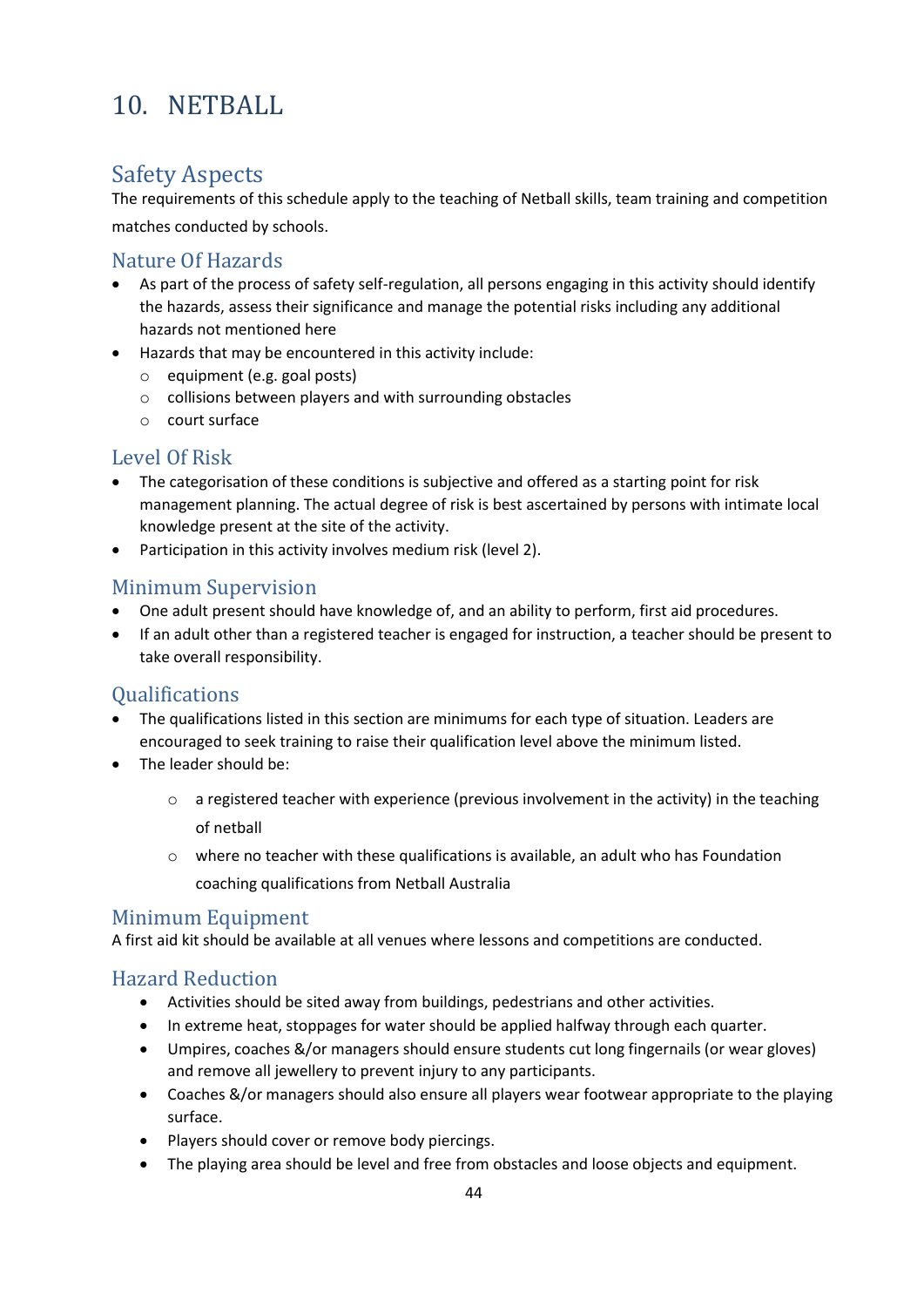- It is recommended that courts be sited in a north-south direction to limit visual interference from the sun.
- The court surface should be non-slip.
- It is recommended that a minimum space of 2 metres surround each court.
- The edges of all goal posts should be rounded and goal posts should be well maintained. All goal posts should be padded.
- Portable goal posts should be stable or fitted securely into sleeves.
- The rules regarding physical contact should be enforced to prevent rough play.
- Procedures should be adopted to minimise loose balls entering the playing area and safety procedures should be established for their removal.
- Students with open cuts and abrasions should be removed from the court and treated immediately. If bleeding cannot be controlled completely, the player should not be allowed to return to the court. All clothing, equipment and surfaces contaminated by blood should be treated as potentially infectious.
- Earrings or studs in an ear lobe must be removed but other more permanent studs must be taped if they cannot be removed easily.

# GBC Netball By-Laws - Seniors

#### Grades

- Grades catered for in GBC competition shall be:
	- o Firsts
	- o Seconds
	- o Intermediate 1sts
	- o Intermediate 2nds
	- o Junior 1sts
	- o Junior 2nds
- Juniors and Intermediates may have three (3) teams per school to encourage development but the third team matches do not contribute to points for the season
- If there are not enough players to form a third team, then teams can be combined from different schools

## Number Of Players

- A team will consist of nine (9) players unless agreed in advance by both schools that eleven (11) will play.
- A minimum of five (5) players are required to constitute a team. A school having less than five players by fifteen (15) minutes after the scheduled start time shall forfeit the match, notwithstanding the guidelines outlined in By-Law 3.13, "Late Starts".
- Should player numbers fall below five (5) after a match has commenced, the match shall continue.

## Selection Of Teams

- Schools shall select fully the players of all higher-grade teams before selecting those of lower grade teams, whether the higher grades are engaged or not.
- No student shall play in more than one team in the same round unless he replaces an injured or absent player in a higher age or grade.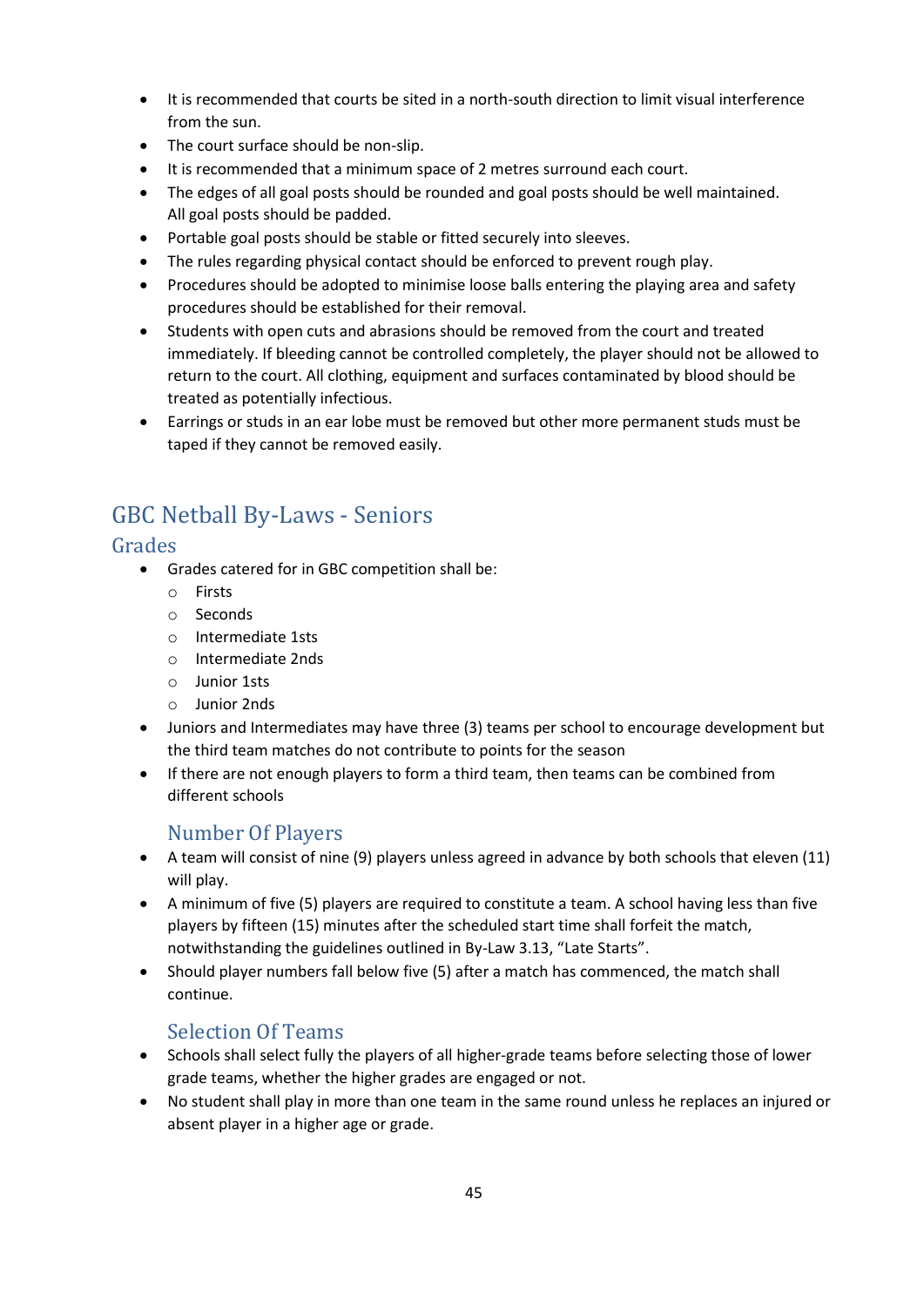# Times And Duration Of Matches

- The Home school must notify the opposition of times and venues at least one week prior to the scheduled date. Matches shall start at 8.30am or such other time as mutually agreed - always subject to reasonable travelling time.
- Times for games should, whenever possible, ensure that each age or grade game is played prior to, or at the same time as, the grade immediately higher.
- Matches shall consist of four quarters of 12 minutes each.
- Quarter breaks shall be of two minutes duration with a half-time of three minutes duration.
- No time shall be allowed for injury.
- Both teams shall provide scorers who shall position themselves together for the duration of the match.
- Home schools shall provide central timing.

#### Weather

- A washout may occur at any time the chief umpire deems the court to be unsafe. Consultation between coaches / coordinators from both schools may assist umpires with this call. In cases where umpires are not qualified the call will be made after consultation with coaches/coordinators. Should the court be questioned as playable or unplayable, and the referees not agree, the 'existing state of affairs' will exist.
- Existing state of affairs: This phrase is used in competition rules to clarify situations in which a difference of opinion concerns the progress of the match.
	- $\circ$  If a match has not started and the Umpires/Coaches do not agree, then the match does not start.
	- o If a match is in progress, and if agreement cannot be reached, then the match is to continue.
- If a wash out occurs prior to half time, the points will be shared between both teams.
- If a wash out occurs at any point at half time or later the leading team will be declared the winner.
- In keeping with GBC policy there will be no rescheduled matches for wet weather.

#### Venue

• It is recommended that all Open and "A" Division games be played on hard surface courts at the grounds nominated by the Home school.

## Scoresheets/Scorers

- Each school shall provide the official scorer with a team sheet and scorecard upon which is recorded:
- goals and attempted goals;
- centre passes;
- score;
- signature of Umpires and Scorers.
- The Visiting school shall also provide a scorer who shall sit beside the official scorer to assist, complete the scorecards and confirm the result.

## Umpires

Responsibility:

- Schools shall provide, and pay for, one official each for every match.
- If this creates difficulties, the Away school shall be invited to provide some officials.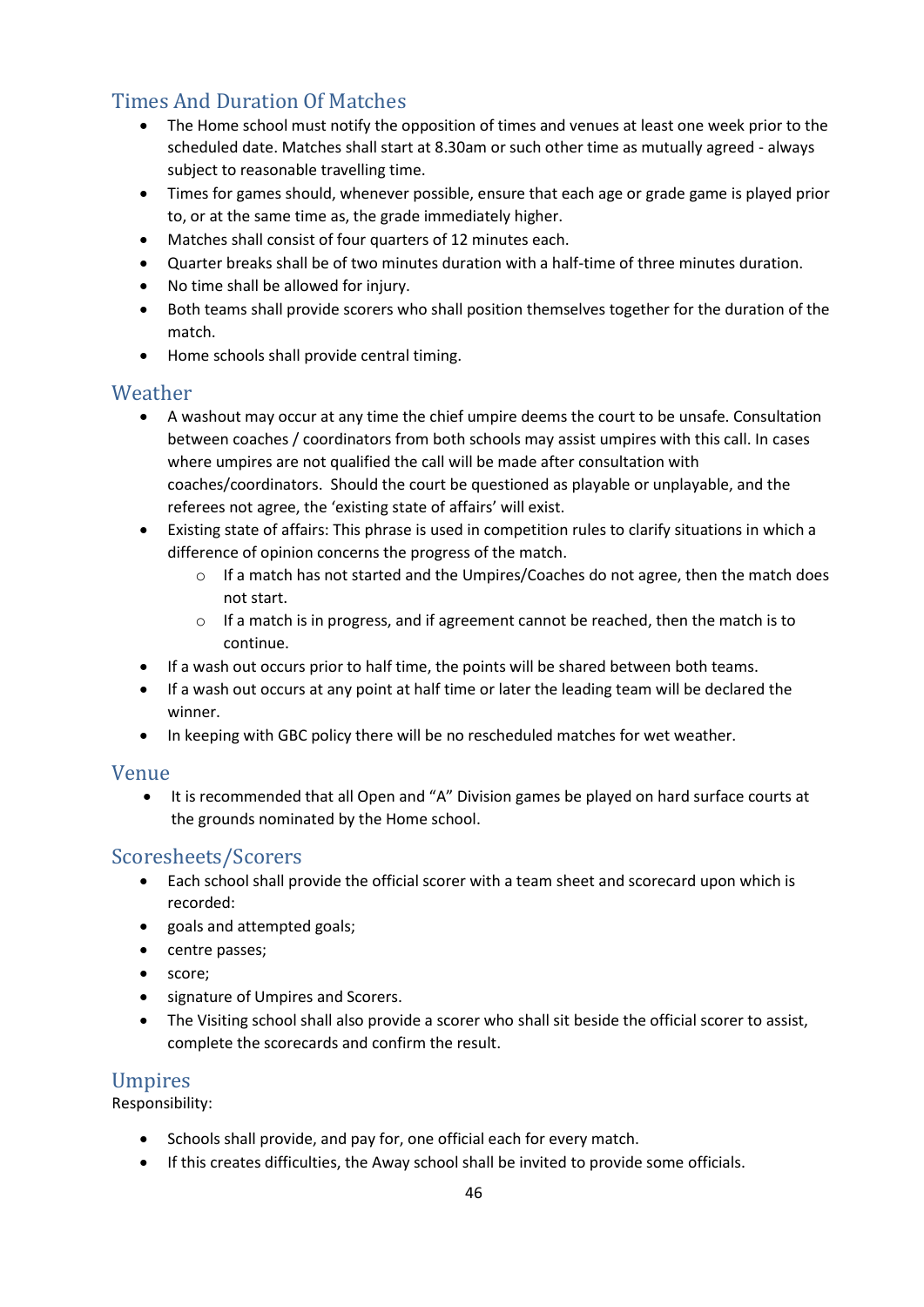- If the Away school has access to qualified officials, they shall inform the Home school prior to the match.
- Umpires should remain with the game they begin to officiate until its conclusion. In the event of a student being used to umpire, they must complete the game and not leave early to warm up for their own match.

Qualifications:

- Senior (Open) games are to be umpired by adults or by senior students who must hold current AANA State badge or higher qualification.
- Junior games (grades 7, 8) may be umpired by competent senior players.
- Only junior players who are qualified officials may umpire a game when an adult is coaching him/her in the art of umpiring.
- All umpires shall officiate using current NA Rules and Regulations.
- All effort should be made to secure umpires who are not officiating within their own competition level.

#### Dress & Equipment

- Players are to wear complete and consistent school Netball uniforms.
- A high quality standard of ball should be used for all matches regardless of age.

## **Points**

| Win              | $=$ | 2 points |
|------------------|-----|----------|
| Draw/Washout     | $=$ | 1 point  |
| Loss/Forfeit/Bye | $=$ | 0 points |

## Home School Responsibilities

- The Home school is responsible for ensuring that:
- Courts are set up prior to the commencement of warm-ups for the first scheduled games;
- Sufficient provision is made to keep spectators at a safe distance from the sideline;
- A game ball is provided by each Home team for each match;
- "Phone-in" results are completed on the day and result sheets are emailed to the Association Executive Officer by 2.00pm on the day of the match.

## Player Sanctions

- In all cases where a player is sent from the court by the match officials that player will incur a mandatory one match suspension from GBC sport. (A bye is not considered one match of GBC sport)
- This sanction applies equally to Males and Females

# GBC Netball By-Laws - Primary

## Starting Times

Matches can commence anytime between 7.30am – 10.30am during a morning. 50 minute timeslots provided to complete each match.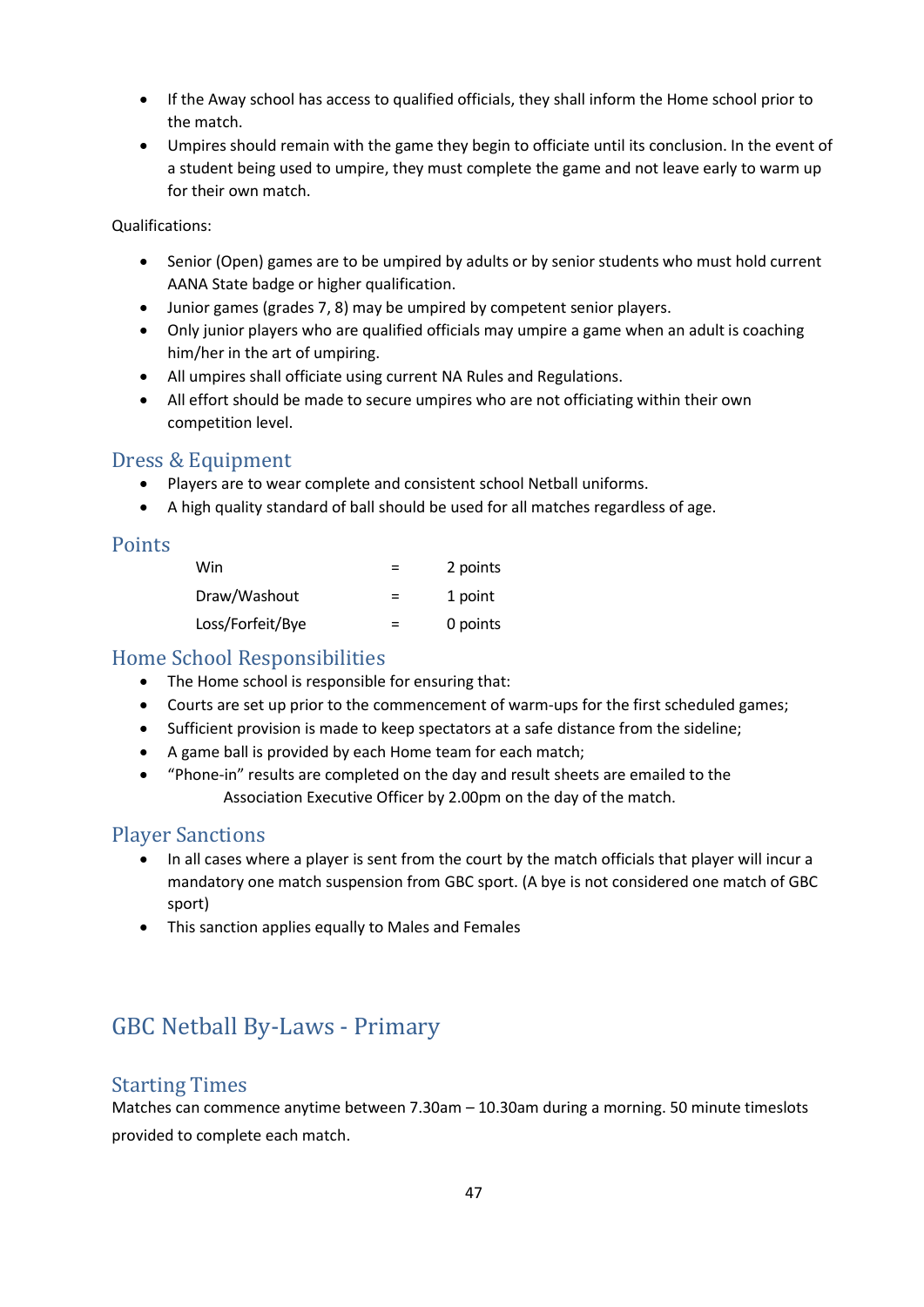# **Duration**

- Matches are 4 x 10 min quarters
- Breaks: 1 min quarter time and 2 min half time
- Warm Up: Should occur off court. Players must arrive on court ready to start at their allotted starting time.
- Games can be modified to maintain the overall timing of the day (ie: quarters can be cut to 8 mins to bring the day's timing in line with the schedule).
- Host Schools will responsible for ensuring timings of the fixtures.

#### Ball

- Years 3/4 Size 4 composite leather or all leather.
- Years 5/6 Size 5 Composite leather or all leather.

#### Teams

- Teams may be made up of any number of players. Only 7 may take the court.
- Substitutions can be made at any quarter. A substitution for injury can be made at any time by informing the umpire.
- Boys players should best spread across the court as much as possible.
- Schools with multiple teams should ensure teams are of an even playing ability.

## Umpiring

- Unless otherwise provided, Host Schools shall provide, o referees each all matches.
- If this creates difficulties, the Away school shall be invited to provide some officials.
- If the Away school has access to qualified officials, they shall inform the Home school prior to the match.

## Match Play

- Time to pass the ball
	- o Up to 3 seconds for Years 5/6
	- o Up to 5 seconds for Years 3/4.
- Stepping
	- o Strict application of footwork for Years 5/6
	- o Slight allowances made for Years 3/4.
- Defending
	- o Strict "one on one" defence. 3 feet rule applies.
	- o Years 3/4; No defending of the shot.
- Obstruction: 3 feet rule applies to all year levels.

## Equipment

Each team must bring their own ball and bibs.

#### **Dress**

No jewellery or long nails allowed onto the court. Taping earrings and nails is not acceptable.

## Wet Weather

• A ground is unfit for play when it is wet or slippery so that players do not have a reasonable foothold. The decision concerning the fitness of grounds for play shall be made by the Host School Convenor of Netball.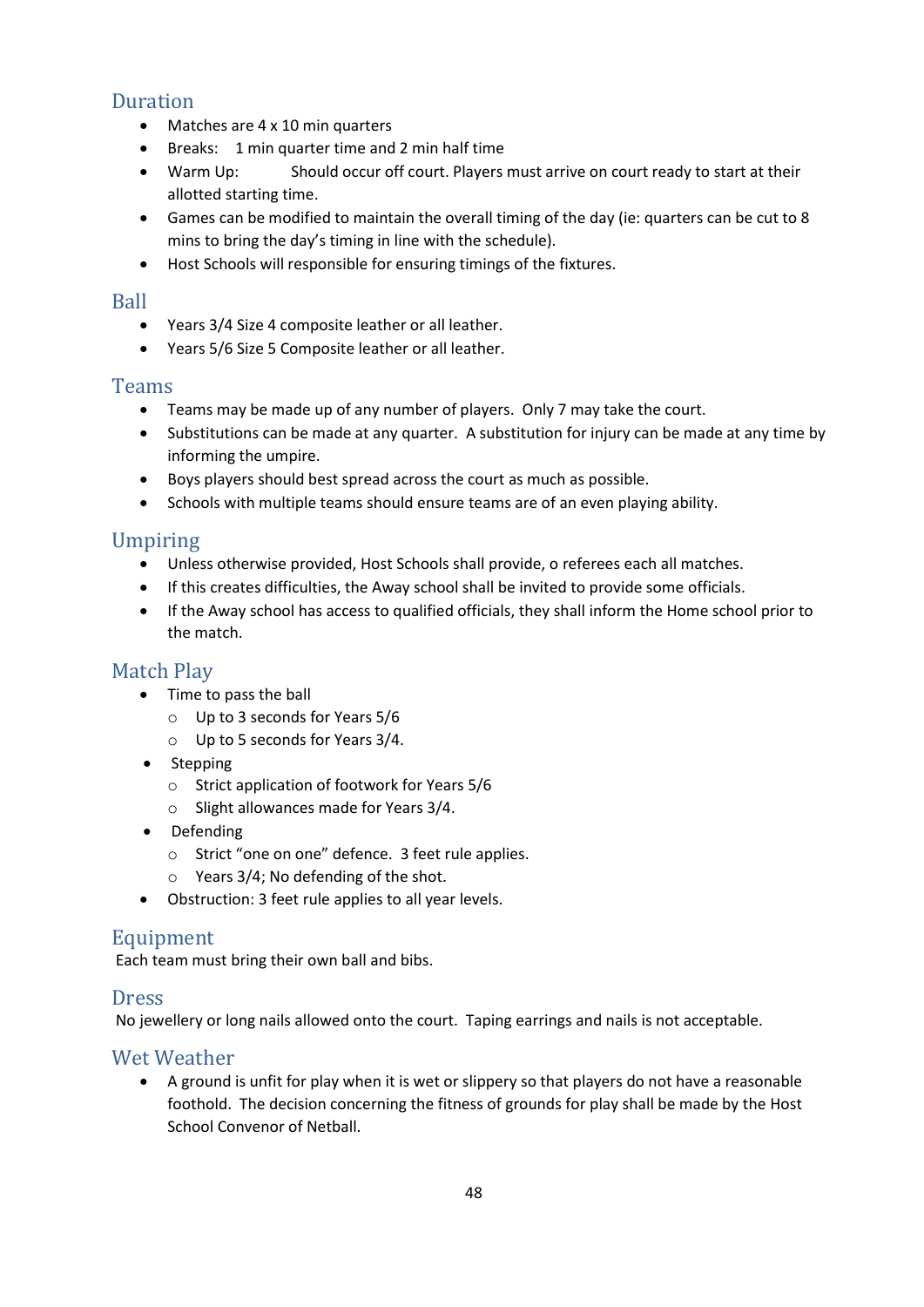• Host School will make a decision no later than 6.00am on the day of play if the weather looks inclement.

## First Aid

Host School will supply First Aid officials.

# 11. SWIMMING

# GBC Swimming By-Laws

## Grades

Competition provided in each carnival for both girls and boys shall be:

- Aggregate.
- Open (17-19yrs), 16 Yrs, 15 Yrs, 14 Yrs, 13 Yrs 12 Yrs 11 Yrs 10 Yrs 9 Yrs
- Percentage: in which the aggregate points are divided by the total secondary (single sex) enrolment.
- A combined Male and Female Co-educational trophy will also be awarded in each of the two competitions.
- Age Champions for each gender in each of the two separate competitions will be awarded.

## Age Group Restrictions

A competitor may compete in his/her own age group **or ONE** other higher age group, providing he/she remains in that one age group for the carnival. This rule does not apply to the "Junior" or "Senior" 200 meter events for which a school may enter any eligible competitor. Each student's age shall be taken as at 11:59 p.m. on December 31st in the year of competition (i.e., born 2nd January 2000 = 15 Years in 2015).

• All competitors must have their age group they are competing in clearly written on their arm with a permanent marker prior to assembling for marshalling of their events.

## Restrictions To Events

Any Senior competitor nominated to swim in a 100 metres freestyle event may NOT swim a 50 metres freestyle event. Similarly, competitors may only swim in one Division of any particular stroke discipline.

- 200 metres Freestyle:
	- $\circ$  "Junior" = one competitor from the 12 Yrs, 13 Yrs, or 14 Yrs Age Groups only.
	- o "Senior" = one competitor from the 15yrs, 16 Yrs or Open Age Group only.

These swimmers are eligible to swim either the 50m or 100m individual age group races.

- Primary Competitors (Yrs 9, 10, 11) may only swim in one Division for the following events:
	- o 50 metres OR 100m Freestyle,

▪

- o 50m Breaststroke,
- o 50m Backstroke,
- o 50m Butterfly.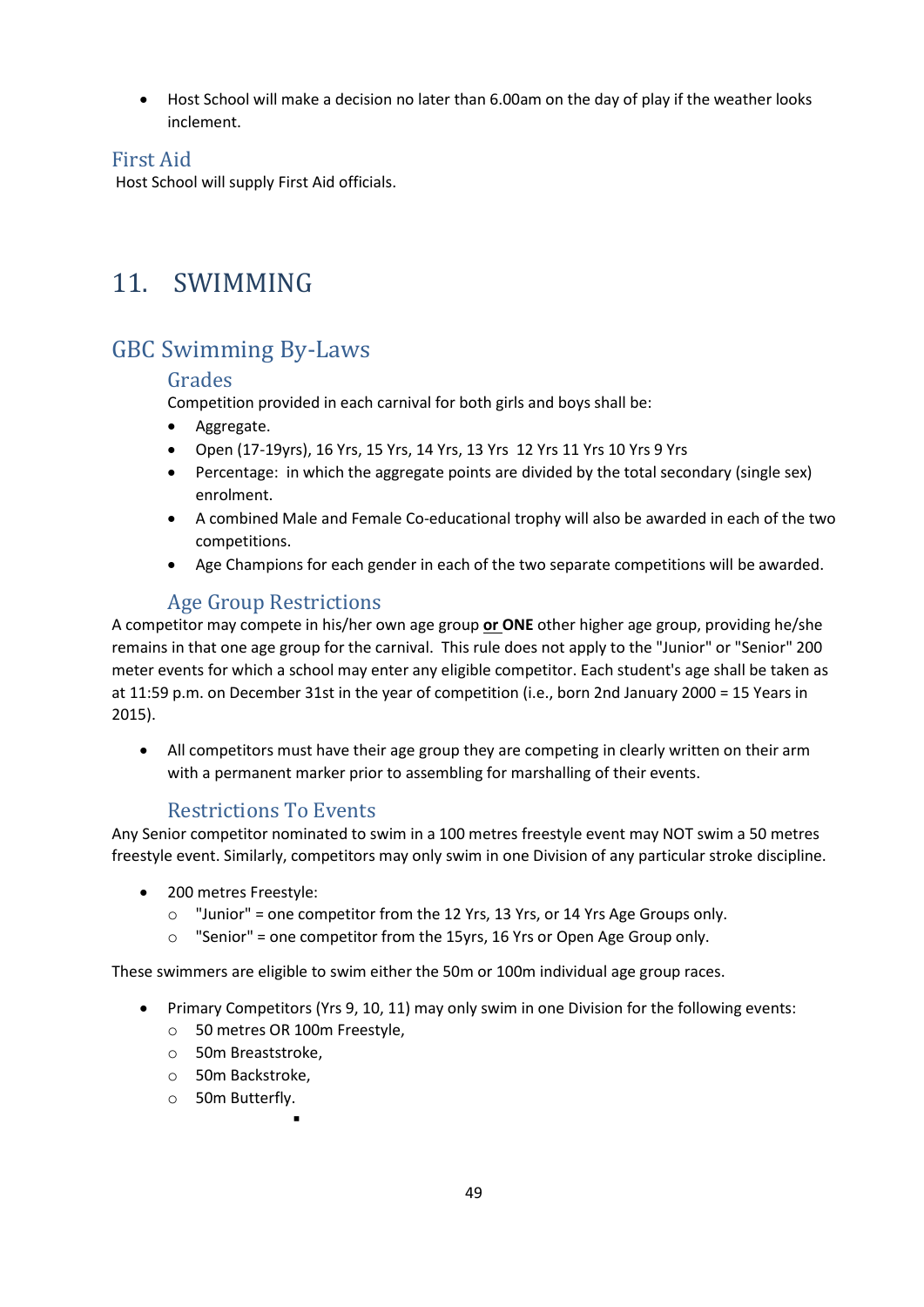## **Officials**

- The Association shall control the Carnivals, and Queensland Swimming shall be asked to provide officials as deemed desirable.
- It shall be the responsibility of each school to make available backup officials as required by the Recording School – i.e. timekeepers.

## Team Captains

Schools shall appoint one male and one female team representative only for presentation duties.

## Lanes & Seating

Schools shall be seated in a clockwise order around the pool and shall swim in seeded lane order.

## Dead Heats And Records

- In the event of a dead heat, competitors shall divide the points.
- If two (2) or more competitors are credited with the same time in any event, and that time is a record, then both or all such competitors shall be declared the record holders.

#### Places And Points

In all events, competitors and teams - unless disqualified - shall be allotted points.

## "A" Division events:

- 1st one more point than the number of schools competing
- 2nd 2 less than first
- 3rd 1 less than second, continued to last place.
	- $\circ$  e.g. 6 teams competing  $=$  7, 5, 4, 3, 2, 1

## "B" and "C" Division events:

Points: Half of (A) points above.

## Relays:

Points: Double of (A) points above.

## Barracking

- The use of mechanical instruments, other than nonelectric megaphones, is prohibited.
- "Quiet" is to be observed for the start of each race and the Convenor shall hold the commencement of races until complete silence is obtained.

## Costumes And Caps

The costumes and caps should be of the colour of the school.

#### **Starts**

The "One-start" rule shall be enforced during this carnival – any student false starting will automatically be disqualified.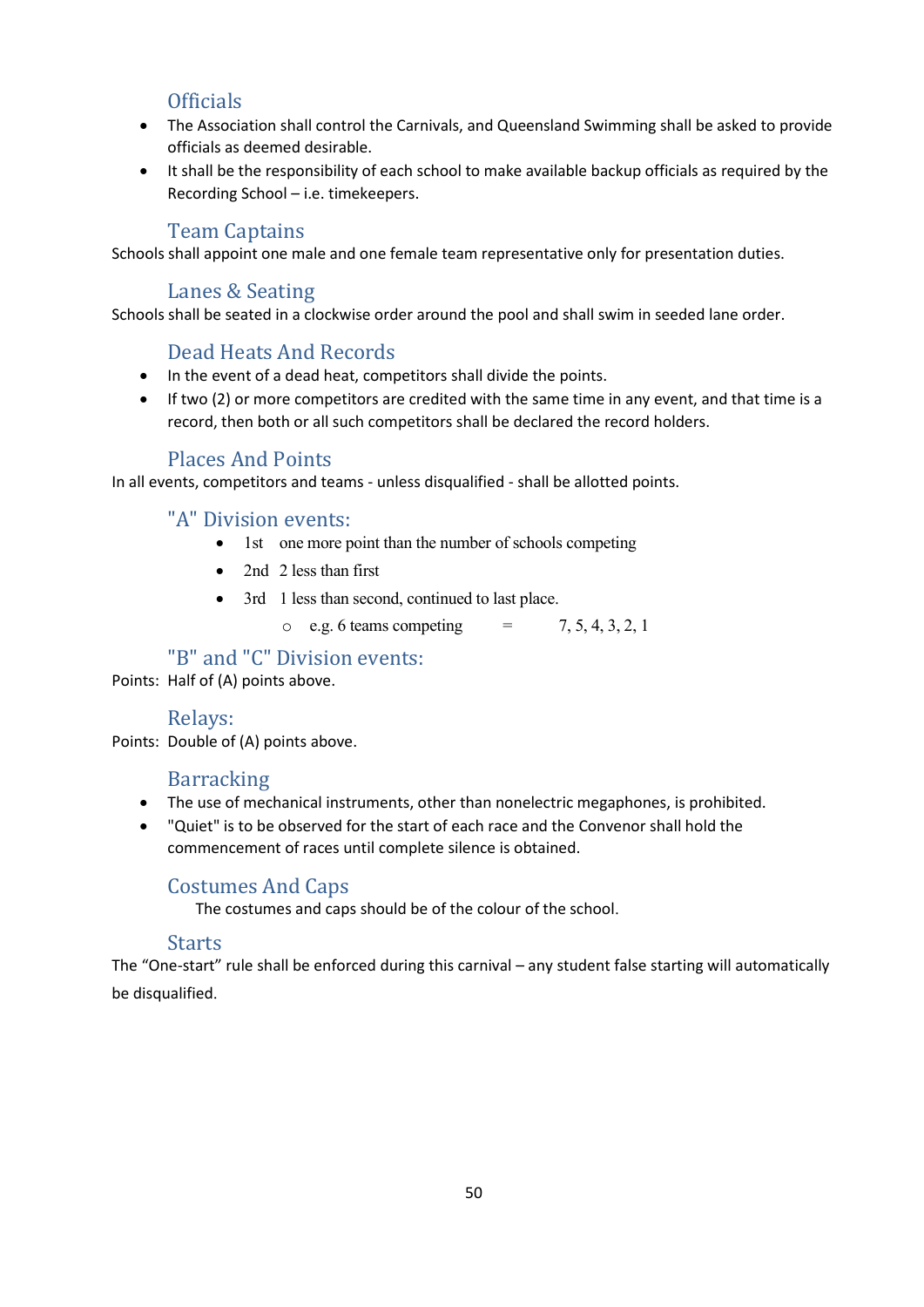# 12. Touch

# Safety Aspects

The requirements of this schedule apply to the teaching of Touch Football skills, team training and competition matches conducted by schools.

## Nature Of Hazards

- As part of the process of safety self-regulation, all persons engaging in this activity should identify the hazards, assess their significance and manage the potential risks including any additional hazards not mentioned here.
- Body contact is one of the hazards that may be encountered in touch.

## Level Of Risk

- The categorisation of these conditions is subjective and offered as a starting point for risk management planning. The actual degree of risk is best ascertained by persons with intimate local knowledge present at the site of the activity.
- Participation in touch involves medium risk (level 2).

## Minimum Supervision

- One adult present should have knowledge of, and an ability to perform, first aid procedures.
- If an adult other than a registered teacher is engaged for instruction, a registered teacher should be present to take overall responsibility.

## Qualifications

- The qualifications listed in this section are minimums for each type of situation. Leaders are encouraged to seek training to raise their qualification level above the minimum listed.
- The leader should be:
	- $\circ$  a registered teacher with experience (previous involvement in the activity) in the teaching of touch or
	- o an adult who has Foundation Level coaching qualifications from the Australian Touch Association.

## Minimum Equipment

A first aid kit should be available at all venues where lessons and competitions are conducted.

## Hazard Reduction

- The teacher should introduce the activity comprehensively and include:
- appropriate warm-up and warm-down activities
- rules, safety procedures and prerequisite skills before students play the game
- progressive and sequential skill development
- modified games that match skill and fitness levels of students
- grouping of students according to ability level.
- Teachers should ensure students cut or tape long fingernails to prevent injury to any participants.
- Students are to wear footwear appropriate to the playing surface.
- Activities should be sited away from buildings, pedestrians and other activities.
- The playing area should be level, grassed and free from obstacles and loose objects.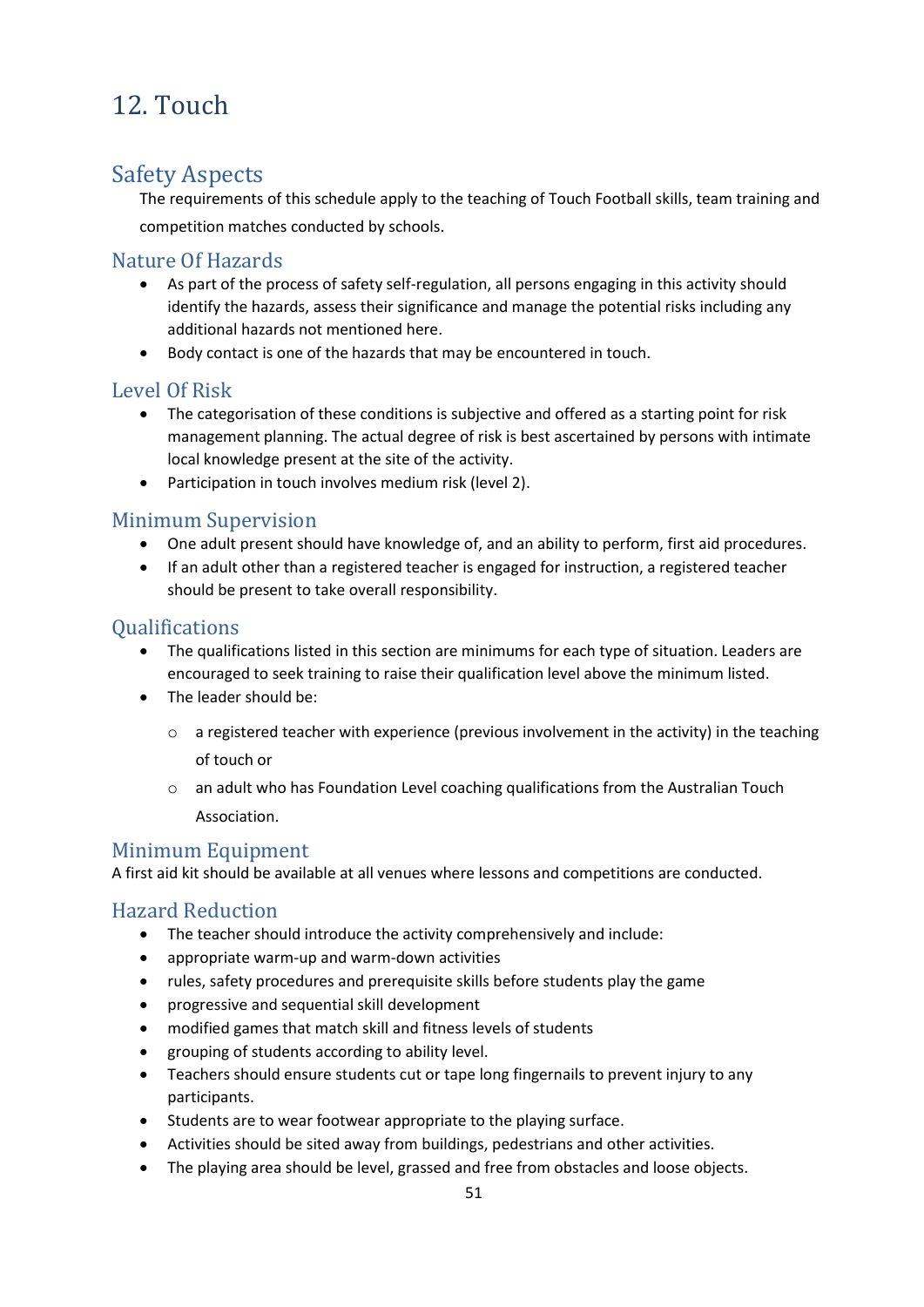- A minimum space of five metres should surround each field.
- Markers should be made of non-injurious material.
- The rules regarding physical contact should be enforced to prevent rough play.
- Teachers should remove students with open cuts and abrasions should from the field of play for immediate treatment. If bleeding cannot be controlled completely, the player should not be allowed to return to the field of play. All clothing, equipment and surfaces contaminated by blood should be treated as potentially infectious.

# GBC Touch By-Laws – Seniors

## Grades

Grades catered shall be:

- Senior 1sts & 2nds
- Intermediate 1sts & 2nds
- Junior 1sts & 2nds

## Minimum Number Of Players

- A minimum of four (4) players are required to constitute a team. A school having less than four players by fifteen (15) minutes after the scheduled start time shall forfeit the match.
- Should player numbers fall below four (4) after a match has commenced, the match shall continue.

## Selection Of Teams

- Schools shall select fully the players of all higher-grade teams before selecting those of lower grade teams, whether the higher grades are engaged or not.
- No student shall play in more than one team in the same round unless he replaces an injured or absent player in a higher age or grade,

## Times And Duration Of Games

- All matches to be played on Saturday at the appointed times.
	- o First matches (Junior 2nds and Intermediate 2nds) 8.00 am
	- o Second matches (Junior 1sts & Senior 2nds) 9:00 am
	- o Third matches (Intermediate 1sts & Senior 1sts) 10:00 am
- Game time is determined by the Referee and shall be 40 minutes for every grade, with two 20 minute halves separated by a 5 minute half time break.

#### Venues

Matches shall be played at the school grounds of the "Home" school provided the facilities are acceptable to the opposition. When this occurs, the "Home" school shall be responsible for ensuring that correct markings, equipment and officials are provided. (Fields should be no longer than 70m and no wider than 50m. They should also be no smaller than 50m long x 38m wide)

## Weather

• A washout may occur at any time the chief referee deems the field to be unsafe. Consultation between coaches / coordinators from both schools may assist umpires with this call. In cases where referees are not qualified the call will be made after consultation with coaches/coordinators. Should the field be questioned as playable or unplayable, and the referees/coaches/coordinators not agree, the 'existing state of affairs' will exist.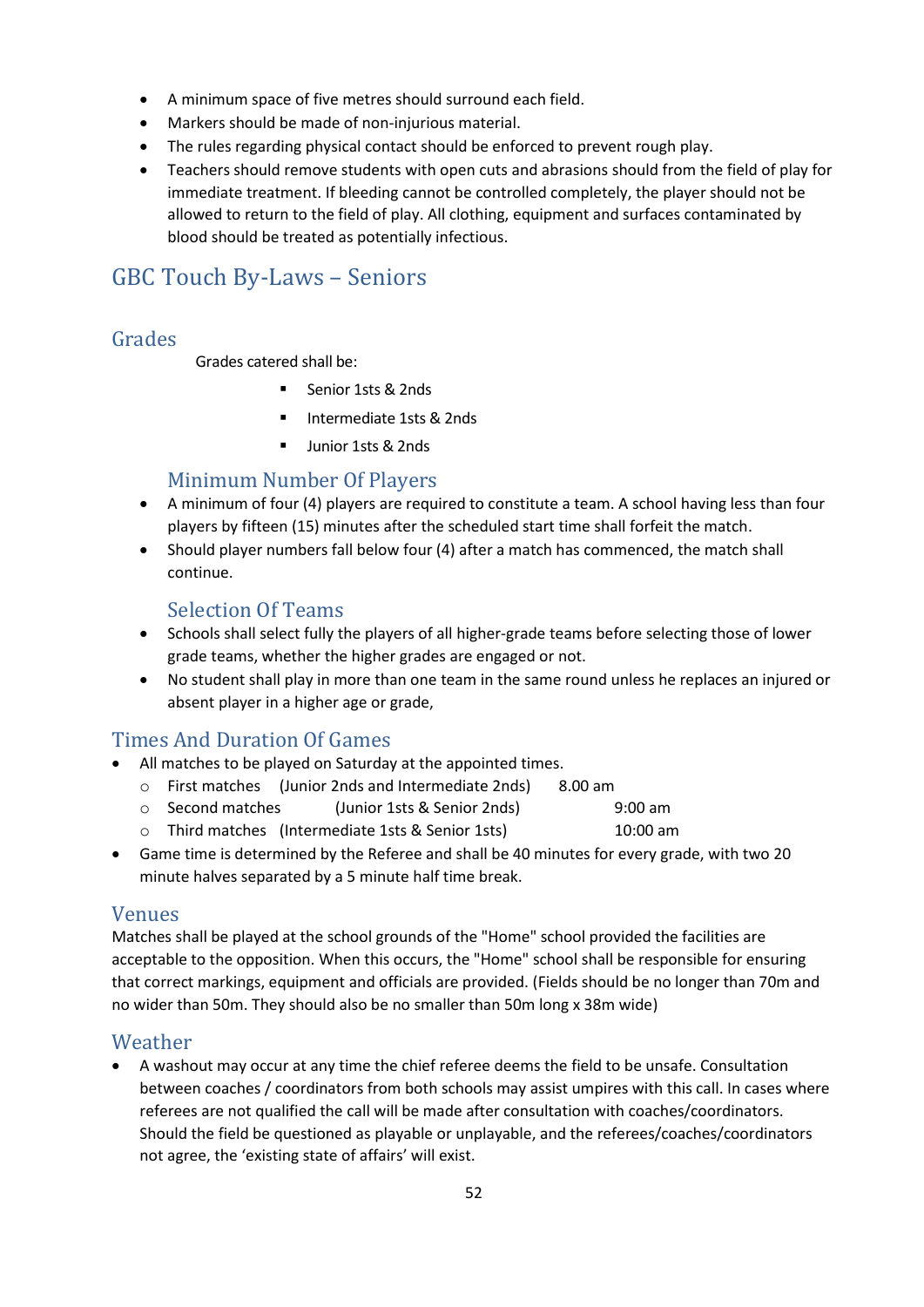- Existing state of affairs: This phrase is used in competition rules to clarify situations in which a difference of opinion concerns the progress of the match.
	- o If a match has not started and the referees/Coaches do not agree, then the match does not start.
	- o If a match is in progress, and if agreement cannot be reached, then the match is to continue.
	- $\circ$  If a wash out occurs prior to half time, the points will be shared between both teams.
	- o If a wash out occurs at any point at half time or later the leading team will be declared the winner.
- In keeping with GBC policy there will be no rescheduled matches for wet weather.

## Dress

- Players are to wear complete and consistent school Touch football uniforms and therefore numbered shirts are necessary.
- Touch shoes, grass shoes or joggers may be worn. Any moulded sole shoe or boot can be worn if their soles have moulded studs, cleats or blades. No spikes or metal studs of any kind are acceptable under any circumstances.

## Referees

- Referees shall be organised by the host school and should have the necessary qualifications to officiate a game of Touch.
- Each game will be played with a minimum of one referee except for the Firsts who will play with two referees.
- The rules will be according to the Rules of Play for Touch Football from Touch Football Australia.

## Team Numbers And Forfeits

- A team shall consist of no more than 14 players with a maximum of 6 on the field at any one time.
- A game shall be declared a forfeit if one team is unable to field a minimum of four (4) eligible players after 15 minutes from the due starting time. (barring extenuating circumstances as outlined in 3.13)

## Balls

- The home team shall supply a match ball that should be a sanctioned Touch ball.
- A high-quality standard of ball should be used for all matches regardless of age.

## Points

Points are awarded in competition matches as follows:

Win - 4 Points Bye - 0 Points Draw - 2 Points Loss - 1 Point Forfeit- 0 Points

## **Substitutions**

Substitutions are unlimited and should be made through the substitution box only.

## Finals

In the event that GBC hold finals matches there will be no 'Drop Off'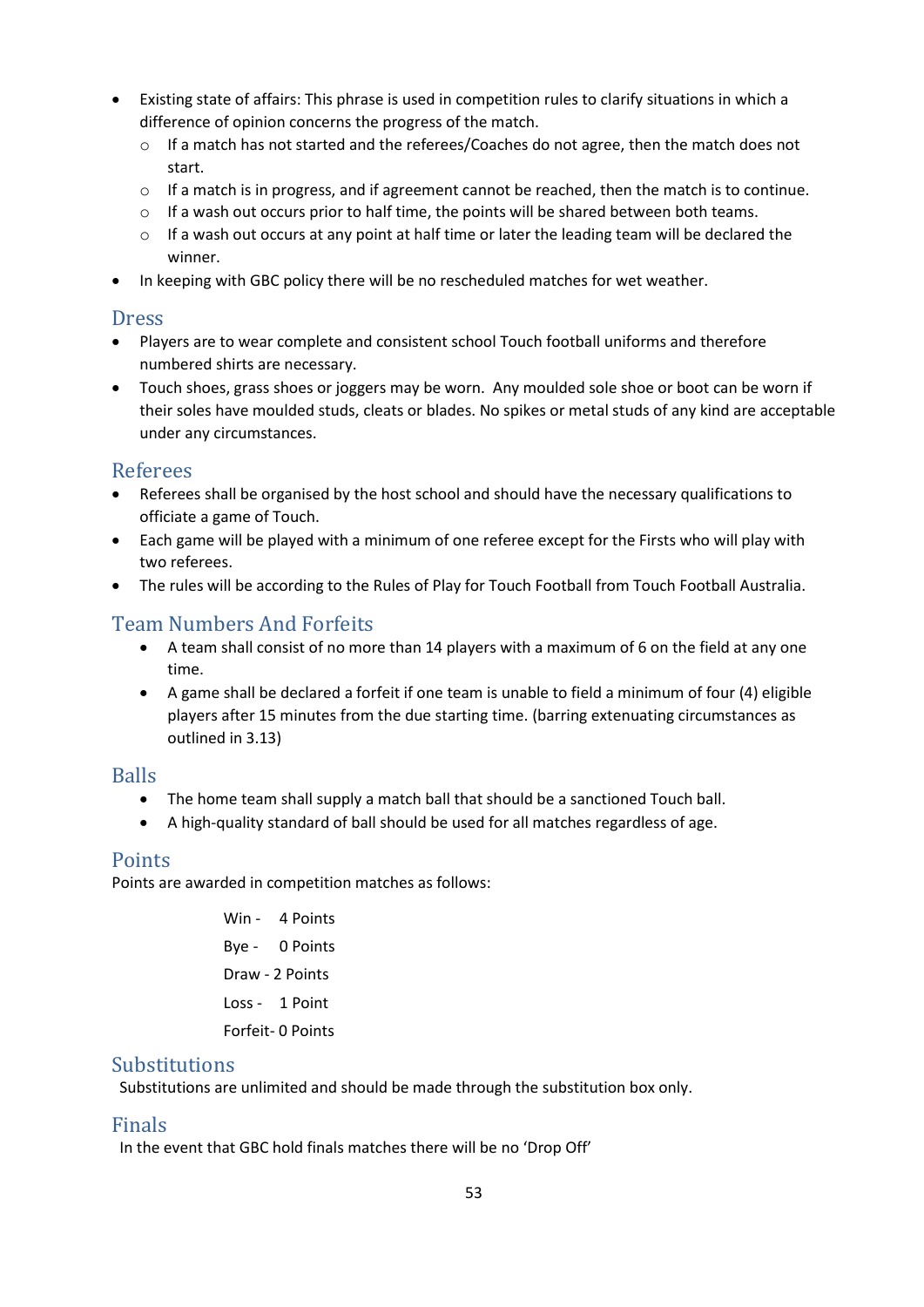# Player Sanctions

- In all cases where a player is sent from the field by the match officials that player will incur a mandatory one match suspension from GBC sport. (A bye is not considered one match of GBC sport)
- This sanction applies equally to Males, Females, Juniors and Seniors.

# GBC Touch By-Laws – Primary

## Starting Times

Matches can commence anytime between 7.30am – 10.30am during a morning. 50 minute timeslots are provided to complete each match.

#### Games Played

- There will be a mixed competition for years 3/4 and 5/6 .
- Schools should attempt to spread boys and girls as best as possible

#### Duration Of Games

- Games should have 2 x 20 minute halves.
- 5 minute half time.

#### Balls

- Each team should have a correct Junior Touch ball (Size 4).
- The Host School will provide match balls.

#### Teams

- No more than 6 players on the field for all teams.
- Substitutes can exchange with another player at any time from the centre of the field.
- Procedure: Player must run off field before new player goes on.

#### Dress

- All players will be required to wear their school PE or Sports uniform.
- Touch shoes, grass shoes or joggers may be worn. Any moulded sole shoe or boot can be worn if their soles have moulded studs, cleats or blades. No spikes or metal studs of any kind are acceptable under any circumstances.

## Referees/Officials

Referees and Officials will be organised by the Host School

## First Aid

The Host School will provide First Aid officials. Any player who sustains a bleeding wound will be sent from the field and will not be permitted to return until the bleeding is stopped and the wound covered.

#### Rules

- Year 5 & 6 Division: Standard A.T.A playing rules apply to all fixtures.
- Year 5 & 6 Division: Played on full size Touch Field (70m x 50m approx.)
- Year 3 & 4 Division: Standard ATA playing rules apply except for below modifications:
- Year 3 & 4 Division: Played on half size Touch Field (50m x 35m approx.).
- Year 3 & 4 Division modifications listed below: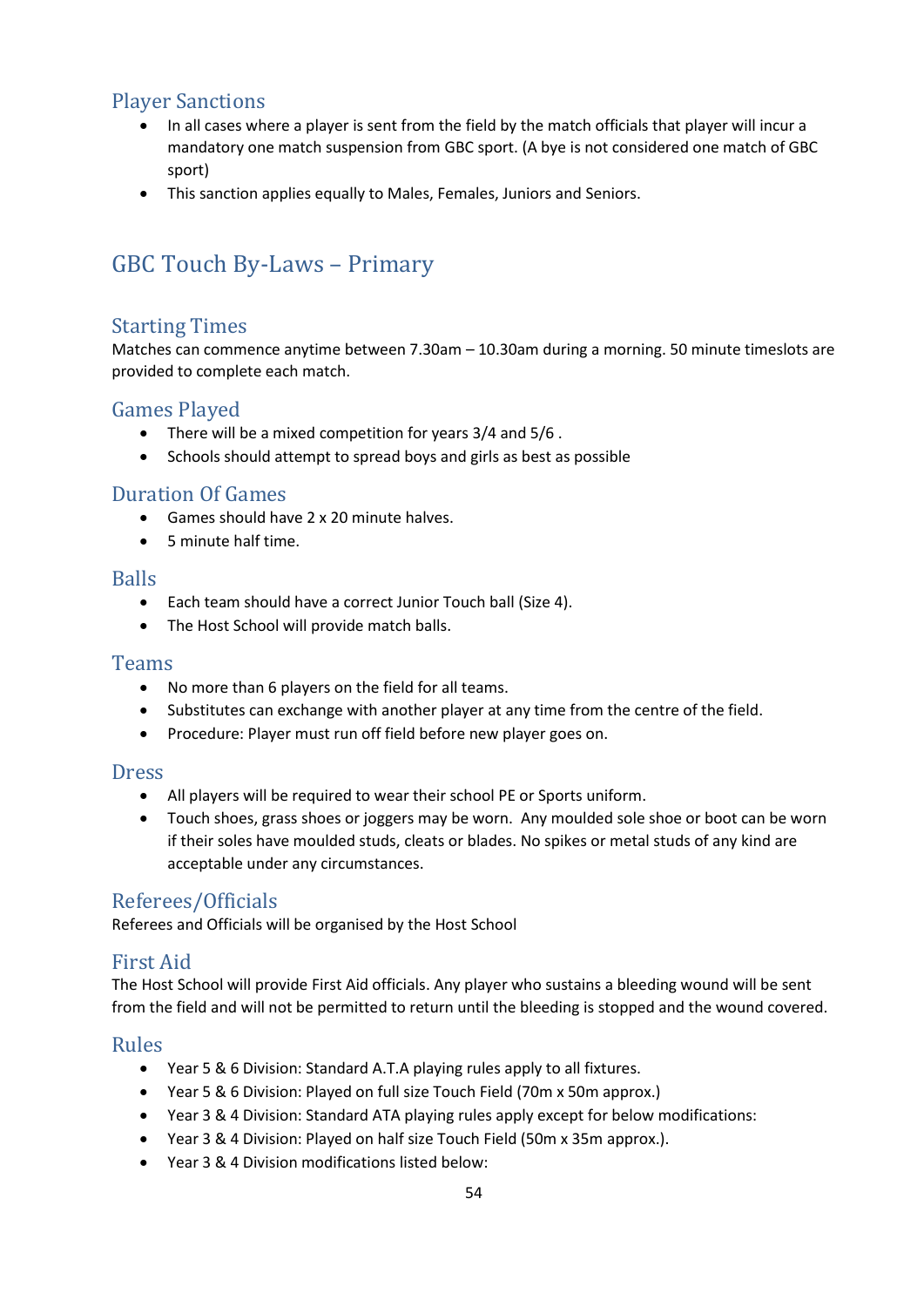- $\circ$  One mistake rule: any rule infringement such as a dropped ball, forward pass etc. will be permitted once every time a team is in possession of the ball. When this occurs the game referee will call out "first mistake" and then the roll ball count. Therefore the first mistake is counted as a roll ball. This will hopefully improve the game play rather than frequent changing of ball possession.
- $\circ$  'First mistake" roll ball or a change of possession will take place instead of tap penalties for infringements. A tap will only be taken for starts and restarts of play at the halfway line.
- $\circ$  As season progresses, if both schools agree that they do not wish to play first mistake rule, then that will be permitted.
- For 'minor' infringements the referee may allow a replay of the action. Examples include:
	- o not releasing the ball from the hands for a tap, and
	- o not performing the roll ball correctly (especially at a change of possession).
	- $\circ$  These may be repeated without a change of possession. (This will be the discretion of the referee).
- In all grades except year 6 the acting half must pass the ball to another player before they are able to join in further play. The acting half must pass straight away rather than a deliberate delay.
- The defending players cannot move forward until the first receiver catches the ball. Coaches, are to encourage the acting half to pass straight away rather than deliberately holding the ball longer than necessary. Referees should call "first mistake" and add a touch to the roll ball count if the dummy half deliberately delays the immediate release of the ball. On a repeat of the infringement in the same roll ball count the referee should caution the attacking team and order a turn-over of possession on the third offence.
- To score, attackers must place the ball correctly over the line while being in control of the ball and exerting direct pressure applied to the ball with the hand.
- In circumstances where direct pressure is not applied the first mistake rule should be applied. If it is the second error in that set of 6, a hand over on the 7m line should occur.

## Wet Weather Procedure

• A ground is unfit for play when it is wet or slippery so that players do not have a reasonable foothold, OR if the ground has unsafe features. The decision concerning the fitness of grounds for play shall be made by the Host School. This decision should be conveyed to the GBC Primary Heads of Sport of the relevant schools by no later than 6am on the day of play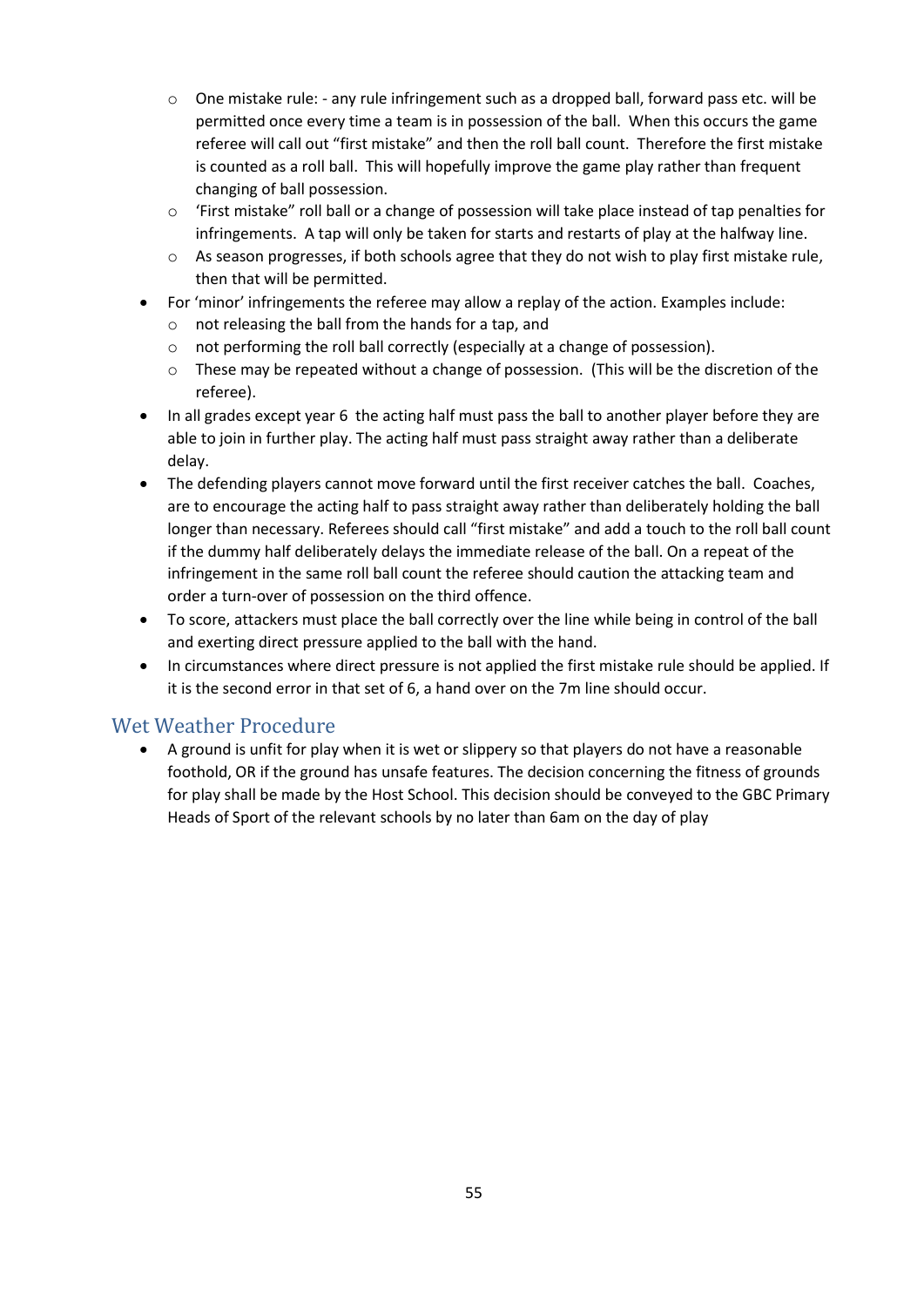# 13. Track & Field

# Safety Considerations

## Level of risk

- The categorisation of these conditions is offered as a starting point for risk management planning. The actual degree of risk is best ascertained by persons with intimate local knowledge present at the site of the activity.
- Risk levels in athletics running events are divided into two categories:
- Sprints, relays, middle/long distance and walks are categorized as Low Risk and hurdles and cross-country events are categorized as Medium Risk.
- Shot-putting is categorised as Medium Risk.
- High Jump, Discus and javelin throwing events are categorised as High Risk.
- Long Jump and Triple Jump are considered Medium Risk activities.

#### Minimum supervision

- One adult present should have knowledge of, and an ability to perform, first aid procedures.
- If an adult other than a registered teacher is engaged for instruction, a teacher should be present to take overall responsibility.

#### **Oualifications**

- For Low, Medium or High Risk activities, the leader should be at least:
- a registered teacher with experience (previous involvement in the activity) in the teaching of the specific throw; or
- an adult who has Level 1 Accreditation from the Australian Track and Field Coaches Association, if a teacher with these qualifications is not available.

## Minimum equipment

- Discuses with cracked or worn rims or loose centre screws should be withdrawn from use.
- A first aid kit should be available at all venues where lessons and competitions are conducted.
- All students will compete while wearing appropriate footwear.
- Spikes may be worn for appropriate events (track and jumps) and students should be versed in the safety aspects of wearing spikes.
- Students wearing spikes should ensure they wear them only while competing. Usual sports shoes should be worn to and from the events with students changing into and out of their spikes at trackside prior to and post competition.

## Hazard reduction

- Initial introduction of the activity should include:
- Non-participants should be kept clear of the activity area.
- appropriate warm-up and warm-down activities;
- rules, safety procedures and prerequisite skills before students play the game;
- progressive and sequential skill development.
- Teachers should ensure that students:
	- $\circ$  are free of any physical injury which may affect their capacity to run, jump or throw or which may be aggravated as a result of running, jumping or throwing; and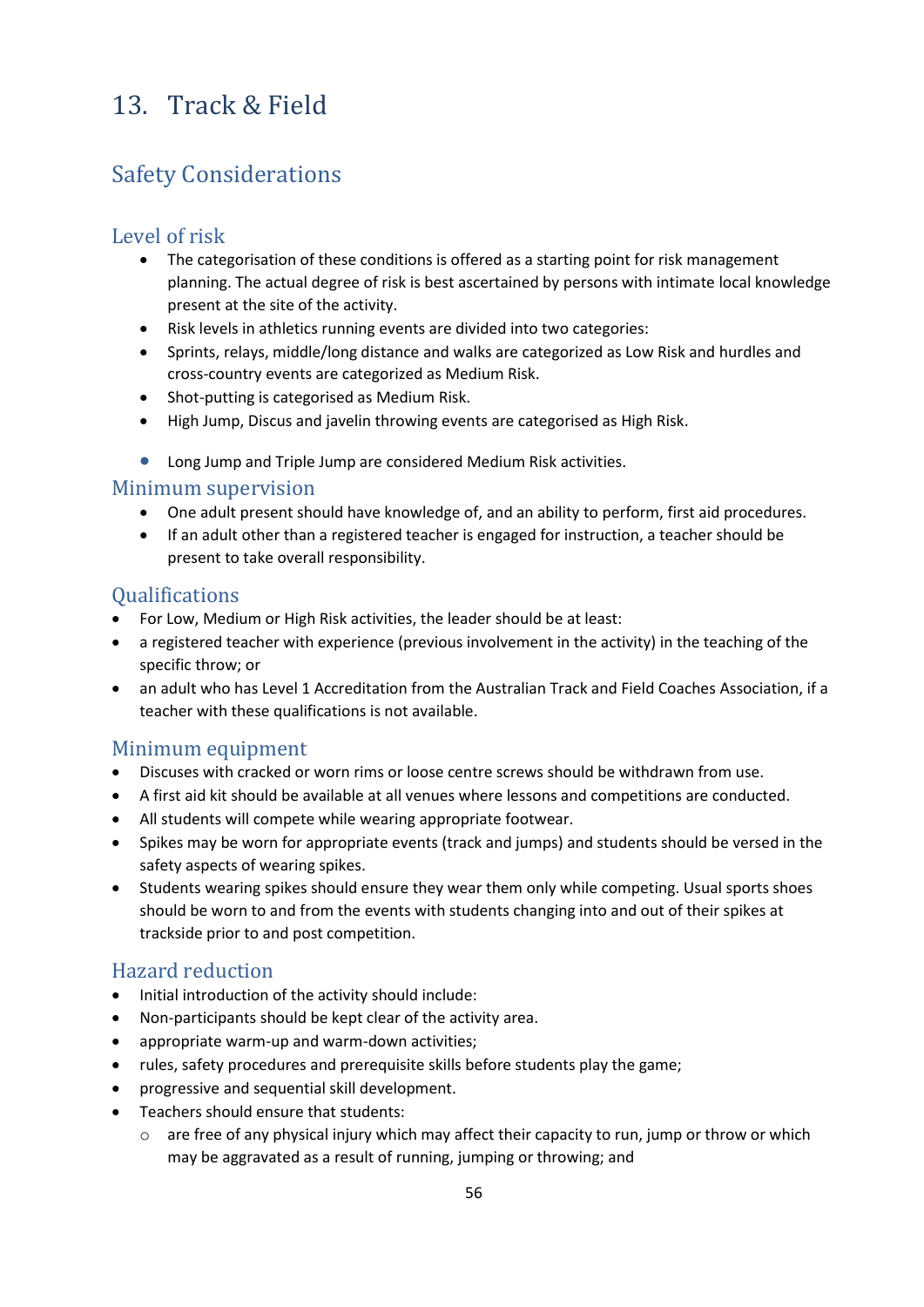- $\circ$  have appropriate foot protection when participating on a tartan or similar surface. (It may be deemed safe for them to participate in bare feet on a well-grassed surface free of loose obstacles.)
- Activities should be designed to facilitate learning of biomechanically sound running, jumping and throwing techniques.
- The teacher should:
	- o implement strategies for safe athletics activities involving throwing events;
	- o instruct students about safety rules before equipment is issued or used;
	- o supervise the approach/launch/landing/running area at all times;

#### Running

- The track for running activities should allow sufficient space beyond the finish line for deceleration.
- Running lanes should be wide enough to ensure that runners do not contact each other.
- Starting blocks, pegs and hammers should be removed from the track and placed in a safe place when not in use.
- If starting blocks are used in circular events, any sets which may present a hazard to runners at the finish of the event should be removed immediately after the start.
- Students should be instructed in safety procedures for the use of spikes.

#### Sprints

- Finishing tapes should not be used in sprint activities.
- Students should run in lanes.

#### Relays

- Students should stay in their lanes during baton changes and for a safe period afterwards.
- Relay change-over areas should be supervised at all times during competition.
- All batons should be made of lightweight material, such as aluminium or plastic, and should be regulation size.
- Spikes should not be worn by students when learning baton changing.

## Hurdles

- Hurdle weights should not be placed too far from the base of the upright for the height of the hurdle in preparation for competition.
- Hurdling should take place only in the direction for which the hurdles are designed.
- Hurdles used for training beginners and primary school students should be of lightweight construction.
- Hurdle heights and spacings should be set to facilitate learning of the correct technique.

## Middle, Long Distance and Walk Activities

- Students should be spaced sufficiently at the start of middle, long distance and walk events to avoid collisions or spike injuries.
- Students should have undertaken sufficient training before competing in distance events.
- Adequate amounts of water should be consumed before long-distance events to prevent dehydration.

## Throwing

• Throwing activities should be sited away from buildings, pedestrians and other activities.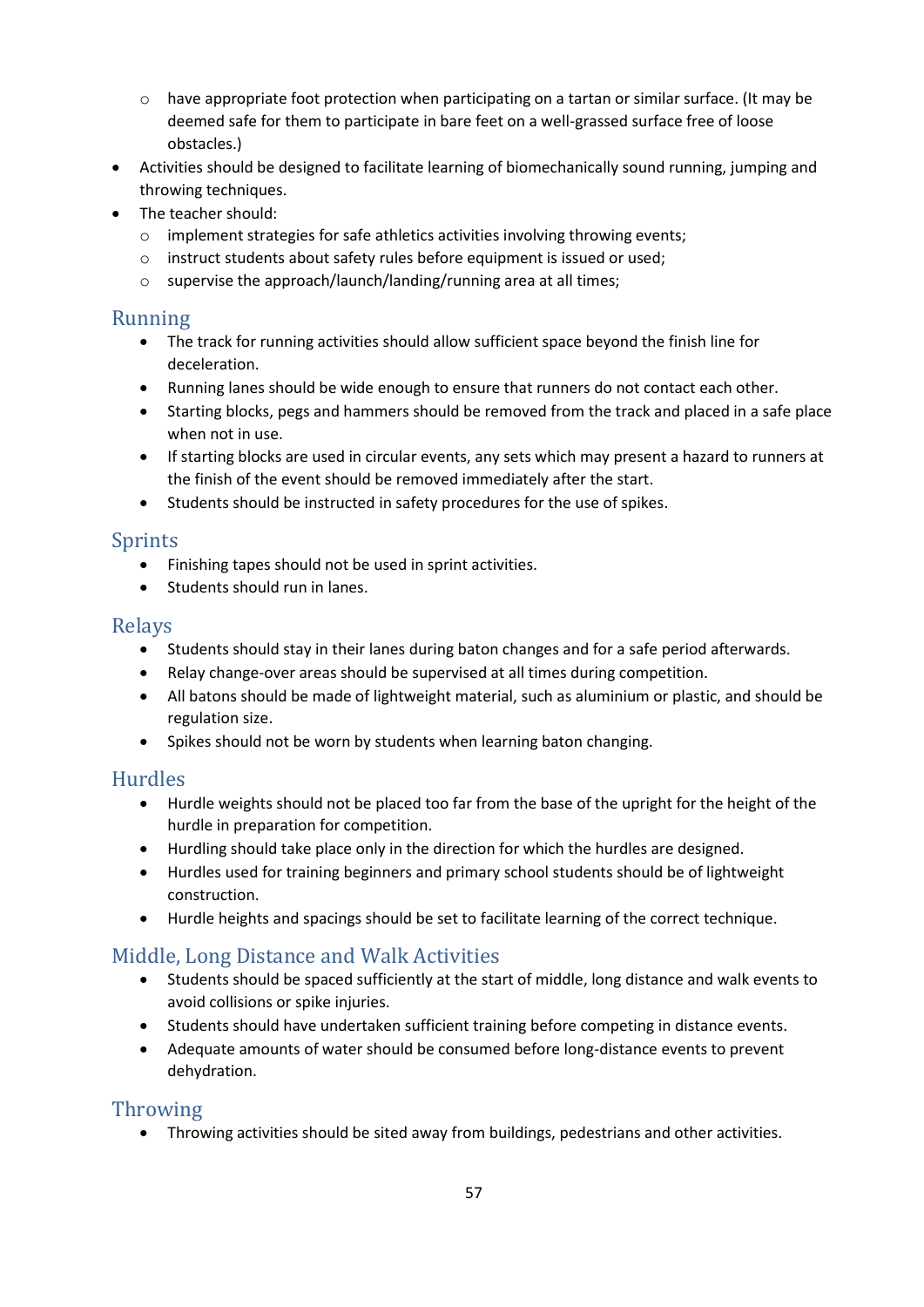- The throwing area should be of adequate width for group instruction, or the number of throwers on each occasion should be restricted so that:
- all throwing takes place in one direction; and
- the individuals in adjoining areas are safe.
- The throwing area should be of adequate length to contain the implements thrown, given consideration of the ability level of the group.
- The throwing sector area and approach and/or launch areas should be marked with highly visible markers to prevent access by non-participants.
- The approach and/or launch area should be dry and free of any loose materials.
- Equipment should be appropriately sized or modified to match the ability and strength levels of the students.

#### Shot Put

- If shots are transported in containers, teachers should consider limiting the total mass and ensuring that the containers are sturdy.
- For group instruction in the rotational throwing technique, teachers should:
- allow practice of the turn with modified equipment or without a shot;
- where the shot is to be thrown using the turn, allow only one individual throw at a time;
- where throwing takes place, place other students behind protective cages/barriers, well clear of the wire; and
- place other students at least 20 metres behind and to the non-throwing side, if no protective cage/barrier is available.

#### **Discus**

- Discuses being returned to the throwing area should be carried.
- For group instruction in the standing throw:
- throwers should be at least 5 metres apart; and
- left-handed throwers should be placed on the left side of the group.
- For group instruction in the turning throw:
- the turn should be practised with modified equipment or without a discus;
- where the discus is to be thrown using the turn, one individual throws at a time;
- where throwing takes place, other students should be behind protective cages/barriers, well clear of the wire; and
- where no protective cage/barrier is available, other students should be at least 20 metres behind and to the non-throwing side.
- Protective cages or improvised barriers (e.g. fence, hockey nets) should be provided when students are using the turn.

#### Javelin

- Javelins should be carried by the grip and in a vertical position with tail up, except when the thrower has entered the specific approach area and is preparing to throw.
- Teachers should instruct students:
	- o not to run with the javelin except when preparing to throw; and
	- o not to run to retrieve a javelin in case they run into the tail end of a javelin.
- Teachers should instruct students to:
	- $\circ$  place one hand over the tail end of the javelin before attempting to pull it from the ground; and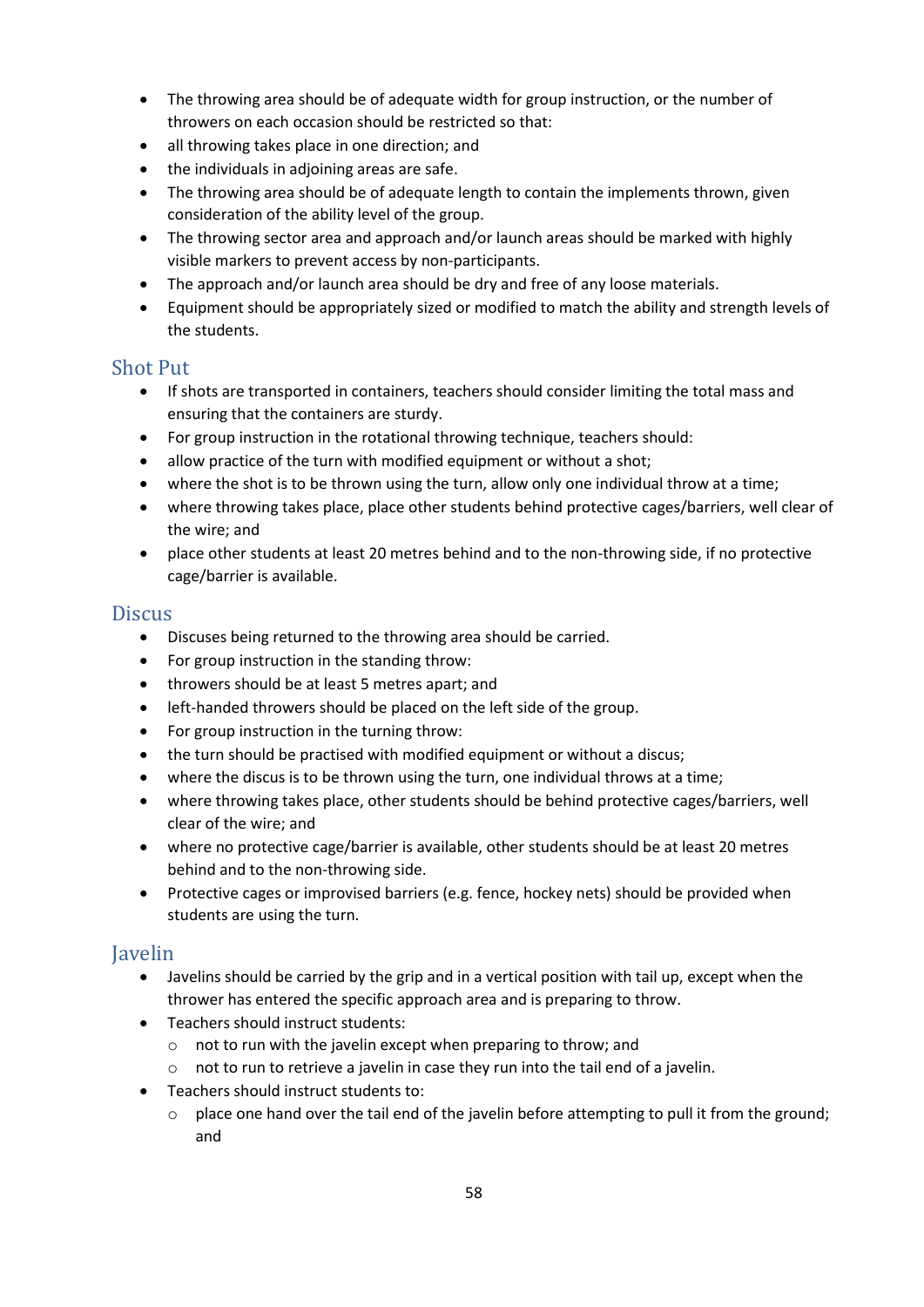- place one hand over the tip of the tail end when picking up a javelin lying flat on the ground. This hand should be kept in place until the tail end is raised above head height as the javelin is lifted into the vertical position.
- Javelins being returned to the throwing area should be carried.
- For group instruction:
	- $\circ$  all throwing should be done from one line within clearly marked side boundaries;
	- o students should be placed 5 metres apart; and
	- o other students should be assembled at least 5 metres behind and to one side of the marked approach and delivery area.

#### Jumping

- Approach and take-off areas should be level and have an even surface.
- The landing area should be of impact absorbing material, and large enough to ensure that students remain within the confines until the jump is completed.
- Landing and take-off areas should be well maintained to avoid risk of injury to students.
- The teacher should: clear the landing area before students commence their approach

## High Jump

- Where the landing area consists of several mats, these should be held together firmly with straps or ties or the whole area should be covered with a one-piece overlay.
- Mats should be carried by hands at the side and not carried aloft on backs, shoulders or heads.
- The bars for training may be collapsible or circular fibreglass as a preparation for competition. Triangular bars should not be used. Circular fibreglass bars are recommended for competition.
- A distance of approximately 20 centimetres should be allowed between the vertical planes of the crossbar and the front edge of the landing area, to allow a displaced bar to fall to the ground rather than fall on the landing area.

## High Jump - Fosbury Flop

- Students engaged in Fosbury flop high jump technique should be given adequate lead-up activities before advancing to the actual technique.
- The landing area should measure not less than 5 metres long by 3 metres wide and should contain sufficient materials to adequately reduce shock on landing. The height of the landing mats should be a minimum of 40 centimetres.
- Gymnastics mats are unsuitable for use as materials directly landed upon by the competitor, but may be used, at a depth of 15 cm, around the end/back periphery of the landing area.

## High Jump - Scissor Technique

- The landing area should measure not less than 5 metres long by 3 metres wide and should contain sufficient materials to adequately reduce shock on landing. It is recommended that the height of the landing mats be 15 centimetres.
- Approach markers should be used when teaching novice jumpers, to avoid their landing off the mats.

## Long/Triple Jump

- Landing pits should be dug and raked before any jumping takes place. Any hard or sharp objects should be removed.
- The pit should be raked to ensure a safe, level landing surface.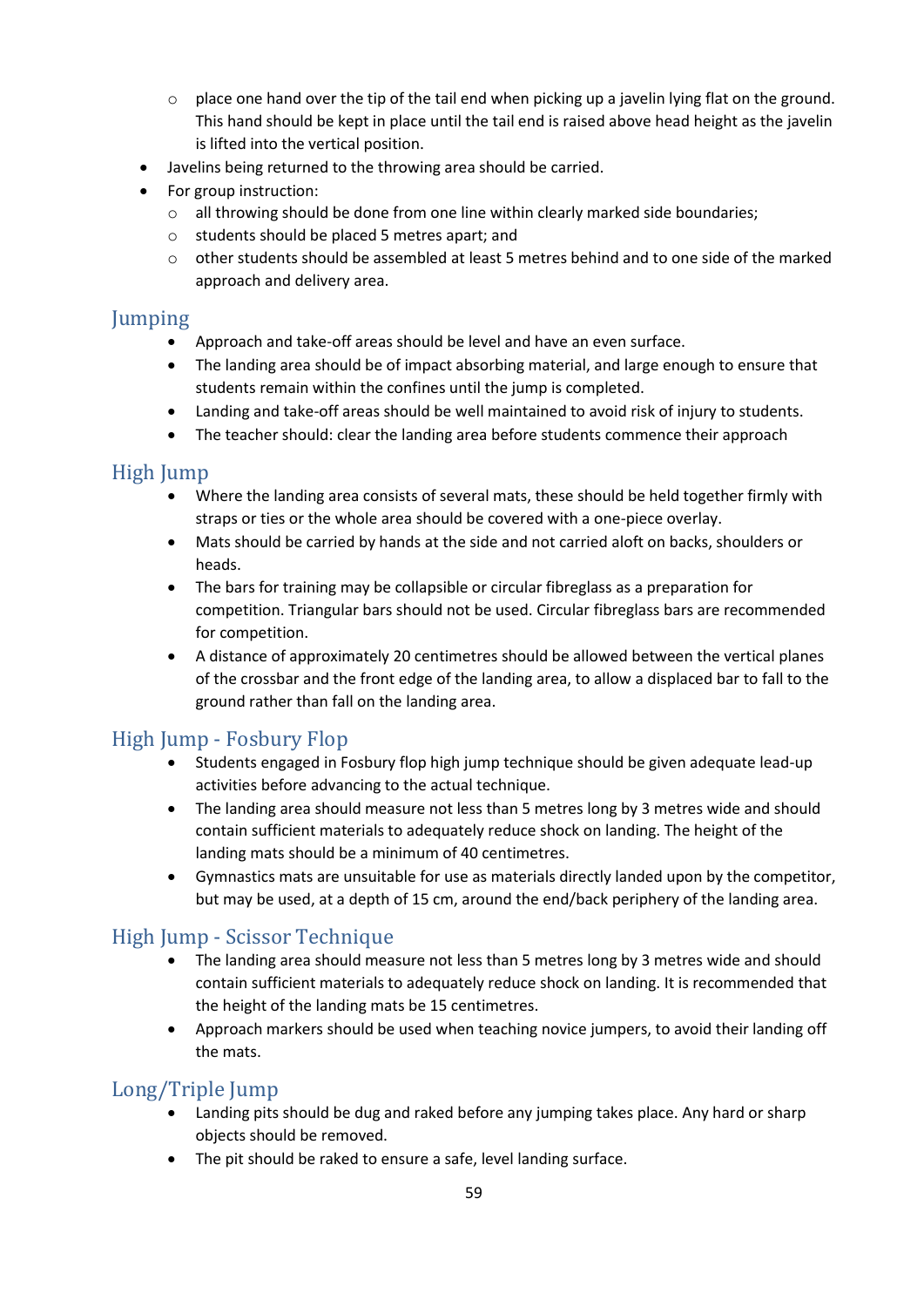- The take-off board should be clearly visible, flat and level with ground surface. The rigid board may be replaced with carpet or similar material. The type of take-off board should be considered when spikes are worn.
- Markers should not be left in or adjacent to the pit.
- The approach area should be clearly defined and kept free from any obstructions.
- Jumping should take place from one direction only.
- Rakes, forks and shovels should not be left unattended in, or beside, the jumping area.

# GBC Track & Field By-Laws

# Competition

- Competition provided for each carnival shall be:
	- o Aggregate for each gender
	- o Open; 16 Years; 15 Years; 14 Years, 13 Years , 12 Years, 11 Years, 10 Years, 9 Years for each gender.
	- $\circ$  12 Year old competition will be only for those disciplines in which Qld School Sport holds Regional competition. In 2013 that will be 100m, 200m, 800m, Relays, High Jump, Long Jump, Shot Put and Discus. A 12 year old athlete is eligible to compete in the 3000m as this is an Open age event.
	- o Percentage for each gender; in which the Aggregate points are divided by the total secondary (single sex) enrolment.
	- o Co-Educational: in which boys and girls Aggregate points are combined to achieve a winner.
	- $\circ$  Individual presentations will be made to Age Champions from each age group and each gender.
- Points are accrued for Age Champion competition through A Division events only and 3000m events are exempt from calculation.
- In all cases, 12 Year competition points will count to awarding of 12 year trophies only.
- 12 year points will not count towards overall points until such time as all schools have 12 year old teams to fill the competition.

## Age Groups

- A competitor may compete in their own age group or they may compete in ONE higher age group, provided they remain in one age group for the duration of the Carnival. This Rule does not apply to the 3000 metres event in which a school may enter any eligible competitor.
- Lane allocation will rotate each year from the inside track to the outside track. These lanes will remain stable for each school for the entire carnival.
- Event participants GBC Track and Field
- The following divisions exist in GBC Track & Field competition.

#### **TRACK EVENTS**

| 100 <sub>m</sub><br>$\sim$ | A,B,C,D Divisions for each gender in each age group  |
|----------------------------|------------------------------------------------------|
| $200m -$                   | A,B Divisions for each gender in each age group      |
| $400m -$                   | A Division for each gender in for Years 12 and above |
| $800m -$                   | A,B Divisions for each gender in each age group      |
| 1500m -                    | A Division for each gender for Years 12 and above    |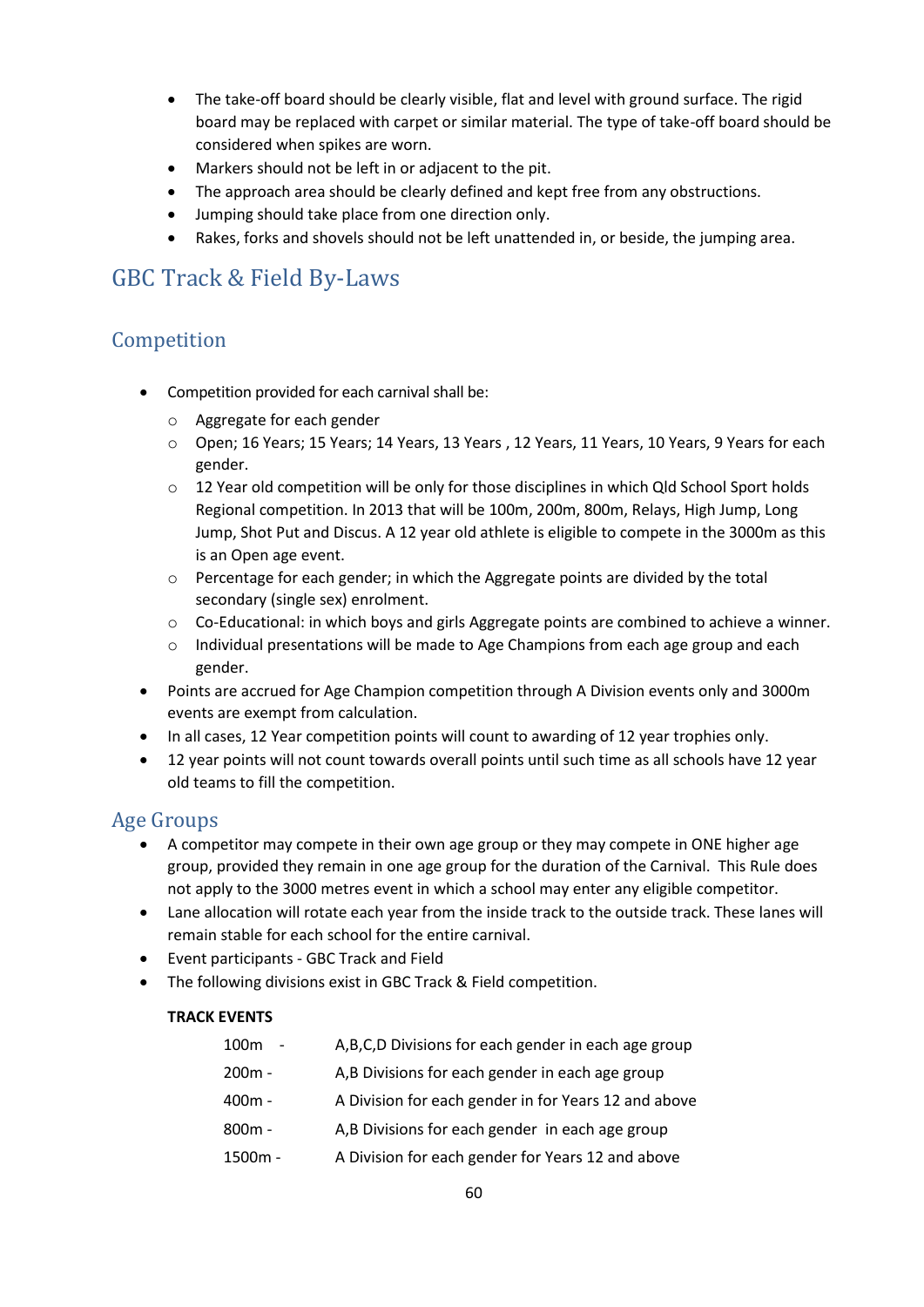#### 3000m - A Division for one Open Age Group only

#### **FIELD EVENTS**

| High Jump -   | A Division for each gender in each age group    |
|---------------|-------------------------------------------------|
| Long Jump -   | A,B Divisions for each gender in each age group |
| Shot Put -    | A,B Divisions for each gender in each age group |
| Javelin -     | A,B Divisions for each gender in each age group |
| Discus -      | A,B Divisions for each gender in each age group |
| Triple Jump - | A,B Divisions for each gender in each age group |

#### **Officials**

- The Association shall control the Carnivals, and Brisbane Athletics Officials Club will be asked to provide officials as deemed desirable.
- A list of school officials required will be forwarded to schools prior to the event.
- When a protest has been entered officials should refer it to the appropriate referee (Throwing, Jumping, Track).
- The referee will then convene a protest meeting between the meet convener and two other Directors of Sport to determine what, if any, action should be taken. It is important to refer to By-Laws for all protest decisions.
- For relay disputes, this discussion will include the Track referee and the relay interchange official who flagged the indiscretion.

## Dead Heats And Records

- Competitors shall divide the points, except when a count-back in Field Events is able to separate contestants.
- If two (2) or more competitors are credited with the same best performance in any event, and that performance is a record, then both or all such competitors shall be declared the record holders.

## Places And Points

- In all (A) Division events all competitors, unless disqualified or unable to meet the qualifying standards, shall be allotted points.
	- o 1st one more point than the number of schools competing;
	- o 2nd 2 less than 1st;
	- o 3rd 1 less than second continued to last place.
	- $\circ$  (For example: 6 teams competing = 7, 5, 4, 3, 2, 1)
- In "B" to "D" Division events only, all competitors, unless disqualified, shall be allotted HALF (A) points above.
- In the Relays all teams, unless disqualified, shall be allotted DOUBLE (A) points above.
- A competitor must record a distance/time/height in an event to receive points for that event.

## Costumes

The uniforms should be of the colours of the school.

## Barracking

The use of mechanical instruments, other than non-electric megaphones, is prohibited.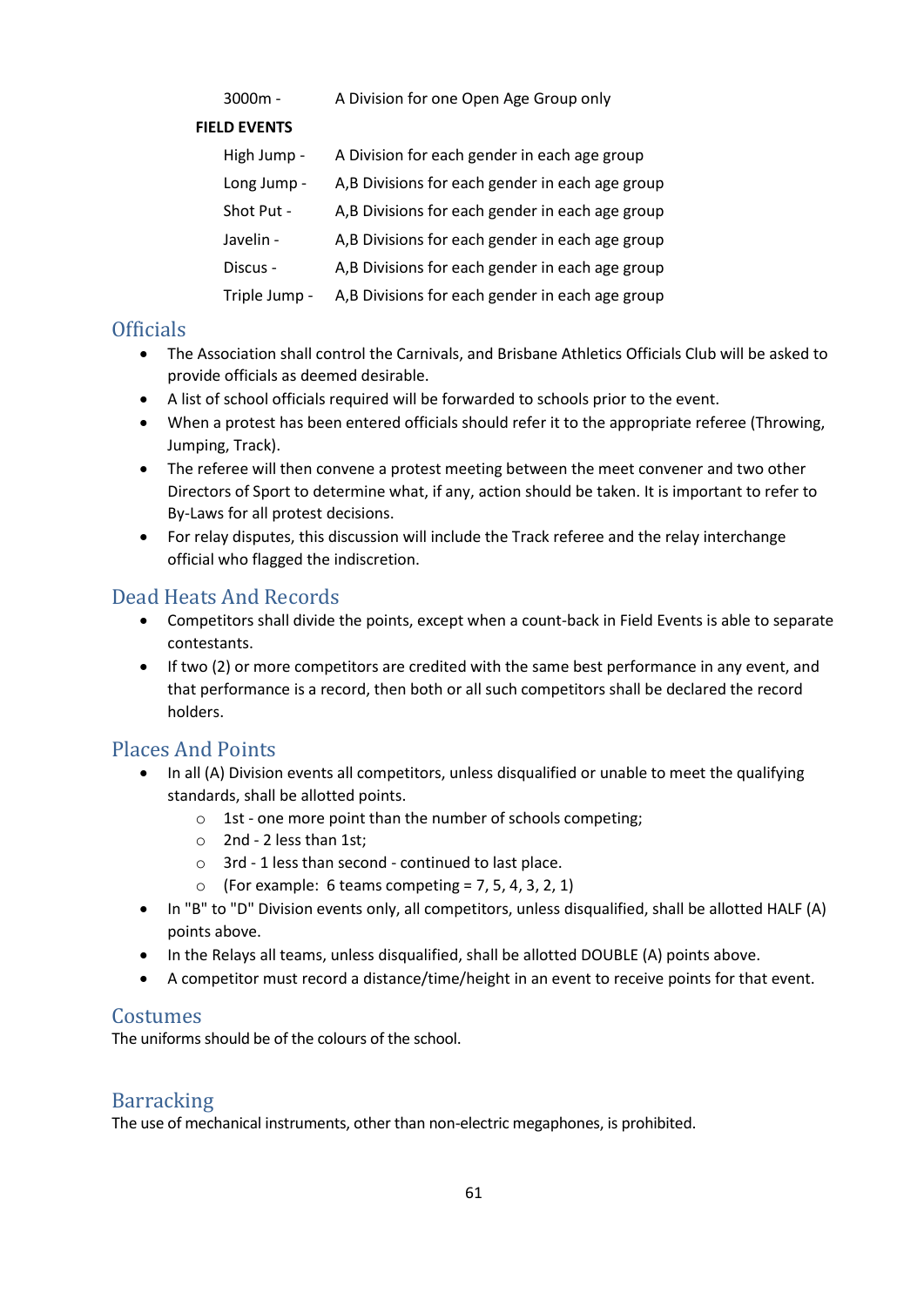# Participation

- When a competitor is participating in two or more Track and/or Field events at the one time scheduled or otherwise - they shall be allowed to complete their commitment to one of these out of drawn order, ie immediately before or immediately after that event.
- If one of these events is the High Jump, the competitor shall compete in the High Jump for as long as possible and then report immediately to compete in his/her other commitment. Upon return to the High Jump, he/she may rejoin at the present height or wait until the competition is concluded and re-start from his/her previous position if time permits.
- In all cases students should monitor the events in which they need to compete so that they do not miss their track start.
- In cases where athletes have left to attend a track event, they must return to the field event prior to the next event being concluded. At this time, the event will be considered closed.
- Officials can assist competitors by reporting their participation to the second event officials and retaining them in the present competition for as long as practicable, whilst allowing sufficient "recovery" time before the next event.
- It is the competitor's responsibility to return immediately after finishing the other event.

## Horizontal Jumps And Throws

- All competitors in the Long Jump, Triple Jump, Shot Put, Discus and Javelin shall be allowed three attempts with the winner of the "A" Division being allowed three additional attempts.
- In all field events, when more than three competitors remain in competition, a maximum of one (1) minute shall be allowed for each jump from the time a competitor is called. In cases where less than three competitors are in competition, 1.5 minutes are allowed. When a single competitor remains to attempt a record, they are afforded 2 minutes for each attempt.

#### Shots

Shots for Shot Put events shall be supplied by The Association and shall be of brass and steel.

| <b>AGE</b> | <b>BOYS</b> | <b>GIRLS</b> |
|------------|-------------|--------------|
| Open       | 5 kg        | 3kg          |
| 16 Years   | 5 kg        | 3kg          |
| 15 Years   | 4 kg        | 3kg          |
| 14 Years   | 4 kg        | 3kg          |
| 13 Years   | 3 kg        | 3kg          |
| 12 Years   | 3kg         | 3kg          |
| 11 Years   | 2kg         | 2kg          |
| 10 Years   | 2kg         | 2kg          |
| 9 Years    | 2kg         | 2kg          |

## High Jump

- Athletes in the 9 and 10 year age groups may only compete using the scissors technique. All other athletes participating should have certification from a level 2 Jumps coach that they can jump using Fosbury Flop technique capably.
- Starting Heights

| AGE | <b>BOYS</b> | <b>GIRLS</b> |
|-----|-------------|--------------|
|-----|-------------|--------------|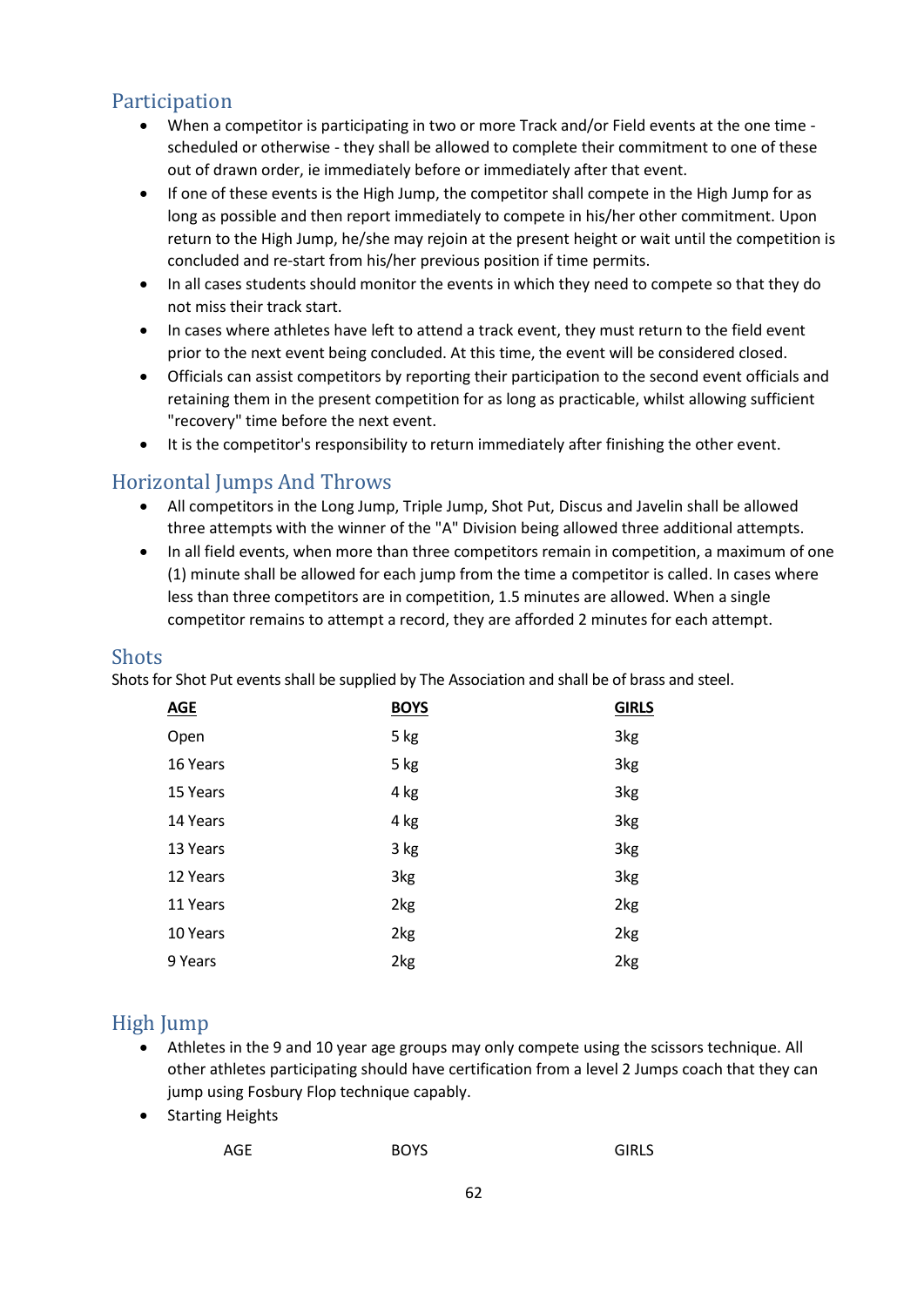| Open                | 1.55 metres | 1.30 metres |
|---------------------|-------------|-------------|
| 16 Years            | 1.50 metres | 1.30 metres |
| 15 Years            | 1.45 metres | 1.25 metres |
| 14 Years            | 1.40 metres | 1.25 metres |
| 13 Years            | 1.30 metres | 1.20 metres |
| 12 Years            | 1.15 metres | 1.10 metres |
| 11 Years            | 1.00 metres | 1.00 metres |
| 10 Years            | 0.95 metres | 0.95 metres |
| 9 Years 0.90 metres | 0.90 metres |             |

- Three increments of 5 cm each subsequent increments of 3 cm each. Variations may occur when considered necessary by event officials, PROVIDED THAT the change is announced to competitors before the commencement of a new height.
- In all field events, when more than three competitors remain in competition, a maximum of one (1) minute shall be allowed for each jump from the time a competitor is called. In cases where less than three competitors are in competition, 1.5 minutes are allowed. When a single competitor remains to attempt a record, they are afforded 2 minutes for each attempt.

#### **Discus**

Discus shall be supplied by GBC.

| Open and 16 Years Boys               |       | $1.5 \text{ kg}$  |
|--------------------------------------|-------|-------------------|
| 15 Years, 14 Years and 13 Years Boys |       | 1.0 <sub>kg</sub> |
| Open, 16, 15, 14 and 13 Years Girls  |       | 1.0 <sub>kg</sub> |
| 11 and 12 Years Boys and Girls       |       | 750gm             |
| 9 and 10 Years Boys and Girls        | 500gm |                   |

#### Javelin

Javelins shall be supplied by GBC. Only athletes in Years 13 to Open will be able to participate in the Javelin competition

| <b>AGES</b> | <b>BOYS</b> | <b>GIRLS</b> |
|-------------|-------------|--------------|
| Open        | 700 gm      | 500 gm       |
| 16 Years    | 700 gm      | 500 gm       |
| 15 Years    | 700 gm      | 500 gm       |
| 14 Years    | 700 gm      | 500 gm       |
| 13 Years    | 600 gm      | 400 gm       |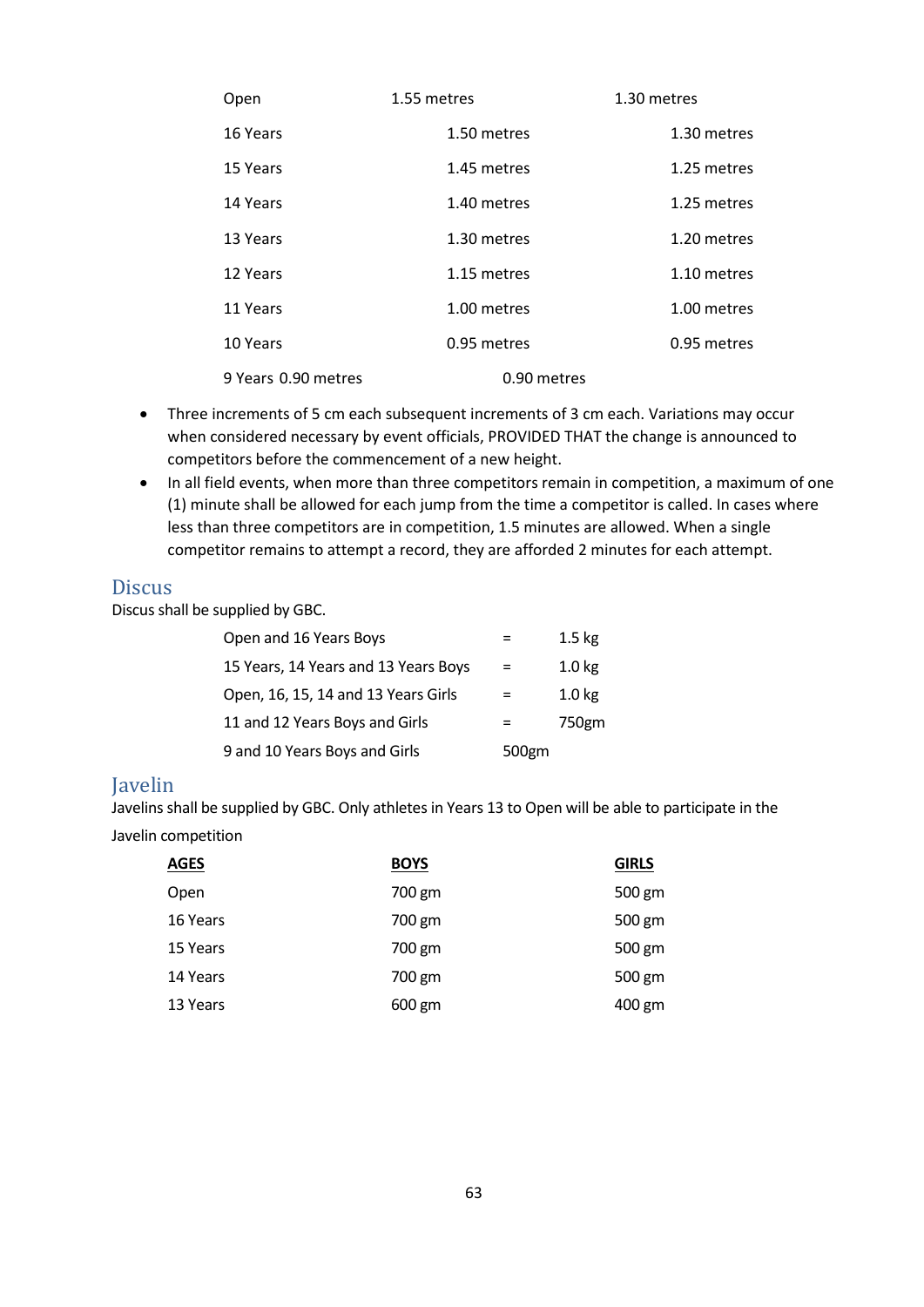# 14. Volleyball

# Safety Aspects

The requirements of this schedule apply to the teaching of volleyball skills, team training and competition matches conducted by schools.

## Nature Of Hazards

- As part of the process of safety self-regulation, all persons engaging in this activity should identify the hazards, assess their significance and manage the potential risks including any additional hazards not mentioned here.
- Hazards that may be encountered in volleyball include items of equipment (e.g. net posts, guy wires).

## Level Of Risk

- The categorisation of these conditions is subjective and offered as a starting point for risk management planning. The actual degree of risk is best ascertained by persons with intimate local knowledge present at the site of the activity.
- Participation in volleyball involves medium risk (level 2).

## Minimum Supervision

- One adult present should have knowledge of, and an ability to perform, first aid procedures.
- If an adult other than a registered teacher is engaged for instruction, a teacher should be present to take overall responsibility.

## Qualifications

- The qualifications listed in this section are minimums for each type of situation. Leaders are encouraged to seek training to raise their qualification level above the minimum listed.
- The leader should be:
	- o a registered teacher with experience (previous involvement) in the teaching of volleyball
	- o an adult who has Foundation Level coaching qualifications from the Australian Volleyball Federation and holds a Working with Children blue card.

## Minimum Equipment

A first aid kit should be available at all venues where lessons and competitions are conducted.

## Hazard Reduction

Initial introduction of the activity should include:

- appropriate warm-up and warm-down activities
- rules, safety procedures and prerequisite skills before students play the game
- progressive and sequential skill development
- modified games that match skill and fitness levels of students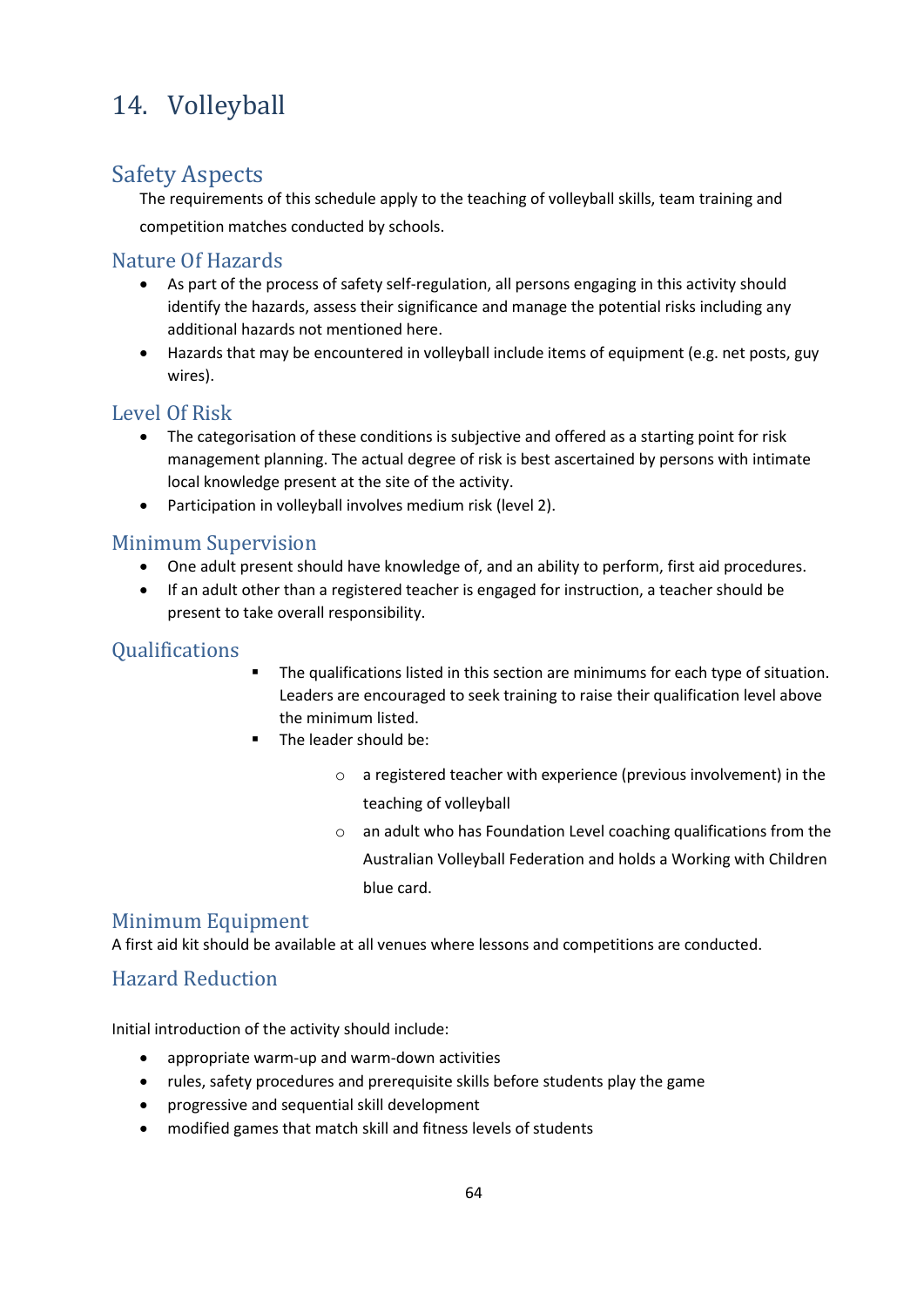- Teachers should ensure students cut or tape long fingernails to prevent any injury to any participants.
- Students are to wear footwear appropriate to the playing surface.
- The playing area should be level and free from obstacles and loose objects.
- Indoor facilities should have adequate lighting and ventilation. The lights should be protected.
- The court surface should be non-slip.
- A minimum space of two metres should surround each court.
- Courts should be sited in a north-south direction to limit visual interference from the sun.

# GBC Volleyball By-Laws

# Laws Of The Game

- GBC Volleyball in all grades will be played under FIVB rules. http://www.fivb.org/EN/Refereeing-Rules/documents/FIVB-Volleyball\_Rules2013-EN\_20121214.pdf
- Any modifications to these rules will be noted in these By-Laws.

#### Grades

- Grades for both boys and girls competitions shall be:
- Seniors 1sts & 2nds, Intermediate 1sts & 2nds, Junior 1sts & 2nds.

## Minimum Number Of Players

- A minimum of six (6) players are required to constitute a team. A school having less than six players by ten (10) minutes after the scheduled start time shall forfeit the first set. If that school has less than 6 players to start the match 20 minutes after the scheduled starting time, they forfeit the second and third sets and consequently the match, notwithstanding the guidelines outlined in By-Law 3.13, "Late Starts".
- Should player numbers fall below six (6) after a match has commenced, the match shall continue.

## Selection Of Teams

- Schools shall select fully the players of all higher grade teams before selecting those of lower grade teams, whether the higher grades are engaged or not.
- No student shall play in more than one team in the same round unless he replaces an injured or absent player in a higher age or grade.
- Teams in all grades are permitted to use Libero players (defensive substitute players) but to do so they must wear contrasting uniform colours, be recorded on the scoresheet as a Libero player and adhere to all other regulations governing the Libero as set out in Chapter 6 of the FIVB rules of the games.
- Substituted players must always return to the court in the same player position from which they left.

## Matches

- Matches shall be:
	- $\circ$  Firsts:  $\circ$  = Best of 5 sets:
	- o All other grades = Best of 3 sets
- If time permits and the result is already decided, a third rally set may be played up to 15 points.
- Points will only be awarded for the third set if it is a deciding set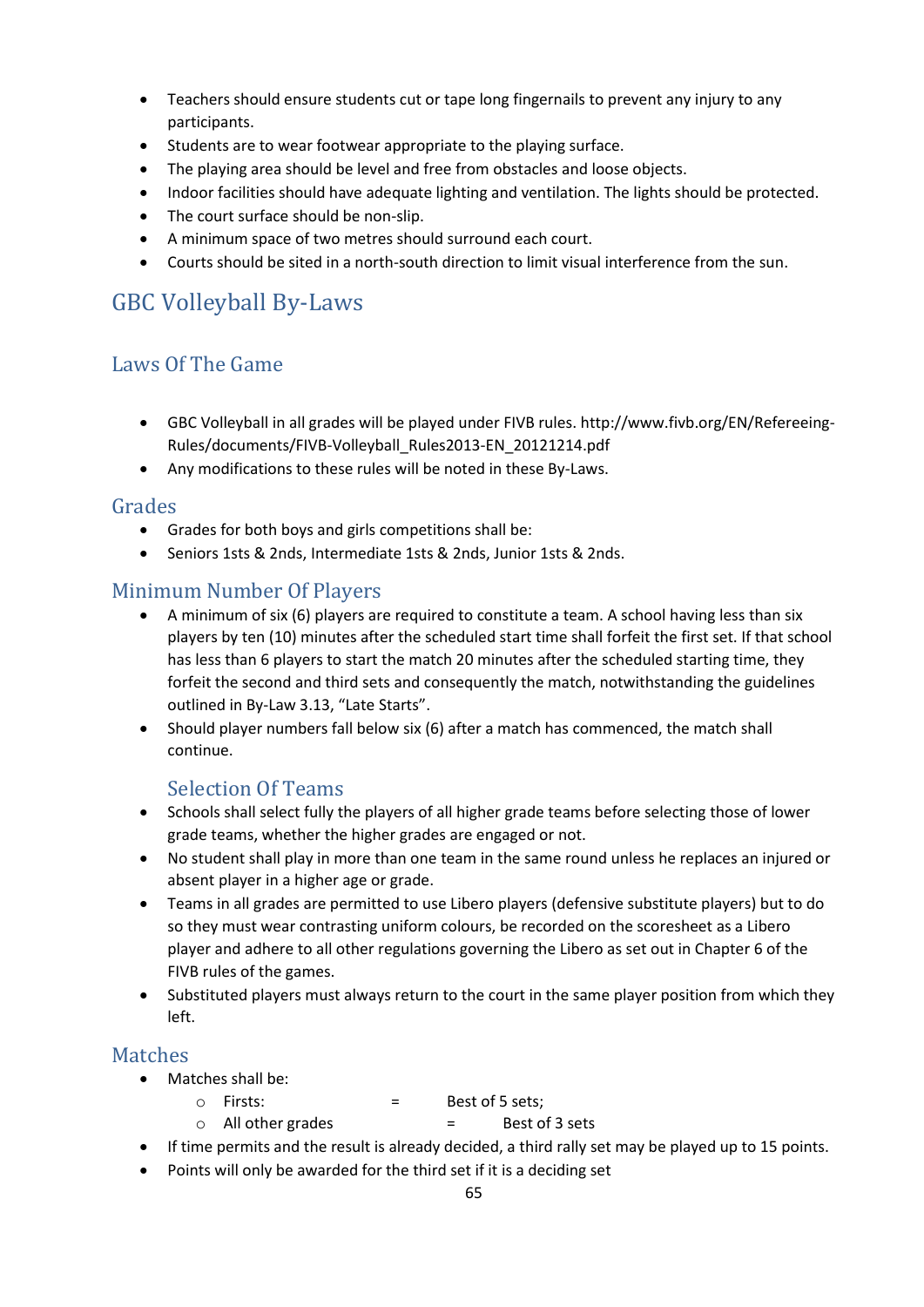- In the case of wet weather all matches in all grades may be reduced to the best of three sets to 15 points by agreement of both Sports Coordinators
- GBC schools will use GBC scoresheets for the scoring of Volleyball games and complete them with rotations and substitutions for each set.

## Winning Rallies

- The team winning a rally scores a point.
- When the receiving team wins a rally, it gains a point and the right to serve and its players rotate one position clockwise.

## Playing Formula

- A set, (except the deciding 3rd or 5th set), is won by the team which first scores 25 points with a minimum lead of two points.
- In the case of a 24-24 tie, play is continued until a 2-point lead is achieved (26-24; 27-25 etc)
- The deciding 3rd or 5th set is played to 15 points, again with the requirement of a 2-point lead.

## Match Times

• Match times will be arranged by the Host school. As much as is practical, the following format should be used.

| TIME              | <b>COURT 1</b>    | TIME              | <b>COURT 2</b>     |
|-------------------|-------------------|-------------------|--------------------|
| $8.00 \text{ am}$ | Intermediate 2nds | $8:00 \text{ am}$ | <b>Junior 2nds</b> |
| 9.00 am           | <b>SECONDS</b>    | $9:00 \text{ am}$ | <b>Junior 1sts</b> |
| $10.15$ am        | <b>FIRSTS</b>     | $10:00$ am        | Intermediate 1sts  |

- Flexibility of start times should be used
	- o when lengthy travel is involved,
	- o by mutual agreement of the contesting Directors of Sport.
	- o Matches may also be played on the Friday night immediately prior to the scheduled date by mutual agreement.

#### Weather

- A washout may occur at any time the chief umpire deems the court to be unsafe. Consultation between coaches / coordinators from both schools may assist umpires with this call. In cases where umpires are not qualified the call will be made after consultation with coaches/coordinators. Should the court be questioned as playable or unplayable, and the referees not agree, the 'existing state of affairs' will exist.
- Existing state of affairs: This phrase is used in competition rules to clarify situations in which a difference of opinion concerns the progress of the match.
	- If a match has not started and the Umpires/Coaches do not agree, then the match does not start.
	- If a match is in progress, and if agreement cannot be reached, then the match is to continue.
	- In the event of a washout, each team shall be awarded two points, notwithstanding the following...

*Five Set Matches:*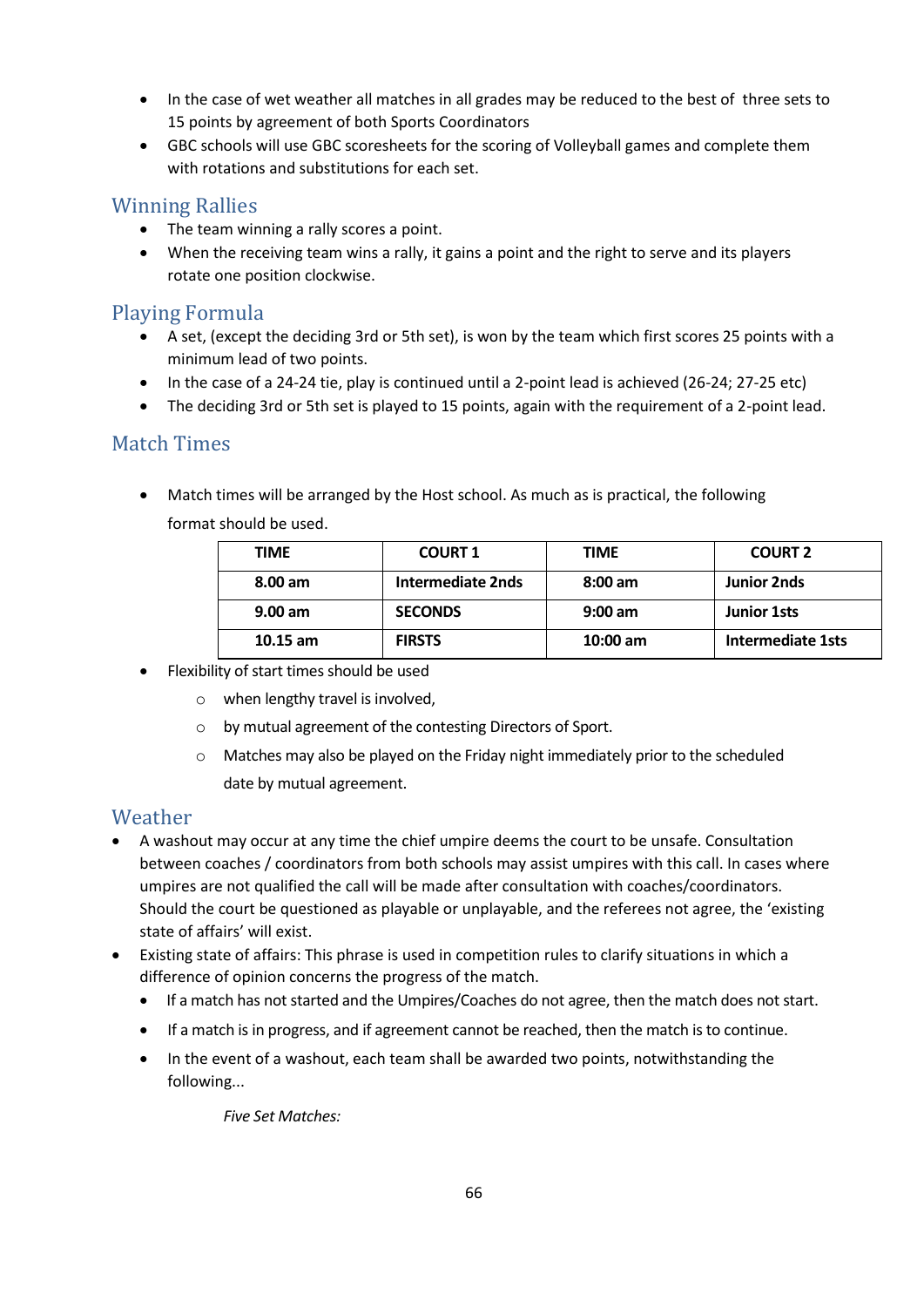$\circ$  If at least three (3) sets have been completed when the washout occurs, the team leading in sets shall be declared the winner. If the washout occurs at two (2) sets all, the points "for" *at the time of the washout* shall be totalled and the team with the greater number of points shall be declared the winner. If points are even or less than three (3) sets have been completed, the match shall be declared a draw.

#### *Three Set Matches*:

- o If at least two (2) sets have been completed when the washout occurs and the match is at one (1) set all, the points "for" *at the time of the washout* shall be totalled and the team with the greater number of points shall be declared the winner. If points are even, or less than two (2) sets have been completed, the match shall be declared a draw.
	- In keeping with GBC policy there will be no rescheduled matches for wet weather.
	- Any bonus points already accrued will stand.

#### **Points**

- Four points shall be allotted for a win. The losing team shall be allotted zero points for a loss plus one point for each set won.
- Zero points will be allocated for a Bye.
- Points will be awarded thus,

| Win                                                                                    |  | 4pts |     |  |      |  |  |
|----------------------------------------------------------------------------------------|--|------|-----|--|------|--|--|
| Draw (Wash Out)                                                                        |  | 2pts |     |  |      |  |  |
| Seniors - Points per set won for the losing team $=$                                   |  |      |     |  | 1pt. |  |  |
| Intermediate and Juniors - Points per set won for the losing team except for the third |  |      |     |  |      |  |  |
| set unless it is a deciding set $=$                                                    |  |      | 1pt |  |      |  |  |

#### Forfeits

In the event of a forfeit, the team which forfeits shall be awarded zero points, and the team forfeited to shall be awarded four points.

## Rule Variations

- All Grades except the Firsts shall have unlimited substitutions.
- Substitutions in firsts matches shall be as FIVB rules.
- In all cases, when a player is substituted from the court they must return to the court in the same position from which they left.

## **Officials**

- For 1sts and 2nds matches, Qualified VQ referees shall be used for all matches. Senior students who have completed a recognized referee's course may referee and umpire games at least 2 years younger than their age group. (ie: Year 10 students can umpire year 7 and 8)
- Both schools are to provide one referee for each match. They shall both complete a scoresheet, which must be signed by the referee and both coaches/captains at the end of the match.
- Home schools are to provide a duty team consisting of a scorer and a minimum of 2 lines people for each match.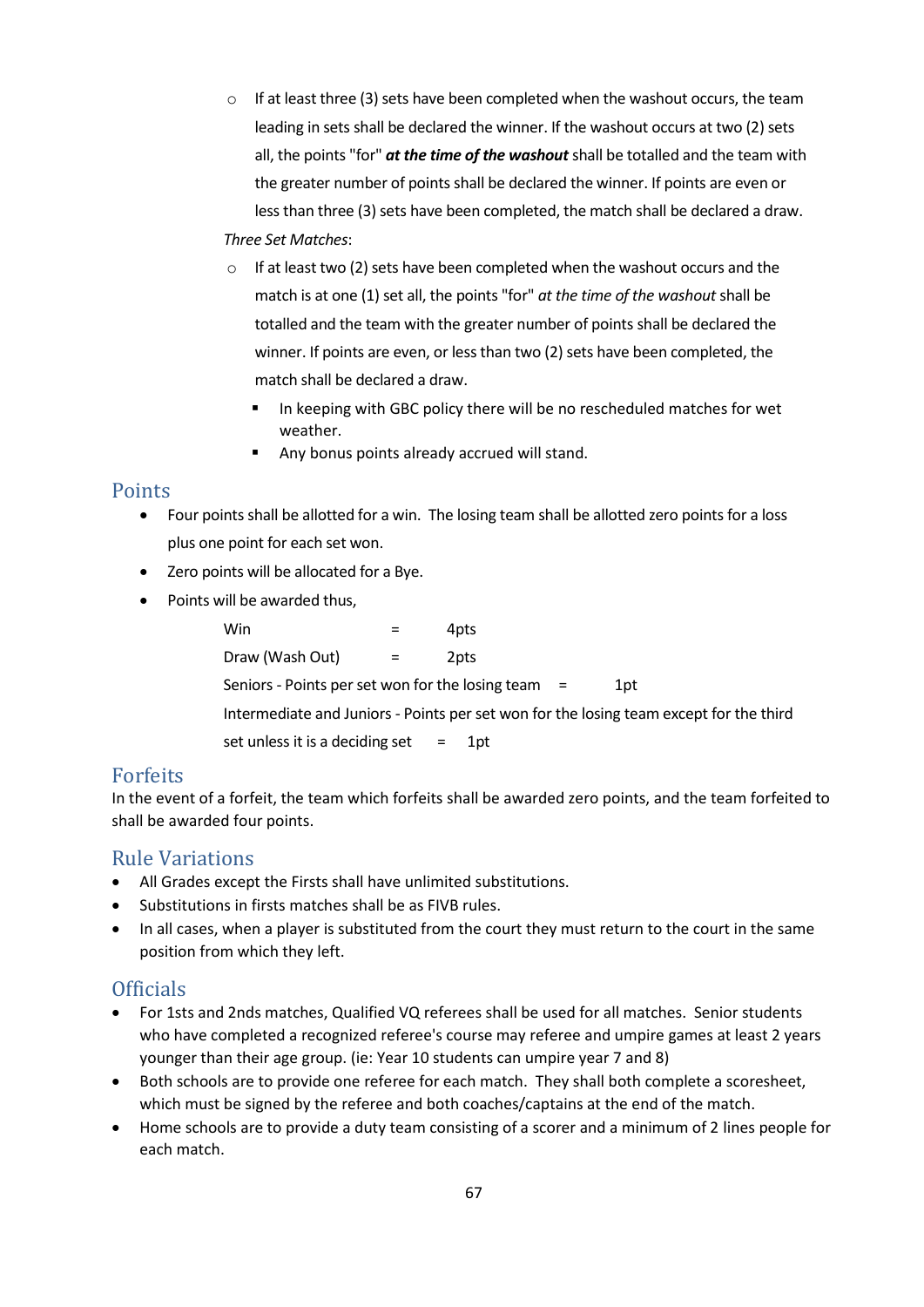• The "Home" school shall provide a visible scoreboard and operator for each court.

#### Dress

Appropriate uniforms of the colours of the school should be worn with all age groups wearing numbered shirts - same number front and back in accordance with VQ Schools Cup rules. (This point needs discussion in 2018)

## Height Of Nets

The height of the nets for all levels of the competition shall comply with current National Rules of Competition. The Executive Officer is to advise schools of the official heights prior to the commencement of each competition season. Current net heights are:

| <b>GRADE</b> | <b>BOYS</b> | <b>GIRLS</b> |
|--------------|-------------|--------------|
| <b>OPEN</b>  | 2.35 metres | 2.24 metres  |
| Intermediate | 2.24 metres | 2.15 metres  |
| Junior       | 2.10 metres | 2.10 metres  |

## Balls

The Host school is to provide balls for matches and pre-match warm-ups for all competing teams.

A high quality standard of ball should be used for all matches regardless of age.

## Player Sanctions

In all cases where a player is sent from the court by the match officials that player will incur a mandatory one match suspension from GBC sport. (A bye is not considered one match of GBC sport)

This sanction applies equally to Males, Females, Juniors and Seniors,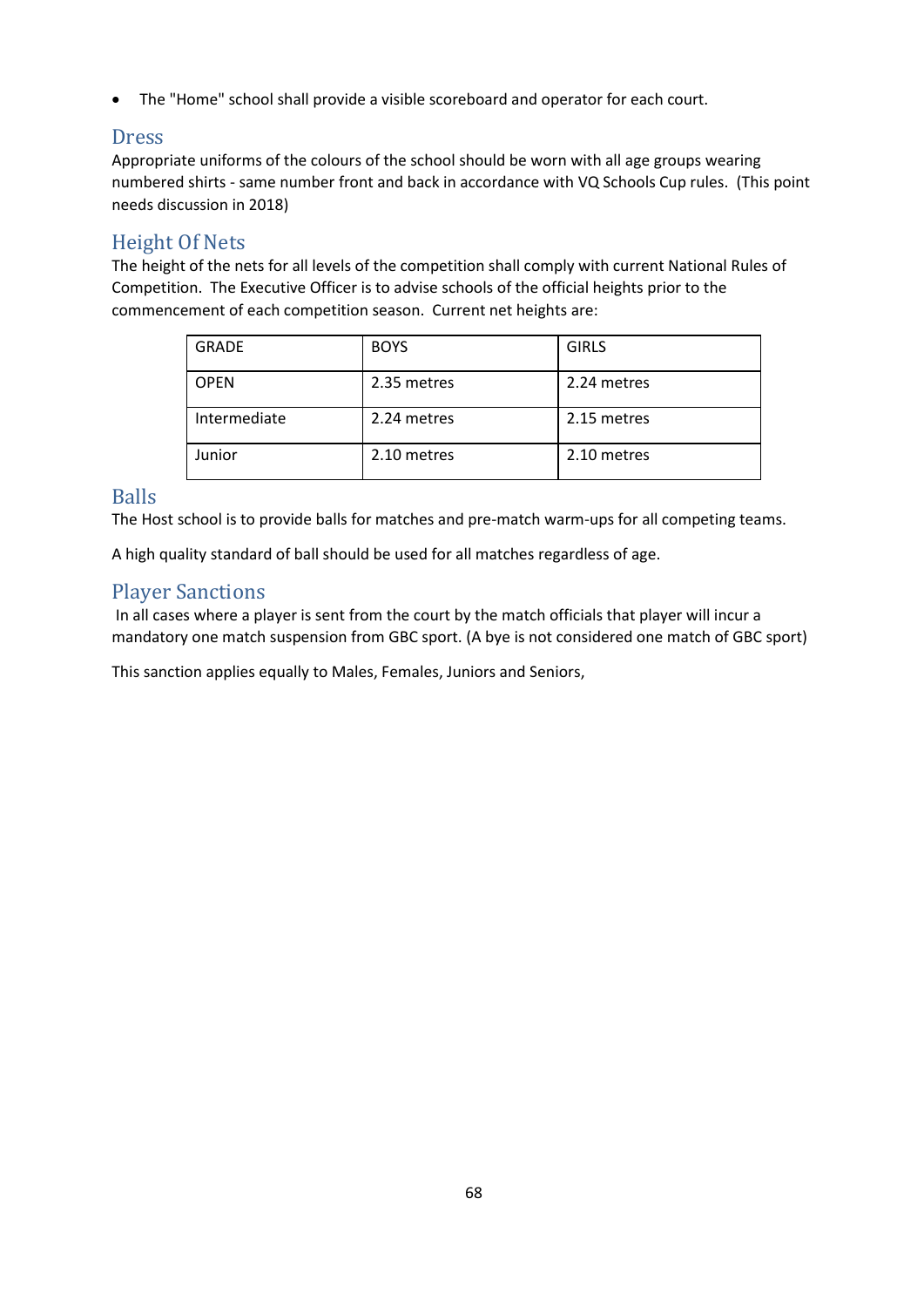# APPENDIX A

# **RULES OF THE GAME**

**(As per Ozsports Underwood) INDOOR CRICKET**

#### **1. FIELDING A TEAM**

- A game is played between two teams, each of a maximum of 8 players.
- Each team must nominate a captain for each game.
- No team can play with less than 6 players.
- A game must proceed when scheduled, if a minimum of 6 players for each team are present.
- To take part in a match, a player must be able to bat and bowl, except as in Substitutes [Rule 22].

#### **2. THE GAME**

- The game consists of 1 batting and 1 bowling innings per team.
- Each innings consists of 16 by 6 ball overs.
- The run deduction for a dismissal shall be 5 runs, and other penalties (i.e. misconduct, uniform penalties etc.) shall be 5 runs or multiples of 5 runs.
- Each player must bowl 2 overs except in the case of Player Short [Rule 8] or Substitutes [Rule 22].
- Prior to the start of each over the umpire must be advised of the bowler's name.
- A bowler must not bowl 2 consecutive overs. The fielding team will be penalised 5 runs for each over offended.
- A delivery commences from the moment a bowler (with the ball in their hand) starts their run up and continues until the same time of the next delivery.
- A batting innings is divided into 4 sections. Each section consists of 4 overs.
- The batting team bats in pairs with each pair batting for 4 overs. Upon arrival at the batting crease the batters must inform the umpire of their respective names.
- Batters continue batting for the entire 4 overs, whether they are dismissed or not. When a player is dismissed, 5 runs are deducted from their team's score.
- Batters must change ends at the completion of each over.
- No hitter may bat more than once, except in the case of Player Short [Rule 8].
- A team may not declare on innings closed.
- The team compiling the higher number of runs shall be the winner.

#### *Additional Rules for the Primary Competition:*

#### *Deliveries in an Over*

A Maximum of 8 deliveries can be bowled in any one over. This applies specifically to overs 4, 8, 12 & 16 of the batting team's innings.

#### *Pitch Length*

- Year 3/4 Division: The pitch length will be approx. 18 metres. The bowling line for bowlers will be from the closest netball third line to the normal bowling crease. Bowlers end stumps will remain in normal position.
- Year 5/6 Division: The pitch length will be approx. 18 metres. The bowling line for bowlers will be from the closest netball third line to the normal bowling crease. Bowlers end stumps will remain in normal position.

#### *Leg Side Wides*

• Year 3/4 Division: Deliveries down the leg side shall not automatically constitute a wide. If a delivery is well out of reach of batsmen, then it shall be considered a wide delivery.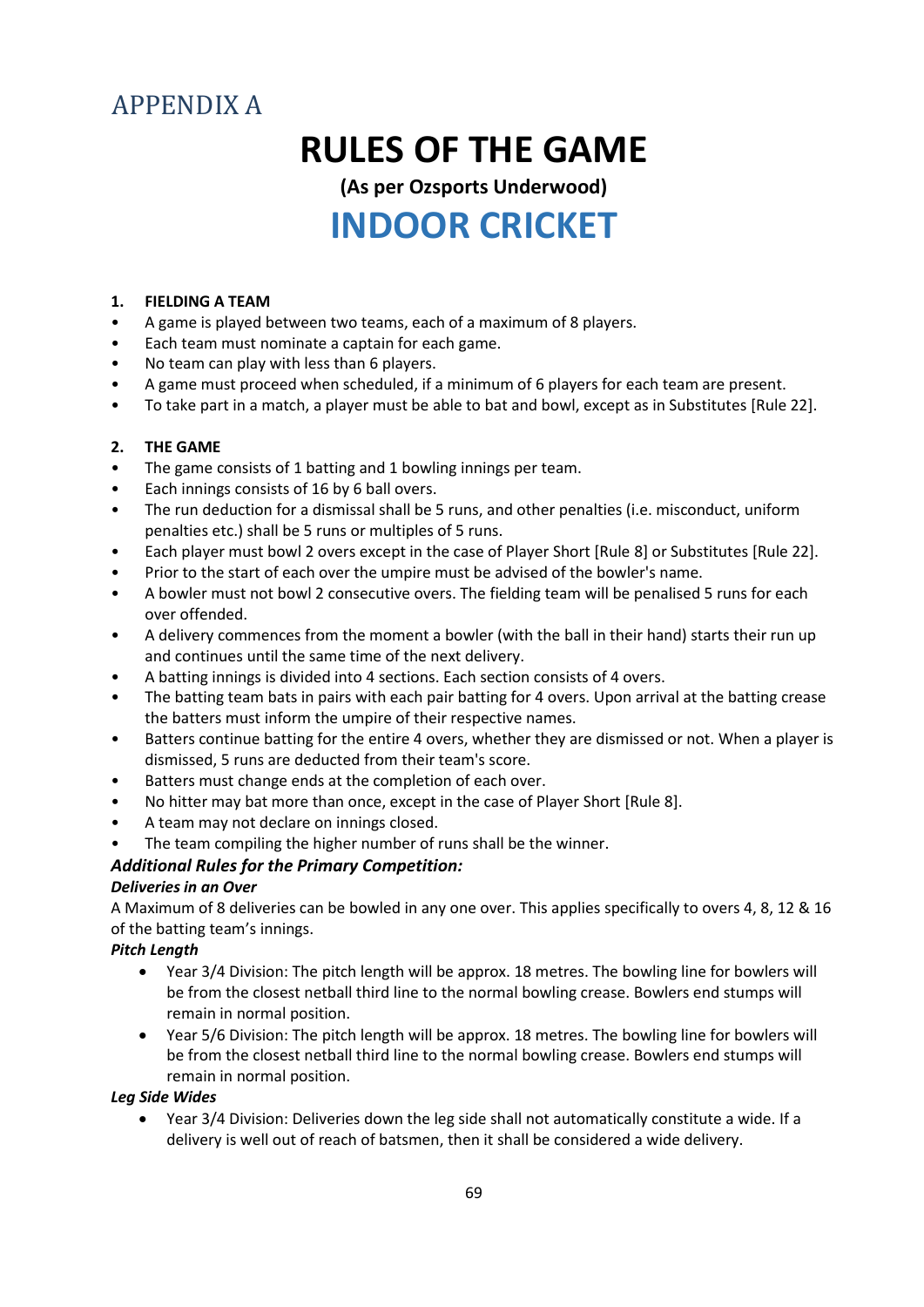• Year 5/6 Division: Deliveries down the leg side shall be considered a wide as per normal competition rules.

#### **3. UNIFORM**

Teams must be dressed as follows:

- Tops:- Players must compete in Identical shirts
- Pants:- Long or short sports pants.
- Footwear:- Rubber soled sports shoes that will not mark the court surface.
- A penalty of 5 runs will be deducted from a team's batting score for every unacceptable item of apparel.
- The team batting first will have any uniform penalties deducted at the start of the offending player's partnership.
- The team batting second may have uniform penalties deducted at the commencement of the second innings.
- Umpires are not to "square off" the uniform penalties of one team against another.
- The maximum team penalty for incorrect uniforms in any match shall be 20 runs.
- Captains may not appeal for uniform penalties after the commencement of the second over of the second innings.
- The umpire will be the initial judge of the correctness of a uniform. However, in the event of a dispute, particularly with regard to colour, the duty manager or tournament director shall have the final decision.

#### **4. THE TOSS**

- The umpire or a person delegated by the tournament organiser shall toss a coin or taken to determine the order of the innings. The umpire will advise which team is to call.
- Teams may negotiate the order of innings prior to the toss with the consent of the umpire, duty manager or tournament organiser.

#### **5. PLAYING EQUIPMENT**

#### **BATS**

Must be made of wood with dimensions no larger than 96.5 cm in length and 10.8 cm in width and have a suitable bat grip.

If an umpire is not satisfied with the suitability of a bat or bat grip, they should not allow it to be used. Note: Bat grips must of a non-slip material and in good order.

#### BATTING GLOVES

A batting glove (which completely covers the palm from the wrist) must be worn on both hands by each batter.

An umpire, on noticing a player does not have 2 suitable batting gloves, must not allow play to continue until 2 gloves are worn.

#### KEEPER'S GLOVES

The wicket keeper has the option to wear none, 1 or 2 suitable gloves. The gloves may be keeping or batting gloves, or a combination of both. Gloves similar to baseball style etc., are not permitted. They may only be worn by the wicket keeper in the approved area [See Rule 98 - Field Placement].

#### FIELDING PROTECTION

Players may wear suitable protective equipment. Gloves may not be worn by fielders. However, in special circumstances, players with injured hands may wear gloves with the approval of the duty manager or tournament organiser.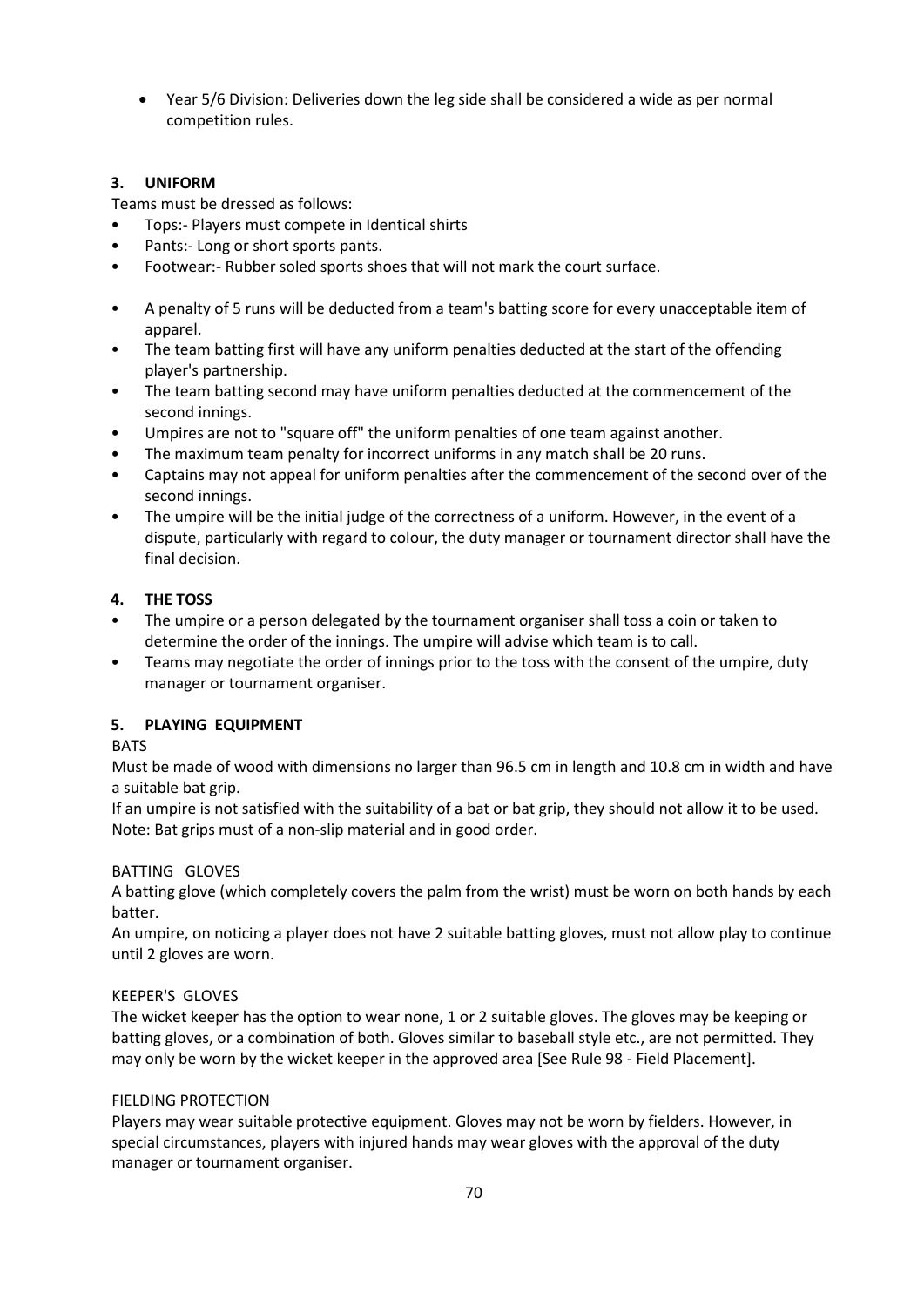#### BALLS

The centre will supply a recognised Indoor Cricket ball for each match. Teams may not supply their own. Equipment not in immediate use (e.g. gloves, elbow pads and protectors) must be placed outside the court until required.

Players will be warned to remove unused protective equipment. Refusal to do so will result in a 5 run penalty to the offending team.

#### STUMPS

The Stumps shall be "Wilkins" style collapsible stumps which may be free-standing or bolted to the floor. The base plate is considered to be part of the stumps.

#### **6. THE UMPIRE**

- Before each game, an umpire shall be appointed to adjudicate the rules of the game with absolute impartiality.
- Teams will have no choice in the appointment of the umpire.
- The umpire may only be changed at the discretion of the duty manager or tournament organiser.
- The umpire's decision during a game is final. No dispute, written or otherwise, will alter the result.
- The umpire shall be the sole judge of fair and unfair play.
- The captain of the fielding side or the batter at wicket may query an umpire's decision. Once the umpire has replied, any further talking to, of or about the umpire, or their decision, may be penalised.

#### **7. ARRIVAL/ LATE PLAYER**

- All teams are to be present at the court allocated for their match to do the toss 2 minutes prior to the scheduled commencement of their game.
- Any team failing to arrive on time will forfeit the right to a toss. The non-offending team can choose to field first or wait until the offending team has 6 players present and bat first.
- If both teams are late, the first team to have 6 players present will have the right to choose their batting innings. [See Rule 7B(i)].
- All forfeits will be declared at the discretion of the duty manager or tournament organiser.
- Individual player(s) arriving late may take part in the match providing their arrival is before the commencement of the 13th over of the first innings.
- A team captain may ask for the consent of the duty manager or tournament organiser to allow a late player to participate after the 13th over of the first innings. This player may not bat or bowl and is regarded as a late player, not a substitute, and may keep wickets if their team is fielding.
- Any player known and expected to arrive late must be nominated by the team captain to the opposition captain, umpire and the duty manager or tournament organiser prior to the commencement of the game.
- Players who arrive late to field, must wait until the end of the over in progress before entering the court.

#### **8. PLAYER SHORT**

If a team is 1 player short:

- When batting:
- after 12 overs, the captain of the fielding side will nominate 1 player to bat again in the lost 4 overs with the remaining batter.
- When fielding:
- after 14 overs, the captain of the batting side must choose 2 players to bowl the 15th and 16th overs.
- The consecutive over rule still applies.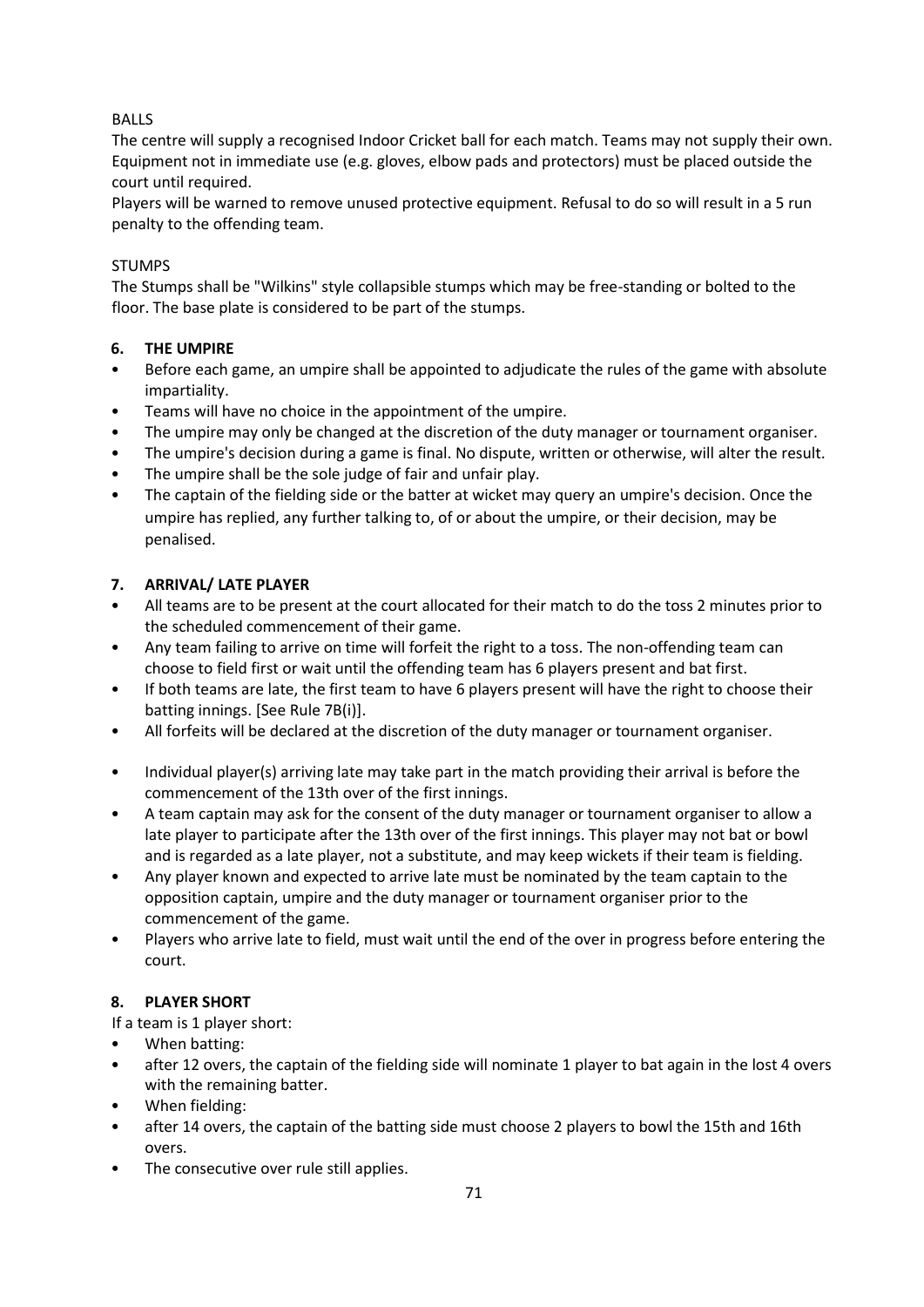If a team is 2 players short:

- When batting:
- after 12 overs, the captain of the fielding side will choose 2 players to bat again in the last 4 overs.
- When fielding:
- after 12 overs, the captain of the batting side must choose 2 players each to bowl 2 of the last 4 overs.
- The consecutive over rule still applies.

If a selected player is not available to bat again, a 10 run penalty will apply and another player must be selected. This rule does not apply to a player who has to leave the game early for legitimate reasons provided both captains and the umpire had knowledge of the player's departure. When a team is reduced to less than 6 players (irrespective of the reason) and a substitute is unavailable, the offending team will forfeit the game (See Rule 1 c).

#### **9. FIELD PLACEMENT**

#### **FIELDERS**

- No more than 4 fielders may field in either half of the court from the moment the bowler commences their run up until the ball leaves the bowler's hand. On the line is considered in the other half. The dividing line is the non-striker's running crease.
- With the exception of the bowler, no fielder (including a wicket keeper), can move on or extend over the pitch from the commencement of the bowler's run up until the ball is played at by the batter of passes the striker's wickets.
- If Rules 9A(i) or 9A(ii) above are contravened, the umpire shall call "No Ball".
- The non-striker cannot impede the line of delivery of a bowler. This will be deemed unfair play and the umpire will warn the non-striker to move. Refusal to heed the warning will result in a 5 run penalty .
- An Exclusion Zone shall be in an arc extending at a radius of 3 metres from the batting crease (See section 2.1). No fielder can move on or extend over the Exclusion Zone from the commencement of the bowler's run up until the ball is played at by the striker or passes the striker's wickets. A wicket keeper is permitted to enter the Exclusion Zone after the ball has been bowled provided they are legitimately getting in position to field the ball, and they do not pass forward of the imaginary line through the stumps.
- If this rule is contravened, the umpire shall call "No Ball".

WICKET KEEPER

- A fielder is classified as a wicket keeper if they take up position behind the stumps at the striker's end in the area designated for the wicket keeper.
- The area designated for the wicket keeper is between the imaginary lines extending along the extremities of the pitch to the back net and the line running at right angles through the stumps at the striker's end.
- The wearing of gloves by the wicket keeper is optional. [See Rule 5(].
- The wicket keeper must take up a position with both feet wholly inside the designated area and cannot move out of that area until the ball leaves the bowler's hand. If this rule is contravened, the umpire shall call "No Ball".
- No fielder, other than the wicket keeper, can have any part of their body extend over or on the wicket keeper's area from the commencement of the bowler's run up until the ball is played at by the striker or passes the striker's wickets. If this rule is contravened, the umpire shall call "No Ball".
- A wicket keeper is also restricted by Rule 9A(ii) and Rule 9A(v).
- A wicket keeper is optional.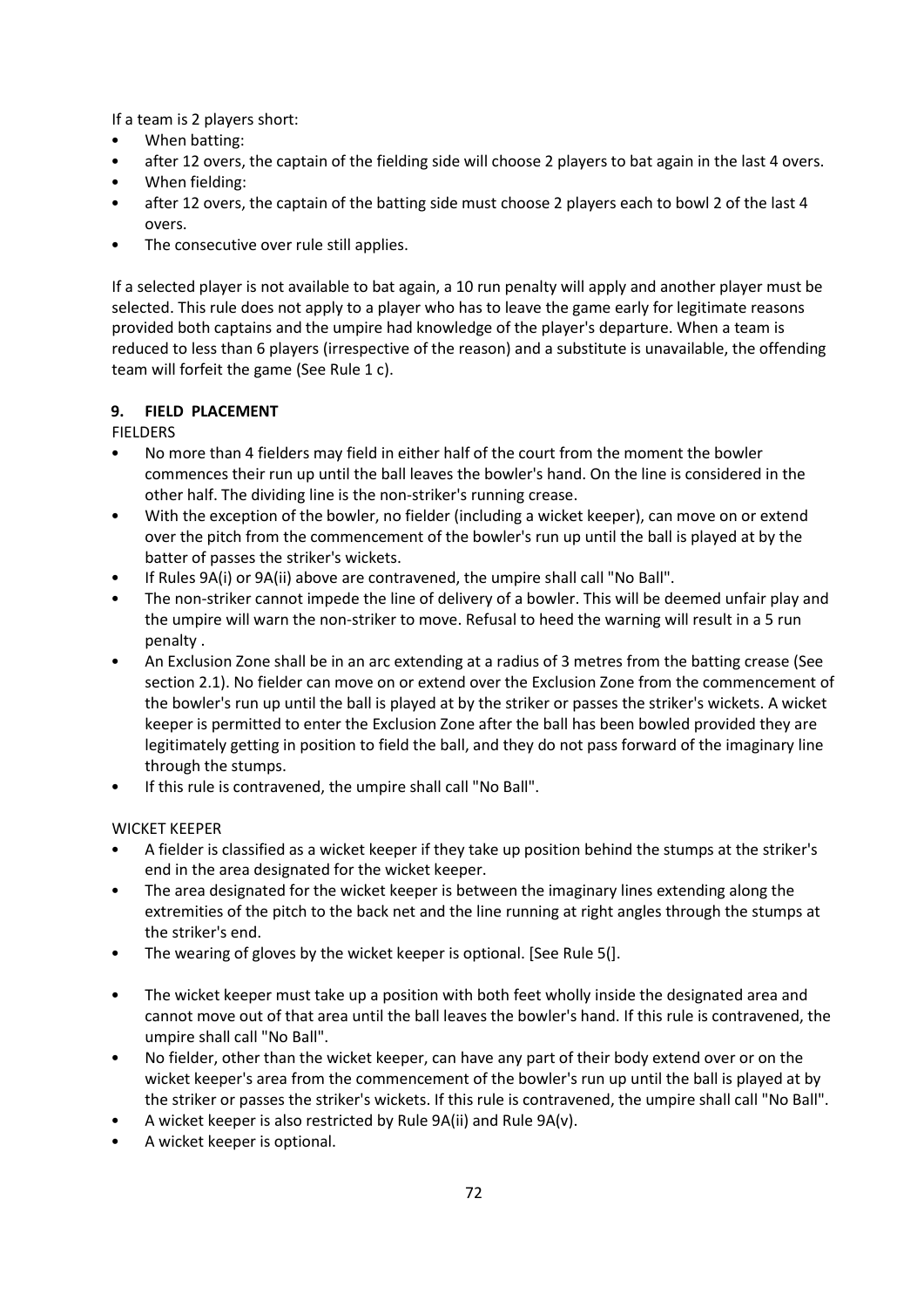• If the wicket keeper attempts to take the ball either in front of or from the side of the wickets, with the exception of when the ball strikes the batter's person or equipment, the umpire will call "No Ball".

# **10. PLAY BALL / LIVE BALL**

- The game commences once the players take up their positions and the umpire calls "Play".
- The ball remains "live" throughout the over unless the umpire calls "Dead Ball", "Time Out", "Over" or a wicket falls.
- Play cannot recommence after the fall of a wicket or a call of "Dead Ball" or before the start of a new over, until the umpire calls "Play".
- It is the batter's responsibility to have taken strike when the bowler is ready to bowl provided the batter has been given reasonable time to do so. The umpire shall be the sole judge of what is "reasonable time".

# **11. DEAD BALL**

There are several types of Dead Balls, each with different qualities.

- These are "Automatic" Dead Balls. No runs can be scored or wickets lost. The ball must be re-bowled:
- The bails are off either set of stumps when the bowler commences their run up.
- Any ball that leaves the court, other than a ball leaving the court as a result of on attempted run out by a fielder.
- Any ball, after being struck by the batter, that lodges in the net or corner conduit. The original batter must face the re-bowled delivery.
- An illegal mankad is attempted by the bowler. [See Rule 16G(iii) and (iv)]. The batting side will receive 2 runs for the "No Ball".

These are "Discretionary" Dead Balls. The decision to have the ball re-bowled or to allow runs scored or to apply penalties for wickets taken shall be at the discretion of the umpire:

- An injury to player.
- The batter did not have enough time to take strike before the bowler delivers the ball.
- The bat accidentally leaves the batter's hands as a result of playing a shot at the ball.

These are "Special Case" Dead Balls. The ball is not re-bowled:

- The ball after being bowled hits a fielder. A special call of "No Ball, Dead Ball" is made and the batters will receive 2 runs.
- The ball leaves the court as a result of on attempted run out by a fielder. The score (net zone and physical runs) made up until when the ball leaves the court will count.
- A ball, when bowled. hits the top or side net. The umpire will call "No Ball, Dead Ball" and the batters will receive 2 runs.
- A wicket falls, excluding a mankad.
- The umpire calls "Over".

"Time Outs" are permitted of the umpire's discretion under the following conditions:

- Player injury;
- ruling or score clarification by team captain of fielding side or batters at the wicket;
- clothing adjustment.

Requests may be made verbally or by signal.

If the umpire is required to intervene during a dispute for unfair play, the ball is automatically dead from the time of intervention until "Play" is called. The ball is dead whether the umpire call "Dead Ball" or not. No runs can be scored or wickets taken during the intervention. However, the result prior to the intervention will stand.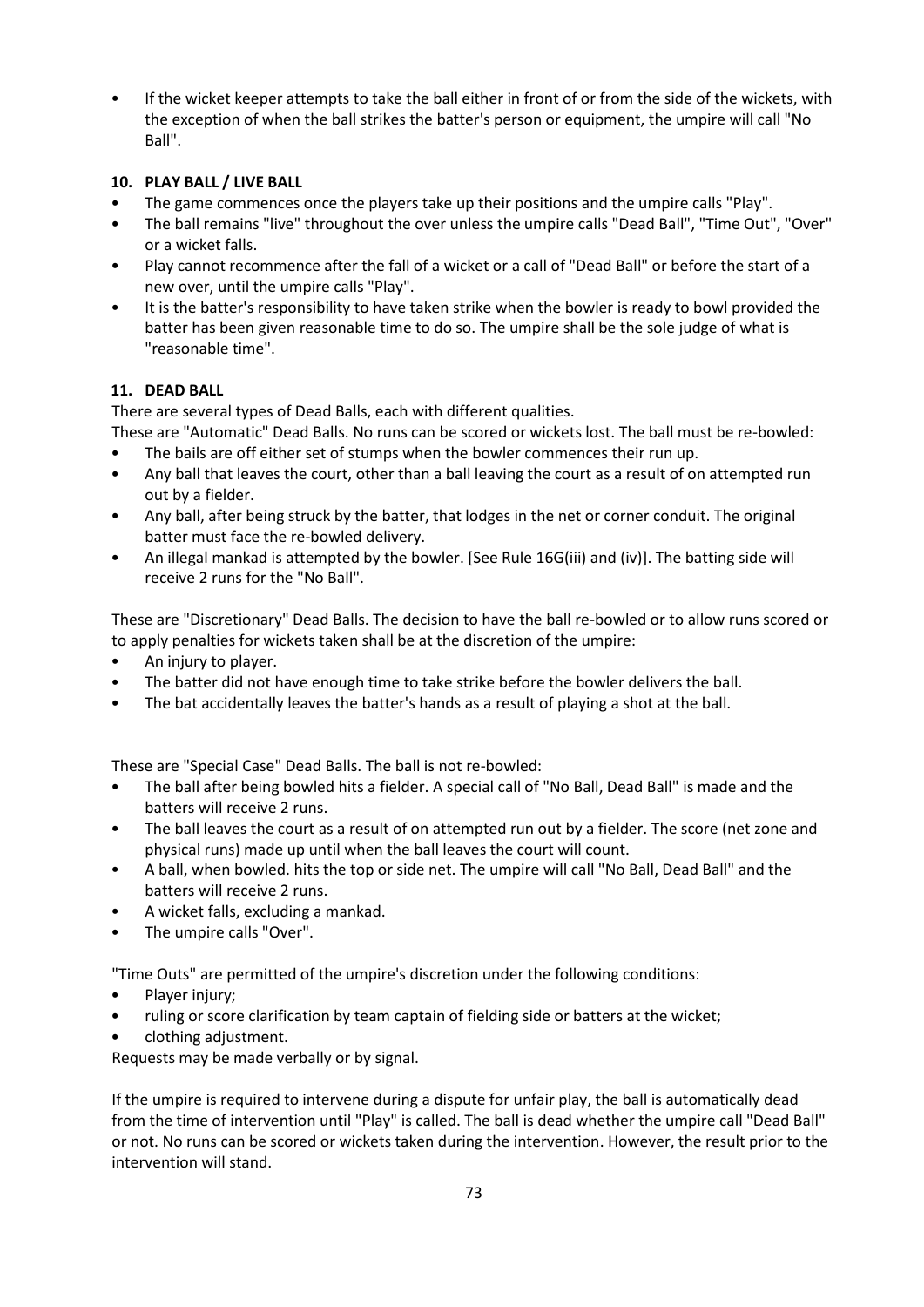# **12. SCORING**

Runs may be scored as follows:

• When both batters cross between the batting crease and the non-striker's crease and make good their ground. One run is scored (called a "physical" run).

- When a batter hits the ball with the bat or the hand(s) holding the bat, into a perimeter netting.
- This includes balls deflected by fielders and unintentionally deflected from the non-striker's person or equipment.

The following bonus runs will apply:

- ZONE A (FRONT NET) 0 RUNS
- ZONE B (SIDE NET) 1 RUN
- ZONE C (SIDE NET) 2 RUNS
- ZONE D (BACK NET) 4 RUNS on bounce
- ZONED (BACK NET) 6 RUNS on full
- ZONE B or C onto ZONE D 3 RUNS

Refer to the diagram of OzSports Standards.

- The scoring zone that the ball strikes first shall count with the exception of a ball coming off Zone B or C onto Zone D.
- The top net is neutral. A ball hit via the top net onto the Zone D net on the full scores 6 bonus runs for the batting side.
- From a combination of (i) and (ii).
- When a fielder causes an overthrow, physical runs will be scored when the batters cross between the batting crease and the non-striker's crease and make good their ground. An "overthrow" results from the deliberate effort of a fielder throwing, flicking, slapping or kicking the ball in an attempt to strike the wicket and cause a run out, or at any other time the ball is live.
- The batting team will be credited with a 2 run penalty when a delivery is called "No Ball", "Wide" or "Legside" by the umpire. If the batter plays a "No Ball" into a scoring zone, the zone score and the physical runs made will be added to the 2 run penalty. Any physical runs made off a "wide" or "legside" will be added to the 2 run penalty.
- If in the opinion of the umpire, the fielder, whilst attempting to run out the batter, does not have "reasonable control" of the ball and it hits a scoring zone, the relevant bonus runs will apply.
- "Reasonable Control" may be defined as the deliberate attempt by a fielder which causes the ball to noticeably change from its original path to the direction of the intended target wickets in an attempt to run the batters out. Flicking, slapping and kicking the ball fall within this definition.
- Any net zone struck as a result of a reasonably controlled attempt will not result in bonus runs being scored.
- A ball deflected by a fielder into a scoring zone after the ball has been hit by the striker's bat or the hand(s) holding the bat, shall score the relevant zone score. [See Rule 12A(ii)].
- Balls deflected into scoring zones off the batter's person (e.g. leg) where no contact has been made with the bat shall not score bonus runs. Only physical runs may be scored.
- If a batter is given "Out", the batting team shall lose 5 runs . All previous runs scored off that delivery shall not count.
- Where a ball strikes a zone scoring slope or corner conduit, the higher zone score shall count.
- In case of a scoreboard error, unless the captain of the fielding team or the batters at the wicket appeal about the score before the commencement of a new over, or before the players leave the court in the case of the lost over of each innings, the scoreboard shall be assumed to be correct.

#### **13. NO BALL**

"No Ball" shall be counted when: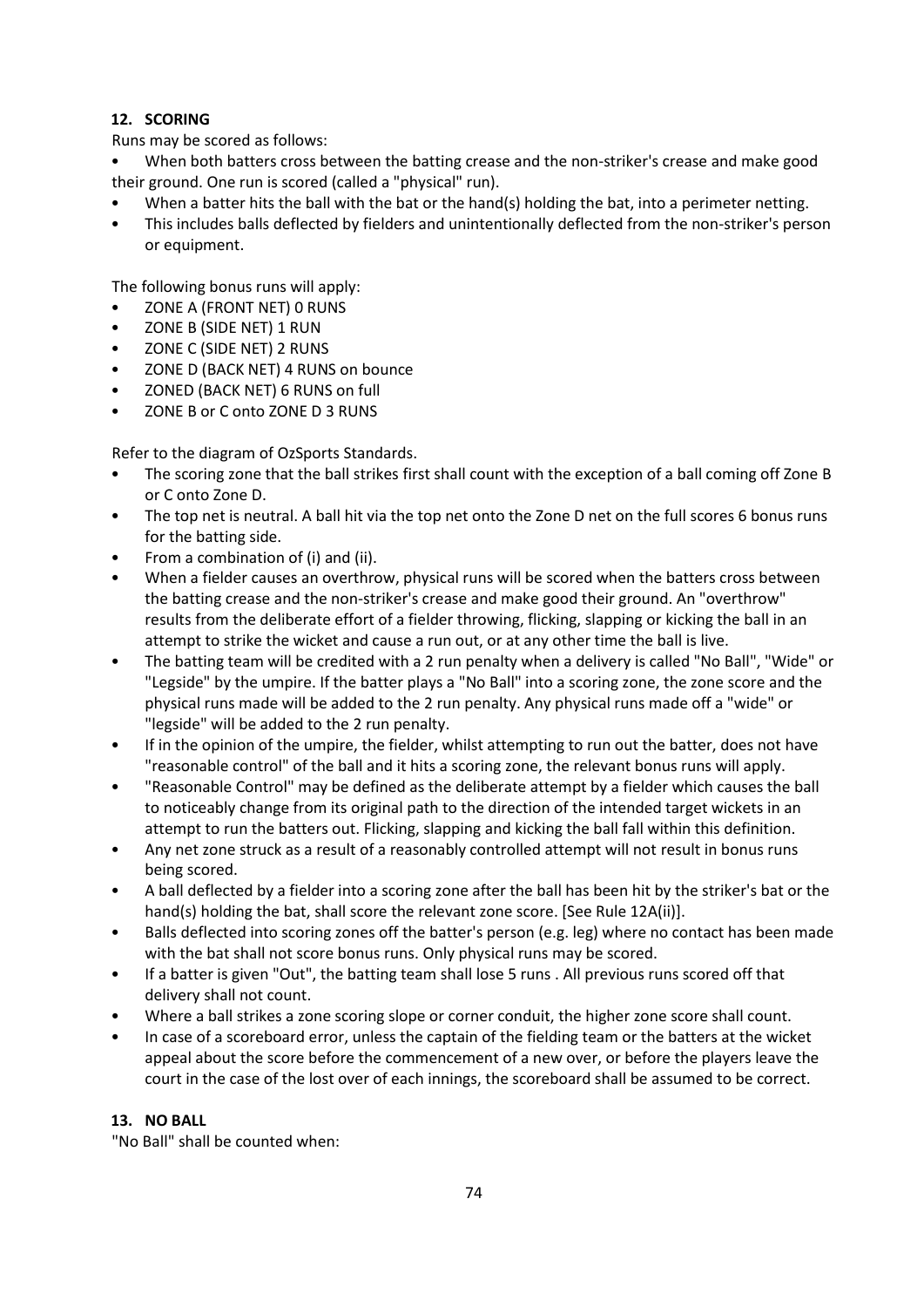- The ball is thrown, not bowled. If the umpire is not totally satisfied with the fairness of the delivery, "No Ball" will be called at the moment of delivery. (Note: As a guide, the bowler's arm must not be straightened in the delivery action. If the elbow remains bent throughout the delivery, it may be a fair delivery).
- Any part of the bowler's front foot is not grounded inside the return crease and behind the popping crease at the moment of delivery. (Note: Any part of the front foot on the line is a "No Ball").
- If any part of the ball, when bowled underarm, pitches on or before the underarm line it shall be a "No Ball".
- There are more than 4 fielders in either half of the court at the commencement of the bowler's run up. [See Rule 9A(i)].
- A wicket keeper moves outside their designated area before the ball leaves the bowler's hand or takes the ball in front or from the side of the stumps. [See Rule 9B(iv) and Rule 9B(viii)].
- A fielder, other than the wicket keeper, has any part of their body in the wicket keeper's area or exclusion zone until the ball is played at by the striker or passes the striker's wickets. [See Rule 9A(v) and Rule 9B(v)].
- A bowler changes style of bowling (i.e. overarm to underarm, left arm to right arm or vice versa) or changes sides of the wicket (i.e. from over to around or vice versa) without first informing the umpire [See Rule 18].
- The ball, when bowled, passes over or would have passed over the striker's front shoulder, either on the full or bounce, when the striker is in a normal stationary batting stance at the batting crease. This is regardless of the ball hitting the striker's bat or person. (Note: A striker must have part of their back foot behind the batting crease when the ball passes or would have passed the batting crease to be entitled to the call of "No Ball" under this rule. The back foot need not necessarily be grounded behind the batting crease).
- The ball, when bowled, initially lands off the pitch before reaching the line of the balling crease.
- A mankad is illegally attempted. The umpire will call "No Ball, Dead Ball". The ball will not count as part of the over and 2 runs will be added to the batting team's score. [See Rule 16G(iii)].
- When a bowler makes more than 2 unsuccessful mankad attempts in any 1 over, the 3rd unsuccessful attempt will be called "No Ball, Dead Ball". The ball will not be counted as part of the over and 2 runs will be credited to the batting team's score. [See Rule 16G(iv)].
- The ball, after being bowled, hits the top or side net before reaching the batter. The umpire shall call "No Ball, Dead Ball". The ball will not be re-bowled and 2 runs will be credited to the batting team's score.

A batter can be given "Out" off a "No Ball" in any of the four following ways:

- If the ball is hit twice other than to protect the wickets [See Rule 17A(iii)].
- If either batter deliberately interferes with the fielding team [See Rule 17A].
- If in attempting a run, either batter is run out [See Rule 16D].
- If the striker is run out by the wicket keeper [See Rule l6D(iii)].
- Any batter dismissed off a "No Ball" will be penalised 5 runs. The 2 runs bonus for the "No Ball" is negated by the dismissal.
- A "No Ball" is included as part of on over except in the lost over of the innings.
- Any "No Ball" bowled in the last over of an innings may be re-bowled at the batter's discretion.
- The umpire must ask the batters immediately if the ball is to be re-bowled. The batters must decide before the next ball is bowled. Any penalties, runs or wickets resulting from the "No Ball" delivery shall count regardless of whether the ball is re-bowled or not.
- A "No Ball" incurs a penalty of 2 runs which is added to the batting pair's score. Runs scored by hitting any net zone and/or physical runs are also added to the score.

# **14. WIDE AND LEGSIDE WIDE BALLS**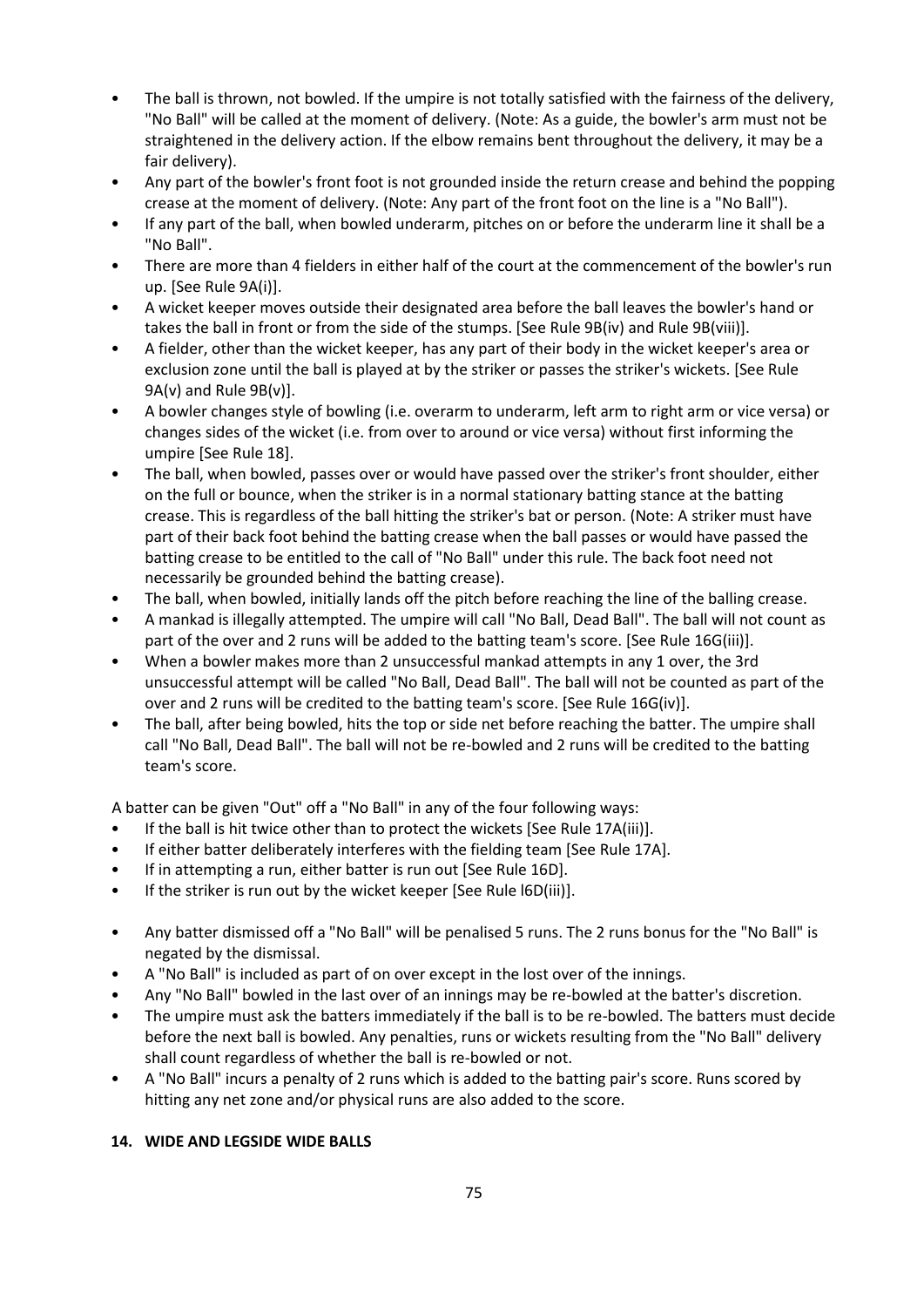- A "Wide" will be called when: any part of the ball passes on the striker's off-side, outside the intersection of the batting crease and the edge of the pitch, without being touched by the striker's person or equipment. Any part of the ball passing on the line shall be deemed "wide".
- A "Legside" wide shall be called when any part of the ball passes outside the intersection of the balling crease and the legside line without being touched by the striker's person or equipment.
- Any part of the ball passing on the line shall be deemed "legside". A ball passing between the batter and the stumps is not a legside wide.
- For the purpose of identification, the edge of the pitch will be taken as the offside line, and the point 45cm from the centre stump will be taken as the legside line.
- Batters may be dismissed by all forms of dismissal when a "Wide" is bowled, bearing in mind that fa ball is struck by the striker's person or equipment, it is no longer a "wide".
- A batter dismissed off a "Wide" will be penalised 5 runs.
- The 2 runs bonus for the wide is negated by the dismissal.
- A "Wide" counts as part of the over, except in the last over of either innings.
- All "Wides" bowled in the last over of an innings may be re-bowled at the batter's discretion. The umpire must immediately ask the batters if the ball is to be re-bowled. The batters must decide before the next delivery is bowled. All scores, penalties or wickets from the "Wide" or "Legside" delivery shall count regardless of whether the ball is re-bowled or not.
- The penalty for a "Wide" is 2 runs which will be added to the batting pair's score plus any additional physical runs scored.

# **15. APPEALS FOR DISMISSALS**

- The umpire shall not give a hitter out unless appealed to by the opposing team. An appeal must be made prior to the next ball being bowled.
- An appeal shall cover all ways of a dismissal.
- The umpire shall have final jurisdiction on all appeals and retains the right to alter their decision provided it is done promptly.

# **16. DISMISSALS**

The striking batter shall retain the strike, after being dismissed, unless the batters have crossed prior to the dismissal.

A hitter who is dismissed "bowled" or "leg before wicket" will retain the strike irrespective of the batters crossing. A batter can be given "Out" for any of the following dismissals:

#### BOWLED

• If the wickets are struck by the ball, including coming from the batter's person or equipment, and at least one of the bails is completely and permanently removed. Note: The base plate of the stumps is considered to be part of the wickets.

#### CAUGHT

- If a ball, coming from the striker's bat or their hand(s) holding the bat, is caught before it touches the ground. The striker will be out "caught" should the ball pass from the bat onto the striker's body, or vice versa, before being caught.
- A catch may be taken off all boundary netting except a direct hit on the full to the 6 net (Zone D).
- A ball passing from a fielder's hand or body directly onto the 6 net, on the full, and then caught, will result in the striker being not out and the bonus runs will count. The striker will be out "caught" if a ball is hit into the side netting (Zones B or C) before passing onto the bock net (Zone D) and is caught without touching the ground.
- Should a ball hit the non-striker and then be caught before touching the ground, the striker will be out.
- A hitter shall not be out "caught" if the ball come from the bottom wire supporting the net.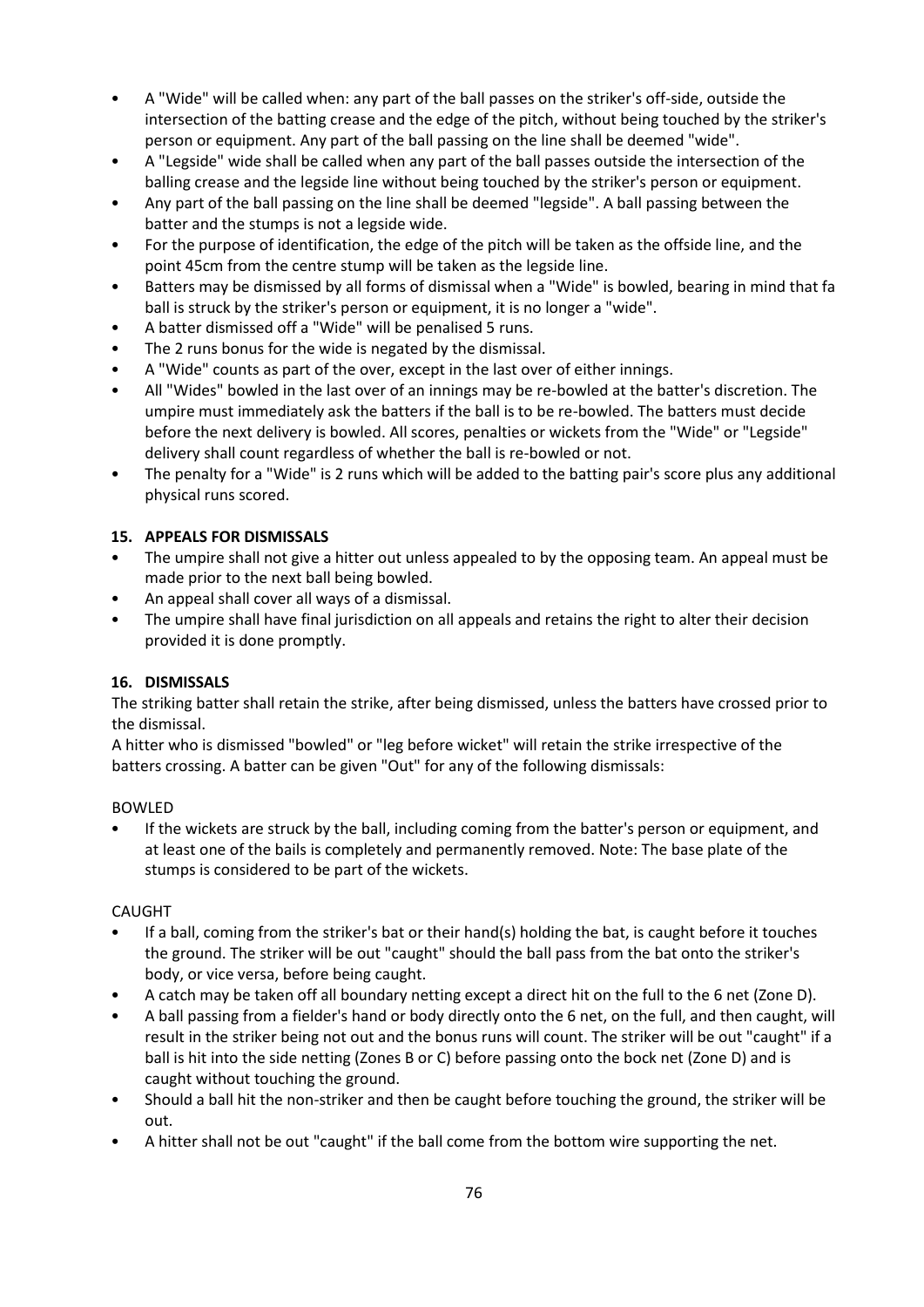#### STUMPED

- A hitter is stumped when the wicket keeper legally removes the bail(s) before the striker (who has advanced down the pitch) is able to get any part of their bat or body grounded inside their crease. The wicket keeper may use the hand(s), or the forearm of the hand(s) holding the ball or as a result of the ball rebounding directly from the keeper's body onto the stumps.
- If the wicket keeper attempts to take the ball either in front of, or from the side of the wickets, with the exception of the ball striking the batter's person or equipment, the umpire will call "No Ball".
- [See Rule 9B(viii)].
- On the line is out.
- Only a wicket keeper can "Stump" a hitter.
- The difference between "run out" and "stumped" in this case is that in the former a batter is attempting to make a run, while in the lotter, the batter is stranded out of their batting crease after playing a shot or is attempting to get bock inside their batting crease.

#### RUN OUT

- A hitter is run out when either hitter has left their crease, while the ball is "live", and the boils are dislodged by the ball held by or coming directly from a fielder, before any part of the batter's person or equipment is grounded behind the line of the appropriate crease. Once a batter is safely behind the line of the crease they cannot be given out.
- A fielder is able to "Run Out" a batter with either their hand or the forearm of their hand holding the ball, provided the ball is retained in the hand when they completely remove the bail(s) from the top of the wickets.
- A striker can be given out "Run Out" off a No Ball, by the wicket keeper, if in the opinion of the umpire the striker did not make a deliberate attempt to regain the crease.
- If a batter is attempting to regain the crease and the bail(s) are not completely removed until after the batter makes good their crease, the hitter is not out.
- No batter may be out if the ball breaks the wicket after coming directly from a net. Conversely, a batter shall be out should the ball, having come from a net, be touched by a member of the fielding side before breaking the wicket.
- The stumps, when standing, are always live irrespective of the bail(s) having been removed during play. If the wickets, whilst standing, have had the bail(s) removed by the ball is "live", the fielding side need only hit an upright stump again with the ball to constitute an appeal for a run out.
- The stumps, when standing, must have some part of their base in the normal position to enable a wicket to be taken.
- If the stumps are lying off their base on the ground, the fielding side must re-stand the stumps upright with some part of the base in its normal position. The fielder need only hit an upright stump with the ball and appeal to enable a wicket to be taken.
- On the line is out.
- The base plate is considered to be part of the stumps. A batter will be adjudged out if the bail(s) are dislodged as a result of the ball hitting the baseplate.

#### L.B.W.

• If the ball hits the striker's body and the striker has made no attempt to hit the ball, the batter will be adjudged LBW if, in the opinion of the umpire, the ball would have struck the stumps.

#### HIT WICKET

- The striker will be out "hit wicket" if their person or equipment breaks the stumps whilst either playing the ball or immediately setting off for the first run after playing at the ball. The baseplate of the stumps is considered to be part of the stumps.
- A batter is not out should they break the stumps trying to regain their crease or complete a run.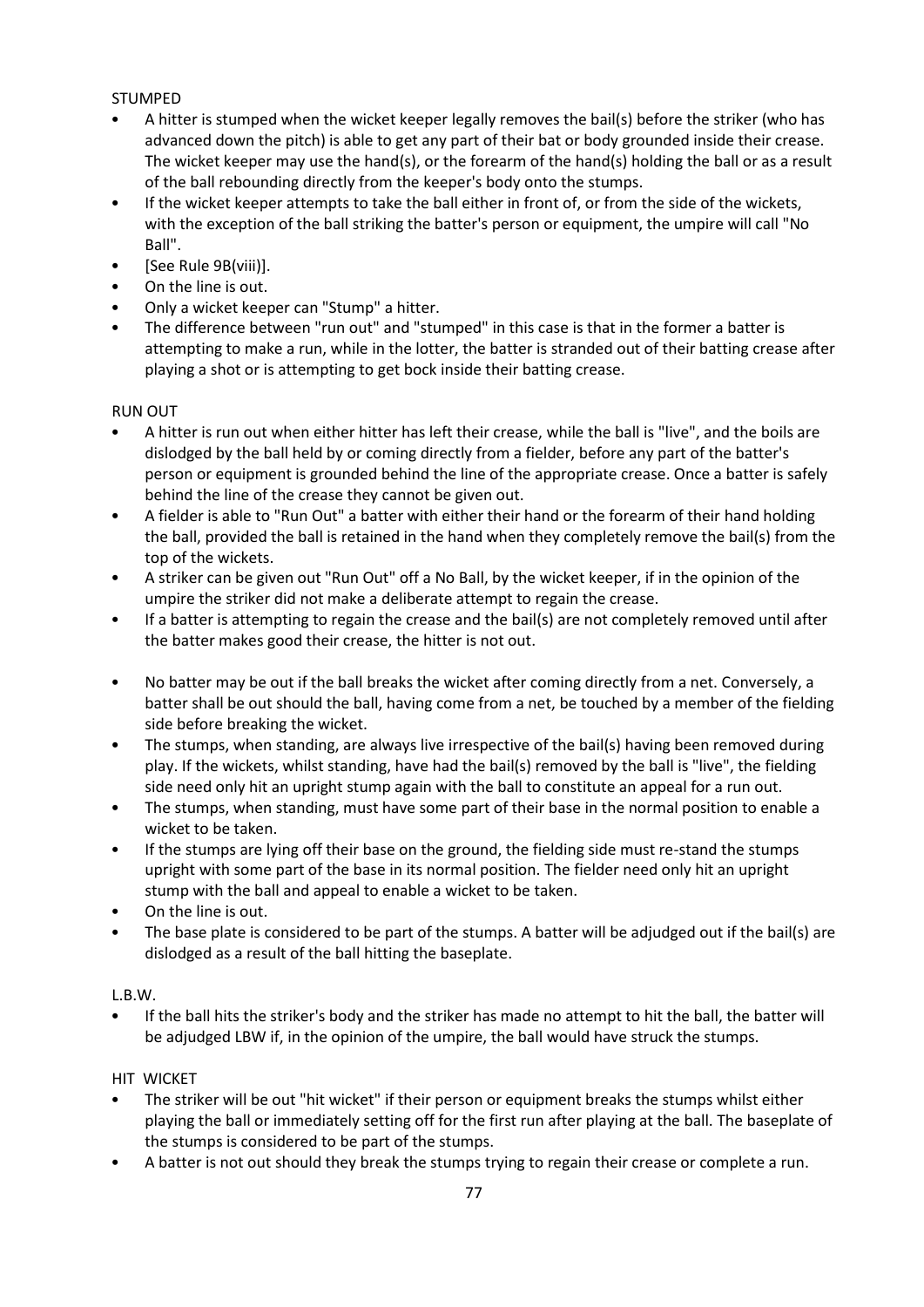#### MANKAD

- A legitimate mankad dismissal or attempt does not count as part of the over.
- If a bowler whilst attempting a mankad, releases the ball during the delivery action and breaks the stumps at the non-striker's end, the umpire will call "No Ball, Dead Ball". This delivery shall not count as part of the over and incurs the "No Ball" penalty.

The umpire must call "Play" to re-commence the game.

- When a bowler makes more than 2 unsuccessful mankad attempts in any 1 over, the third unsuccessful attempt (without releasing the ball) will be called "No Ball, Dead Ball". The ball will not be counted as part of the over and 2 runs will be credited to the batting team's score.
- If the mankad attempt is successful, the ball does not count as part of the over and does not affect the score off the previous or following delivery.

#### INTERFERENCE

• Refer to Rule 17A below.

#### **17. INTERFERENCE**

#### **BATTING**

A batter can be given out for interference if:

- either batter deliberately interferes with the ball whilst it is in play.
- either batter deliberately obstructs or interferes with any member of the fielding team, bearing in mind that the fielder has the right of way provided they are legitimately fielding the ball.
- the ball is struck or stopped by the striker more than once except when preventing the bowled ball from hitting the stumps. This may only be done with the bat or body but not with the hands. No runs may be scored as a direct result of such action. Any attempt to do so would be interference.

Note: Should any player deliberately endanger an opponent, irrespective of the right of way provisions, they shall be dealt with under the Misconduct Rule. [See Rule 20].

#### FIELDING

- Batters must not have their running path unfairly impeded. If in the umpire's opinion this constitutes unfair play, the batters are not to be given out and all runs will count. The fielding team will be issued a warning. A 5 run penalty will be issued to the fielding team for a second occurrence. Note: A player may not be guilty of obstruction if they do not move.
- The fielder has right of way provided they are legitimately fielding the ball.
- If the ball is bowled, then deliberately fielded prior to the hitter having the opportunity to hit the ball, the fielding team will be penalised 5 runs for unfair play and the ball shall be re-bowled.

# **18. BOWLER CHANGING DIRECTION/ STYLE**

- A bowler must advise the umpire if they intend to change their bowling style (i.e. overarm to underarm, left arm to right arm or vice versa) or sides of the wicket (i.e. over the wicket to around the wicket or vice versa).
- The umpire must use the correct hand signal to indicate to the bowler that their change of bowling style has been noticed. The onus is on the fielding team to ensure that the umpire is aware of the bowling change.
- When a bowler changes direction or style, the change is to both batters unless a difference is advised.
- The umpire must advise both hitters of the change and only one advice need be given unless there is a further change.
- A bowler will be "No Balled" for contravening this rule.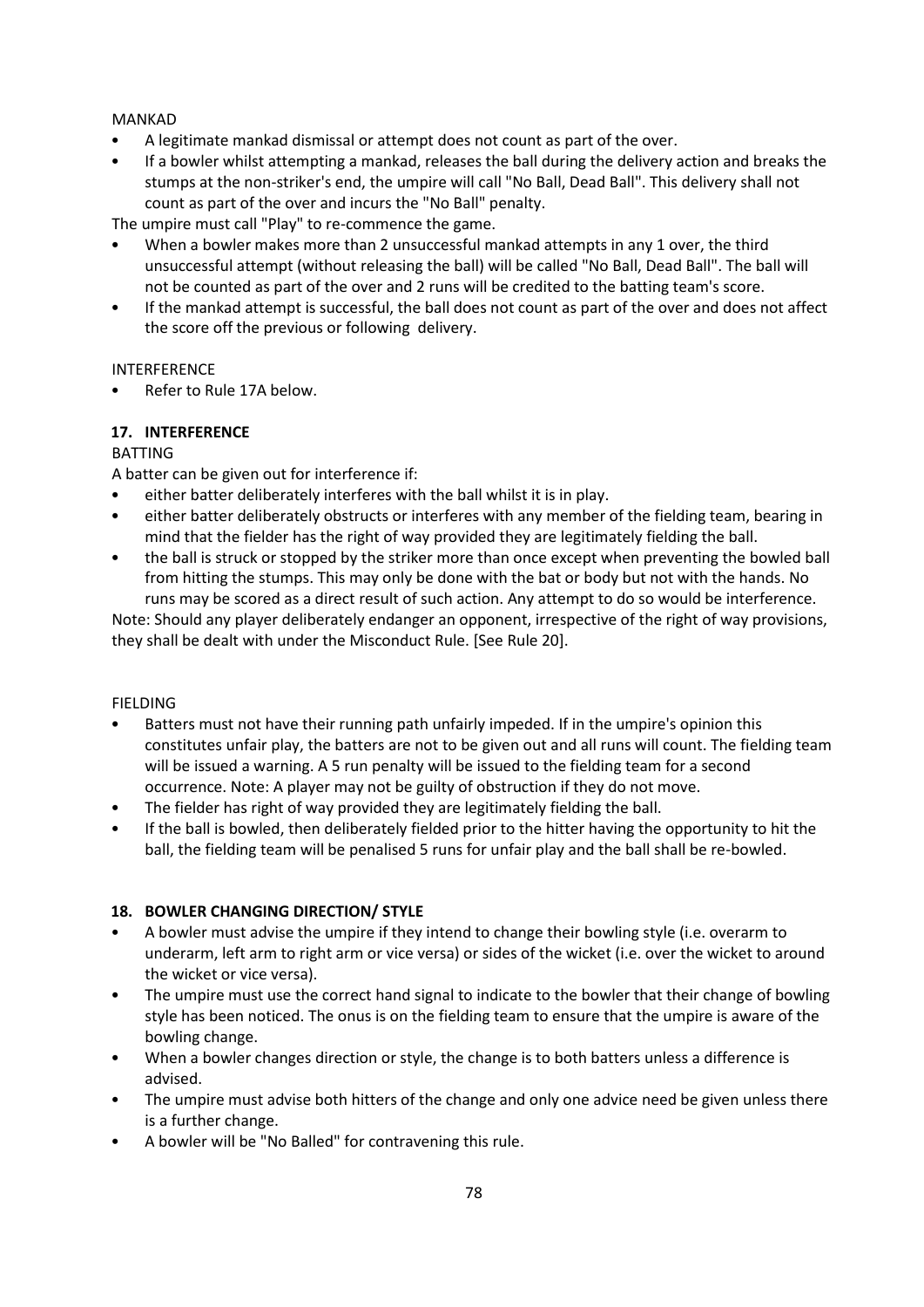• If the batters believe the umpire has overlooked a change they may appeal for a "No Ball", however the umpire's decision is final.

# **19. BALL LEAVING THE PLAYING AREA**

- Any ball, when bowled, that leaves the playing area or lodges in the net or corner conduit as a result of being hit by the striker, will be called "Dead Ball" by the umpire and will be re-bowled.
- This includes ball coming off the striker's bat onto the non-striker or fielders prior to leaving the playing area. No runs will count and the original striker must face the ball again.
- Any ball, when bowled, that leaves the playing area without being touched by the batter or the fielding side will be called "Dead Ball" by the umpire and re-bowled.
- Any ball that leaves the playing area as a result of an attempted run out by a fielder, will be called "Dead Ball" by the umpire. All runs made off the ball, prior to it leaving the court will count.
- Batters must have crossed to be eligible to score a physical run. Under these circumstances the ball will not be re-bowled.

# **20. MISCONDUCT**

Any misconduct may incur a run penalty at the discretion of the umpire. No warning need precede the application of this penalty. Any act of misconduct may result in the player(s) being ordered off the court by the umpire. [See Rule 21].

Note: Any of the following may constitute misconduct:

- 1. Dangerous or unduly rough play.
- 2. Swearing or making obscene gestures.
- 3. Deliberate physical contact or fighting.
- 4. Unfair play.
- 5. Spitting.
- 6. Sledging (e.g. any baiting, harassment, gestures, words or actions which may interrupt the concentration of on opponent).
- 7. Mistreatment of equipment (e.g. bats, nets, carpets, stumps or balls).
- 8. Deliberate time wasting.
- 9. Any player deliberately stepping on the nets.
- 10. Disputing or arguing with the umpire.

Note: The captain of the fielding side or the batter of the wicket may query on umpire's decision.

- Once the umpire has replied, any further talking to, at or about the umpire, or their decision, may be penalised.
- Any game may be stopped and awarded to the opposition, or cancelled, should infringements of the above nature escalate to the point where the captains have lost control of their players. No game may be called off without consultation with the duty manager or tournament organiser.
- Umpires must use their discretion when determining if run penalties are warranted for misconduct. Players may be warned prior to being penalised, but this is not a pre-requisite.
- Any player incurring 2 misconduct penalties for any reason must be ordered off for the rest of the game by the umpire.
- Should any player verbally abuse an umpire or fellow player the offending player will be suspended for a minimum of four weeks from playing within the venue.
- Should any physical violence occur, the offending player will be suspended for a minimum of 12 months from playing within the venue.

# **21. ORDER OFF**

Umpires must order off:

• Any player whose conduct is extreme (e.g. striking or threatening behaviour).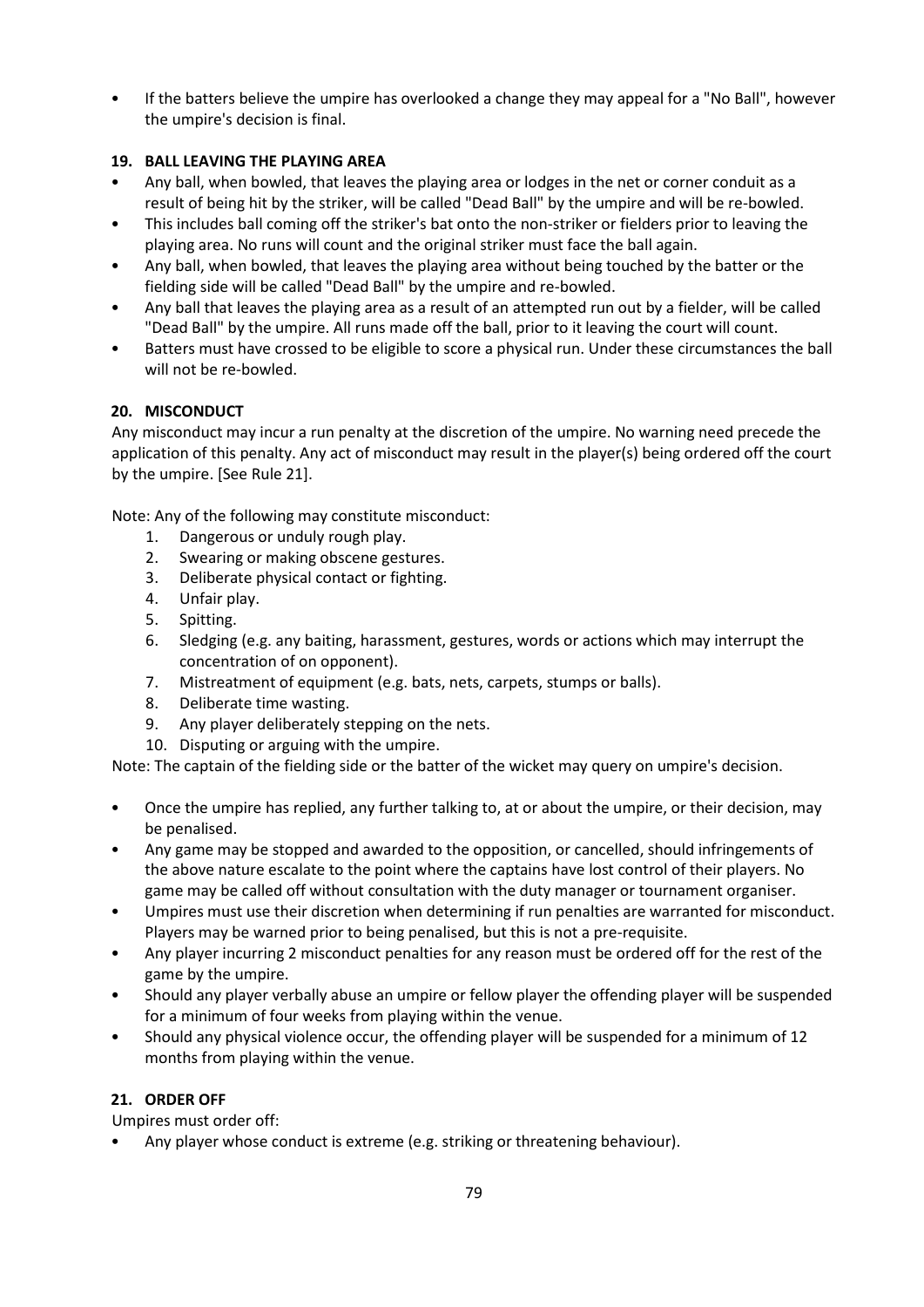- Any player who has been the cause of 2 separate penalties for misconduct being awarded against their team.
- The umpire is the sole judge of what constitutes extreme misconduct.
- A player ordered off the court will take no further part in the game.
- A player ordered off will not be replaced. Teams are to revert to the Player Short Rule [Rule 8] for the batting and bowling.
- This will incur an automatic MINIMUM four week suspension penalty.

# **22. SUBSTITUTES**

- A substitute player is one who joins the game, after it has officially commenced, to replace an existing player who is incapable of completing the game due to injury or illness suffered during the game. This may only occur on the approval of the umpire and/or duty manager or tournament organiser.
- A substitute player cannot bat, bowl or wicket keep.
- A substitute must be in the correct uniform or uniform penalties will apply.
- A team may not use a substitute pending the late arrival of a nominated player.
- Once substituted, a player may take no further part in the match.
- In the event of a player becoming injured in a game and no substitute is available the team reverts to the Player Short Rule [Rule 8] and Injured Players Rule [Rule 23D(i) and (ii)].

# **23. INJURED PLAYERS**

Injuries to players are classified into two categories. These two categories are: players who suffer blood related injuries and players who suffer non blood related injuries.

BLOOD RELATED INJURIES

- A player suffering a blood related injury must leave the court for further treatment unless the bleeding can be contained within a maximum of 2 minutes. The injured player should ensure that no blood contaminates the court, or its fittings or fixtures.
- The injured player must remove and replace any blood contaminated clothing and wash off any blood on their body before re-joining the game.
- Players must leave the court to have any surface blood washed off their body.
- A player, leaving the court for a blood related injury, is entitled to have a "Blood Replacement Player" take the court, on their behalf, until the injury has been attended to.
- If the injured player is unable to return to the game, the Blood Replacement Player will continue the game as a Substitute Player.
- Any player that leaves the court to attend to a blood related injury must wait until the end of the over in progress before returning to the game.
- The injured player must receive a clearance from the umpire before re-joining the game.
- A blood replacement player in not able to bat, bowl or wicket keep.
- In the case of a Blood Related injury, the following conditions will apply:
- When batting: The captain of the fielding side will nominate 1 player, from the nominated team, to bat with the remaining batter. This must be done at the time of the injury.
- When fielding: If the player is injured whilst bowling, the captain of the batting side will nominate 1 player, from the injured player's team, to complete the over. The non-consecutive over rule still applies.

# NON BLOOD RELATED INJURIES

- Players who suffer non blood related injuries will be entitled to a maximum of 2 minutes to attend to their injuries.
- After this time, if the player is not ready to recommence play, the umpire will ask the player to leave the court to recover from their injuries.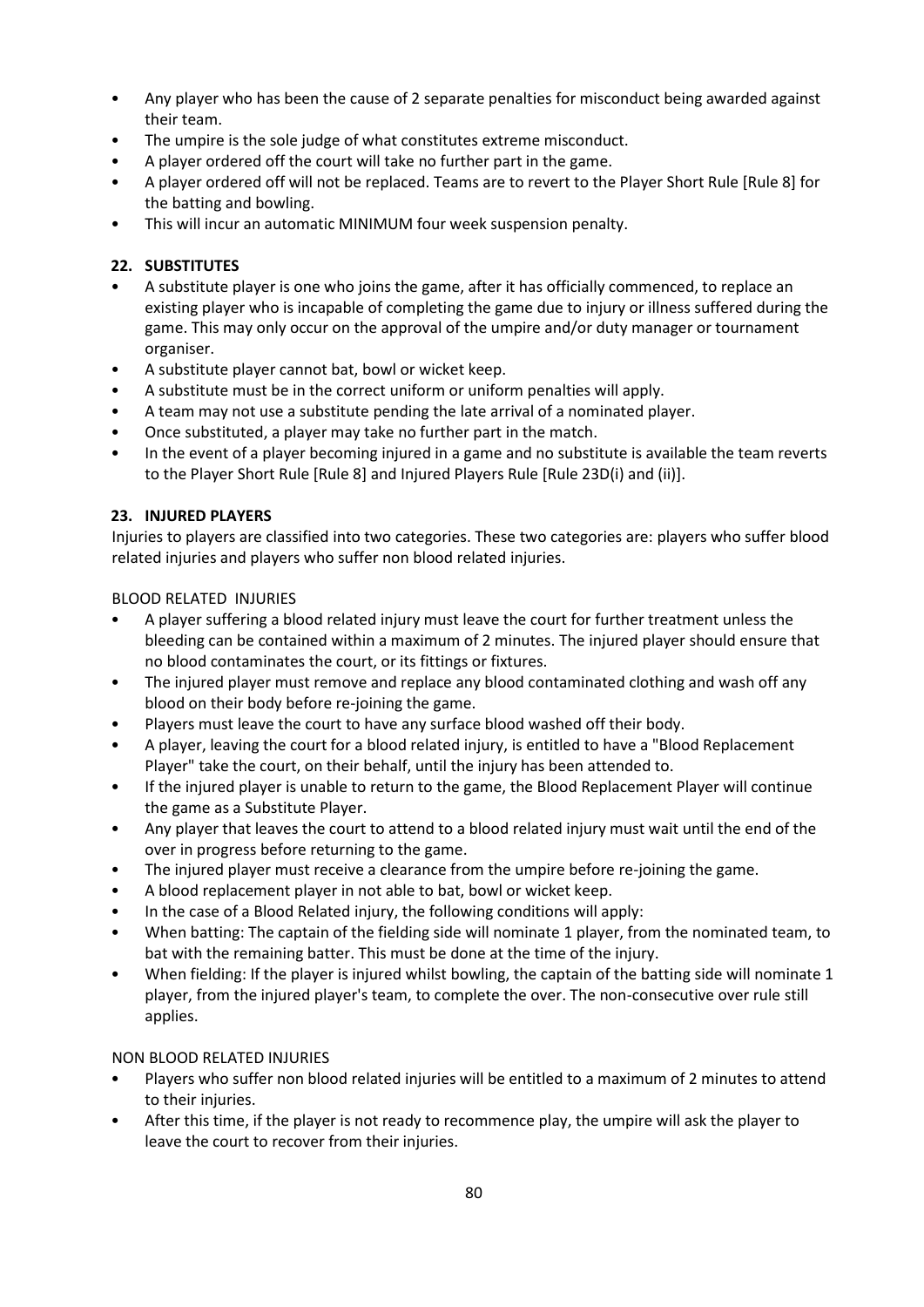- Provided they have not been substituted, a player may return to the game after they have recovered from their injuries.
- Any player that leaves the court to attend to on injury must wait until the end of the over in progress before returning to the game.
- An injured player will be guided by a medical official (if in attendance at the game), to leave the court for further treatment.
- A side who loses a player through illness or injury shall be subject to the Player Short Rule [Rule 8]. The nomination of a player to bat or bowl the incapacitated player's current over may be done at the time of injury. The nominated player may or may not have batted or bowled.
- If a bowler is injured during their 1st over, 1 player is to be nominated to complete the over. The incapacitated player's 2nd over shall be bowled after the 12th over and another player may be chosen by the opposing captain. The non-consecutive over rule still applies.
- Runners are not permitted. Should a player become injured during the course of the game the Player Short Rule (Rule 8) shall apply.

# **24. PENALTIES**

- The maximum penalty for any single rule violation is 5 runs.
- In the case of misconduct related violations, the penalties can range in multiples of 5 to maximum of 20, depending on the severity of the violation.
- No run penalties may be imposed after the umpire calls "game".

# **25. END OF OVER / GAME**

- An over is completed when off the last delivery:
- The ball is fielded and held over the stumps at either end whilst at least 1 batter is in their crease and the umpire calls "Over".
- All players on the court regard the ball as being "Dead" (i.e. no further play is possible).
- A wicket falls, excluding a mankad (subject to it being a legal delivery) and the umpire calls "Over".
- The umpire will end the match by calling "Game" after all of the prescribed overs have been bowled.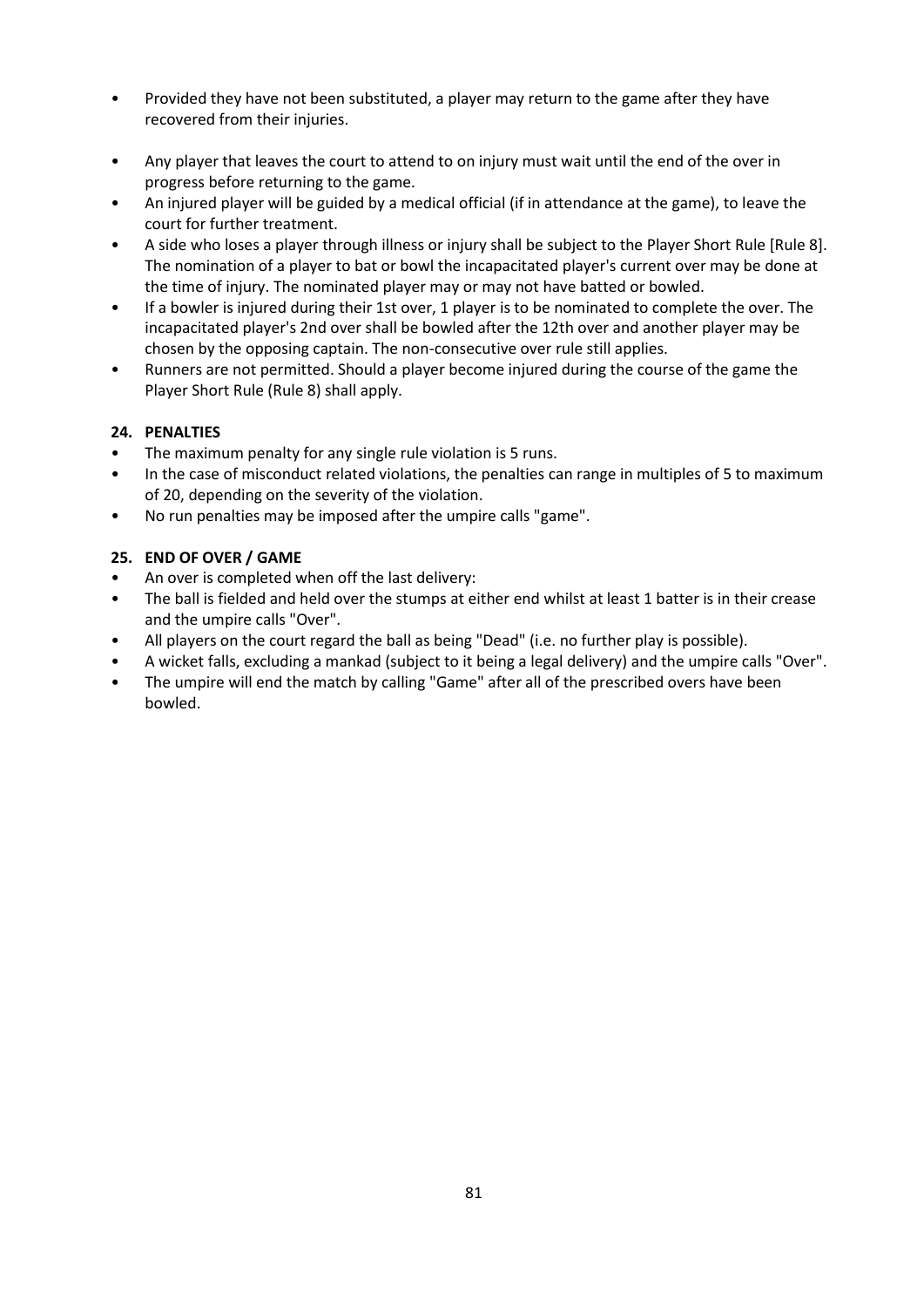# APPENDIX B

# **AFL 9s ADDITIONAL INFORMATION FOR REFEREES AND COACHES**

# *Field of play*

An AFL 9s field is rectangular or Oval in size and divided into 3 zones, Forward, Midfield and Defensive zones. At the start and restart of play, the 9 players on each team must be divided so that 3 players of each team are in each zone of the field. After each start / restart of play there are no restrictions on player movement around the field.

#### *Start and restart of play*

- The game commences with a ball up.
- After a goal, play is restarted in the centre of the field via a ball up.
- If a behind (1 point) is scored the ball is required to be kicked back into play from between the goals by a defender.

#### *Out of bounds*

- When the ball goes out of bounds (ball completely over the line) by hand or foot, the nearest opponent shall kick the ball back into play.
- If there is any doubt as to which team last touched the ball before it went out of bounds, the umpire shall call a ball-up 5 metres in from the boundary line.

#### *Gaining possession of the ball*

A turnover occurs when both tags are taken from the opposition players belt when in possession of the ball "Holding the Ball".

- If a turnover occurs the game stops and the opposing team gains possession of the ball from where the ball went out of bounds or playing is deemed to be "Holding the ball".
	- Players may attempt to intercept the ball in flight; however, must not make contact with an opposing player.
	- A player is not permitted to touch an opponent unless the player is in possession of the ball.

#### *Possession*

A player may stay in possession of the ball for a maximum distance of 30 metres involving one bounce unless

- One tag removed  $-2$  steps of 2 seconds to dispose
- Both tags are removed Deemed "holding the ball" and a change over will occur.

# *Dispossessing the player in possession*

When a player in possession of the ball has one tag removed by an opponent but deemed to have 'no prior opportunity', the umpire will call TAG and the player must kick or handpass within two steps or two seconds. Failure to do so will result in a free kick being awarded to the opposing team.

When a player in possession of the ball has both tags removed, the umpire will award a Free Kick to the opposing team.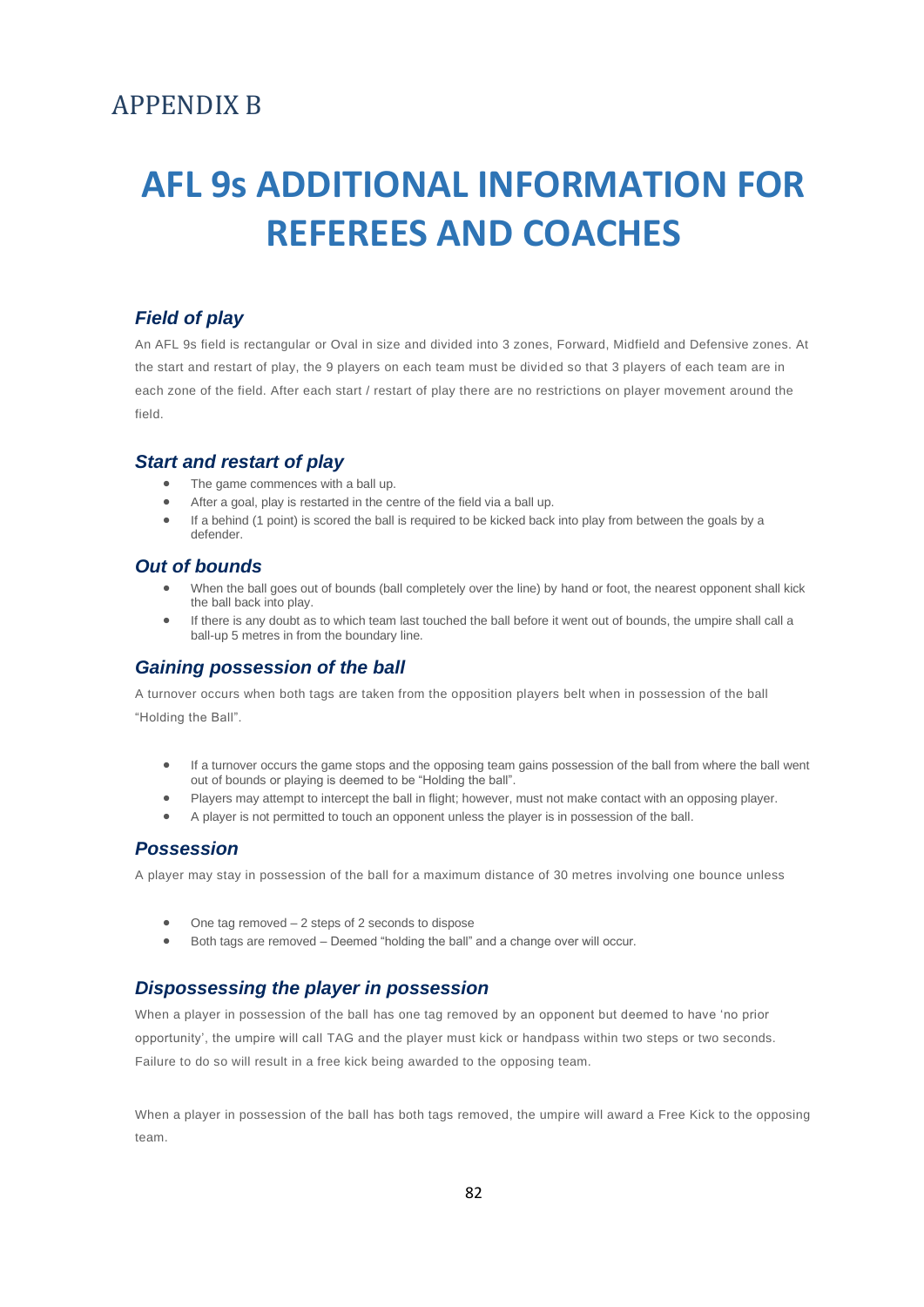#### *Run and Bounce*

When a player is moving while in possession of the ball he/she must bounce the ball or touch it on the ground after 15 metres. A player in possession may bounce the ball only once. He/she must dispose of it by hand or foot and may not touch it again until it has been touched by another player.

# *Disposal of the ball*

The ball must be disposed of by a handball or kick (as per the Laws of Australian Football). Players are not permitted to throw or hand the ball to another player or a free kick will be awarded to the opposing team. The ball cannot be kicked off the ground at any time.

#### *Mark*

- A Mark is awarded if, in the opinion of the umpire, a player catches or takes control of the football after it has been kicked by another player irrespective of the distance travelled.
- No player (except for the player on the mark) may be closer than 2 metres away in any direction.
- It is not a mark if the ball touches the ground or has been touched by another player during the period when the ball was kicked until it was caught or controlled by the player.
- When a player is awarded a Mark or Free Kick an opposing player may stand at the position on the playing surface where the mark or free kick was awarded known as "the mark"
- There is to be absolutely no contact in a marking contest. The player in the position where the ball is expected to drop is given every opportunity to mark the ball.
- The player taking the mark will have a reasonable opportunity to dispose of the ball or play on. If he/she delays the umpire will place a five-second count for play to resume.

#### *Playing on*

The umpire shall call "Play On" in the following:

- When a player after taking a mark runs around or over the spot "the mark" where he/she caught the ball.
- When a player after a turnover has occurred runs around or over the spot "the mark" where the ball made contact with the ground due to the turn over.
- The ball after being kicked has been touched in transit.

# *Scoring*

Only the 3 designated forwards **(Marked by wristbands)** can kick for goal within their forward scoring zone. This can be during general play by receiving a kick or handball; or upon marking the ball and taking a set shot for goal. A designated forward may kick for goal from a from a Free Kick (initiating contact, holding the ball etc. but not from a turnover from either the ball hitting the ground or going out of bounds. To be eligible to shoot from a set shot, the player kicking for goal must be inside the scoring zone.

The field umpire will be the sole judge of whether the kick for goal was successful.

#### *Rotations*

Coaches may rotate players from the bench as often as they like; however, must ensure only 9 players are on the field at any given time. The field umpire may award a free kick if a team is deemed to have more than 9 players on the field. Players must wait for the outgoing player to fully exit the game zone.

# *Bumping / Tackling / Barging*

There is to be no contact or spoiling, players cannot:

- Hold an opponent with their hands
- Knock the ball out of an opponent's hands
- Push the player in the side
- Steal the ball from another player
- Deliberately bump another player
- Smother an opponent's kick by trying to block the kicking motion at the point of impact.